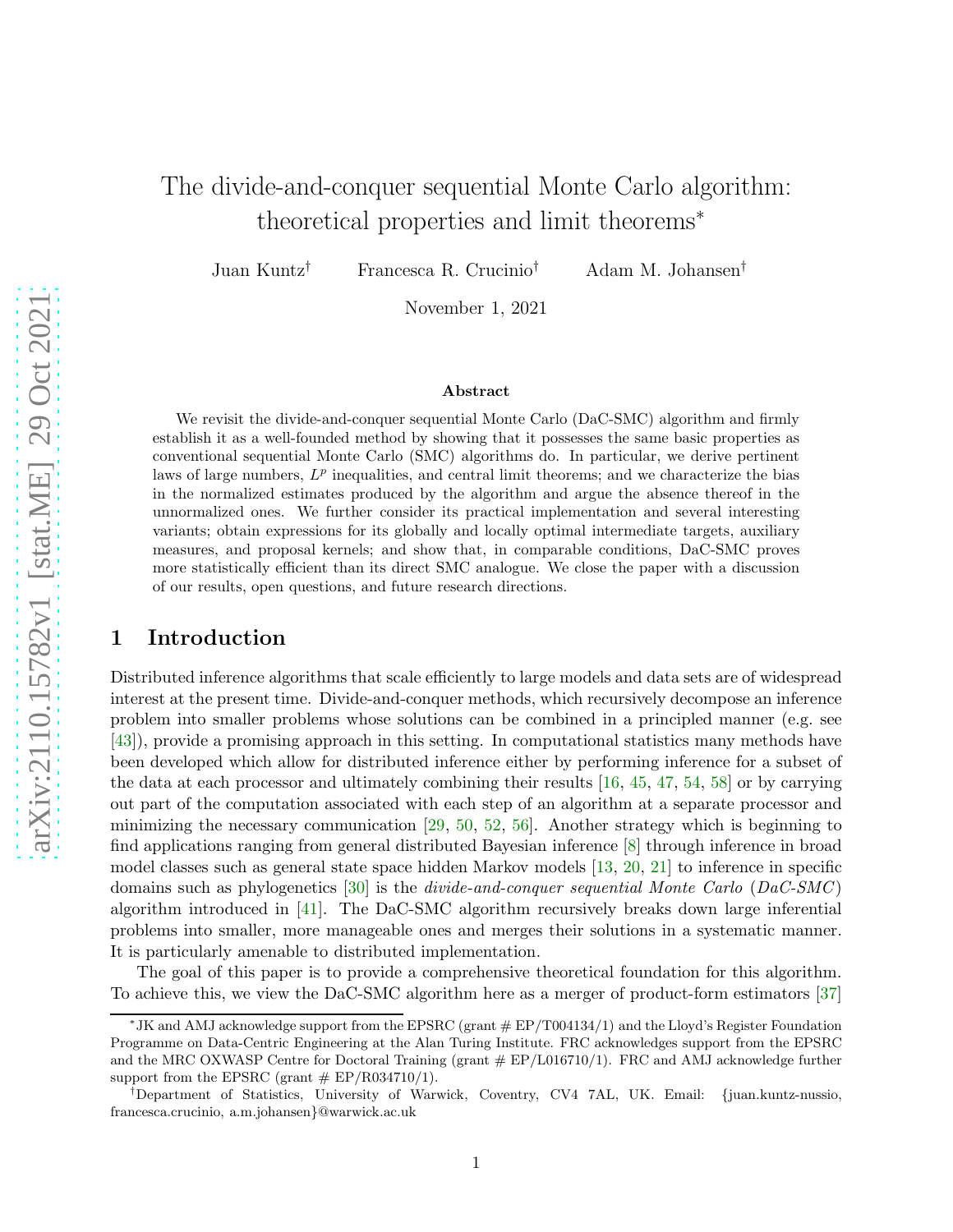and sequential Monte Carlo (SMC), two classes of Monte Carlo estimators that are (separately) well-understood.

Product-form estimators encompass a class of generalized U-statistics [\[39,](#page-25-4) [36\]](#page-25-5) that exploit conditional independences present in the measure targeted, or the proposal distribution employed, to achieve lower variances than standard Monte Carlo estimators [\[37\]](#page-25-3). The idea underpinning them is very simple: if  $(X_1^1, \ldots, X_1^N), \ldots, (X_K^1, \ldots, X_K^N)$  are K independent sequences of samples respectively drawn from probability distributions  $\mu_1, \ldots, \mu_K$ , then every 'permutation' of these samples has the same product law:

$$
(X_1^{n_1},...,X_K^{n_K}) \sim \mu := \mu_1 \times \cdots \times \mu_K \quad \forall (n_1,...,n_K) \in \{1,...,N\}^K.
$$

In other words, using only N samples from each marginal  $\mu_1, \ldots, \mu_K$ , we can construct  $N^K$  samples from their product  $\mu$ . Product-form estimators approximate  $\mu$ , and averages thereof, using the empirical distribution of these  $N^K$  samples (as opposed to the default choice involving the empirical distribution of the N 'unpermuted' samples  $(X_1^n, \ldots, X_K^n)_{n=1}^N$ ). This increase in sample number leads to a decrease in estimator variance, and we say that product-form estimators are more *statistically efficient* than their conventional counterparts. The empirical distribution  $\mu_{\times}^N$  of the  $N^K$  samples can be expressed as the product of the 'marginal' empirical distributions  $\mu_1^N := N^{-1} \sum_{n=1}^N \delta_{X_1^n}, \ldots, \mu_K^N := N^{-1} \sum_{n=1}^N \delta_{X_K^n}$  (hence, the term 'product-form estimators'). For this reason, product-form estimators embody the fork-and-join model [\[12\]](#page-24-5): they 'fork' the problem of approximating  $\mu$  into that of approximating its marginals, solve these smaller problems by computing  $\mu_1^N, \ldots, \mu_K^N$  separately, and then 'join' their solutions by taking their product, so obtaining a solution  $(\mu^N_\times)$  for the original problem.

Product-form estimators find their greatest use not in isolation, but when embedded within more sophisticated Monte Carlo methodology to tackle the aspects of the problem exhibiting product structure or conditional independences (e.g.  $[55, 1, 53, 37]$  $[55, 1, 53, 37]$  $[55, 1, 53, 37]$  $[55, 1, 53, 37]$  $[55, 1, 53, 37]$  $[55, 1, 53, 37]$ ). Here, we study such embeddings within SMC algorithms, a class of Monte Carlo methods that approximate sequences of distributions defined on state spaces of increasing dimension by iteratively mutating and selecting weighted populations of samples or particles (see, for example, [\[11\]](#page-24-6) for a recent book-length treatment). These algorithms are very widely employed in the context of hidden Markov models [\[23,](#page-24-7) [33,](#page-25-6) [25\]](#page-25-7) and, following [\[9,](#page-24-8) [19\]](#page-24-9) and related works, have been shown to be a useful alternative to Markov chain Monte Carlo for approximating general distributions.

Incorporating product-form estimators into sequential Monte Carlo methodology one obtains the DaC-SMC algorithm introduced in [\[41\]](#page-25-2). Its purpose is to estimate targets on medium-tohigh dimensional spaces that are products of collections of lower dimensional spaces. In order to accomplish this, an auxiliary tree is defined. Each node of this tree has some subset of the variables within the original model assigned to it and each subtree of the tree has associated with it an intermediate model over the variables assigned to the nodes in the subtree. The algorithm progressively evolves clouds of weighted particles up the tree (from leaves to root) so that the corresponding weighted empirical distributions target the intermediate distributions. At each node, the clouds corresponding to the node's children are merged using a product-form estimator. Hence, the algorithm exemplifies the divide-and-conquer paradigm: carrying computations in the partial order dictated by the indexing tree, DaC-SMC recursively constructs product-form estimators for each of the lower-dimensional intermediate targets and, ultimately, for the original target itself.

While some preliminary work was done in [\[41\]](#page-25-2), the algorithm's theoretical properties remain underexplored. The main aim of this paper is to fill this gap and firmly establish DaC-SMC as a well-founded algorithm: we show that it possesses the same fundamental theoretical properties as conventional SMC (Section [1.1\)](#page-2-0). We also have several other, more minor, associated aims: (Section [3.3\)](#page-12-0) exploring efficient implementations of the algorithm; (Section [3.4\)](#page-13-0) identifying several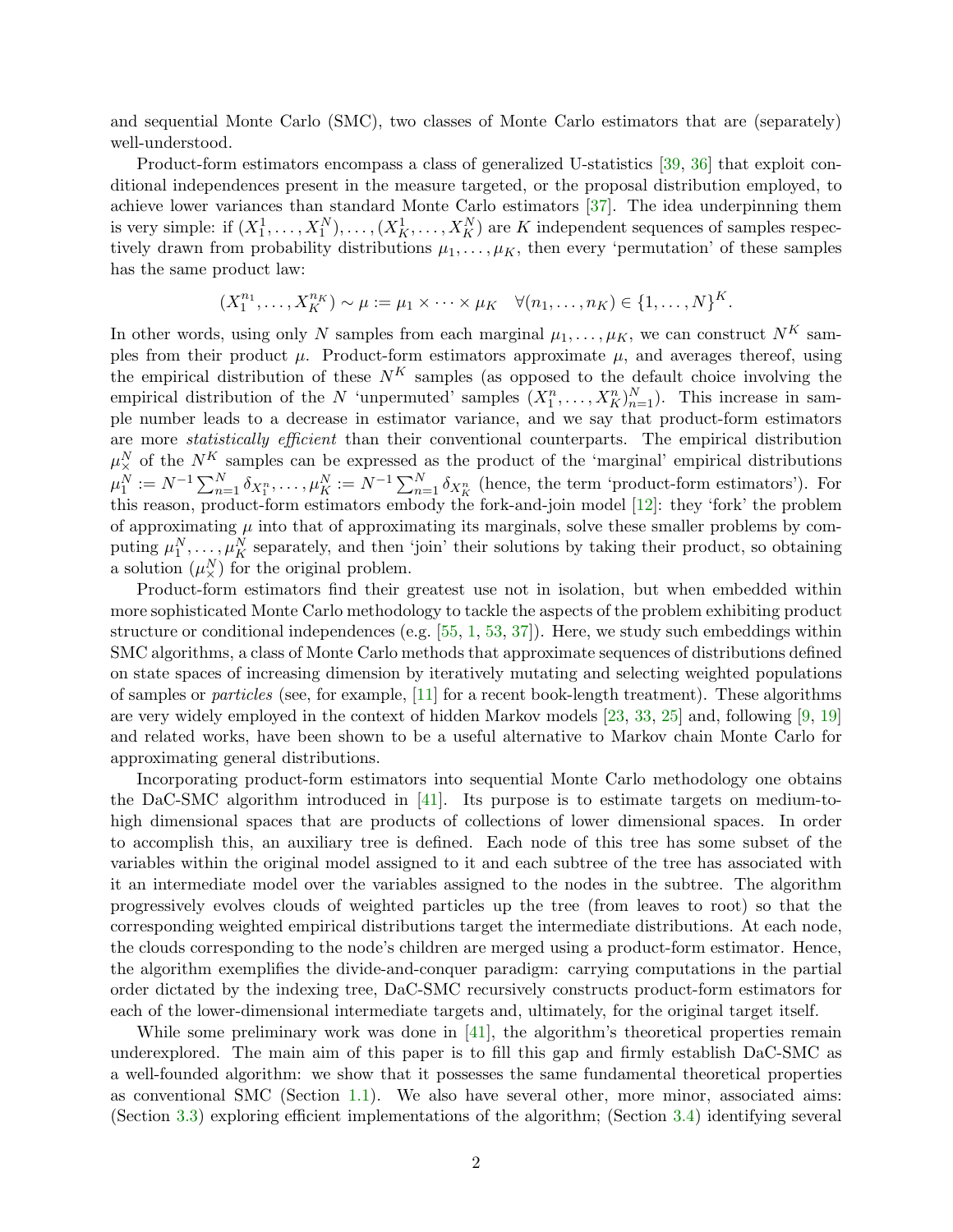interesting variants thereof in addition to those already pointed out in [\[41,](#page-25-2) Section 4]; (Section [4.2\)](#page-19-0) deriving the optimal and 'locally optimal' intermediate targets, auxiliary measures, and proposal kernels and giving guidance on their choice in practice; and (Section [4.3\)](#page-20-0) formally arguing that DaC-SMC estimators are more statistically efficient than their direct SMC analogues whenever both algorithms are placed on an equal footing (this does not, however, necessarily mean that DaC-SMC is more computationally efficient than SMC as the former's cost is generally greater than the latter's; see Sections [3.3](#page-12-0) and [4.3](#page-20-0) for more on this).

#### <span id="page-2-0"></span>1.1 Relation to the literature and contributions

The most relevant publication is [\[41\]](#page-25-2) where the DaC-SMC algorithm was introduced, various variants were considered, several numerical examples were given, and it was shown that some forms of DaC-SMC estimators for the normalized targets are consistent and those for the normalizing constants are unbiased (cf. Section [3.1](#page-7-0) for definitions the 'unnormalized targets', 'normalized targets', and 'normalizing constants'). Both in the original paper [\[41\]](#page-25-2) and also in later work [\[21\]](#page-24-4), the algorithm was found to have good empirical properties. Applications of the product-form estimators it builds on can be found peppered throughout the Monte Carlo literature [\[55,](#page-26-8) [41,](#page-25-2) [1,](#page-23-0) [53,](#page-26-9) [37\]](#page-25-3), almost always unnamed and specialized to particular contexts. Their theoretical properties, at least in any generality, were seemingly only studied recently in [\[37\]](#page-25-3) which established their consistency, unbiasedness, asymptotically normality, and statistical efficiency, examined their computational efficiency, and considered several variants and extensions.

The contributions of this paper are several:

- DaC-SMC's theoretical characterization. We view the DaC-SMC algorithm through the lens of product-form estimators (Sections [3.2,](#page-9-0) [3.3\)](#page-12-0). Using the insights afforded by this perspective, we obtain a comprehensive description of the algorithm's theoretical properties (Section [4\)](#page-15-0). In particular, we show that DaC-SMC estimators for both the unnormalized and normalized targets retain the key properties of their SMC analogues: they are consistent (Theorems [1,](#page-15-1) [2\)](#page-15-2), asymptotically normal (Theorem [6\)](#page-17-0), and satisfy  $L^p$  inequalities (Theorem [5\)](#page-16-0). In the case of the unnormalized targets, we also show that the estimators are unbiased (Theorem [3\)](#page-16-1), while in that of the normalized ones, we show that the estimators' bias decays linearly with the number of particles (Theorem [4\)](#page-16-2). Our proofs here combine well-known arguments used to analyze SMC algorithms with novel techniques required to deal with the product-form aspects of the estimators. To be more specific about the former, for the laws of large numbers and  $L^p$  inequalities we adapt results from [\[14,](#page-24-10) [44,](#page-26-10) [17\]](#page-24-11), for the asymptotic normality we borrow from  $[17, 18]$  $[17, 18]$ , for the unbiasedness of the unnormalized target estimators we emulate  $[2]$ , and for the bias bound of the normalized target estimator we follow [\[48\]](#page-26-11); see Section [4.1](#page-17-1) for further details.
- Optimal intermediate targets, auxiliary measures, and proposal kernels. Using the asymptotic variance expressions obtained in Theorem [6,](#page-17-0) we derive (Section [4.2\)](#page-19-0) the intermediate targets, auxiliary measures, and proposal kernels (cf. Sections [3.1–](#page-7-0)[3.2](#page-9-0) for the definitions of these objects) that lead to zero asymptotic variance DaC-SMC estimators for the normalizing constants. A bit unexpectedly, and in contrast with the standard case, we find that these choices do not necessarily lead to these estimators possessing zero finite-sample variance. We also generalize the well-known characterization of the 'locally optimal' auxiliary measures and proposal kernels of standard SMC to the DaC-SMC setting (Theorem [8\)](#page-20-1).
- Statistical efficiency of DaC-SMC. Also using the asymptotic variances expressions in Theorem [6,](#page-17-0) we show that DaC-SMC estimators are, at least asymptotically, more statistically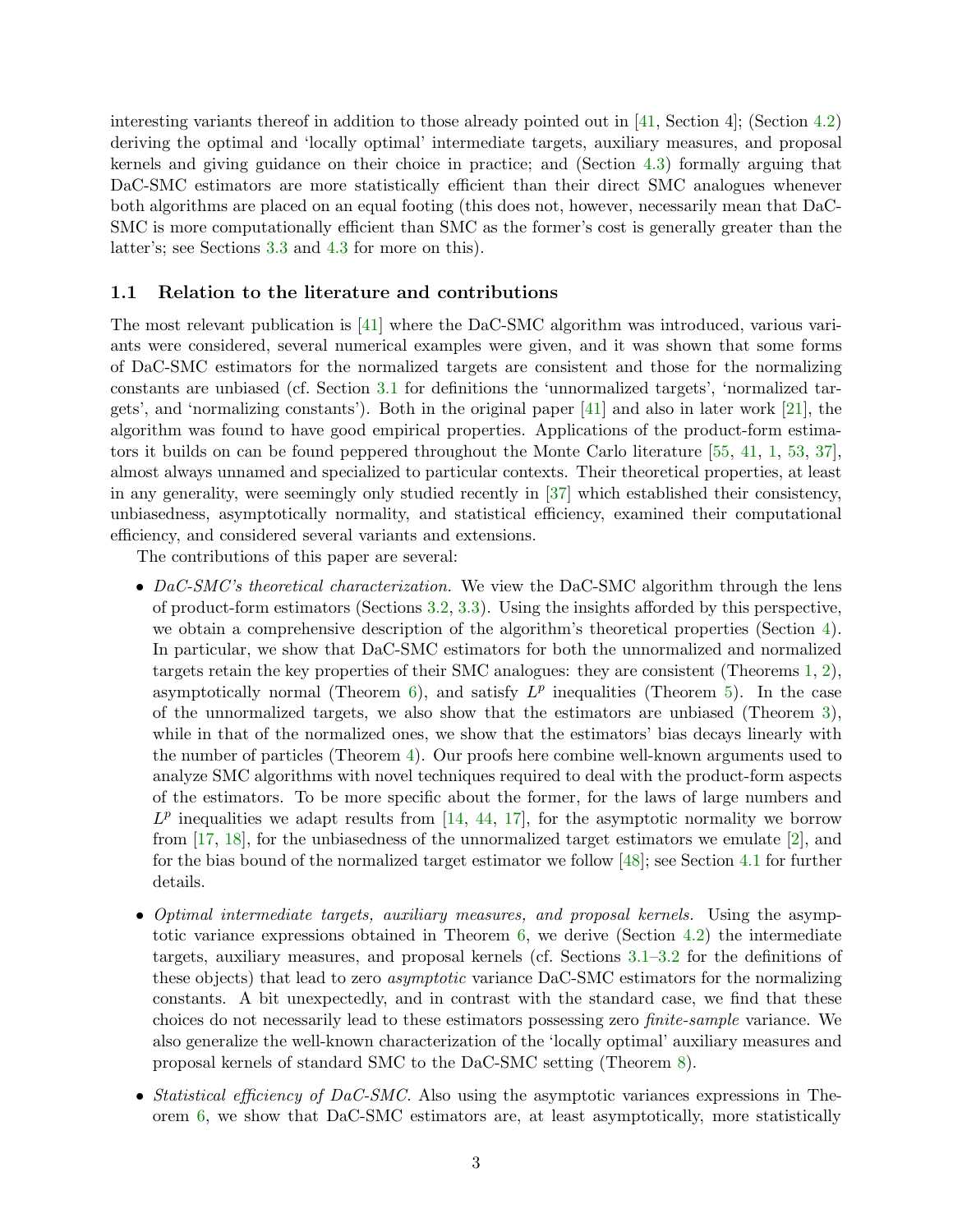efficient than their SMC counterparts (Section [4.3\)](#page-20-0): the asymptotic variances of the former are bounded above by those of the latter.

#### 1.2 Paper structure

Section [2](#page-3-0) reviews the two building blocks underpinning the DaC-SMC algorithm: product-form estimators (Section [2.1\)](#page-3-1) and sequential Monte Carlo (Section [2.2\)](#page-4-0). Section [3](#page-7-1) presents the DaC-SMC algorithm: Section [3.1](#page-7-0) describes the target measures the algorithm approximates, Section [3.2](#page-9-0) the algorithm itself, Section [3.3](#page-12-0) efficient implementations thereof, and Section [3.4](#page-13-0) several interesting variations (Appendix [A](#page-27-0) contains an example illustrating concepts discussed in Sections [3.3,](#page-12-0) [3.4\)](#page-13-0). Section [4](#page-15-0) details the algorithm's theoretical properties: Section [4.1](#page-17-1) describes the methods of proof we use to argue the properties (to ease the reading, we defer our proofs to Appendices [B](#page-29-0)[–I\)](#page-52-0), Section [4.2](#page-19-0) studies the choice of intermediate targets, auxiliary measures, and proposal kernels, and Section [4.3](#page-20-0) compares DaC-SMC with standard SMC theoretically and computationally. We close the paper with a discussion in Section [5.](#page-22-0)

# <span id="page-3-0"></span>2 Background: Product-form estimators and sequential Monte Carlo

The DaC-SMC algorithm combines ideas from two distinct Monte Carlo methods: product-form estimators and sequential Monte Carlo algorithms. Here, we provide a brief overview of each.

#### <span id="page-3-1"></span>2.1 Product-form estimators

Product-form estimators [\[37\]](#page-25-3) are Monte Carlo methods that exploit any conditional independences present in the measure they target, or the proposal distribution they use, to achieve higher statistical efficiency than normal. In particular, consider the task of estimating

$$
\mu(\varphi):=\int \varphi(x)\mu(dx)
$$

for a given probability distribution  $\mu$  on a measurable space  $(E, \mathcal{E})$  and a regular enough function  $\varphi$ . Suppose that  $\mu$  is product-form: it is the product K distributions  $\mu_1, \ldots, \mu_K$  on respective measurable spaces  $(E_1, \mathcal{E}_1), \ldots, (E_K, \mathcal{E}_K)$  satisfying  $(E, \mathcal{E}) = \left(\prod_{k=1}^K E_k, \prod_{k=1}^K \mathcal{E}_k\right)$ , where  $\prod_{k=1}^K \mathcal{E}_k$ denotes the corresponding product  $\sigma$ -algebra. To accomplish this task, suppose that we are given N samples  $(X^n)_{n=1}^N = (X_1^n, \ldots, X_K^n)_{n=1}^N$  independently drawn from  $\mu$ . Instead of approximating  $\mu(\varphi)$  with the standard Monte Carlo estimator,

$$
\mu^N(\varphi) := \frac{1}{N} \sum_{n=1}^N \varphi(X^n),
$$

consider using the product-form estimator,

$$
\mu^N_\times(\varphi) := \frac{1}{N^K} \sum_{\mathbf{n} \in [N]^K} \varphi(\mathbf{X}^{\mathbf{n}}),
$$

obtained by averaging over all of the  $N^K$  element-wise permutations of samples  $(X^n)_{n=1}^N$ ,

 $\mathbf{X}^{\mathbf{n}} := (X_1^{n_1}, \dots, X_K^{n_K}) \quad \forall \mathbf{n} = (n_1, \dots, n_K) \in [N]^K$ , where  $[N] := \{1, \dots, N\}$ .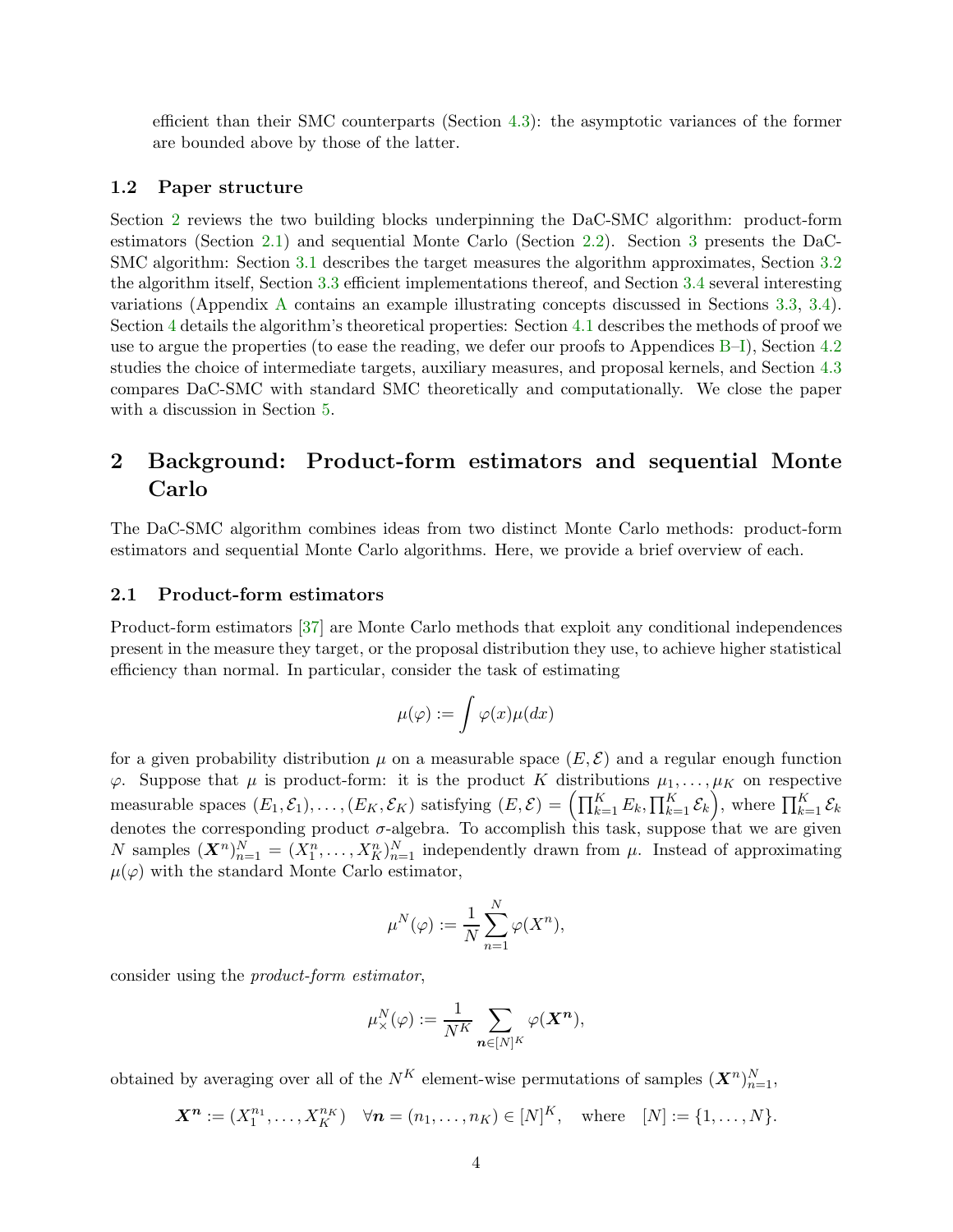Itis a strongly consistent, unbiased, and asymptotically normal estimator for  $\mu(\varphi)$  ([\[37,](#page-25-3) Theo-rem1]) that achieves a smaller variance than  $\mu^N(\varphi)$  ([\[37,](#page-25-3) Corollary 1]),

$$
Var(\mu^N_\times(\varphi)) \le Var(\mu^N(\varphi)) \quad \forall N > 0,
$$

for all square  $\mu$ -integrable test functions  $\varphi$ . (For that matter,  $\mu^N_\times(\varphi)$  yields the best unbiased estimates of  $\mu(\varphi)$  that can be achieved using only the knowledge that  $\mu$  is product-form and N i.i.d. samples drawn from  $\mu$ , cf. [\[37,](#page-25-3) Theorem 2].) In a nutshell, the standard estimator uses the (non-product-form) empirical distribution of the unpermuted samples,

$$
\mu^N:=\frac{1}{N}\sum_{n=1}^N\delta_{\boldsymbol{X}^n}
$$

as an approximation to  $\mu$ , while the product-form estimator uses the (product-form) empirical distribution obtained by taking the product of the marginal empirical distributions,

$$
\mu_{\times}^N := \left(\frac{1}{N} \sum_{n_1=1}^N \delta_{X_1^{n_1}}\right) \times \cdots \times \left(\frac{1}{N} \sum_{n_K=1}^N \delta_{X_K^{n_K}}\right) = \frac{1}{N^K} \sum_{\mathbf{n} \in [N]^K} \delta_{\mathbf{X}^{\mathbf{n}}};
$$

and the latter provides a better approximation to  $\mu$  for the reasons outlined in the introduction (see [\[37,](#page-25-3) Section 2.2] for further details).

The above applies similarly to the case where  $\mu$  is an importance sampling (IS) proposal rather than a target. In particular, if our target  $\gamma$  is a change of measure from  $\mu$  with Radon-Nikodym derivative  $w := d\gamma/d\mu$ , then

$$
\gamma^N_{\times}(\varphi) := \mu^N_{\times}(w\varphi) = \frac{1}{N^K} \sum_{\mathbf{n} \in [N]^K} w(\mathbf{X}^{\mathbf{n}}) \varphi(\mathbf{X}^{\mathbf{n}}),
$$

is a consistent, unbiased, and asymptotically normal estimator for  $\gamma(\varphi) = \mu(w\varphi)$  whose variance is bounded above by that of the standard IS estimator  $\gamma^N(\varphi) := \mu^N(w\varphi)$ ; cf. [\[37,](#page-25-3) Section 3.1]. Because this is the case for all sufficiently integrable  $\varphi$ , we regard

<span id="page-4-1"></span>
$$
\gamma_{\times}^{N}(d\boldsymbol{x}) := w(\boldsymbol{x})\mu_{\times}^{N}(d\boldsymbol{x}) = \frac{1}{N^{K}} \sum_{\boldsymbol{n} \in [N]^{K}} w(\boldsymbol{X}^{\boldsymbol{n}}) \delta_{\boldsymbol{X}^{\boldsymbol{n}}}(d\boldsymbol{x})
$$
\n(1)

as an approximation to  $\gamma$ . Somewhat abusively, we also refer to this type of approximation as a 'product-form estimator' (e.g.  $\gamma_{\times}^N$  is a product-form estimator for  $\gamma$ ).

#### <span id="page-4-0"></span>2.2 Sequential Monte Carlo

Sequential Monte Carlo (SMC) algorithms constitute a class of Monte Carlo methods that, by progressively evolving clouds of weighted particles, approximate sequences  $\rho_0, \ldots, \rho_T$  of intractable unnormalized measures defined on measurable spaces  $(E_0, \mathcal{E}_0), \ldots, (E_T, \mathcal{E}_T)$  of increasing dimension (in particular,  $\mathbf{E}_t = E_0 \times \cdots \times E_t$  for some low-dimensional  $E_0, \ldots, E_T$  and  $\mathcal{E}_t = \mathcal{E}_0 \times \cdots \times \mathcal{E}_t$ is the appropriate product  $\sigma$ -algebra). They also yield weighted particle approximations of the corresponding normalized distributions  $\mu_0, \ldots, \mu_T$  and normalization constants  $Z_0, \ldots, Z_T$ .

The basic SMC approach, often referred to as sequential importance resampling [\[23,](#page-24-7) p. 15], is detailed in Algorithm [1](#page-5-0) (we use slightly unconventional notation here to keep things consistent with Section [3\)](#page-7-1). It is a simple iterative procedure: given a weighted-particle approximation  $\rho_{t-1}^N$  to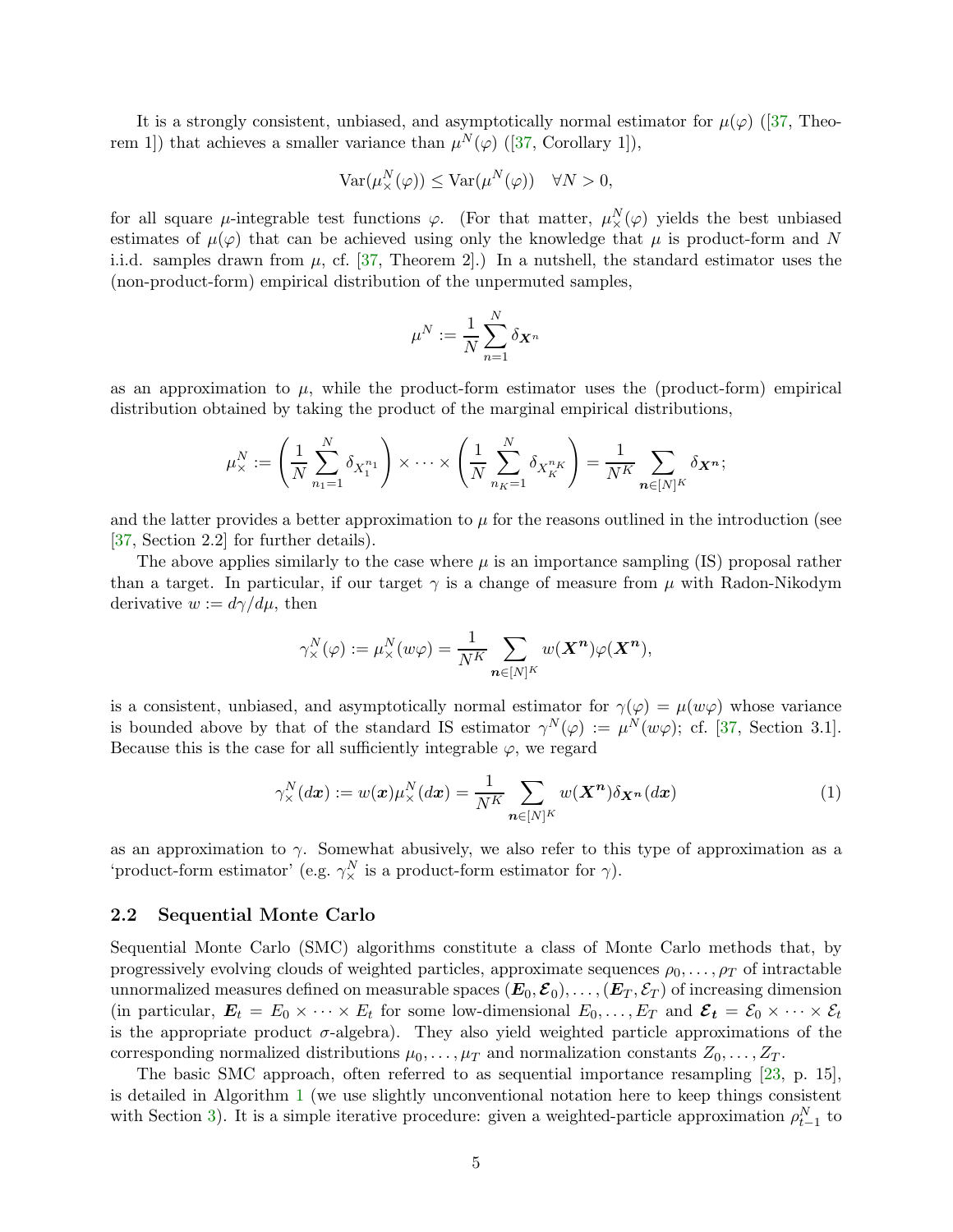#### <span id="page-5-0"></span>Algorithm 1 Sequential importance resampling

- 1: Propose: for  $n \leq N$ , draw  $\mathbf{X}_0^{n,N}$  $\int_0^{n,N}$  independently from  $K_0$ .
- 2: Correct: compute  $\rho_0^N := N^{-1} \sum_{n=1}^N w_0(\mathbf{X}_0^n) \delta_{\mathbf{X}_0^n}$ , where  $w_0 := d\rho_0/dK_0$ , and  $\mu_0^N := \rho_0^N/\rho_0^N(\mathbf{E}_0)$ .
- 3: for  $t = 1, \ldots, T$  do
- 4: Resample: for  $n \leq N$ , draw  $\mathbf{X}_{t-}^{n,N}$  $t_{-}^{n,N}$  independently from  $\mu_{t-1}^{N}$ .
- 5: *Mutate:* for  $n \leq N$ , draw  $X_t^{n,N}$  $t^{n,N}_t$  independently from  $K_t(\boldsymbol{X}_{t-}^{n,N})$  $_{t_{-}}^{n,N},dx_{t})$  and set  $\mathbf{X}_{t}^{n,N}$  $t^{n,N} :=$  $(X_t^{n,N},\mathbf{X}_{t-}^{n,N}).$  $t$ ,  $\mathbf{\Lambda}_{t-}$
- 6: Correct: compute  $\rho_t^N$  in [\(2\)](#page-5-1) and  $\mu_t^N := \rho_t^N / \rho_t^N(E_t)$ .
- 7: end for

 $\rho_{t-1}$ , normalize  $\rho_{t-1}^N$  to obtain an approximation  $\mu_{t-1}^N$  of  $\mu_{t-1}$ , resample  $\mu_{t-1}^N$  to obtain unweighted particles  $X_{t-}^{1,N}$  $t_-^{1,N},\ldots,\boldsymbol{X}_{t_-}^{N,N}$  $t_{-}^{N,N}$  (whose empirical measure also approximates  $\mu_{t-1}$ ), and extend the path of each resampled particle  $\boldsymbol{X}^{n,N}_{t-1}$  $_{t_{-}}^{n,N}$  by drawing  $X_t^{n,N}$  $t^{n,N}_t$  from a proposal kernel  $K_t(\boldsymbol{X}_{t-}^{n,N})$  $t_{t-}^{n,N}, dx_t$ ) and setting  $\boldsymbol{X}^{n,N}_t$  $t^{n,N}_t := (X^{n,N}_t$  $t^{n,N}, \boldsymbol{X}_{t_{-}}^{n,N}$  $t_{-}^{n,N}$ ). Then, re-weight the particles using the Radon-Nykodim derivative  $w_t :=$  $d\rho_t/d(\rho_{t-1}\otimes K_t)$  of  $\rho_t(dx_t)$  w.r.t.  $(\rho_{t-1}\otimes K_t)(dx_t) := \rho_{t-1}(dx_{t-1})K_t(x_{t-1}, dx_t)$  to obtain an approximation of  $\rho_t$ :

<span id="page-5-1"></span>
$$
\rho_t^N := \frac{Z_{t-1}^N}{N} \sum_{n=1}^N w_t(\mathbf{X}_t^{n,N}) \delta_{\mathbf{X}_t^{n,N}},
$$
\n(2)

where  $Z_{t-1}^N := \rho_{t-1}^N(E_{t-1})$  denotes the estimate of the normalizing constant  $Z_{t-1} = \rho_{t-1}(E_{t-1})$ afforded by  $\rho_{t-1}^N$ . To initialize the algorithm, we approximate  $\rho_0$  using importance sampling with a proposal distribution  $K_0$ .

Resampling is the process of stochastically replicating some particles within a weighted collection in such a way that the expected number of offspring of each particle is proportional to its weight. By doing so, we obtain an unweighted sample suitable for approximating the same target distribution as the original weighted sample. The simplest way to achieve this, known as multinomial resampling because the vector of offspring numbers follows a multinomial distribution, is to independently draw N times from the weighed empirical measure of the original sample. To not complicate this paper's exposition and proofs, and to keep the focus on the differences between standard SMC and DaC-SMC, we restrict ourselves throughout to the case of multinomial resampling. However, using more sophisticated resampling schemes within the DaC-SMC setting is sensible, incurs no further complications than for SMC, and can in principle be understood using similar theoretical techniques to those employed in the conventional setting (see, in particular, [\[27\]](#page-25-8)).

SMC algorithms were originally introduced in the filtering literature (see [\[23,](#page-24-7) [25\]](#page-25-7) for reviews in this context) and have been successfully employed to sample from general distributions [\[9,](#page-24-8) [19\]](#page-24-9). The filtering problem has an intrinsic sequential structure and the sequence  $\rho_0, \ldots, \rho_T$  arises naturally. For general distributions  $\mu$  lacking this sort of structure, SMC can instead be applied by building an 'artificial' sequence of distributions such that  $\mu_T$  (or one of its marginals) coincides with  $\mu$ . This can be achieved by incrementally morphing an easy-to-sample-from distribution into  $\mu$ , often by tempering [\[46\]](#page-26-12) or sequentially introducing observations to transition from a prior to a posterior [\[9\]](#page-24-8). At first glance, Algorithm [1](#page-5-0) may not appear applicable in such settings because the artificial distributions are all defined on the same space. However, it is possible to construct auxiliary sequences of distributions on spaces of increasing dimension such that the  $t<sup>th</sup>$  distribution of interest coincides with the  $t<sup>th</sup>$  'coordinate marginal' of the corresponding auxiliary distribution, hence allowing *exactly*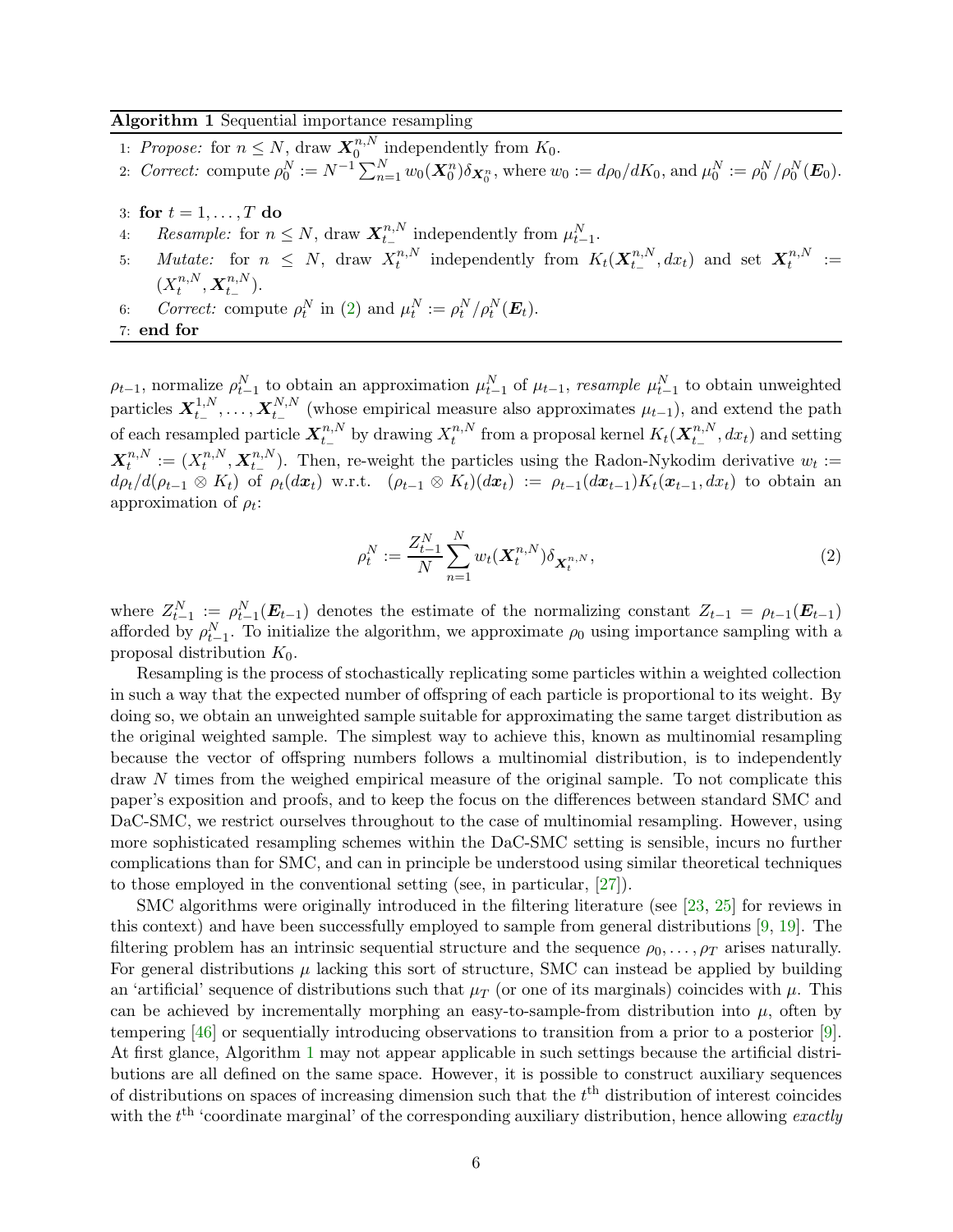#### <span id="page-6-0"></span>Algorithm 2 Auxiliary sequential importance resampling

- 1: Propose: for  $n \leq N$ , draw  $\mathbf{X}_0^{n,N}$  $\binom{n}{0}$  independently from  $K_0$ .
- 2:  $Compute: \ \gamma_0^N := N^{-1} \sum_{n=1}^N \delta_{\mathbf{X}_0^{n,N}}.$
- 3: for  $t = 1, \ldots, T$  do
- 4: Correct: compute  $\gamma_{t-}^{N}(d\bm{x}_{t-1}) := w_{t-}(\bm{x}_{t-1})\gamma_{t-1}^{N}(d\bm{x}_{t-1})$  and  $\pi_{t-}^{N} := \gamma_{t-}^{N}/\gamma_{t-}^{N}(\bm{E}_{t-1})$ .
- 5: Resample: for  $n \leq N$ , draw  $\mathbf{X}_{t_{-}}^{n,N}$  $_{t-}^{n,N}$  independently from  $\pi_{t-}^N$ .
- 6: *Mutate:* for  $n \leq N$ , draw  $X_t^{n,N}$  $t^{n,N}_t$  independently from  $K_t(\boldsymbol{X}_{t-}^{n,N})$  $_{t_{-}}^{n,N},dx_{t})$  and set  $\mathbf{X}_{t}^{n,N}$  $t^{n,N} :=$  $(X_t^{n,N})$  $_{t}^{n,N},\boldsymbol{X}_{t_{-}}^{n,N}$  $\binom{n, N}{t-}$ .

7: Compute: 
$$
\gamma_t^N := N^{-1} \mathcal{Z}_t^N \sum_{n=1}^N \delta_{\mathbf{X}_t^{n,N}}
$$
 where  $\mathcal{Z}_t^N := \gamma_{t-}^N(\mathbf{E}_{t-1})$ .

8: end for

this algorithm to be applied to these problems [\[19\]](#page-24-9). The same kind of constructions can be used in the DaC-SMC framework (see [\[41,](#page-25-2) Section 4.2] for a brief discussion) and we focus on analysing the fundamental algorithm (which, combined with appropriately extended target distributions, applies directly to these seemingly more complex settings).

We mention one variant of the SMC algorithm which is of particular relevance to what follows: the auxiliary SMC (ASMC) scheme originally proposed for filtering [\[51\]](#page-26-13). Although it was initially presented as an alternative proposal method involving an auxiliary variable construction, this scheme can be understood as the standard algorithm with an additional re-weighting prior to the resampling step [\[7\]](#page-24-13)—the motivation behind the additional re-weighting being to incorporate as much information about the next distribution in the sequence as possible prior to resampling. Simply put, it is an SMC algorithm that targets a slightly different sequence of distributions and employs an extra importance sampling correction to obtain estimates with respect to the distributions of interest [\[31\]](#page-25-9).

In particular, we introduce *auxiliary measures*  $\gamma_{1-}, \ldots, \gamma_{T-}$  on  $E_0, \ldots, E_{T-1}$ , and their normalized counterparts  $\pi_{1-}, \ldots, \pi_{T-}$  $\pi_{1-}, \ldots, \pi_{T-}$  $\pi_{1-}, \ldots, \pi_{T-}$ , and run Algorithm 1 with these measures as the targets. That is, with the weights used for resampling at time t set to  $w_{t-} := d\gamma_{t-}/d\gamma_{t-1}$ , where  $\gamma_0 := K_0$  and  $\gamma_t := \gamma_{t-} \otimes K_t$  for  $t = 1, \ldots, T$ . This gives rise to the approximation

$$
\gamma_{t-}^{N} := \frac{\mathcal{Z}_{t-1}^{N}}{N} \sum_{n=1}^{N} w_{t-} (\mathbf{X}_{t-1}^{n,N}) \delta_{\mathbf{X}_{t-1}^{n,N}}
$$
(3)

of the auxiliary measure  $\gamma_{t-}$ , where  $\mathcal{Z}_0^N := 1$  and  $\mathcal{Z}_t^N := \gamma_{t-}^N(\boldsymbol{E}_{t-1})$  for  $t = 1, ..., T$ . In the ASMC literature, it is common to find the correction step at the beginning of iteration  $t$  instead of the end of iteration t−1 (cf. Algorithm [2\)](#page-6-0). Such cyclical permutations of the resample, mutate, and correct steps have no impact beyond labelling; we adopt this ordering because it eases the presentation of the DaC-SMC algorithm in Section [3.](#page-7-1)

The *extended auxiliary measure*  $\gamma_t$  is then approximated by

<span id="page-6-1"></span>
$$
\gamma^N_t := \frac{\mathcal{Z}^N_t}{N} \sum_{n=1}^N \delta_{\boldsymbol{X}^{n,N}_t},
$$

where, in the case of multinomial resampling,  $\boldsymbol{X}_t^{1,N}$  $\mathbf{X}_t^{1,N},\ldots,\mathbf{X}_t^{N,N}$  denote samples drawn independently from the normalization of  $\gamma_{t-}^N \otimes K_t$ . (We note in passing that  $\gamma_{t-1}$  and  $\gamma_{t-}$  can be interpreted as the 'predictive' and 'updated' time marginals of a Feynman-Kac flow in the sense of [\[17\]](#page-24-11).) The

**Note:** At each step t, one can use [\(4\)](#page-7-2) to compute estimates of  $\rho_t$ ,  $Z_t$ , and  $\mu_t$ .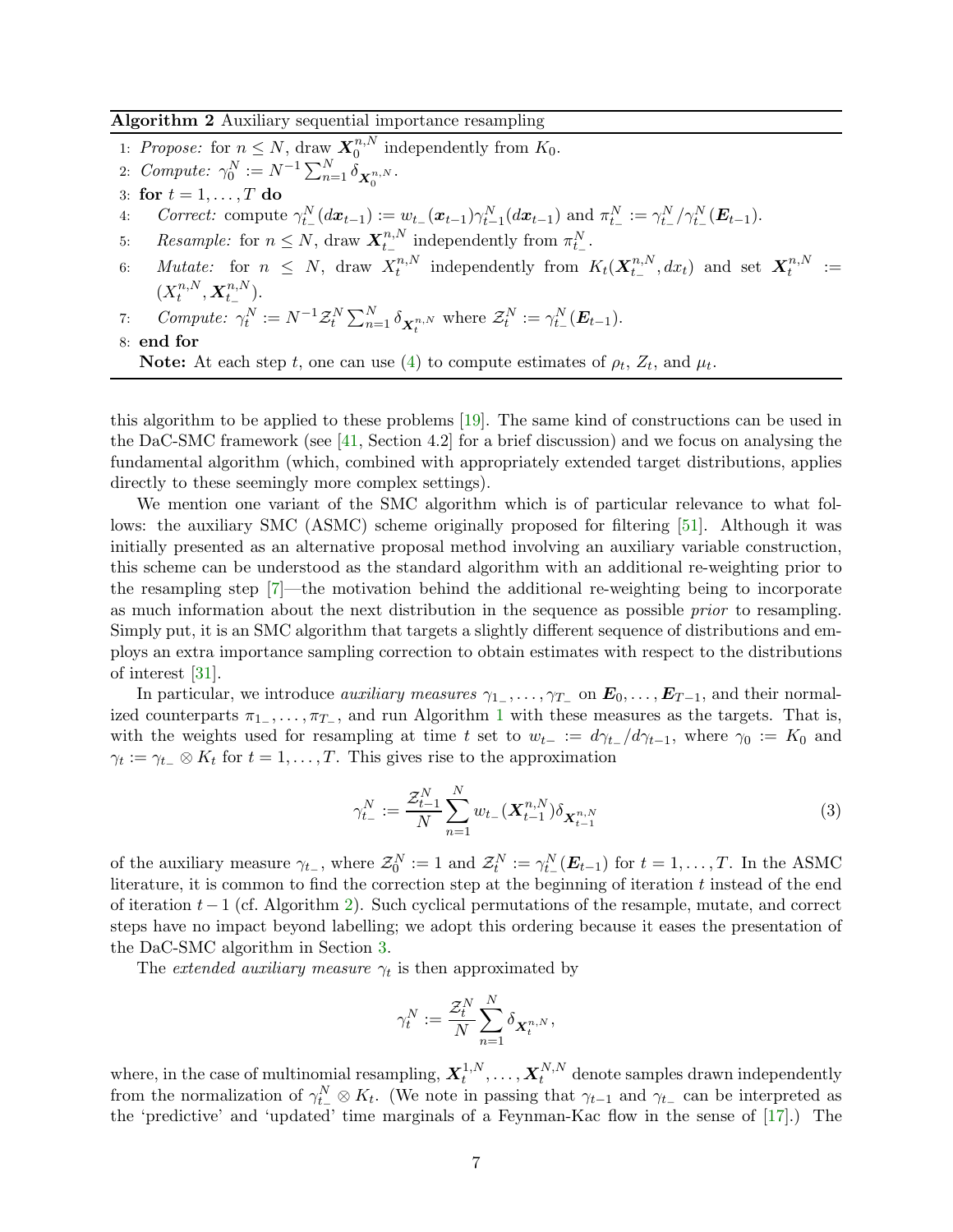above is then corrected using importance sampling and the weight function  $w_t := d\rho_t/d\gamma_t$  to obtain approximations of the objects of interest  $\rho_t$ ,  $Z_t$ , and  $\mu_t$ :

<span id="page-7-2"></span>
$$
\rho_t^N(dx_t) := w_t(\boldsymbol{x}_t) \gamma_t^N(dx_t), \quad Z_t^N := \rho_t^N(\boldsymbol{E}_t), \quad \mu_t^N(dx_t) := \frac{1}{Z_t^N} \rho_t^N(dx_t), \tag{4}
$$

with  $\gamma_0^N$  denoting the empirical distribution of the samples drawn from  $\gamma_0 = K_0$ . This construction gives rise to the auxiliary SMC algorithm described in Algorithm [2.](#page-6-0)

### <span id="page-7-1"></span>3 The divide-and-conquer sequential Monte Carlo algorithm

In this section, we define our problem setting (Section [3.1\)](#page-7-0), give the DaC-SMC algorithm (Section [3.2\)](#page-9-0), consider its implementation (Section [3.3\)](#page-12-0), and discuss various variants thereof (Section [3.4\)](#page-13-0).

#### <span id="page-7-0"></span>3.1 Problem definition

We tackle a generalization of the problem in Section [2.2:](#page-4-0) obtaining weighted-particle approximations to a collection  $(\rho_u)_{u \in \mathbb{T}}$  of intractable unnormalized (but finite) measures indexed by the nodes of a finite rooted tree T. In doing so, we also obtain tractable approximations to the corresponding collections of normalizing constants  $(Z_u)_{u \in \mathbb{T}}$  and normalized measures  $(\mu_u)_{u \in \mathbb{T}}$ . Typically, our main interest will lie in approximating the target  $\rho_{\rm t}$  indexed by the tree's root  $\rm t$  and all other targets have been introduced to facilitate this process. Hence, we refer to  $\rho_{\rm t}$  and  $\mu_{\rm t}$  as the 'final targets' and to all other  $\rho_u$  and  $\mu_u$  as the 'intermediate targets'.

Although this may seem a somewhat specialized setting at first glance, a great many problems (including, for example, essentially any in which one wishes to approximate a probability distribution over  $\mathbb{R}^d$ ) may be viewed within this framework. In some cases, the tree structure is intrinsic to the model at hand and there are natural candidates for the intermediate targets (e.g. [\[30,](#page-25-1) [49,](#page-26-14) [26\]](#page-25-10) or Example [1](#page-8-0) below). In others, the tree decomposition and intermediate targets are entirely artificial constructs introduced for the purpose of providing a computationally tractable approach to approximating the final targets (e.g. see [\[41,](#page-25-2) Section 3.4] or [\[21\]](#page-24-4)) and DaC-SMC serves as a generalization of the approaches in [\[19,](#page-24-9) [9\]](#page-24-8).

In all of these cases, the intermediate targets transition incrementally from a collection of measures on low-dimensional spaces indexed by T's leaves to the final target. Hence, the measures are defined on spaces whose dimension grows as we progress up the tree. In particular, the underlying measurable space  $(E_u, \mathcal{E}_u)$  for  $\rho_u$  is defined by taking the corresponding partial product of a collection  $(E_v, \mathcal{E}_v)_{v \in \mathbb{T}}$  of low-dimensional spaces indexed by T's nodes:

$$
\boldsymbol{E}_u = \prod_{v \in \mathbb{T}_u} E_v, \quad \boldsymbol{\mathcal{E}}_u = \prod_{v \in \mathbb{T}_u} \mathcal{E}_v, \quad \forall u \in \mathbb{T},
$$

where  $\mathbb{T}_u$  denotes the sub-tree of  $\mathbb{T}$  rooted at u (obtained by removing all nodes from  $\mathbb{T}$  except for u and its descendants).

Similarly to Algorithm [2,](#page-6-0) we introduce a collection  $(\gamma_{u-})_{u \in \mathbb{T}^g}$  of *auxiliary measures* indexed by the nodes of our tree that are not leaves. In particular, for any non-leaf u with set of children  $\mathcal{C}_u$ ,  $\gamma_{u-}$  is a finite measure on the corresponding intermediate product space:

$$
\displaystyle \boldsymbol{E}_{\mathcal{C}_u} := \prod_{v \in \mathbb{T}_u^{\mathscr{U}}} E_v, \quad \boldsymbol{\mathcal{E}}_{\mathcal{C}_u} := \prod_{v \in \mathbb{T}_u^{\mathscr{U}}} \mathcal{E}_v,
$$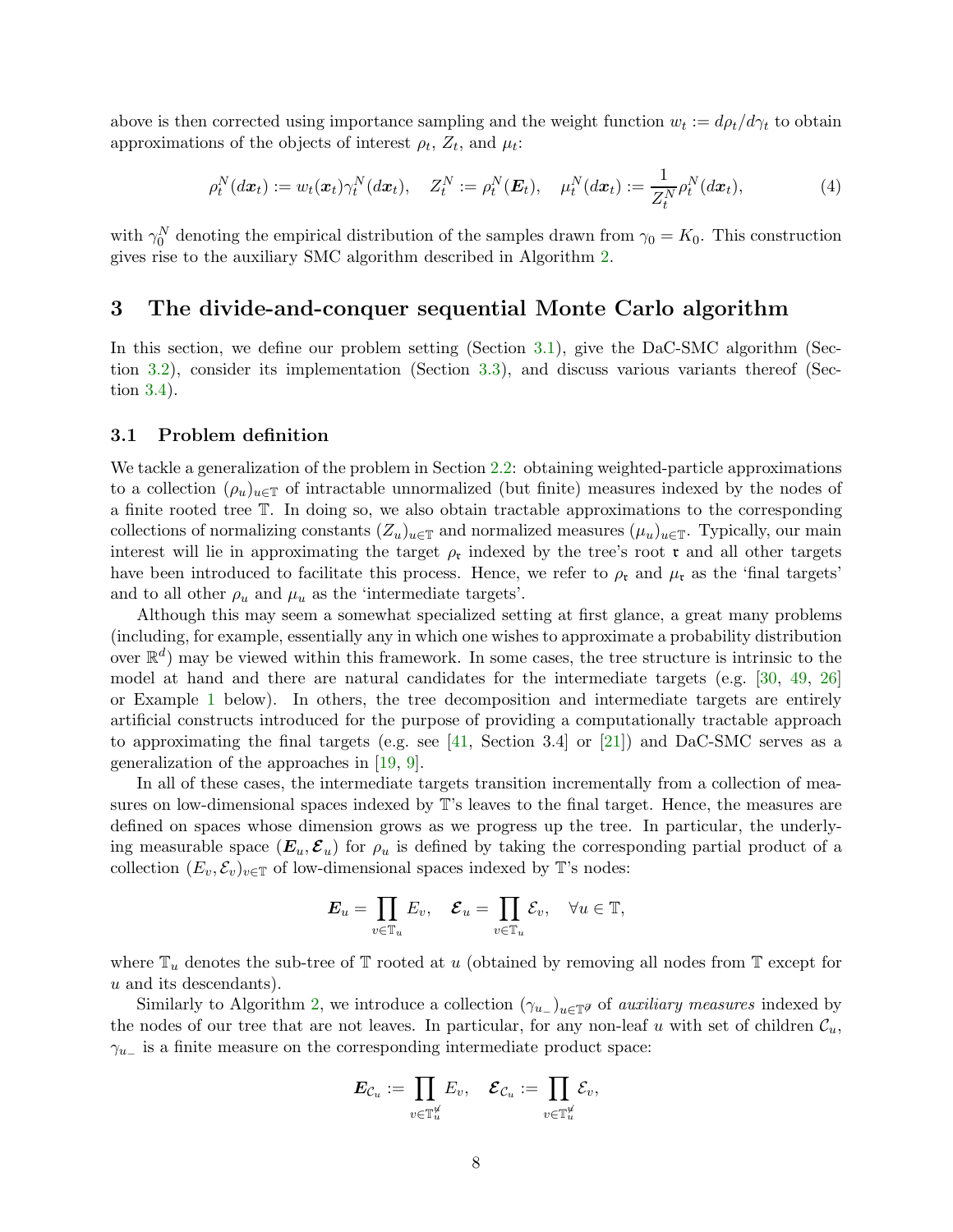where  $\mathbb{T}_u^{\mathcal{U}} := \mathbb{T}_u \setminus \{u\}$ . These auxiliary distributions fulfil essentially the same role as the auxiliary distributions in the ASMC algorithm: introducing as much information as possible about the measure  $\rho_u$  associated with the current node u before resampling. As we will see in the next section, this mechanism is particularly important in the divide and conquer context because it allows us to correlate the components of the resampled particles associated with  $u$ 's children.

<span id="page-8-2"></span>Remark 1 (A connection with SMC). If the tree is a line (i.e. each node has a single child, except for the first which has none), then our setting here reduces to that of standard ASMC (Algo-rithm [2\)](#page-6-0). If we choose auxiliary distributions  $\gamma_{t-} := \rho_{t-1}$ , then it further reduces to a standard SMC (Algorithm [1\)](#page-5-0).

For the reasons discussed in Section [4.2,](#page-19-0) we would like to choose the intermediate targets and auxiliary measures to be as close as possible to the corresponding marginals of the final target  $\rho_{\mathfrak{r}}$ . Of course, in general, this is more easily said than done and, in practice,  $\rho_u$  and  $\gamma_{u-}$  will often be obtained by ignoring [\[41,](#page-25-2) Section 3.4], rather than 'integrating-out', the terms in  $\rho_{r}$  featuring variables associated with u's ancestors (and u itself in the case of  $\gamma_{u-}$ ). To illustrate some of these concepts, consider the following simplified version of the example in [\[41,](#page-25-2) Section 5.2]:

<span id="page-8-0"></span>Example 1 (Simplified mathematics test dataset). Suppose we have the following data: the number  $M_{sy}$  of students who took a certain exam in school s and year y and the number  $m_{sy}$  which passed the exam, for all years y that the exam was taken in school s and all schools s in a given city (we denote the set of the former by  $\mathcal{Y}_s$  and that of the latter by  $\mathcal{S}$ ). A standard hierarchical model [\[26\]](#page-25-10) for inference on such a dataset is as follows:  $m_{sy}$  is binomially distributed with success probability  $\alpha(\theta_{sy})$  (i.e.  $m_{sy}$  has law  $\mathcal{B}(\cdot; M_{sy}, \alpha(\theta_{sy})))$ , where  $\theta_{sy}$  denotes a latent parameter and  $\alpha$  denotes the standard logistic function. The parameters are related as follows:

<span id="page-8-1"></span>
$$
\theta_{sy} = \theta_s + \varepsilon_{sy} \ \forall y \in \mathcal{Y}_s, \ s \in \mathcal{S}, \ \ \theta_s = \theta_{\mathfrak{r}} + \varepsilon_s \ \forall s \in \mathcal{S},
$$

where  $(\theta_s)_{s\in\mathcal{S}}$  and  $\theta_t$  denote further latent parameters and  $((\varepsilon_{sy})_{y\in\mathcal{Y}_s},\varepsilon_s)_{s\in\mathcal{S}}$  a collection of independent noises with  $\varepsilon_{sy} \sim \mathcal{N}(0, \sigma_s^2)$  and  $\varepsilon_s \sim \mathcal{N}(0, \sigma_t^2)$  for some unknown variances  $(\sigma_s^2)_{s \in \mathcal{S}}$  and  $\sigma_{\mathfrak{r}}^2$ . For each parameter variable, we choose as a prior the pullback  $g(d\theta) = \alpha(\theta)(1 - \alpha(\theta))d\theta$  of the uniform distribution on  $(0, 1)$  via  $\alpha$ ; while for each variance variable, we choose a unit-mean exponential distribution  $f(d\sigma^2; 1)$ . The full (unnormalized) posterior is then given by

$$
f(d\sigma_{\mathfrak{r}}^2; 1)g(d\theta_{\mathfrak{r}}) \prod_{s \in \mathcal{S}} \left[ \mathcal{N}(\theta_s - \theta_{\mathfrak{r}}; 0, \sigma_{\mathfrak{r}}^2) f(d\sigma_s^2; 1) g(d\theta_s) \times \prod_{y \in \mathcal{Y}_s} \mathcal{N}(\theta_{sy} - \theta_s; 0, \sigma_s^2) \mathcal{B}(m_{sy}; M_{sy}, \alpha(\theta_{sy})) g(d\theta_{sy}) \right].
$$
\n(5)

This distribution's dependence structure is encoded by a tree T whose paths from root to leaves have the following form: root, school, year. In other words,  $\mathbb{T}$ 's root node  $\mathfrak{r}$  has a child for each school  $(C_{\mathfrak{r}} = S)$ , each of these has a child for each year the exam took place in that school  $(C_s = \mathcal{Y}_s)$ for all s in  $S$ ), and the latter are all leaves (note that we treat elements in different  $\mathcal{Y}_s$ s as distinct nodes, even if they represent the same year). With each leaf node, we associate the corresponding latent variable (so that  $E_u := \mathbb{R}$  if u is a leaf), and, with each non-leaf node, we associate the corresponding parameter variable and unknown variance (so that  $E_u := \mathbb{R} \times [0,\infty)$  if u is not a leaf).

We set the final target  $\rho_r$  to be our measure of interest [\(5\)](#page-8-1). Analytical expressions for its marginals are unavailable, so we instead pick the intermediate targets as follows: we obtain  $\rho_u$  by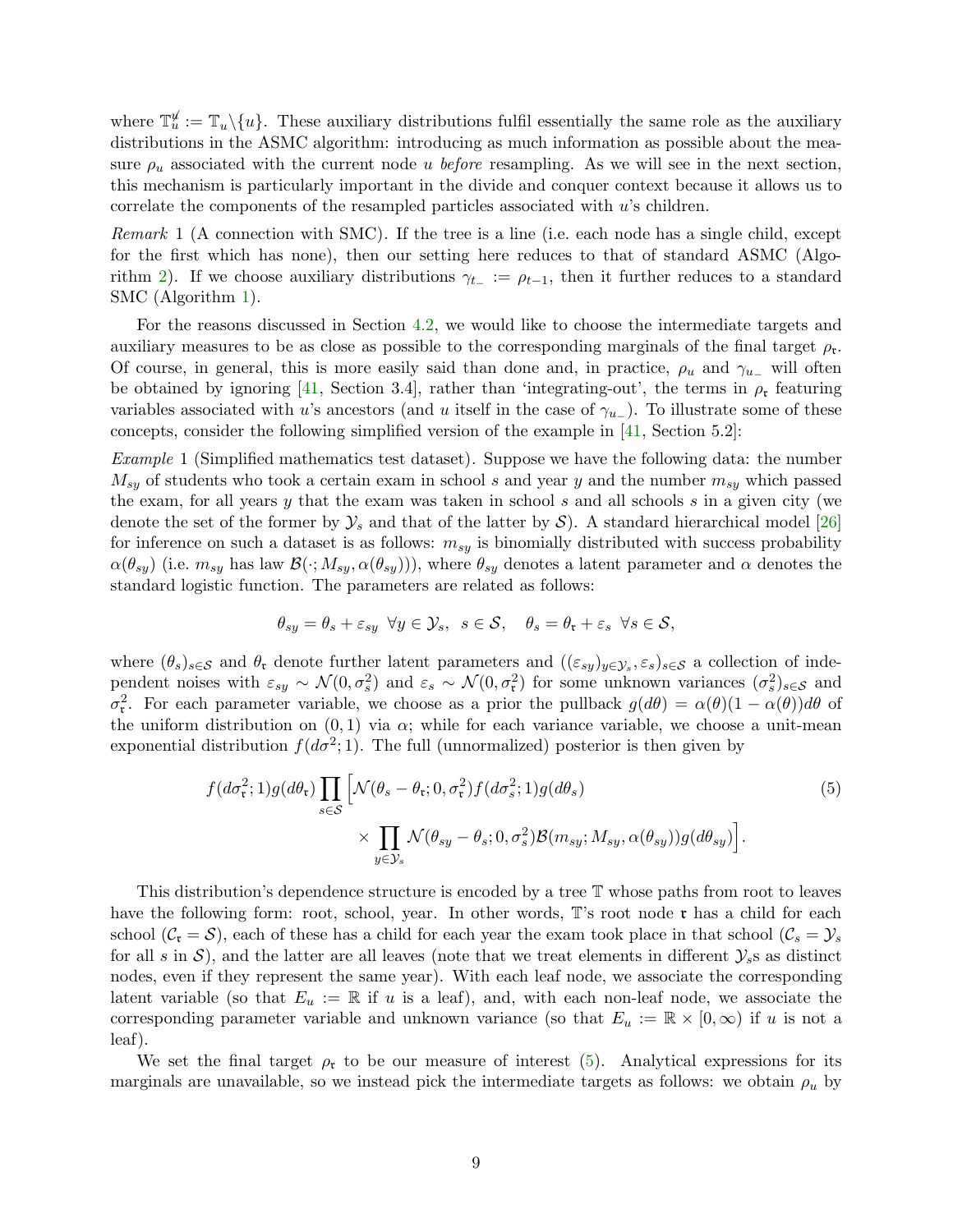removing from  $(5)$  all terms featuring variables not associated with u or its descendants:

$$
\rho_s(d\theta_s, d\sigma_s^2, (d\theta_{sy})_{y \in \mathcal{Y}_s}) := f(d\sigma_s^2; 1)g(d\theta_s)
$$
  
 
$$
\times \prod_{y \in \mathcal{Y}_s} \mathcal{N}(\theta_{sy} - \theta_s; 0, \sigma_s^2) \mathcal{B}(m_{sy}; M_{sy}, \alpha(\theta_{sy}))g(d\theta_{sy}),
$$
  
\n
$$
\rho_{sy}(d\theta_{sy}) := \mathcal{B}(m_{sy}; M_{sy}, \alpha(\theta_{sy}))g(d\theta_{sy}) \quad \forall y \in \mathcal{Y}_s,
$$
\n(6)

for all s in S. It is also not possible to analytically integrate over  $(\theta_{\rm r}, \sigma_{\rm r}^2)$  in  $(5)$  or  $(\theta_{\rm s}, \sigma_{\rm s}^2)$  in  $(6)$ , so we instead pick the auxiliary measures by further doing away with the terms in  $(5,6)$  $(5,6)$  involving the variables associated with the indexing node:

<span id="page-9-1"></span>
$$
\gamma_{\mathfrak{r}_-} := \prod_{s \in \mathcal{S}} \rho_s, \quad \gamma_{s_-} := \prod_{y \in \mathcal{Y}_s} \rho_{sy} \ \forall s \in \mathcal{S}.
$$

We finish this section with some notation that we use throughout the rest of the paper:

- (Trees) By a 'tree' T we mean a rooted tree: a connected directed acyclic graph in which no node has more than one parent and possessing a single root node, r, that has no parent. We denote the number of children a node u has as  $c_u$ , refer to them as  $u_1, u_2, \ldots, u_{\alpha}$ , and denote the set  $\{u_1, \ldots, u_{\mathcal{C}_u}\}\$  of them by  $\mathcal{C}_u$ . For any subset A of the tree  $\mathbb{T}$ , we use |A| to denote its cardinality,  $A^{\partial} := \{v \in A : c_v = 0\}$  to denote the set of all leaves in A, and  $A^{\partial} := A \setminus A^{\partial}$ that of all other nodes in A. In particular,  $\mathbb{T}^{\partial}$  denotes the set of T's leaves and  $\mathbb{T}^{\partial}$  that of all non-leaf nodes.
- (Products) We assign the subscript 'A' to a symbol, where A is any subset of  $\mathbb{T}$ , if the object represented by the symbol depends on the nodes in A. If the symbol is bold, the object also depends on the descendants of the nodes in A. With few exceptions, this dependence takes the form of a product. For example,

$$
E_A := \prod_{u \in A} E_u, \qquad E_A := E_{\cup_{u \in A} \mathbb{T}_u}, \qquad \mathcal{E}_A := \prod_{u \in A} \mathcal{E}_u, \qquad \mathcal{E}_A := \mathcal{E}_{\cup_{u \in A} \mathbb{T}_u},
$$
  

$$
\rho_A := \prod_{u \in A} \rho_u, \qquad \mu_A := \prod_{u \in A} \mu_u, \qquad Z_A := \prod_{u \in A} Z_u.
$$

for any non-empty subset A of  $\mathbb T$ . The exceptions are  $x_A$  and  $x_A$  which denote elements in  $E_A$  and  $E_A$  rather than any sort of product over A.

#### <span id="page-9-0"></span>3.2 The algorithm

To introduce the divide-and-conquer SMC algorithm, we require one last ingredient: the generalization of the proposal kernels used in SMC/ASMC (cf. Section [2.2\)](#page-4-0) to extend the path of the resampled particles. In our case, we have, for each non-leaf node u, one Markov kernel  $K_u : E_{\mathcal{C}_u} \times \mathcal{E}_u \to [0,1]$ mapping from the product  $E_{\mathcal{C}_u} = \prod_{v \in \mathcal{C}_u} E_v$  of the intermediate spaces  $E_v$  indexed by u's children to the low-dimensional space  $E_u$  indexed by u itself. For the reasons discussed in Section [4.2,](#page-19-0) the proposal kernel  $K_u$  should be chosen as close as possible to the conditional distribution over  $E_u$ under  $\mu_u$  given values for its remaining coordinates, see for details.

Algorithm [3](#page-10-0) describes  $DaC-SMC<sup>1</sup>$  $DaC-SMC<sup>1</sup>$  $DaC-SMC<sup>1</sup>$  recursively: the first thing it does when called on any given non-leaf node is to call itself on each of that node's children. Hence, the algorithm proper begins

<span id="page-9-2"></span><sup>&</sup>lt;sup>1</sup>Note that, in the original paper [\[41\]](#page-25-2), Algorithm [3](#page-10-0) was referred to as 'DaC-SMC with mixture resampling' while the term 'DaC-SMC' was reserved for cases where the auxiliary measures are product-form and the algorithm's running time can be sped up through careful implementation (cf. Section [3.3\)](#page-12-0). For all, at least theoretical, purposes the latter is a special case of the former and we simply refer to both as the 'DaC-SMC Algorithm'.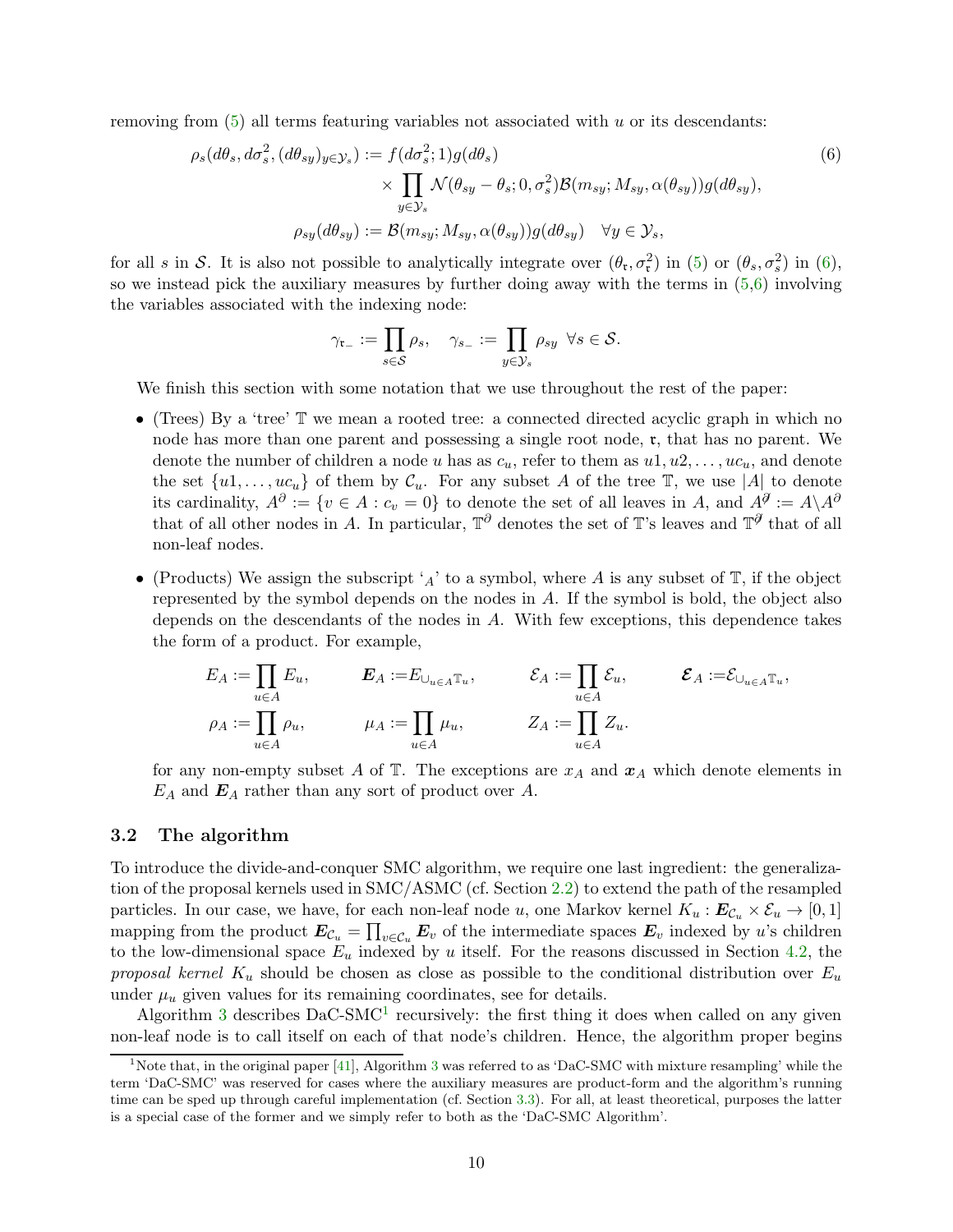<span id="page-10-0"></span>Algorithm 3 dac smc(u) for u in  $\mathbb{T}$ .

1: **if** u is a leaf (i.e.  $u \in \mathbb{T}^{\partial}$ ) then 2: Propose: for  $n \leq N$ , draw  $\mathbf{X}_u^{n,N}$  independently from  $K_u$ . 3: Return:  $\gamma_u^N := N^{-1} \sum_{n=1}^N \delta_{\mathbf{X}_u^{n,N}}$ . 4: else 5: **for** v in  $C_u$  **do**<br>6: *Recurse:* set 6: Recurse: set  $\gamma_v^N := \text{dac\_smc}(v)$ . 7: end for 8: Correct: compute  $\gamma_{u-}^N$  in [\(8\)](#page-10-1) and  $\pi_{u-}^N := \gamma_{u-}^N/\gamma_{u-}^N(\boldsymbol{E}_{\mathcal{C}_u})$ . 9: Resample: for  $n \leq N$ , draw  $\mathbf{X}_{u-}^{n,N}$  independently from  $\pi_{u-}^N$ . 10: Mutate: for  $n \leq N$ , draw  $X_u^{n,N}$  independently from  $K_u(\mathbf{X}_{u-}^{n,N},dx_u)$  and set  $\mathbf{X}_u^{n,N} :=$  $(X_u^{n,N}, \mathbf{X}_{u_-}^{n,N}).$ 11:  $Return: \gamma_u^N := N^{-1} \mathcal{Z}_u^N \sum_{n=1}^N \delta_{\mathbf{X}_u^{n,N}}$  where  $\mathcal{Z}_u^N := \gamma_{u-}^N(\mathbf{E}_{\mathcal{C}_u})$ . 12: end if **Note:** One can use [\(11\)](#page-11-0) to compute estimates of  $\rho_u$ ,  $Z_u$ , and  $\mu_u$ .

'at the leaves' by drawing, for each leaf u, N samples  $X_u^{1,N}, \ldots, X_u^{N,N}$  from a proposal distribution  $K_u$  on  $(E_u, \mathcal{E}_u)$  and setting  $\gamma_u^N := N^{-1} \sum_{n=1}^N \delta_{\mathbf{X}_u^{n,N}}$  to be the corresponding unweighted sample approximation to  $K_u$ . It then works its way from leaves to root, at each node combining and augmenting the approximations indexed by its children.

More precisely, at any non-leaf node  $u$ , and for each child  $v$  of  $u$ , the algorithm first retrieves an unweighted particle approximation  $\gamma_v^N = \mathcal{Z}_v^N N^{-1} \sum_{n=1}^N \delta_{\mathbf{X}_v^{n,N}}$  (of mass  $\mathcal{Z}_v^N$ ) to the *extended auxiliary measure*  $\gamma_v$  obtained by taking the outer product of the auxiliary measure  $\gamma_{v-}$  and the proposal kernel  $K_v$ :

$$
\gamma_v(dx_v) := (\gamma_{v_-} \otimes K_v)(dx_v) = \gamma_{v_-}(dx_{\mathcal{C}_v})K_v(x_{\mathcal{C}_v}, dx_v) \quad \forall v \in \mathbb{T}^{\mathcal{J}}.
$$
 (7)

(If v is a leaf then the algorithm just retrieves the sample approximation to  $\gamma_v := K_v$  mentioned in the preceding paragraph.) It then takes the product  $\gamma_{\mathcal{C}_u}^N := \prod_{v \in \mathcal{C}_u} \gamma_v^N$  of these and re-weighs it using  $w_{u-} := d\gamma_{u-}/d\gamma_{\mathcal{C}_u}$  to obtain a product-form estimator (cf. [\(1\)](#page-4-1)) for the auxiliary distribution  $\gamma_{u-}$  associated with node u:

<span id="page-10-1"></span>
$$
\gamma_{u_{-}}^{N}(dx_{\mathcal{C}_{u}}) := w_{u_{-}}(x_{\mathcal{C}_{u}})\gamma_{\mathcal{C}_{u}}^{N}(dx_{\mathcal{C}_{u}}) = \frac{\mathcal{Z}_{\mathcal{C}_{u}}^{N}}{N^{\mathcal{C}_{u}}}\sum_{n\in[N]^{\mathcal{C}_{u}}}w_{u_{-}}(\mathbf{X}_{\mathcal{C}_{u}}^{n,N})\delta_{\mathbf{X}_{\mathcal{C}_{u}}^{n,N}}(dx_{\mathcal{C}_{u}})
$$
(8)

where  $\mathcal{Z}_{\mathcal{C}_u}^N := \prod_{v \in \mathcal{C}_u} \mathcal{Z}_v^N$  and, for each  $\boldsymbol{n} = (n_1, \ldots, n_{c_u})$  in  $[N]^{c_u}$ ,  $\boldsymbol{X}_{\mathcal{C}_u}^{\boldsymbol{n},N}$  $c_{u}^{n,v}$  denotes the 'permuted particle'  $(X_{u1}^{n_1},...,X_{ucu}^{n_c})$ . Just as in the standard ASMC case (Algorithm [2\)](#page-6-0), the algorithm proceeds by normalizing  $\gamma_{u-}^N$  to obtain an approximation  $\pi_{u-}^N$  of the normalized auxiliary measure  $\pi_{u-}$ ,

<span id="page-10-2"></span>
$$
\pi_{u_-}^N := \frac{\gamma_{u_-}^N}{\mathcal{Z}_u^N} \approx \frac{\gamma_{u_-}}{\mathcal{Z}_u} =: \pi_{u_-} \text{ where } \mathcal{Z}_u^N := \gamma_{u_-}^N(\boldsymbol{E}_{\mathcal{C}_u}), \ \mathcal{Z}_u := \gamma_{u_-}(\boldsymbol{E}_{\mathcal{C}_u}), \tag{9}
$$

and it draws N particles  $X_{u_-}^{1,N}, \ldots, X_{u_-}^{N,N}$  from  $\gamma_{u_-}^N$  using (multinomial) resampling. The empirical distribution  $N^{-1} \sum_{n=1}^{N} \delta_{\mathbf{X}_{u-}^{n,N}}$  of these particles approximates  $\pi_{u-}$ . Hence, by extending the path of each resampled particle from  $E_{\mathcal{C}_u}$  to  $E_u$  using the kernel  $K_u$ ,

$$
\mathbf{X}_{u}^{n,N} := (X_{u}^{n,N}, \mathbf{X}_{u_{-}}^{n,N}) \text{ where } X_{u}^{n,N} \sim K_{u}(\mathbf{X}_{u_{-}}^{n,N}, dx_{u}),
$$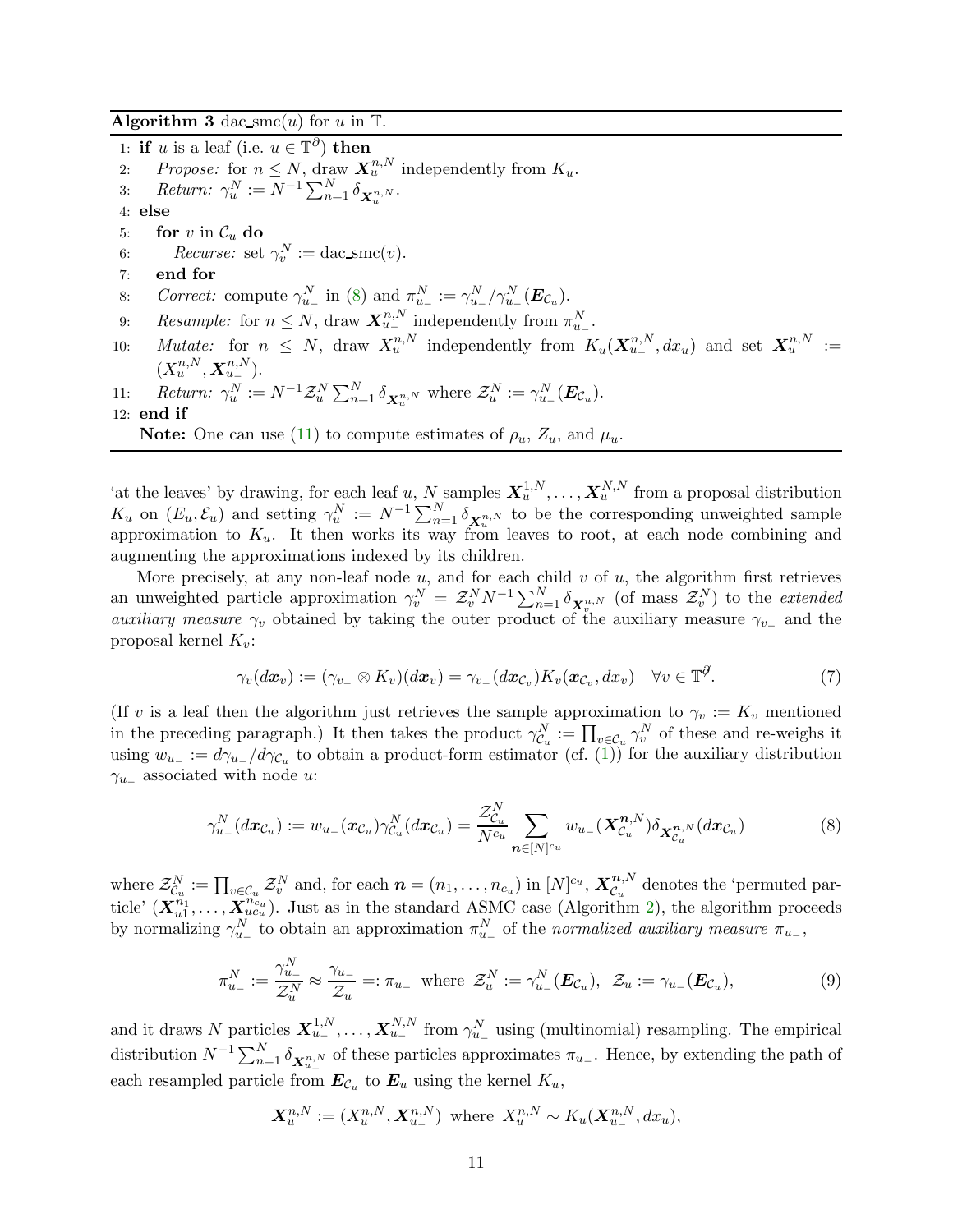and defining

<span id="page-11-2"></span><span id="page-11-0"></span>
$$
\gamma_u^N(dx_u) := \frac{\mathcal{Z}_u^N}{N} \sum_{n=1}^N \delta_{\mathbf{X}_u^{n,N}} \text{ and } \pi_u^N(dx_u) := \frac{1}{N} \sum_{n=1}^N \delta_{\mathbf{X}_u^{n,N}},
$$
(10)

Algorithm [3](#page-10-0) returns a finite-sample approximation of the extended auxiliary measure  $\gamma_u := \gamma_{u-} \otimes K_u$ indexed by u itself.

Also similarly to the standard ASMC case (Section [2.2\)](#page-4-0), we obtain approximations of to the targets  $\rho_u$  and  $\mu_u$  by running dac\_smc(u) in Algorithm [3](#page-10-0) and applying a simple importance sampling correction:

$$
\rho_u^N(dx_u) = w_u(\boldsymbol{x}_u) \gamma_u^N(dx_u), \quad Z_u^N = \rho_u^N(\boldsymbol{E}_u), \quad \mu_u^N(dx_u) = \frac{\rho_u^N(dx_u)}{Z_u^N}, \tag{11}
$$

where  $w_u := d\rho_u/d\gamma_u$  denotes the appropriate weight function. As we will see in Section [4,](#page-15-0) these approximations have appealing theoretical properties. The computation time of Algorithm [3](#page-10-0) can be lowered by parallelizing the for loop in lines 5–7. Of course, for the approach to work, we must choose the auxiliary measures  $(\gamma_{u-})_{u\in\mathbb{T}^g}$  and proposal kernels  $(K_u)_{u\in\mathbb{T}}$  such that the relevant Radon-Nikodym derivatives exist. To avoid the technical machinery necessary to allow for the possibility of all particles simultaneously being assigned zero weight (cf. [\[17,](#page-24-11) Section 7.4]), we further assume that these derivatives are positive everywhere:

<span id="page-11-1"></span>**Assumption 1.** For all u in  $\mathbb{T}$  and v in  $\mathbb{T}^{\partial}$ ,  $\rho_u$  is absolutely continuous w.r.t.  $\gamma_u$ ,  $\gamma_{v_-}$  is absolutely continuous w.r.t.  $\gamma_{\mathcal{C}_v}$ , and the Radon-Nikodym derivatives  $w_u := d\rho_u/d\gamma_u$  and  $w_{v-} := d\gamma_{v-}/d\gamma_{\mathcal{C}_v}$ are positive everywhere.

To finish this section, we illustrate how one may choose the proposal kernels and obtain the weight functions by revisiting the example of the previous section:

Example 2 (Simplified mathematics test dataset, kernels and weights). To apply DaC-SMC to Example [1,](#page-8-0) we need to pick proposal kernels. In the case of the leaves, the choice is clear: for all s, y, n, we generate  $\theta_{sy}^{n,N}$  by drawing a sample from a Beta distribution with parameters  $m_{sy} + 1$ and  $M_{sy} - m_{sy} + 1$  and mapping the sample through the logit function; so that

$$
K_{sy}(d\theta_{sy}) = (M_{sy} + 1) \binom{M_{sy}}{m_{sy}} \mathcal{B}(m_{sy}; M_{sy}, \alpha(\theta_{sy})) g(d\theta_{sy})
$$

and the weight functions are constant (for all s in S,  $w_{s-} = \prod_{y \in \mathcal{Y}_s} M_{sy}^{-1}$  and, for all y in  $\mathcal{Y}_s$ ,  $w_{sy} = M_{sy}^{-1}$ ). In the case of the other nodes, we would ideally set the kernel to be the appropriate conditional distribution (cf. Section [4.2\)](#page-19-0),

$$
H_s((\theta_{sy})_{y \in \mathcal{Y}_s}, d\theta_s, d\sigma_s^2) \propto f(d\sigma_s^2; 1)g(d\theta_s) \prod_{y \in \mathcal{Y}_s} \mathcal{N}(\theta_{sy} - \theta_s; 0, \sigma_s^2) \quad \forall s \in \mathcal{S};
$$
  

$$
H_t((\theta_s, \sigma_s^2)_{s \in \mathcal{S}}, d\theta_t, d\sigma_t^2) \propto f(d\sigma_t^2; 1)g(d\theta_t) \prod_{s \in \mathcal{S}} \mathcal{N}(\theta_s - \theta_t; 0, \sigma_t^2).
$$

These, however, are intractable. So, in an effort to approximate them, we note that

$$
\prod_{s \in S} \mathcal{N}(\theta_s - \theta_\mathfrak{r}; 0, \sigma_\mathfrak{r}^2) = \frac{e^{\frac{1}{2\sigma^2} \left[ \sum_{s \in S} \theta_s \left( \theta_s - \frac{1}{|S|} \sum_{s' \in S} \theta_{s'} \right) \right]}}{\sqrt{|S|} \sqrt{2\pi \sigma_\mathfrak{r}^{2}|S| - 1}} \mathcal{N}\left(d\theta_\mathfrak{r}; \frac{1}{|S|} \sum_{s \in S} \theta_s, \frac{\sigma_\mathfrak{r}^2}{|S|}\right)
$$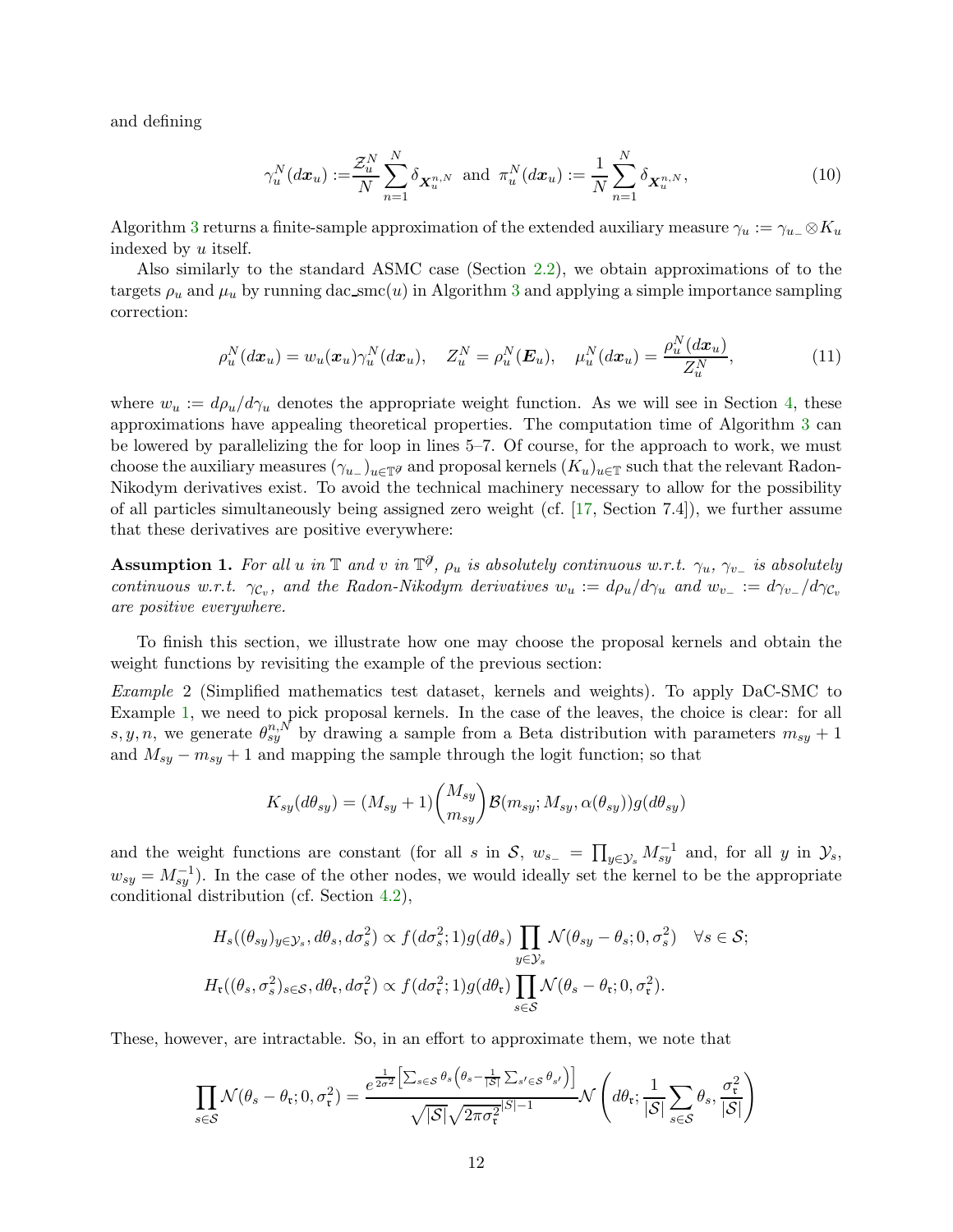and similarly for  $\prod_{y\in\mathcal{Y}_s}\mathcal{N}(\theta_{sy}-\theta_s;0,\sigma_s^2)$  and all s in  $\mathcal{S}$ ; and we instead set

$$
K_s((\theta_{sy})_{y\in\mathcal{Y}_s}, d\theta_s, d\sigma_s^2) := f(d\sigma_s^2; 1)\mathcal{N}\left(d\theta_s; \frac{1}{|\mathcal{Y}_s|} \sum_{y\in\mathcal{Y}_s} \theta_{sy}, \frac{\sigma_s^2}{|\mathcal{Y}_s|}\right),
$$
  

$$
K_t((\theta_s, \sigma_s^2)_{s\in\mathcal{S}}, d\theta_t, d\sigma_t^2) := f(d\sigma_t^2; 1)\mathcal{N}\left(d\theta_t; \frac{1}{|\mathcal{S}|} \sum_{s\in\mathcal{S}} \theta_s, \frac{\sigma_t^2}{|\mathcal{S}|}\right);
$$

in which case  $w_{\mathfrak{r}_-} = \prod_{s \in \mathcal{S}} w_s$ ,

$$
w_s(\theta_s, \sigma_s^2, (\theta_{sy})_{y \in \mathcal{Y}_s}) = \frac{g(\theta_s)e^{\frac{1}{2\sigma_s^2} \left[\sum_{y \in \mathcal{Y}_s} \theta_{sy} \left(\theta_{sy} - \frac{1}{|\mathcal{Y}_s|} \sum_{y' \in \mathcal{Y}_s} \theta_{sy'}\right)\right]}}{\sqrt{|\mathcal{Y}_s|} \sqrt{2\pi \sigma_s^{2}^{|\mathcal{Y}_s|-1}}} \quad \forall s \in \mathcal{S},
$$
  

$$
w_r(\theta_r, \sigma_r^2, (\theta_s, \sigma_s^2, (\theta_{sy})_{y \in \mathcal{Y}_s})_{s \in \mathcal{S}}) = \frac{g(\theta_r)e^{\frac{1}{2\sigma_r^2} \left[\sum_{s \in \mathcal{S}} \theta_s \left(\theta_s - \frac{1}{|\mathcal{S}|} \sum_{s' \in \mathcal{S}} \theta_{s'}\right)\right]}}{\sqrt{|\mathcal{S}|} \sqrt{2\pi \sigma_r^{2}^{|\mathcal{S}|-1}}}.
$$

To sample  $(\theta_s, \sigma_s^2)$  from  $K_s((\theta_{sy})_{y \in \mathcal{Y}_s}, d\theta_s, d\sigma_s^2)$ , first sample  $\sigma_s^2$  from  $f(d\sigma_s^2; 1)$  and then sample  $\theta_s$ from  $\mathcal{N}(d\theta_s; |\mathcal{Y}_s|^{-1} \sum_{y \in \mathcal{Y}_s} \theta_{sy}, |\mathcal{Y}_s|^{-1} \sigma_s^2)$ . Similarly for  $K_t$ .

#### <span id="page-12-0"></span>3.3 Efficient computation

The main drawback of Algorithm [3](#page-10-0) is the  $\mathcal{O}(N^{c_u})$  computational cost of resampling from the product-form  $\pi_{u_-}^N$  in [\(9\)](#page-10-2) for a general auxiliary measure  $\gamma_{u_-}$  (to draw N samples from  $\pi_{u_-}^N$  in  $\mathcal{O}(N^{c_u})$ operations one can, for example, use the alias method [\[57\]](#page-26-15)). This results in a total algorithmic cost of  $\mathcal{O}(N^d)$ , where d denotes the tree's degree (i.e. the largest number of children that any of the tree's nodes posses). In some cases,  $d$  is small enough that the cost is manageable. For instance, when the collection of target distributions  $(\rho_u)_{u \in \mathbb{T}_u}$  is an artificial construct introduced for computational purposes and the interest lies in the final target, it is common [\[21,](#page-24-4) [20,](#page-24-3) [13\]](#page-24-2) to choose the indexing tree to be binary, in which case  $d = 2$  and the algorithm's cost is  $\mathcal{O}(N^2)$ .

Otherwise, one can avoid the  $\mathcal{O}(N^{c_u})$  cost by choosing auxiliary measures that factorize. For instance, suppose that, as in Example [1,](#page-8-0) they factorize fully:

$$
\gamma_{u_-}:=\prod_{v\in\mathcal{C}_u}\bar{\gamma}_v\quad\forall u\in\mathbb{T}^\partial,
$$

where  $(\bar{\gamma}_v)_{v\in\mathbb{T}}$  denotes a collection of measures on the respective spaces  $(E_v, \mathcal{E}_v)_{v\in\mathbb{T}}$ . In this case, the weight function  $w_{u-}$  decomposes into the product

$$
w_{u_{-}} = \frac{d\gamma_{u_{-}}}{d\gamma_{\mathcal{C}_u}} = \prod_{v \in \mathcal{C}_u} \frac{d\bar{\gamma}_v}{d\gamma_v} =: \prod_{v \in \mathcal{C}_u} \bar{w}_v,
$$

and the correction step (line 8 in Algorithm [3\)](#page-10-0) breaks down into the following: compute

$$
\gamma_{u_-}^N := \prod_{v \in \mathcal{C}_u} \bar{\gamma}_v^N, \quad \pi_{u_-}^N := \prod_{v \in \mathcal{C}_u} \bar{\pi}_v^N,
$$

where, for all children  $v$  of  $u$ ,

<span id="page-12-1"></span>
$$
\bar{\gamma}_v^N(dx_v) := \bar{w}_v(x_v)\gamma_v(dx_v) = \frac{\mathcal{Z}_v^N}{N} \sum_{n=1}^N \bar{w}_v(x_v)\delta_{\mathbf{X}_v^{n,N}}(dx_v).
$$
\n(12)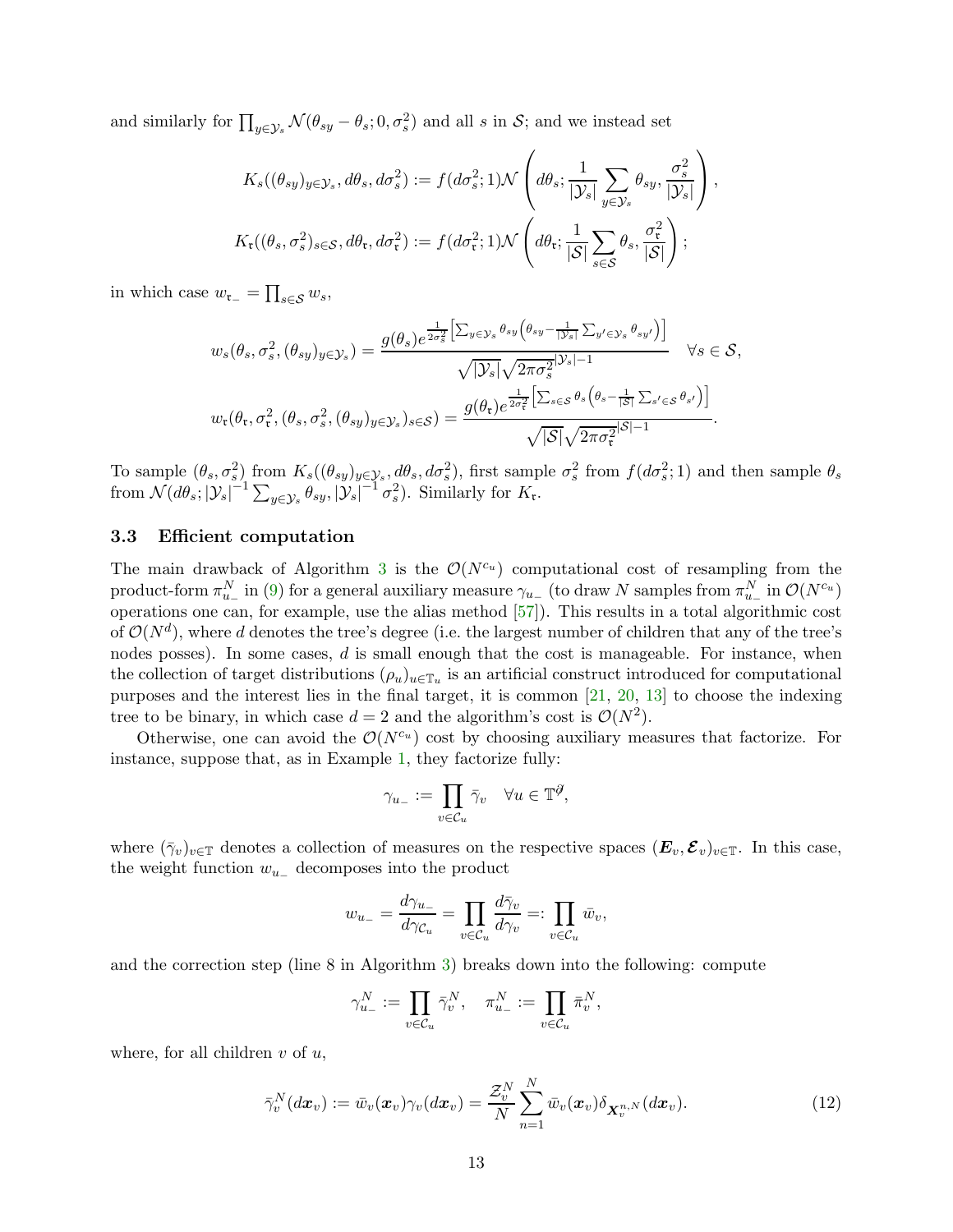<span id="page-13-1"></span>Algorithm 4  $\mathcal{O}(N)$ -cost replacement of lines 5–9 in Algorithm [3](#page-10-0) for fully-factorized  $\gamma_{u-}$ .

1: for v in  $\mathcal{C}_v$  do 2: Recurse: set  $\gamma_v^N := \text{dac\_smc}(v)$ .

- v 3: Correct: compute  $\bar{\gamma}_v^N$  in  $(12)$  and  $\bar{\pi}_v^N := \bar{\gamma}_v^N / \bar{\gamma}_v^N(E_v)$ .
- 4: Resample: for  $n \leq N$ ,  $\bar{\mathbf{X}}_v^{n,N}$  independently from  $\bar{\pi}_v^N$ .
- 5: end for
- 6: Concatenate: for  $n \leq N$ , set  $\mathbf{X}_{u-}^{n,N} := (\bar{\mathbf{X}}_v^{n,N})_{v \in \mathcal{C}_u}$ .

Resampling from  $\pi_{u_-}^N := \bar{\gamma}_v^N / \bar{\gamma}_v^N(E_v)$  can then be achieved in  $\mathcal{O}(N)$  operations by independently drawing samples N from  $\bar{\pi}_{u1}^N, \ldots, \bar{\pi}_{uc_u}^N$ , e.g. by applying the alias method [\[57\]](#page-26-15) to each approximation separately, and concatenating them. In other words, we can replace lines 5–9 in Algorithm [3](#page-10-0) with those in Algorithm [4](#page-13-1) (and obtain the algorithm referred to as 'DaC-SMC' in [\[41\]](#page-25-2), cf. Footnote [1\)](#page-9-2). The running time can then be lowered further by parallelizing these operations across u's children.

These choices result in DaC-SMC employing extended auxiliary measures with partial product structure:

$$
\gamma_u(dx_u) = K_u(\boldsymbol{x}_{\mathcal{C}_u}, dx_u) \prod_{v \in \mathcal{C}_v} \bar{\gamma}_v(dx_v) \quad \forall u \in \mathbb{T}^{\mathcal{J}}.
$$

(I.e. if  $(Y_u, Y_{u1}, \ldots, Y_{uc_u}) \sim \pi_u$ , then  $Y_{u1}, \ldots, Y_{uc_u}$  are independent.) If the targets  $\rho_u$  and  $\mu_u$  do not share the above structure, then this  $\mathcal{O}(N)$  approach will generally require large  $\gamma_u^N \mapsto \rho_u^N$  corrections and, consequently, result in greater estimator variance (which may, or may not, be compensated by the computational gains). As suggested in [\[41,](#page-25-2) Section 4.2], one way to mitigate this issue is via tempering [\[19\]](#page-24-9).

Another way to incorporate non-product structure into the auxiliary measures without sacrificing the  $\mathcal{O}(N)$  cost is setting them to be sums of fully-factorized measures:

$$
\gamma_{u_-} := \sum_{i=1}^I \prod_{v \in \mathcal{C}_u} \bar{\gamma}_v^i =: \sum_{i=1}^I \gamma_{u_-}^i \quad \forall u \in \mathbb{T}^\mathcal{J},
$$

where  $(\bar{\gamma}_v^1,\ldots,\bar{\gamma}_v^I)_{v\in\mathbb{T}}$  denote collections of measures on the respective spaces  $(\bm{E}_v,\bm{\mathcal{E}}_v)_{v\in\mathbb{T}}$ . In this case, the correction step becomes: return

$$
\gamma_{u_{-}}^{N}:=\sum_{i=1}^{I}\gamma_{u_{-}}^{i,N},\quad \pi_{u_{-}}^{N}:=\sum_{i=1}^{I}\frac{\gamma_{u_{-}}^{i,N}(\boldsymbol{E}_{\mathcal{C}_{u}})}{\gamma_{u_{-}}^{N}(\boldsymbol{E}_{\mathcal{C}_{u}})}\pi_{u_{-}}^{i,N}=:\sum_{i=1}^{I}\omega_{u_{-}}^{i,N}\pi_{u_{-}}^{i,N},
$$

where  $\gamma_{u-}^{i,N} := \prod_{v \in \mathcal{C}_u} \bar{\gamma}_v^{i,N}$  and  $\pi_{u-}^{i,N} := \prod_{v \in \mathcal{C}_u} \bar{\pi}_v^{i,N}$ , with  $\bar{\gamma}_v^{i,N} \bar{\pi}_v^{i,N}$  defined analogously to  $\bar{\gamma}_v^N, \bar{\pi}_v^N$ in [\(12\)](#page-12-1). We can then draw N samples from  $\pi_{u_{-}}^{N}$  in  $\mathcal{O}(N)$  operations by, for instance, drawing  $(m_1, \ldots, m_I)$  from a multinomial distribution with weights  $(\omega_{u-}^{i,N})_{i=1}^I$  and, for each i, generating  $m_i$ samples from  $\pi_{u_{-}}^{i,N}$  as described above for the  $I = 1$  case.

Similar considerations apply if the auxiliary measures are chosen to be sums of partially factorized functions rather than fully factorized ones. The main difference is that resampling from  $\pi_{u_{-}}^{N}$ has a 'conditional aspect' to it and costs  $\mathcal{O}(N^a)$  where the exponent  $1 < a < c_u$  depends on the amount of factorization, see Appendix [A.1](#page-27-1) for an example.

#### <span id="page-13-0"></span>3.4 Variants

To simplify the algorithm's presentation and analysis, we focus throughout on the particular version given in Algorithm [3.](#page-10-0) There are, however, many variants that one might wish to consider in different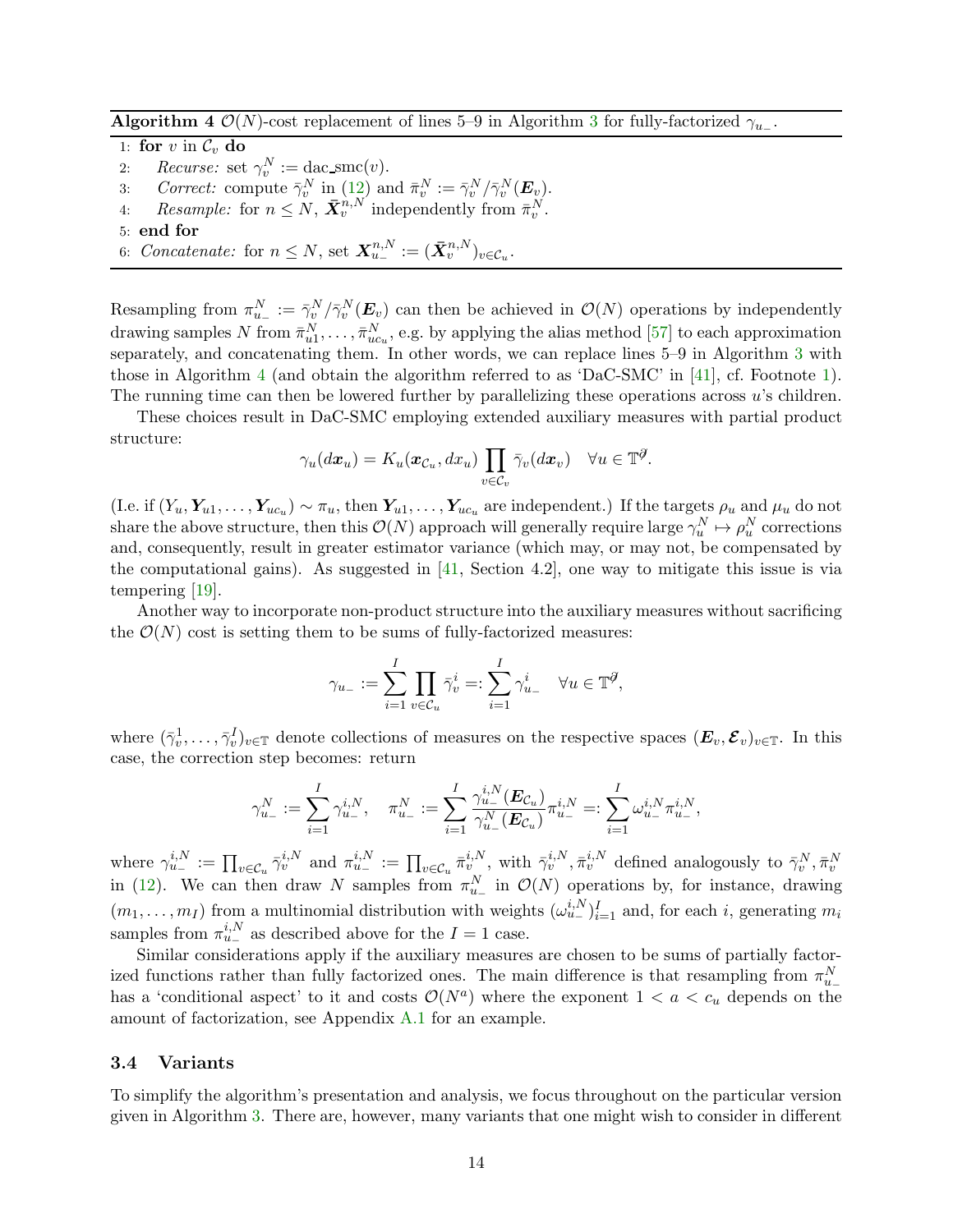settings and whose analysis may be tackled using straightforward modifications of the arguments given in this paper.

First off, we have the low-cost variant referred to as 'lightweight mixture resampling' in [\[41,](#page-25-2) Section 4.1 (see 'multiple matching' in  $[40, \text{Section } 2.2]$  for similar ideas) where the product-form estimator  $\gamma_{u_{-}}^{N}(dx_{\mathcal{C}_u})$  in [\(8\)](#page-10-1) is replaced with its 'incomplete' version,

<span id="page-14-0"></span>
$$
\frac{\mathcal{Z}_{\mathcal{C}_u}^N}{|\mathcal{M}|} \sum_{\mathbf{n} \in \mathcal{M}} w_{u-} (\mathbf{X}_{\mathcal{C}_u}^{\mathbf{n},N}) \delta_{\mathbf{X}_{\mathcal{C}_u}^{\mathbf{n},N}} (d\mathbf{x}_{\mathcal{C}_u}),
$$
\n(13)

with  $\mathcal{M} \subseteq [N]^{c_u}$  indexing a user-chosen subset of permuted particles  $\mathbf{X}_{c_u}^{\mathbf{n},N}$  $\mathcal{C}_u^{n,N}$ . In particular, by picking  $M$  carefully, it might be possible to substantially reduce the cost without sacrificing too much of the variance reduction (cf. [\[35\]](#page-25-12) and references therein for similar feats in the U-statistics literature). While one may opt for more sophisticated approaches (e.g. ones along the lines of those in  $[35]$ ), we can offer two simple rules of thumb for choosing  $M$  that are motivated by the considerations in [\[37,](#page-25-3) Section 4]: (a) set M's size to be such that the cost of resampling from  $(13)$ 's normalization is comparable to that of generating the unpermuted particles,  $(X_{u1}^{n,N})$  $\overbrace{u_1^{n,N}},\ldots,\overbrace{X_{uc_u}^{n,N}}_{n=1}^{N,N};$  and (b) minimize the number of over-lapping components in the elements of  $M$ . In terms of theoretical analysis for this variant, one can combine the methods in Appendices [C–](#page-30-0)[G](#page-43-0) with the techniques used to study incomplete U-statistics [\[39,](#page-25-4) Chapter 4.3] and their generalizations.

We also need not resample at every step and may instead choose to do so adaptively (e.g. resample only when the effective sample size drops underneath a predetermined threshold [\[34\]](#page-25-13)). To prevent the number of particles from blowing up, any product-form approximation  $\pi_{u_-}^N$  to a normalized auxiliary distribution  $\pi_{u_{-}}$  that is not resampled must be replaced with an N sample one, e.g.

$$
\frac{\sum_{n=1}^{N} w_{u-}(\mathbf{X}_{u1}^{n,N},\ldots,\mathbf{X}_{ucu}^{n,N})\delta_{(\mathbf{X}_{u1}^{n,N},\ldots,\mathbf{X}_{ucu}^{n,N})}}{\sum_{n=1}^{N} w_{u-}(\mathbf{X}_{u1}^{n,N},\ldots,\mathbf{X}_{ucu}^{n,N})}
$$
(14)

as in standard ASMC. We should point out here that, for DaC-SMC, and in contrast with SMC/ASMC, there are benefits to resampling beyond just mitigating weight degeneracy. In particular, by permuting and resampling the particles, we explore areas of the target space that would be missed were we to only use the N unpermuted particles  $[37, Section 3.1]$ .

There is also flexibility in the resampling scheme employed: the theoretical analysis in Section [4](#page-15-0) applies to Algorithm [3](#page-10-0) in which multinomial resampling is explicitly encoded. But one could extend our analysis along the lines of [\[27\]](#page-25-8) to cover a much broader class of resampling schemes, including substantially lower-variance ones. An interesting question of practical importance is how best to efficiently implement low-variance resampling schemes when the auxiliary measures decompose into sums of partially-factorized measures (e.g. consider the example in Appendix [A.1\)](#page-27-1).

One may also wish to implement minor variations to Algorithm [3](#page-10-0) dictated by the particular target of interest. For instance, in some cases, it might be much easier to specify the auxiliary measure  $\gamma_{u-}$  over the variables taking values in  $E_u$  than over those taking values in  $E_{\mathcal{C}_u}$ . In this case, mutation would need to be carried out before correction and resampling (line 10 in Algorithm [3](#page-10-0) before lines 8–9) leading to a slightly different algorithm with essentially the same properties. This approach allows one to specify an analogue of the extended auxiliary distribution independently of the proposal kernel and directly exploit the information it encodes in the resampling step. The cost of doing so is having to perform mutation  $N^{c_u}$  times, rather than N times, although this does not increase the overall complexity of the basic algorithm (at least for unfactorized auxiliary meaures).

Along similar lines, for targets with particular dependence structures, one may use generalizations of product-form estimators (e.g. [\[37,](#page-25-3) Section 3.2 and Appendix F]) that directly account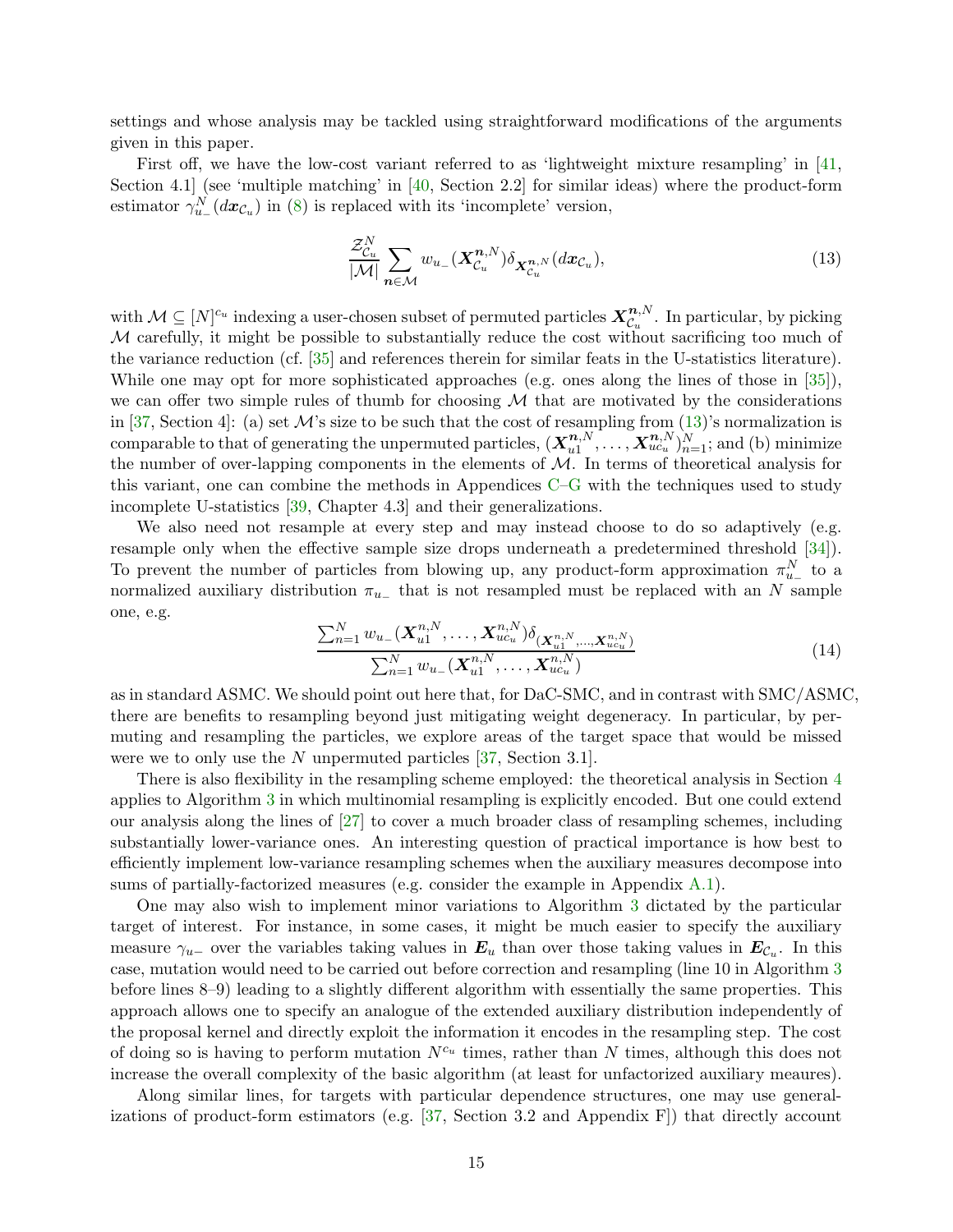for these structures; see Appendix [A.2](#page-28-0) for an example. The idea is that, by doing so, one can ease the burden placed on the correction steps which, in Algorithm [3,](#page-10-0) are the sole responsibles for introducing dependencies among children into the approximations.

Lastly, one need not generate the same number of particles at each node and may instead opt to allocate more computational power to the nodes that prove most problematic (e.g. the us whose associated space  $E_u$  have greatest dimension), or even take a more sophisticated approach of the sort in [\[38\]](#page-25-14). One would just have to replace  $\gamma_u^N$  in [\(8\)](#page-10-1) with

$$
\left(\prod_{v\in\mathcal{C}}\frac{\mathcal{Z}_{v}^{N_{v}}}{N_{v}}\right)\sum_{n_{1}=1}^{N_{u1}}\cdots\sum_{n_{1}=1}^{N_{uc_{u}}}w_{u_{-}}(\boldsymbol{X}_{u1}^{n_{1},N_{u1}},\ldots,\boldsymbol{X}_{uc_{u}}^{n_{cu},N_{uc_{u}}})\delta_{(\boldsymbol{X}_{u1}^{n_{1},N_{u1}},\ldots,\boldsymbol{X}_{uc_{u}}^{n_{cu},N_{uc_{u}}})}(d\boldsymbol{x}_{\mathcal{C}_{u}})
$$

<span id="page-15-0"></span>where, for each child v of u,  $N_v$  denotes the amount of particles resampled at node v.

### 4 Theoretical characterization

We now turn to the main results of the paper showing that Algorithm [3](#page-10-0) is well-founded. We give an overview of the proofs for these results in Section [4.1,](#page-17-1) postponing the full details until Appendices [C–](#page-30-0)[G.](#page-43-0) To simplify the exposition, we only state results for the particle approximations to the targets; however, analogous statements for the approximations to the auxiliary measures and their extensions can be extracted from Appendices [C](#page-30-0)[–F.](#page-40-0) Also to keep the exposition simple, we focus throughout on the case of bounded test functions, writing  $\mathcal{B}_b(S)$  for the space of bounded measurable real-valued test functions on a measurable space  $(S, S)$  and  $||\varphi|| := \sup_{x \in S} |\varphi(x)| < \infty$ for the supremum norm on  $\mathcal{B}_b(S)$ , and we assume that the weight functions are bounded:

<span id="page-15-3"></span>**Assumption 2.** For all u in  $\mathbb{T}^{\partial}$  and v in  $\mathbb{T}$ ,  $w_{u-} = d\gamma_{u-}/d\gamma_{\mathcal{C}_u}$  and  $w_v = d\rho_v/d\gamma_v$  are bounded:  $||w_{u-}|| < \infty$  and  $||w_v|| < \infty$ .

To begin with, Algorithm [3](#page-10-0) produces strongly consistent estimators for the targets:

<span id="page-15-1"></span>**Theorem [1](#page-11-1)** (Strong laws of large numbers). If Assumptions 1[–2](#page-15-3) are satisfied, u belongs to  $\mathbb{T}$ , and  $\varphi$  belongs to  $\mathcal{B}_b(\boldsymbol{E}_u)$ , then

$$
\lim_{N \to \infty} \rho_u^N(\varphi) = \rho_u(\varphi), \quad \lim_{N \to \infty} \mu_u^N(\varphi) = \mu(\varphi), \quad \lim_{N \to \infty} Z_u^N = Z_u, \quad almost \ surely.
$$

Proof. See Appendix [C.](#page-30-0)

If the underlying spaces posses nice enough topological properties, the above almost sure pointwise convergence can be strengthened to almost sure weak convergence:

<span id="page-15-2"></span>**Theorem 2** (Almost sure weak convergence). If, in addition to Assumptions [1–](#page-11-1)[2,](#page-15-3) the spaces  $(E_u)_{u \in \mathbb{T}}$  are Polish and  $(\mathcal{E}_u)_{u \in \mathbb{T}}$  are the corresponding Borel sigma algebras, then

$$
\rho_u^N \rightharpoonup \rho_u, \quad \mu_u^N \rightharpoonup \mu_u, \quad almost \ surely,
$$

for each u in  $\mathbb{T}$ , where  $\rightarrow$  denotes weak convergence as  $N \rightarrow \infty$ .

Proof. See Appendix [C.](#page-30-0)

The estimators for the unnormalized targets are unbiased:

 $\Box$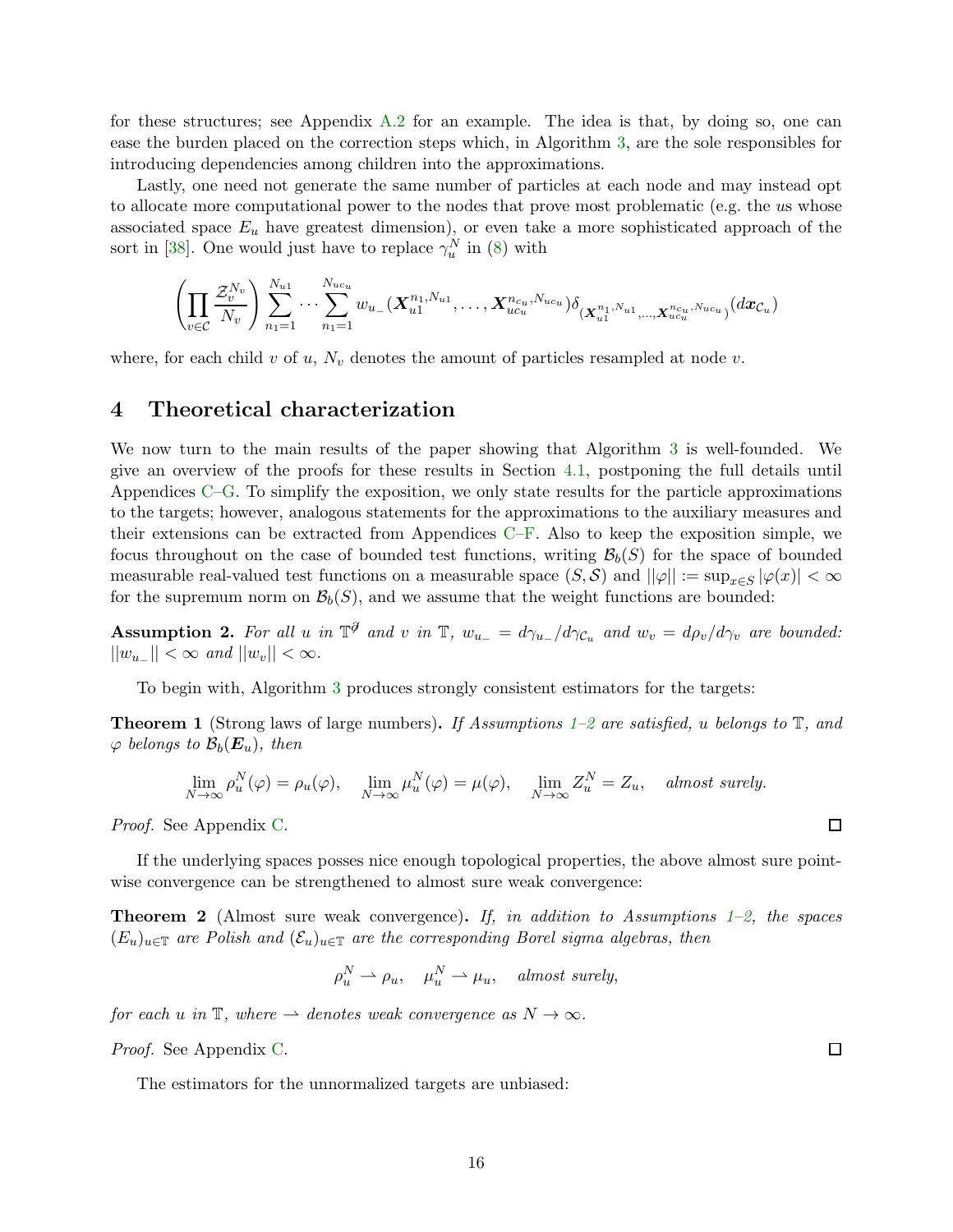<span id="page-16-1"></span>**Theorem 3** (Unbiasedness of  $(\rho_u^N)_{u \in \mathbb{T}}$ ). If Assumptions [1](#page-11-1)[–2](#page-15-3) hold, then

$$
\mathbb{E}\left[\rho_u^N(\varphi)\right] = \rho_u(\varphi), \quad \mathbb{E}\left[Z_u^N\right] = Z_u, \quad \forall N > 0, \ \varphi \in \mathcal{B}_b(\boldsymbol{E}_u), \ u \in \mathbb{T}.
$$

Proof. See Appendix [D.](#page-35-0)

The non-linearity in the correction step introduces a bias in the estimators for the normalized targets. However, the bias decays linearly with the number of particles N:

<span id="page-16-2"></span>**Theorem 4** (Bias estimates for  $(\mu_u^N)_{u \in \mathbb{T}}$ ). If Assumptions [1–](#page-11-1)[2](#page-15-3) hold, the weight functions are bounded below (i.e., for all u in  $\mathbb{T}^{\mathcal{J}}$  and v in  $\mathbb{T}$ ,  $w_{u-} \geq \beta_{u-}$  and  $w_v \geq \beta_v$  for some constants  $\beta_{u_-}, \beta_v > 0$ , and u belongs to  $\mathbb T$ , then there exists a constant  $C_u < \infty$  such that

$$
\left|\mathbb{E}\left[\mu_u^N(\varphi)\right]-\mu_u(\varphi)\right|\leq \frac{C_u\left|\left|\varphi\right|\right|}{N} \quad \forall N>0, \ \varphi\in \mathcal{B}_b(\boldsymbol{E}_u).
$$

Proof. See Appendix [E.](#page-36-0)

All estimators converge at a rate proportional the square root of the number of particles:

<span id="page-16-0"></span>**Theorem 5** ( $L^p$  inequalities). If Assumptions [1–](#page-11-1)[2](#page-15-3) hold, then, for each  $p \ge 1$  and u in  $\mathbb{T}$ , then there exists constants  $C_u^{\rho}, C_u^{\mu} < \infty$  such that

$$
\mathbb{E}\left[\left|\rho_u^N(\varphi)-\rho(\varphi)\right|^p\right]^{\frac{1}{p}} \leq \frac{C_u^{\rho}\left|\left|\varphi\right|\right|}{N^{1/2}}, \quad \mathbb{E}\left[\left|\mu_u^N(\varphi)-\mu_u(\varphi)\right|^p\right]^{\frac{1}{p}} \leq \frac{C_u^{\mu}\left|\left|\varphi\right|\right|}{N^{1/2}},
$$

for all  $N > 0$  and  $\varphi$  in  $\mathcal{B}_b(\mathbf{E}_u)$ . In particular,  $\mathbb{E}\left[ \left| Z_u^N - Z_u \right| \right]$  $\int_{0}^{p} \int_{0}^{1/p} \leq C_{u}^{\rho}/N^{1/2}$  for all  $N > 0$ .

Proof. See Appendix [C.](#page-30-0)

To further characterize the  $\sqrt{N}$  rate of convergence of  $\rho_u^N$  and  $\mu_u^N$ , we obtain a central limit theorem for each (given in Theorem [6](#page-17-0) below). To state these, we first need to introduce some notation: given two measurable spaces  $(A, \mathcal{A})$  and  $(B, \mathcal{B})$ , a kernel  $M : A \times \mathcal{B} \to [0, \infty)$  from the first to the second, and a test function  $\varphi : B \to \mathbb{R}$ , we use  $M\varphi$  to denote the real-valued function on A defined by

$$
(M\varphi)(a) := \int M(a, db)\varphi(b) \quad \forall a \in A,
$$

assuming that the above integrals are well-defined.

As we will see in Theorem [6,](#page-17-0) the asymptotic variances of our estimators decompose into sums of  $|\mathbb{T}_u|$  terms, each one accounting for the variance introduced by the computations carried out in a different descendant  $v$  of  $u$ . The term corresponding to a particular descendant  $v$  involves a kernel  $\Gamma_{v,u} : E_v \times \mathcal{E}_u \to [0,\infty)$  mapping  $\gamma_v$  to  $\gamma_u$ .

$$
\gamma_v(\Gamma_{v,u}\varphi) = \gamma_u(\varphi) \quad \forall \varphi \in \mathcal{B}_b(E_u). \tag{15}
$$

The kernel is defined recursively:  $\Gamma_{u,u}(\boldsymbol{x}_u, d\boldsymbol{y}_u) = \delta_{\boldsymbol{x}_u}(d\boldsymbol{y}_u)$ ,

<span id="page-16-5"></span>
$$
\Gamma_{v,u}(\boldsymbol{x}_v, d\boldsymbol{y}_u) := \delta_{\boldsymbol{x}_v}(d\boldsymbol{y}_v) \gamma_{\mathcal{C}_u}^{\psi}(d\boldsymbol{y}_{\mathcal{C}_u}^{\psi}) w_{u-}(\boldsymbol{y}_{\mathcal{C}_u}) K_u(\boldsymbol{x}_{\mathcal{C}_u}, d\boldsymbol{y}_u) \quad \forall v \in \mathcal{C}_u
$$
\n(16)

where  $\gamma_{\mathcal{C}}^y$  $\mathcal{C}_u^{\psi} := \prod_{r \in \mathcal{C}_u^{\psi}} \gamma_r$  with  $\mathcal{C}_u^{\psi} := \mathcal{C}_u \setminus \{v\}$ . For all other descendants  $v \neq u$ , we set

<span id="page-16-4"></span><span id="page-16-3"></span>
$$
\Gamma_{v,u} = \Gamma_{v,r_1} \Gamma_{r_1,r_2} \dots \Gamma_{r_l,u},\tag{17}
$$

 $\Box$ 

 $\Box$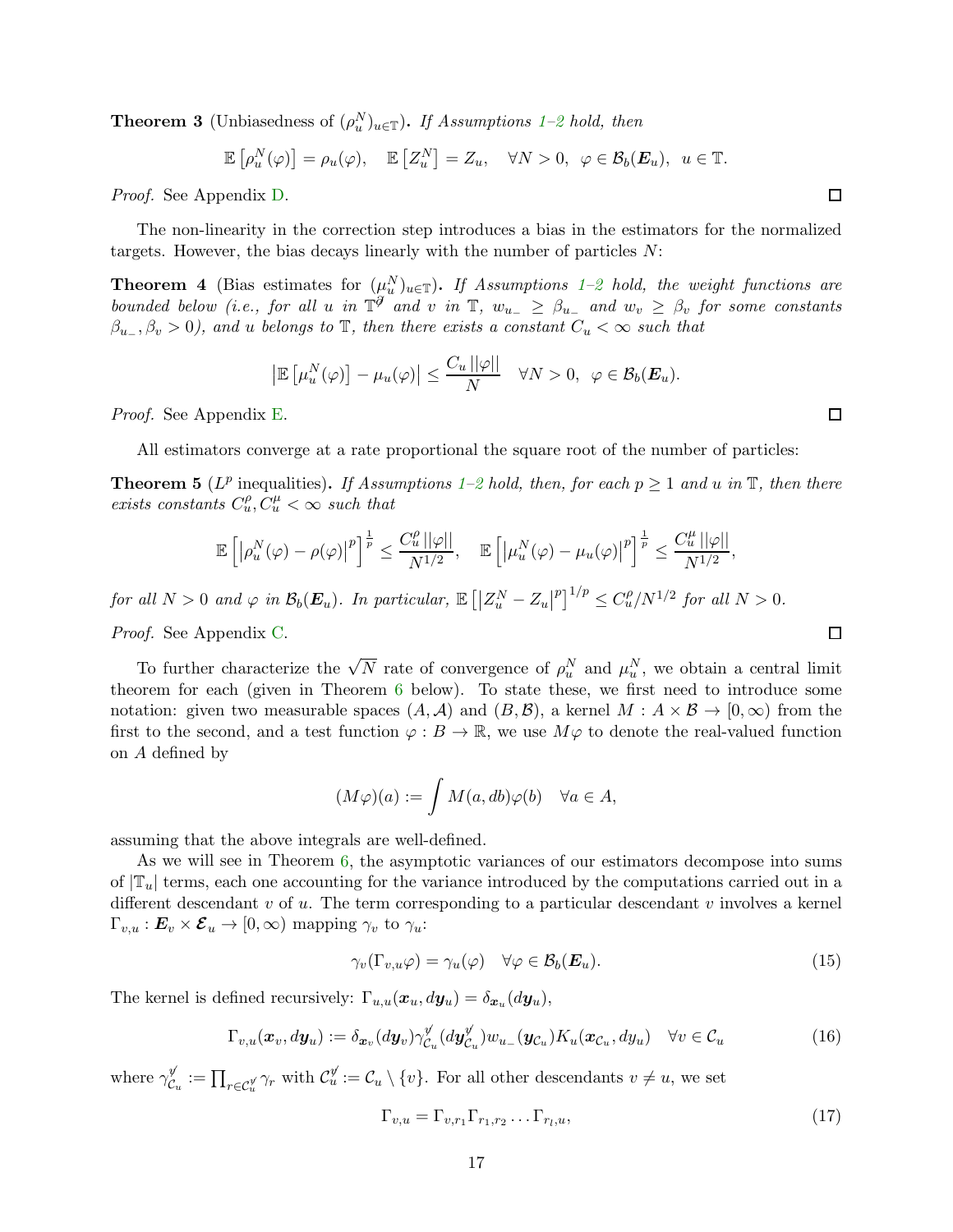where  $v, r_1, \ldots, r_l, u$  denotes the branch of  $\mathbb{T}_u$  connecting v and u. Because  $\Gamma_{v,u}$  trivially satisfies [\(15\)](#page-16-3) if v is a child of u, it follows from  $(17)$  that  $(15)$  also holds for all other descendants v of u. Note that the collection  $(\Gamma_{u,v})_{u\in\mathbb{T},v\in\mathbb{T}_u}$  of all these kernels amounts to a generalization of the semigroup describing the propagation of local sampling errors in standard SMC that is central to much of its analysis (e.g. see  $[17]$ ).

<span id="page-17-0"></span>**Theorem 6** (Central limit theorems). If Assumptions [1](#page-11-1)[–2](#page-15-3) hold, then, as  $N \to \infty$ .

$$
N^{1/2} \left( \rho_u^N(\varphi) - \rho_u(\varphi) \right) \Rightarrow \mathcal{N}(0, \sigma_{\rho_u}^2(\varphi)), \quad N^{1/2} \left( \mu_u^N(\varphi) - \mu_u(\varphi) \right) \Rightarrow \mathcal{N}(0, \sigma_{\mu_u}^2(\varphi)),
$$

for any given u in  $\mathbb{T}$  and  $\varphi$  in  $\mathcal{B}_b(E_u)$ , where  $\Rightarrow$  denotes convergence in distribution,

$$
\sigma_{\rho_u}^2(\varphi) := \sum_{v \in \mathbb{T}_u} \pi_v([\mathcal{Z}_v \Gamma_{v,u}[w_u \varphi] - \rho_u(\varphi)]^2),
$$
  

$$
\sigma_{\mu_u}^2(\varphi) := \sum_{v \in \mathbb{T}_u} \pi_v([\mathcal{Z}_v \Gamma_{v,u}[w_u Z_u^{-1}[\varphi - \mu_u(\varphi)]]]^2).
$$

In particular,  $N^{1/2} (Z_u^N - Z_u) \Rightarrow \mathcal{N}(0, \sigma_{Z_u}^2)$  as  $N \to \infty$  with

<span id="page-17-2"></span>
$$
\sigma_{Z_u}^2 := Z_u^2 \sum_{v \in \mathbb{T}_u} \pi_v \left( \left[ \frac{d\mu_u^v}{d\pi_v} - 1 \right]^2 \right),\tag{18}
$$

where  $\mu_u^v$  denotes the  $\mathbf{E}_v$ -marginal of  $\mu_u$  (i.e.  $\mu_u^v(A) := \mu_u(A \times E_{\mathbb{T}_u \setminus \mathbb{T}_v})$  for all A in  $\mathcal{E}_v$ ).

Proof. See Appendix [F.](#page-40-0)

#### <span id="page-17-1"></span>4.1 Methods of proof

The approximations to the targets are obtained from those to the extended auxiliary measures via a single importance sampling step, cf. [\(11\)](#page-11-0). Hence, just as most results for ASMC are easily extracted from those for SMC [\[31\]](#page-25-9), the fundamental objects we need to analyze here are the approximations to the extended auxiliary measures.

To this end, note that the main difference between DaC-SMC (Algorithm [3\)](#page-10-0) and standard ASMC (Algorithm [2\)](#page-6-0) is the correction step: in the former case, we employ the product-form estimator [\(8\)](#page-10-1) while, in the latter, we instead use the usual estimator [\(3\)](#page-6-1). Consequently, our proofs for the above results combine well-known methods previously used to establish analogous results for standard SMC and ASMC with novel techniques that control the errors introduced by the product-form estimators embedded within DaC-SMC.

At a conceptual level, we expand the approximation error into a sum of products of 'local errors', each accounting for the approximations made at a different node, and we control them separately (in particular, we show that, just as in the standard case, these errors are  $\mathcal{O}(N^{-1/2})$ ). However, in contrast with standard SMC and ASMC whose local errors only get 'propagated forward in time', those of DaC-SMC get multiplied together as we move up the tree. Consequently, we end up with a far greater number of terms in our expansion than normal. Herein, lies the main novelty of our analysis: dispatching these extra products-of-local-errors terms. Because the products are taken over nodes on separate branches, the errors in the products are independent of each other. Hence, the product of k of these  $\mathcal{O}(N^{-1/2})$  errors should intuitively be  $\mathcal{O}(N^{-k/2})$ ; indeed, this was already shown in [\[37,](#page-25-3) Lemma 1] for the simple case of a tree composed of a single parent with an arbitrary number of children.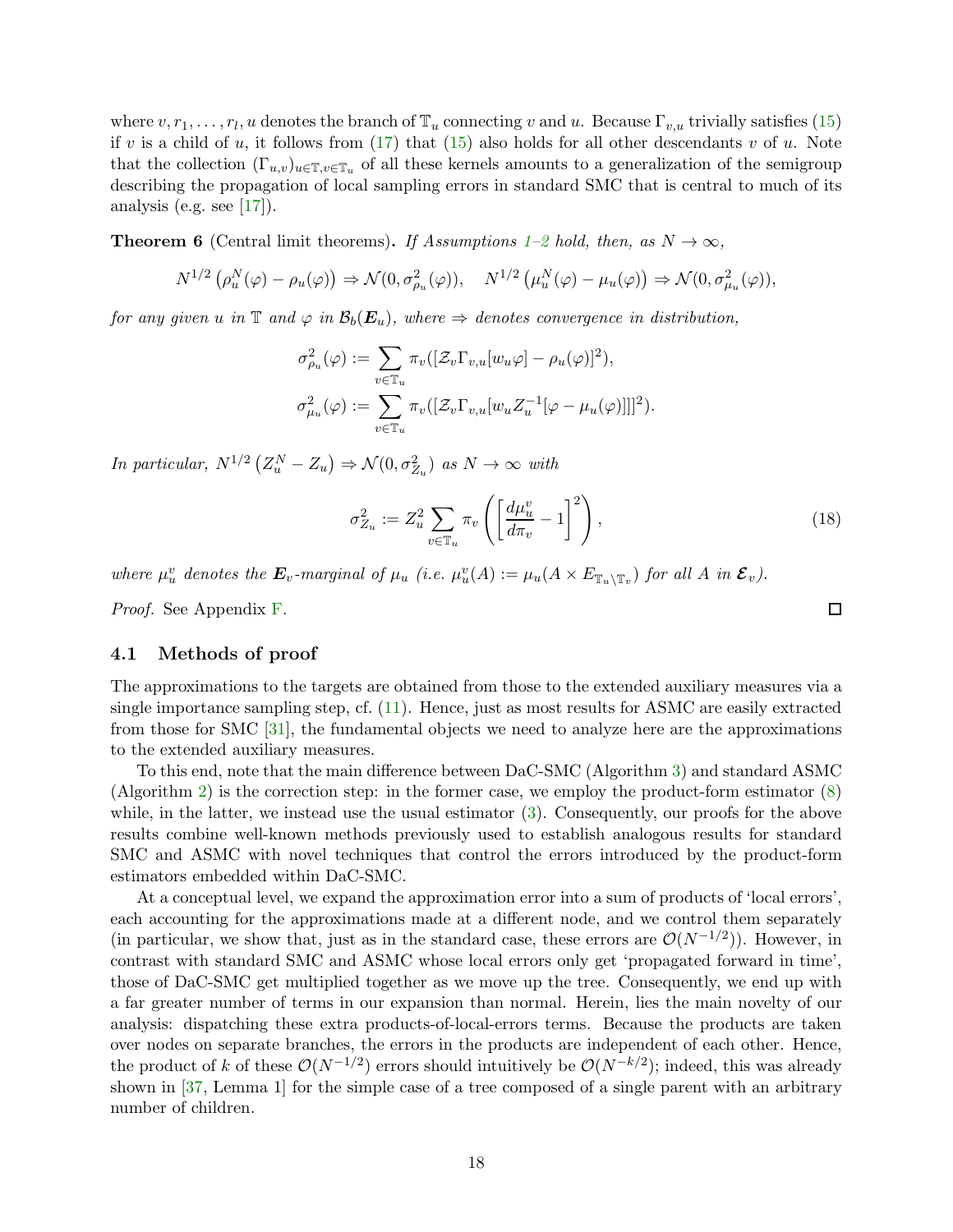More specifically, we begin by proving the  $L^p$  inequalities (Theorem [5\)](#page-16-0). To do so, we follow theiterative approach taken in  $[14, 44]$  $[14, 44]$ : we call on the Marcinkiewicz-Zygmund inequality ( $[17, 17]$  $[17, 17]$ ) Lemma 7.3.3) to obtain  $L^p$  inequalities for the empirical distributions of the particles indexed by the tree's leaves and we show, step-by-step, that the algorithm preserves these inequalities. The resampling and mutation steps then follow from arguments analogous to those in [\[14,](#page-24-10) [44\]](#page-26-10). For the correction step, we need to do some extra work and show that the product  $\gamma_{\mathcal{C}_u}^N = \prod_{v \in \mathcal{C}_v} \gamma_v^N$ also maintains the inequalities. That is, we need to prove that the  $L^p$  norm of the product of the errors is  $\mathcal{O}(N^{-1/2})$ ; something we do roughly in Lemma [3](#page-31-0) by using the boundedness of the test and weight functions to uniformly bound all but one of the errors in the product, and exploiting the  $\mathcal{O}(N^{-1/2})$  size of the remaining error. To complete the argument for the correction step, we then resume with the approach of  $[14, 44]$  $[14, 44]$  and show that the re-weighting in  $(8)$  preserves the inequalities. Next, we extract the laws of large numbers (Theorem [1\)](#page-15-1) from the  $L^p$  inequalities using the usual approach involving Chebyshev's inequality and the Borel-Cantelli lemma (e.g. [\[6,](#page-23-2) p. 17]). The weak convergence (Theorem [2\)](#page-15-2) then follows using standard techniques described in detail for SMC in [\[53,](#page-26-9) Section S1].

The proof of the unbiasedness in Theorem [3](#page-16-1) is a straightforward generalization of the arguments used in [\[11,](#page-24-6) Section 16.4.1] to establish the analogous result for standard SMC. It too works recursively: we show that  $\gamma_{u_-}^N$  is an unbiased estimator for  $\gamma_{u_-}$  if  $\gamma_{v_-}^N$  is a unbiased estimator for  $\gamma_{v_-}$ for each non-leaf child v of u. The unbiasedness of  $\rho_u^N$  then follows with a simple use of the tower property.

To obtain the bias bounds in Theorem [4,](#page-16-2) we follow the approach of [\[48\]](#page-26-11). This argument also works its way through the algorithm step by step, this time showing that each step increases the bias by at most  $\mathcal{O}(N^{-1})$ . Just as with the  $L^p$  inequalities, our innovation here (Lemma [8\)](#page-37-0) deals with the product  $\gamma_{\mathcal{C}_u}^N = \prod_{v \in \mathcal{C}_v} \gamma_v^N$ . As in that case, we obtain the necessary bias bound for the product by uniformly bounding the bias of all but one of the approximations in the product and using a previously derived  $\mathcal{O}(N^{-1})$  bound for the remaining approximation.

Our proof for the central limit theorems (Theorem [6\)](#page-17-0) follows the conceptual approach outlined above and extends the arguments in [\[17,](#page-24-11) Chapter 9]. Similarly to in that chapter, we obtain an expression for the approximation error in terms of local errors (and their 'propagations up the tree'), the difference being that the expression is not just a sum of the local errors, but of their products too. An analogous argument to [\[17,](#page-24-11) Corollary 9.3.1] then shows that the local errors are asymptotically normal and independent. Hence, if we are able to demonstrate that their products are  $o(N^{-1/2})$ , then the CLTs follow as in [\[17,](#page-24-11) p. 301] by applying Slutsky's theorem and the continuous mapping theorem, and exploiting the fact that a linear combination of independent normal random variables is normal. To this end, we prove the following product version of the  $L^2$  inequality in Theorem [5:](#page-16-0)

<span id="page-18-0"></span>**Theorem 7** (Product  $L^2$  inequality). If, in addition to Assumptions [1](#page-11-1)[–2,](#page-15-3) u and v lie in separate branches (i.e.  $u \notin \mathbb{T}_v$  and  $v \notin \mathbb{T}_u$ ), then there exists a constant  $C_{u,v} < \infty$  such that

$$
\mathbb{E}\left[(\gamma^N_u-\gamma_u)\times(\gamma^N_v-\gamma_v)(\varphi)^2\right]^{\frac{1}{2}}\leq \frac{C_{u,v}\,||\varphi||}{N}\quad \forall N>0,\;\; \varphi\in \mathcal{B}_b(\boldsymbol{E}_u\times\boldsymbol{E}_v).
$$

 $\Box$ 

Proof. See Appendix [G.](#page-43-0)

To argue the above, we expand [\[37,](#page-25-3) Lemma 1]'s proof using an inductive approach similar to those we take for the  $L^p$  inequalities, unbiasedness, and bias bounds: one by one, we show that each step of algorithm preserves the above inequality. For the base case dealing with empirical distributions of the particles indexed by the tree's leaves, we call on [\[37,](#page-25-3) Lemma 1].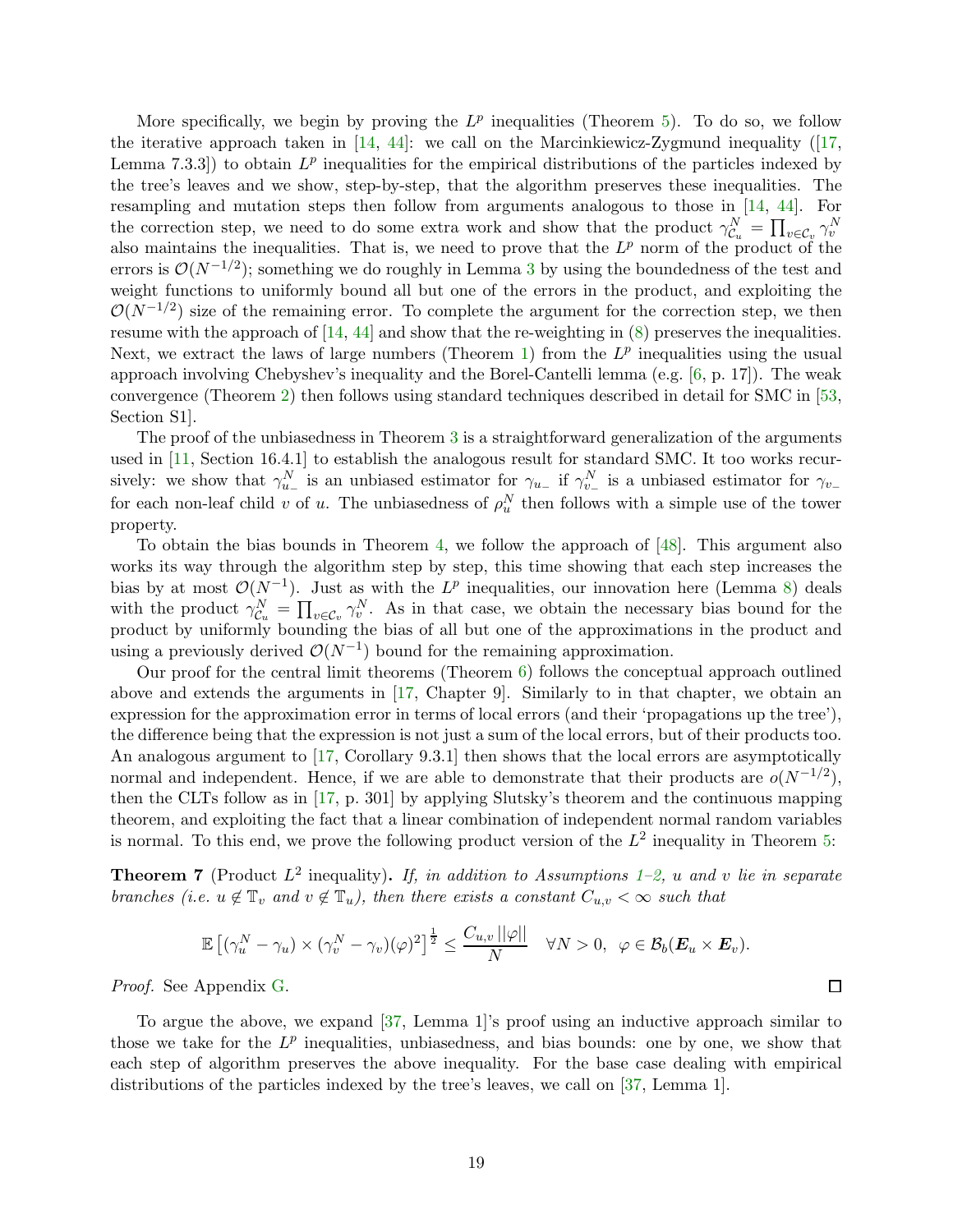#### <span id="page-19-0"></span>4.2 Optimal intermediate targets, auxiliary measures, and proposal kernels

While the optimal choice of intermediate targets, auxiliary measures, and proposal kernels generally depends on the particular average we are interested in estimating, there is one choice that leads to zero variance estimates of the final target's normalizing constant  $Z_{\mathfrak{r}}$ . In particular, suppose that the final target  $\rho_{\rm r}$  and the underlying space  $(E_{\rm r}, \mathcal{E}_{\rm r})$  are nice enough (e.g.  $(E_{\rm r}, \mathcal{E}_{\rm r})$  is Borel [\[32,](#page-25-15) Theorem 8.5, see also [\[24\]](#page-24-14)) that, for each u in  $\mathbb{T}^{\mathcal{J}}$ , there exists a regular conditional probability distribution mapping the  $\mathbf{E}_{\mathcal{C}_u}$ -marginal  $\mu_\mathfrak{r}^{u_-}$  (i.e.  $\mu_\mathfrak{r}^{u_-}(A) := \mu_\mathfrak{r}(A \times \mathbf{E}_{\mathbb{T}\setminus (\mathbb{T}_u^u)})$  for all A in  $\mathbf{E}_{\mathcal{C}_u}$ ) to its  $\mathbf{E}_u$ -marginal  $\mu_{\mathfrak{r}}^u$ . That is, a Markov kernel  $M_u$ :  $\mathbf{E}_{\mathcal{C}_u} \times \mathcal{E}_u \to [0,1]$  satisfying  $\mu_{\mathfrak{r}}^{u_-} \otimes M_u = \mu_{\mathfrak{r}}^u$ . In this case, setting

$$
\mu_u := \mu_{\mathfrak{r}}^u, \quad K_u := M_u \ \forall u \in \mathbb{T}, \quad \pi_{u_-} := \mu_{\mathfrak{r}}^{u_-} \ \forall u \in \mathbb{T}^{\mathcal{J}},
$$

we have that

$$
\pi_v = \pi_{v_-} \otimes M_v = \mu_{\mathfrak{r}}^{v_-} \otimes M_v = \mu_{\mathfrak{r}}^v = \mu_u^v \quad \forall v \in \mathbb{T}_u, \ u \in \mathbb{T}.
$$

It follows from [\(18\)](#page-17-2) that our estimator  $Z_{\mathfrak{r}}^N$  for  $Z_{\mathfrak{r}}$  achieves zero (asymptotic) variance (and similarly for  $Z_u^N$  for all other nodes u). The above choices generalize those for which ASMC yields zerovariance estimates of the marginal likelihood in the context of filtering, cf. [\[28,](#page-25-16) Proposition 2]. Note also that, just as in the ASMC case, the normalizing constants in the intermediate targets auxiliary measures are immaterial and we are free to choose them as we find convenient: something unsurprising given that they do not influence the resampling operation, and ultimately cancel in the computation of the normalizing constant estimates. However, perhaps a bit unexpectedly, and in contrast with the ASMC case, these choices do not necessarily lead to zero finite-sample variance estimates for the normalizing constants. In particular, given the above,

$$
w_u = \frac{d\rho_u}{d\gamma_u} = \frac{Z_u}{\mathcal{Z}_u} \frac{d\mu_u}{d\pi_u} = \frac{Z_u}{\mathcal{Z}_u}, \quad w_{u-} = \frac{d\gamma_{u-}}{d\gamma_{\mathcal{C}_u}} = \frac{\mathcal{Z}_u}{\mathcal{Z}_{\mathcal{C}_u}} \frac{d\pi_{u-}}{d\pi_{\mathcal{C}_u}} = \frac{\mathcal{Z}_u}{\mathcal{Z}_{\mathcal{C}_u}} \frac{d\mu_v^{u-}}{d\prod_{v \in \mathcal{C}_u} \mu_v^v},
$$
  
\n
$$
\Rightarrow Z_u^N = \gamma_u^N(w_u) = \frac{Z_u}{\mathcal{Z}_u} \mathcal{Z}_u^N = \frac{Z_u}{\mathcal{Z}_u} \gamma_{\mathcal{C}_u}^N(w_{u-}) = \frac{Z_u}{\mathcal{Z}_{\mathcal{C}_u}} \gamma_{\mathcal{C}_u}^N \left(\frac{d\mu_v^{u-}}{d\prod_{v \in \mathcal{C}_u} \mu_v^v}\right),
$$

and the rightmost term will not be constant unless  $\mu_{\mathfrak{r}}^{u-} = \prod_{v \in C_u} \mu_{\mathfrak{r}}^v$ . On the other hand, were this to be the case for all nodes u, we could iterate the above down the tree to find that  $Z_u^N = Z_u$  for all u.

In short, the above choices lead to zero-finite-sample-variance estimates for the normalizing constants if and only if T precisely matches the target's dependence structure. Some insight as to why this might be the case can be gleaned by comparing the asymptotic and finite variance expressions given in [\[37,](#page-25-3) Theorem 1] for product-form estimators. In essence, these choices ensure that the 'one-dimensional' marginals of the sampling distribution  $\pi_u$  at node u coincide with those of  $\mu_u$  and negate the corresponding  $\mathcal{O}(N^{-1/2})$  terms in the finite-sample variance expansions (i.e. those also featuring in the asymptotic variance expansions). However, the sampling distribution factorizes over u's children and, unless the target does so too, the higher-dimensional marginals are mismatched and the corresponding  $o(N^{-1/2})$  terms in the expansion persevere.

Just as is the case in standard ASMC [\[28\]](#page-25-16), the above choices can rarely be implemented in practice: with few exceptions,  $\mu_{\mathfrak{r}}$ 's marginals cannot be computed explicitly and the conditional distributions are unknown (much less can be sampled from). A more common situation in practice is that where the intermediate targets are fixed and we seek to choose only the proposal kernels and/or auxiliary measures. In standard ASMC (cf. [\[11,](#page-24-6) Chapter 10] and references therein), this is typically done by deriving the 'locally optimal' proposal kernel and auxiliary measure for each step of the algorithm (i.e. those that minimize the finite-sample variance of the normalizing constant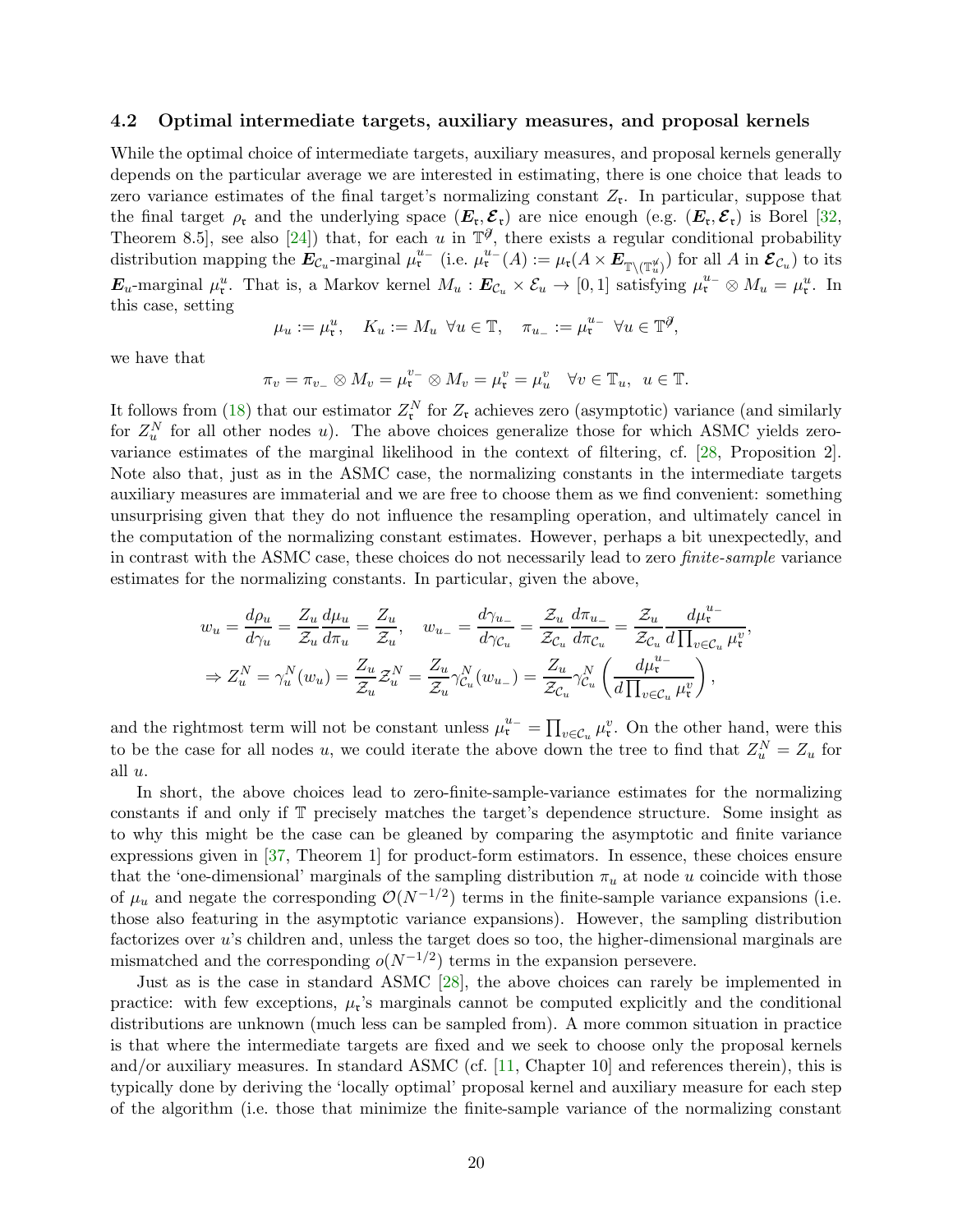estimate obtained at that step) and, if these prove intractable, approximating them as best as one can. To extend this approach to DaC-SMC, we provide the following generalization of the characterization for the locally optimal kernels and measures previously obtained for SMC and ASMC (e.g. see [\[11,](#page-24-6) Theorems 10.1–10.2]).

<span id="page-20-1"></span>**Theorem 8.** Fix any u in  $\mathbb{T}^{\mathcal{J}}$  and  $N > 0$ , and let S denote the set of all  $(\gamma_{u_{-}}, K_u)$  pairs satisfying Assumption [1](#page-11-1) and  $\mathcal{S}(K_u)$  and  $\mathcal{S}(\gamma_{u-})$  be its slices:

$$
S := \{ (\gamma_{u_-}, K_u) : \gamma_{u_-} \sim \gamma_{\mathcal{C}_u}, \ \rho_u \sim \gamma_{u_-} \otimes K_u \},
$$
  

$$
S(K_u) := \{ \gamma : (\gamma, K_u) \in S \}, \quad S(\gamma_{u_-}) := \{ K : (\gamma_{u_-}, K) \in S \}, \quad \forall (\gamma_{u_-}, K_u) \in S.
$$

If  $f(\gamma_{u_-}, K_u)$  denotes  $Var(Z_u^N)$  written explicitly as a function of  $(\gamma_{u_-}, K_u)$ , then, for all  $(\gamma_{u_-}, K_u)$  in  ${\cal S}$ and  $C > 0$ ,

$$
C\sqrt{K_u\omega_u(K_u)^2}\rho_{\mathcal{C}_u} \in \underset{\gamma \in \mathcal{S}(K_u)}{\text{arginf}} f(\gamma, K_u),\tag{19}
$$

<span id="page-20-5"></span><span id="page-20-4"></span><span id="page-20-3"></span>
$$
M_u \in \underset{K \in \mathcal{S}(\gamma_{u_-})}{\text{arginf}} f(\gamma_{u_-}, K), \tag{20}
$$

$$
(C\mu_u^{u_-}, M_u) \in \underset{(\gamma, K) \in \mathcal{S}}{\text{arginf}} f(\gamma, K), \tag{21}
$$

where  $\omega_u(K_u) := d\rho_u/d\rho_{\mathcal{C}_u} \otimes K_u$  and  $M_u$  denotes the regular conditional probability distribution mapping  $\mu_u^{u^-}$  to  $\mu_u$  (i.e.  $\mu_u^{u^-} \otimes M_u = \mu_u$ ), assuming that it exists.

Proof. See Appendix [H.](#page-49-0)

#### <span id="page-20-0"></span>4.3 Comparison with ASMC

Theorems [1](#page-15-1)[–6](#page-17-0) demonstrate that DaC-SMC is a well-founded algorithm: it leads to estimators for the unnormalized and normalized targets with the same basic properties as those possessed by SMC and ASMC estimators [\[17\]](#page-24-11). It is only natural to now ask whether it performs better than its ASMC analogue (Algorithm [2\)](#page-6-0).

To answer this question, suppose we are interested in approximating the final target  $\rho_{r}$  and its normalization  $\mu_{\rm r}$ . We first need to figure out how to approximate  $\rho_{\rm r}$  and  $\mu_{\rm r}$  using ASMC. This requires somehow lumping the nodes in  $\mathbb T$  to obtain a line  $\mathbb L$  (Remark [1\)](#page-8-2). While there are many ways that it could be done, we focus on perhaps the most obvious: merge together all nodes in each level of the tree to obtain a line  $\mathcal{L}_0 \to \mathcal{L}_1 \to \cdots \to \mathcal{L}_T = \{\mathfrak{r}\}\$  whose length equals T's depth. Taking the corresponding products of the auxiliary measures,

$$
\gamma_{t-} := \prod_{u \in \mathcal{L}_t^{\partial}} \gamma_{u-}, \quad \pi_{t-} := \prod_{u \in \mathcal{L}_t^{\partial}} \pi_{u-}, \quad \forall t = 1, \dots, T,
$$

we obtain sequences  $(\gamma_{t-})_{t=1}^T$  and  $(\pi_{t-})_{t=1}^T$  that can be used in a standard ASMC set-up. In particular, replacing  $(\gamma_{u-})_{u \in \mathbb{T}}\sigma$ ,  $(\pi_{u-})_{u \in \mathbb{T}}\sigma$ , and  $(K_u)_{u \in \mathbb{T}}$  with  $(\gamma_{t-})_{t=1}^T$ ,  $(\pi_{t-})_{t=1}^T$ , and  $(K_t)_{t=0}^T$ , for some proposal kernels  $K_t: E_{t-} \times \mathcal{E}_t \to [0,1]$  mapping from  $E_{t-} := \prod_{u \in \mathcal{L}_t^{\partial}} E_{\mathcal{C}_u}$  to  $\mathcal{E}_t := \mathcal{E}_{\mathcal{L}_t}$ , Algorithm [3](#page-10-0) reduces to Algorithm [2.](#page-6-0) To keep both algorithms on as equal a footing as possible, we set the ASMC proposal kernels to be the corresponding products of the DaC-SMC ones:

<span id="page-20-2"></span>
$$
K_t(\boldsymbol{x}_{t-}, dx_t) := \left(\prod_{u \in \mathcal{L}_t^{\partial}} K_u(dx_u)\right) \left(\prod_{u \in \mathcal{L}_t^{\partial}} K_u(\boldsymbol{x}_{\mathcal{C}_u}, dx_u)\right) \quad \forall t = 0, \dots, T. \tag{22}
$$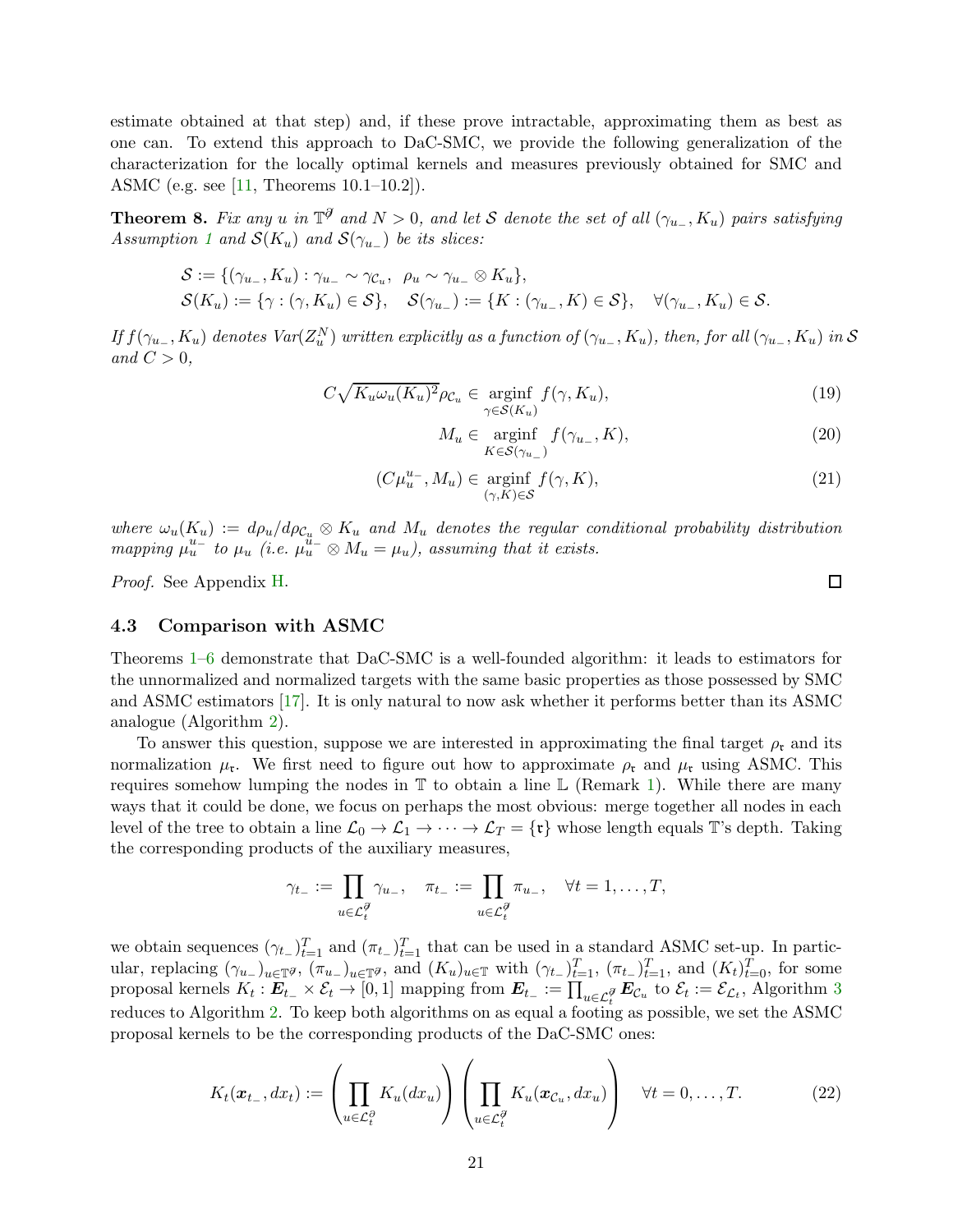Theoretically, Theorems [1](#page-15-1)[–6](#page-17-0) tell us that both ASMC and DaC-SMC produce consistent estimators of  $\rho_{\rm t}$  and  $\mu_{\rm t}$ , unbiased in the case of  $\rho_{\rm t}$  and with an  $\mathcal{O}(N^{-1})$  bias in that of  $\mu_{\rm t}$ , whose errors are  $\mathcal{O}(N^{-1/2})$  and asymptotically normal. Comparing the asymptotic variance expressions in Theorem [6](#page-17-0) for both algorithms, we find that the DaC-SMC estimators are more statistically efficient than the ASMC ones:

<span id="page-21-0"></span>**Theorem 9.** If Assumptions [1–](#page-11-1)[2](#page-15-3) are satisfied,  $\varphi$  belongs to  $\mathcal{B}_b(\mathbf{E}_\mathfrak{r})$ , and  $\sigma_{\rho_\mathfrak{r},smc}^2(\varphi)$  and  $\sigma_{\mu_\mathfrak{r},smc}^2(\varphi)$ denote the respective asymptotic variances of the ASMC estimators for  $\rho_{r}(\varphi)$  and  $\mu_{r}(\varphi)$ , then

$$
\sigma_{\rho_{\mathfrak{r}}}^2(\varphi) \leq \sigma_{\rho_{\mathfrak{r}},smc}^2(\varphi), \qquad \sigma_{\mu_{\mathfrak{r}}}^2(\varphi) \leq \sigma_{\mu_{\mathfrak{r}},smc}^2(\varphi).
$$

In particular, the asymptotic variance of the DaC-SMC normalizing constant estimate is bounded above by that of the SMC estimate.

Proof. See Appendix [I.](#page-52-0)

Of course, the above theorem, and this entire comparison, applies only if we are using factorized proposal kernels in [\(22\)](#page-20-2) for ASMC, a needless restriction for this algorithm and one that will often be detrimental to its performance. Indeed, unless the intermediate targets exhibit the same kind of conditional independence encoded in the factorized kernels, standard results for ASMC (e.g. [\[11,](#page-24-6) Theorems 10.1,10.2] or [\[28,](#page-25-16) Proposition 2]) tell us that these kernels will not be optimal in any usual sense.

However, for such factorized proposals, the gains in statistical efficiency can sometimes be drastic (e.g. exponential in the tree's degree), see Examples 2 and 4 and Section 3.4 in [\[37\]](#page-25-3). In exchange, DaC-SMC generally has a higher computational cost. More specifically, the mutation steps of DaC-SMC require drawing N samples from  $K_u$  for each u in  $\mathbb T$ , while ASMC requires drawing N samples from  $K_t$  for each  $t = 0, \ldots, T$ . However,  $K_t$ 's definition implies that drawing a sample from it is equivalent to drawing one from each  $K_u$  with u in  $\mathcal{L}_t$  and concatenating them. Hence, the cost incurred by the mutation steps of both algorithms is the same. The cost of the correction and resampling steps, however, is not the same. In the case of ASMC, we need to sample  $N$  particles from  $\pi_{t-}^N$  for each t in  $0, \ldots, T$  which requires only N evaluations of  $w_{t-} = \prod_{u \in \mathcal{L}_t^{\partial}} w_{u-}$  per t. For DaC-SMC, we must instead sample N particles from  $\pi_{u_-}^N$  for each u in  $\mathbb{T}^{\mathcal{J}}$ . In the absence of any sort of special structure in the auxiliary measures, this involves  $N^{c_u}$  evaluations of  $w_{u-}$  per u in  $\mathbb{T}^{\mathcal{J}}$ . Hence, for general auxiliary measures, DaC-SMC's cost is  $\mathcal{O}(N^d)$ , where d denotes T's degree, while ASMC's is just  $\mathcal{O}(N)$ .

However, this extra cost materializes only in nodes with more than one child and concentrates in those with  $d$  children. If these nodes only feature high up in the tree, then the high cost incurred by the generation of the particles indexed by the nodes' children can outweigh the extra overhead incurred by the resampling and correction steps. Similarly if the proposal kernels for those nodes are particularly expensive to sample from. It is worth noting that in many settings of practical interest (e.g. [\[13,](#page-24-2) [20,](#page-24-3) [21\]](#page-24-4)),  $d = 2$  and this cost can be borne. Otherwise, as described in Section [3.3,](#page-12-0) DaC-SMCs cost may be brought down by choosing auxiliary measures that are partially or fully factorized (or sums of such measures)—and when these differ too much from the optimal auxiliary measures the impact of this discrepancy upon the variance can be mitigated via tempering [\[19\]](#page-24-9). Lastly, in cases where  $d$  is not small and the preferred auxiliary measures do not factorize sufficiently, one can instead turn to the 'incomplete' estimators [\(13\)](#page-14-0) similar to those successfully employed in the U-statistic literature to tackle analogous issues (cf. [\[35\]](#page-25-12) and references therein).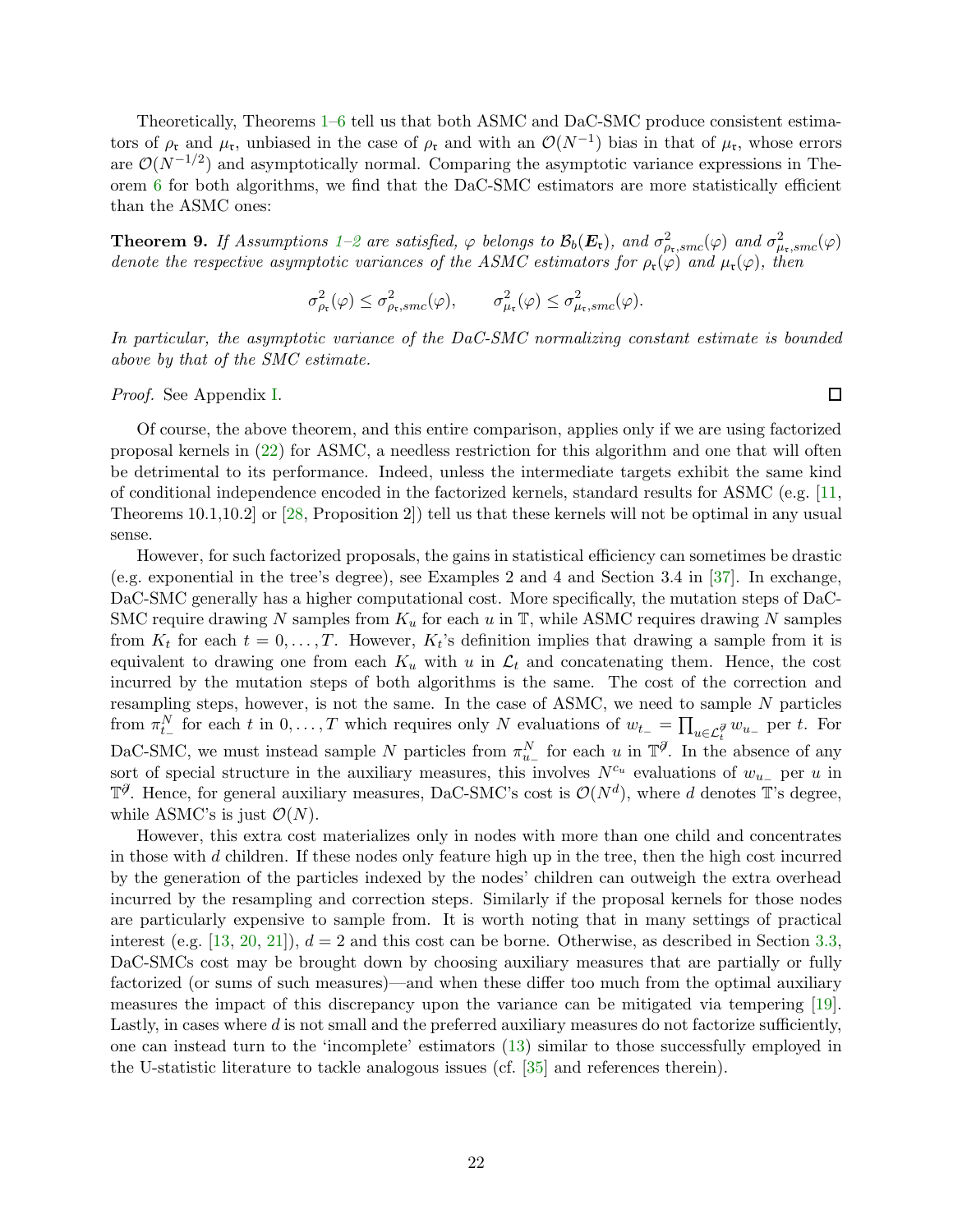### <span id="page-22-0"></span>5 Discussion

In this paper, we study DaC-SMC algorithm introduced in [\[41\]](#page-25-2) and show that it is theoretically well-founded: it possesses the same basic properties that standard SMC algorithms do (Section [4\)](#page-15-0). To achieve this, we combine well-known methods previously used to study standard SMC algorithms with novel techniques that control the errors introduced by the product-form estimators [\(8\)](#page-10-1) embedded within DaC-SMC (see Section [4.1](#page-17-1) for an overview and Appendices [C](#page-30-0)[–G](#page-43-0) for the details). Our analysis here can be sharpened and refined in various ways. The positivity requirements in Assumptions [1](#page-11-1) can be circumvented by emulating the use of stopping times in [\[17\]](#page-24-11). The boundedness ones in Assumptions [2](#page-15-3) can be avoided by introducing families of appropriately integrable functions at each node, e.g. similarly as in [\[10,](#page-24-15) [22\]](#page-24-16). While the additional requirement in Theorem [4](#page-16-2) that the weight functions are lower bounded is common in the SMC literature (e.g. [\[18,](#page-24-12) Proposition 9.5.6] and [\[48\]](#page-26-11)), we anticipate that it could be relaxed by considering a more restricted class of test functions (than that of all bounded and measurable ones) and dealing with the possible 'extinction' of the particle cloud as done in [\[17,](#page-24-11) Theorem 7.4.3]. Lastly, we do not believe that the particular lumping construction in Section [4.3](#page-20-0) is crucial for the variance bounds in Theorem [9](#page-21-0) to hold, only that the ASMC auxiliary measures and proposals are obtained by taking appropriate products of the DaC-SMC ones. In fact, in Appendix [H](#page-49-0) we actually show that lumping the children of a node never reduces the variance of DaC-SMC estimators. However, to argue the bounds in full generality one would likely have to further show that lumping 'cousins' does not lower the variance, and we opted to focus on that particular lumping construct so not overly complicate Section [4.3](#page-20-0) and Theorem [8'](#page-20-1)s proof.

Whenever the auxiliary measures and proposal kernels used for DaC-SMC are the corresponding products of those used for standard ASMC, the former proves more statistically efficient than the latter (Section [4.3\)](#page-20-0): using the same number of particles, DaC-SMC estimators achieve lower variances than their standard counterparts. In exchange, DaC-SMC generally carries a higher computational cost. How much higher depends on the amount of product structure present in the auxiliary measures  $(\gamma_{u-})_{u\in\mathbb{T}^g}$  employed (Section [3.3\)](#page-12-0). If they are fully-factorized (or sums of such measures), then the DaC-SMC's cost is  $\mathcal{O}(N)$  where N denotes the number of particles (the same as ASMC). If they do not factorize at all (nor break down into sums of partially-factorized functions), then DaC-SMC's cost is  $\mathcal{O}(N^d)$  where d denotes the tree's degree. For anything between these two extremes, the cost is  $\mathcal{O}(N^k)$  where  $1 < k < d$  depends on amount of factorization (the greater it is, the lower  $k$  is).

At each node u, the algorithm approximates the auxiliary measure  $\gamma_{u-}$  with the product-form  $\gamma_{\mathcal{C}_u}^N$  and then corrects this approximation using the weight function  $w_{u-}$  [\(8\)](#page-10-1). The corrected approximation,  $\gamma_{u_{-}}^{N}$ , is then extended using a mutation step, and the resulting extended approximation,  $\gamma_u^N$ , is a corrected using the weight function  $w_u$  [\(11\)](#page-11-0) to produce an approximation,  $\rho_u^N$ , of the intermediate target  $\rho_u$ . This means that any non-product structure in  $\rho_u$  must be introduced into our approximations via these two re-weighting steps (aside from structure linking the components indexed by u's children with u itself, which can be introduced using the mutation kernels). Consequently, if the intermediate target  $\rho_u$  posses pronounced non-product structure, we end up with competing interests: (a) we would like to choose the auxiliary measure  $\gamma_{u-}$  as close to factorized as possible so that the algorithm's cost is low (Section [3.3\)](#page-12-0) and the first re-weighting does not necessitate large corrections and lead to high-variance approximations of  $\gamma_{u-}$ ; and (b) we would like to choose the auxiliary measure  $\gamma_{u-}$  close  $\rho_u$ . In fact, the analysis in Section [4.2](#page-19-0) suggests that, purely in terms of variance and disregarding any considerations of the algorithm's cost,  $\gamma_{u-}$ should be chosen as close as possible to the corresponding marginal of  $\rho_u$ . How to balance these two competing considerations is an interesting question beyond the scope of this paper and likely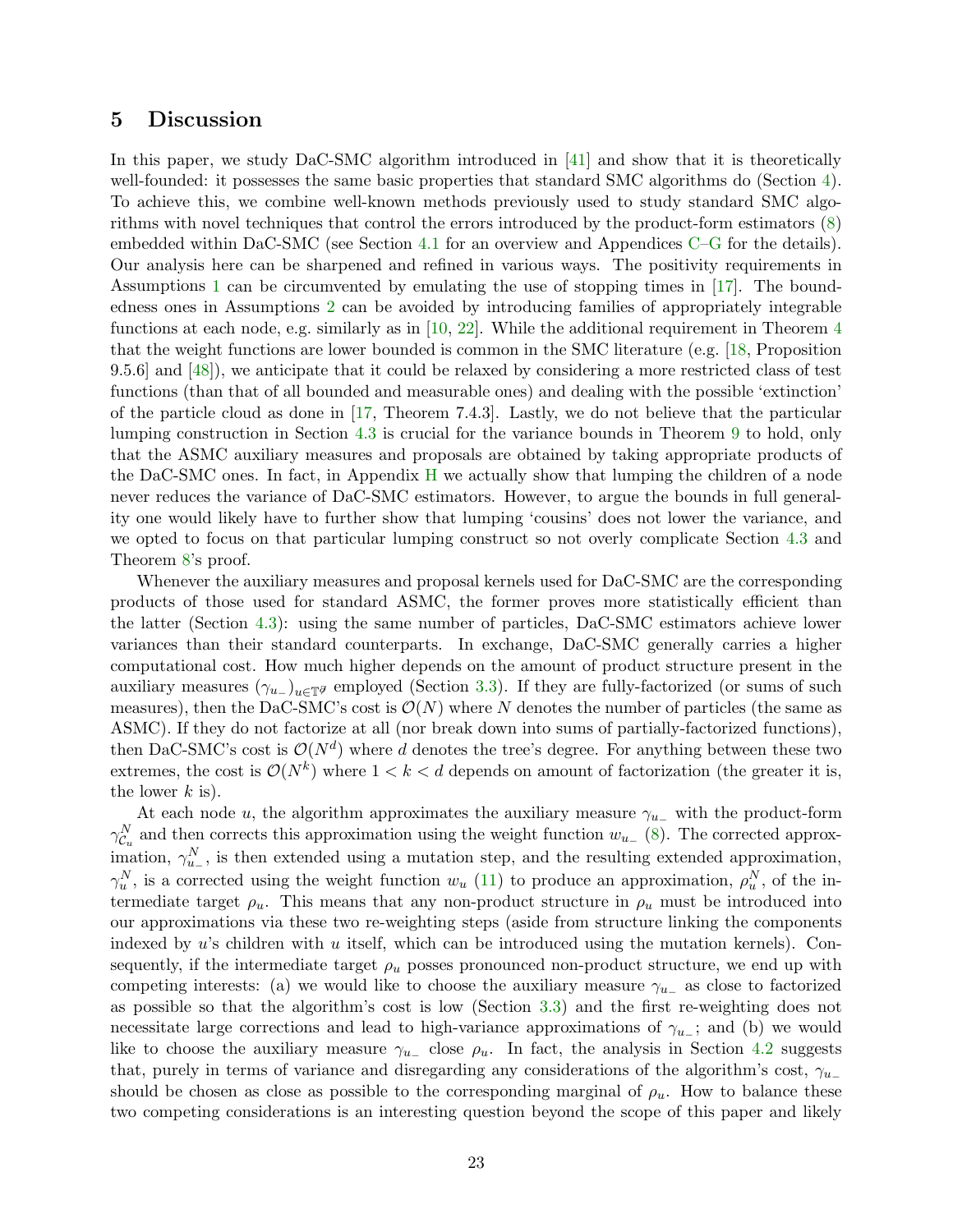best dealt with on a case-by-case basis.

Alternatively, it might also be possible to introduce non-product structure without blowing up the computational cost or the variance in the correction steps using tempering [\[19\]](#page-24-9), 'incomplete' versions of product-form estimators [\(13\)](#page-14-0), or generalizations of these estimators that account for more complicated dependence structures (see Appendix  $A.2$  for an example). We find each of these variants, and the question of which one should be used under what circumstances, worthy of further investigation; and we believe this can be done using extensions of the techniques we employed in Appendices [C–](#page-30-0)[G.](#page-43-0) Similarly for the other, perhaps more familiar, refinements that will also likely improve the algorithm's performance in practice (e.g. adaptive resampling, more efficient resampling schemes, and varying the computational power spent at each node; see Section [3.4\)](#page-13-0).

Lastly, we anticipate that a variety of interesting applications of the DaC-SMC algorithm will involve its merger with other well-known Monte Carlo methodology and our results pave the way for such combinations. For instance, its merger with pseudo-marginal MCMC [\[3\]](#page-23-3) to tackle targets with intractable densities and that with particle-marginal Metropolis-Hastings [\[2\]](#page-23-1) to allow for Metropolis-Hastings proposals with intractable densities; two approaches justified by the unbiasedness in Theorem [3.](#page-16-1) It can also be used within general particle MCMC [\[2\]](#page-23-1), including particle Gibbs (e.g. pertinent for models such as Markov random fields with collections of correlated parameter variables lacking time-series structure), the formal justification of which requires the characterization of the joint law of all random variables generated during the running of the Algorithm [3.](#page-10-0) This characterization can be found in [\[15,](#page-24-17) Chapter 8] which generalizes the argument given in [\[41,](#page-25-2) Appendix A.1] for balanced binary trees.

In summary, DaC-SMC is a theoretically-sound algorithm and a promising extension of SMC. Its development, however, still lies in its infancy and there remain many open questions regarding its use. For instance, 'how exactly should we carry out the resampling and which nodes should we allocate more computational power to?', 'how do we introduce non-product structure into the approximations while balancing the algorithm's cost and the variance of the correction steps?', and 'with which other Monte algorithms would it prove fruitful to merge DaC-SMC and for what type of targets should which merger be used for?'. We look forward to their resolution.

## <span id="page-23-0"></span>References

- <span id="page-23-1"></span>[1] L. Aitchison. Tensor Monte Carlo: Particle methods for the GPU era. In Adv Neural Inf Process Syst, volume 32, pages 7148–7157, 2019.
- <span id="page-23-3"></span>[2] C. Andrieu, A. Doucet, and R. Holenstein. Particle Markov chain Monte Carlo methods. J R Stat Soc B,  $72(3):269-342$ ,  $2010.$  [doi:10.1111/j.1467-9868.2009.00736.x](http://dx.doi.org/10.1111/j.1467-9868.2009.00736.x).
- [3] C. Andrieu and G. O. Roberts. The pseudo-marginal approach for efficient Monte Carlo computations. Ann Stat, 37(2):697–725, 2009. [doi:10.1214/07-AOS574](http://dx.doi.org/10.1214/07-AOS574).
- <span id="page-23-5"></span><span id="page-23-4"></span>[4] S. Asmussen and W. Glynn. Stochastic Simulation: Algorithms and Analysis. Springer-Verlag New York, 2007. [doi:10.1007/978-0-387-69033-9](http://dx.doi.org/10.1007/978-0-387-69033-9).
- [5] P. Berti, L. Pratelli, and P. Rigo. Almost sure weak convergence of random probability measures. Stochastics and Stochastics Reports, 78(2):91–97, 2006. [doi:10.1080/17442500600745359](http://dx.doi.org/10.1080/17442500600745359).
- <span id="page-23-2"></span>[6] A. Boustati, O. D. Akyildiz, T. Damoulas, and A. M. Johansen. Generalised Bayesian Filtering via Sequential Monte Carlo. Adv Neural Inf Process Syst, 33:418–429, 2020.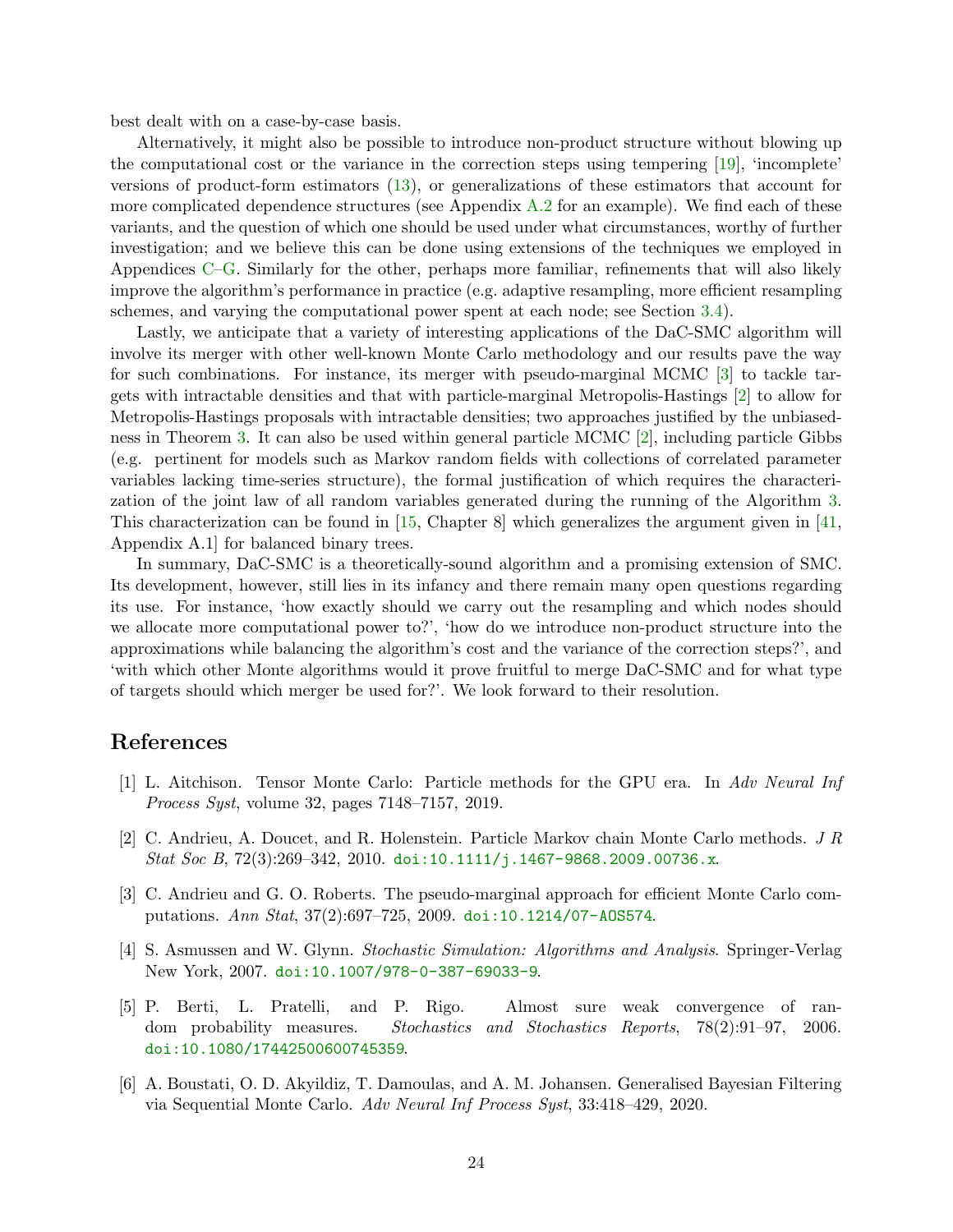- <span id="page-24-13"></span><span id="page-24-1"></span>[7] J. Carpenter, P. Clifford, and P. Fearnhead. An improved particle filter for non-linear problems. IEE P-Radar Son Nav, 146(1):2–7, 1999.
- <span id="page-24-8"></span>[8] R. Chan, M. Pollock, A. M. Johansen, and G. O. Roberts. Divide-and-conquer Monte Carlo fusion. arXiv preprint arXiv:2110.07265, 2021.
- <span id="page-24-15"></span>[9] N. Chopin. A sequential particle filter method for static models. Biometrika, 89(3):539–551, 2002. [doi:10.1093/biomet/89.3.539](http://dx.doi.org/10.1093/biomet/89.3.539).
- <span id="page-24-6"></span>[10] N. Chopin. Central limit theorem for sequential Monte Carlo methods and its application to Bayesian inference. Ann Stat, 32(6):2385–2411, 2004. [doi:10.1214/009053604000000698](http://dx.doi.org/10.1214/009053604000000698).
- <span id="page-24-5"></span>[11] N. Chopin and O. Papaspiliopoulos. An Introduction to Sequential Monte Carlo. Springer, 2020. [doi:10.1007/978-3-030-47845-2](http://dx.doi.org/10.1007/978-3-030-47845-2).
- <span id="page-24-2"></span>[12] M. E. Conway. A multiprocessor system design. In Proceedings of the November 12-14, 1963, Fall Joint Computer Conference, pages 139–146, 1963. [doi:10.1145/1463822.1463838](http://dx.doi.org/10.1145/1463822.1463838).
- <span id="page-24-10"></span>[13] A. Corneflos, N. Chopin, and S. Särkkä. A parallel-in-time particle smoother. In preparation, 2021.
- <span id="page-24-17"></span>[14] D. Crisan and A. Doucet. A survey of convergence results on particle filtering methods for practitioners. IEEE T Signal Proces, 50(3):736–746, 2002. [doi:10.1109/78.984773](http://dx.doi.org/10.1109/78.984773).
- <span id="page-24-0"></span>[15] F. R. Crucinio. Some Interacting Particle Methods with Non-Standard Interactions. Ph.D. thesis, University of Warwick, 2021.
- [16] H. Dai, M. Pollock, and G. Roberts. Monte Carlo fusion. J Appl Probab, 56(1):174–191, 2019. [doi:10.1017/jpr.2019.12](http://dx.doi.org/10.1017/jpr.2019.12).
- <span id="page-24-12"></span><span id="page-24-11"></span>[17] P. Del Moral. Feynman-Kac Formulae. Springer, 2004. [doi:10.1007/978-1-4684-9393-1](http://dx.doi.org/10.1007/978-1-4684-9393-1).
- <span id="page-24-9"></span>[18] P. Del Moral. Mean field simulation for Monte Carlo integration. Monographs on Statistics and Applied Probability. CRC Press, 1 edition, 2013. [doi:10.1201/b14924](http://dx.doi.org/10.1201/b14924).
- <span id="page-24-3"></span>[19] P. Del Moral, A. Doucet, and A. Jasra. Sequential monte carlo samplers. J R Stat Soc B, 68(3):411–436, 2006. [doi:10.1111/j.1467-9868.2006.00553.x](http://dx.doi.org/10.1111/j.1467-9868.2006.00553.x).
- <span id="page-24-4"></span>[20] D. Ding. Monte Carlo Algorithms for Hypothesis Testing and for Hidden Markov Models. Ph.D. thesis, Imperial College, 2019.
- [21] D. Ding and A. Gandy. Tree-based particle smoothing algorithms in a hidden markov model. arXiv preprint arXiv:1808.08400, 2018.
- <span id="page-24-16"></span> $[22]$  R. Douc and É. Moulines. Limit theorems for weighted samples with applications to sequential monte carlo methods. Ann Stat, 36(5):2344–2376, 2008. [doi:10.1214/07-AOS514](http://dx.doi.org/10.1214/07-AOS514).
- <span id="page-24-7"></span>[23] A. Doucet and A. M. Johansen. A tutorial on particle filtering and smoothing: Fiteen years later. In D. Crisan and B. Rozovsky, editors, The Oxford Handbook of Nonlinear Filtering, pages 656–704. Oxford University Press, 2011.
- <span id="page-24-14"></span>[24] A. M. Faden. The existence of regular conditional probabilities: Necessary and sufficient conditions. Ann Probab, 13(1):288–298, 1985. [doi:10.1214/aop/1176993081](http://dx.doi.org/10.1214/aop/1176993081).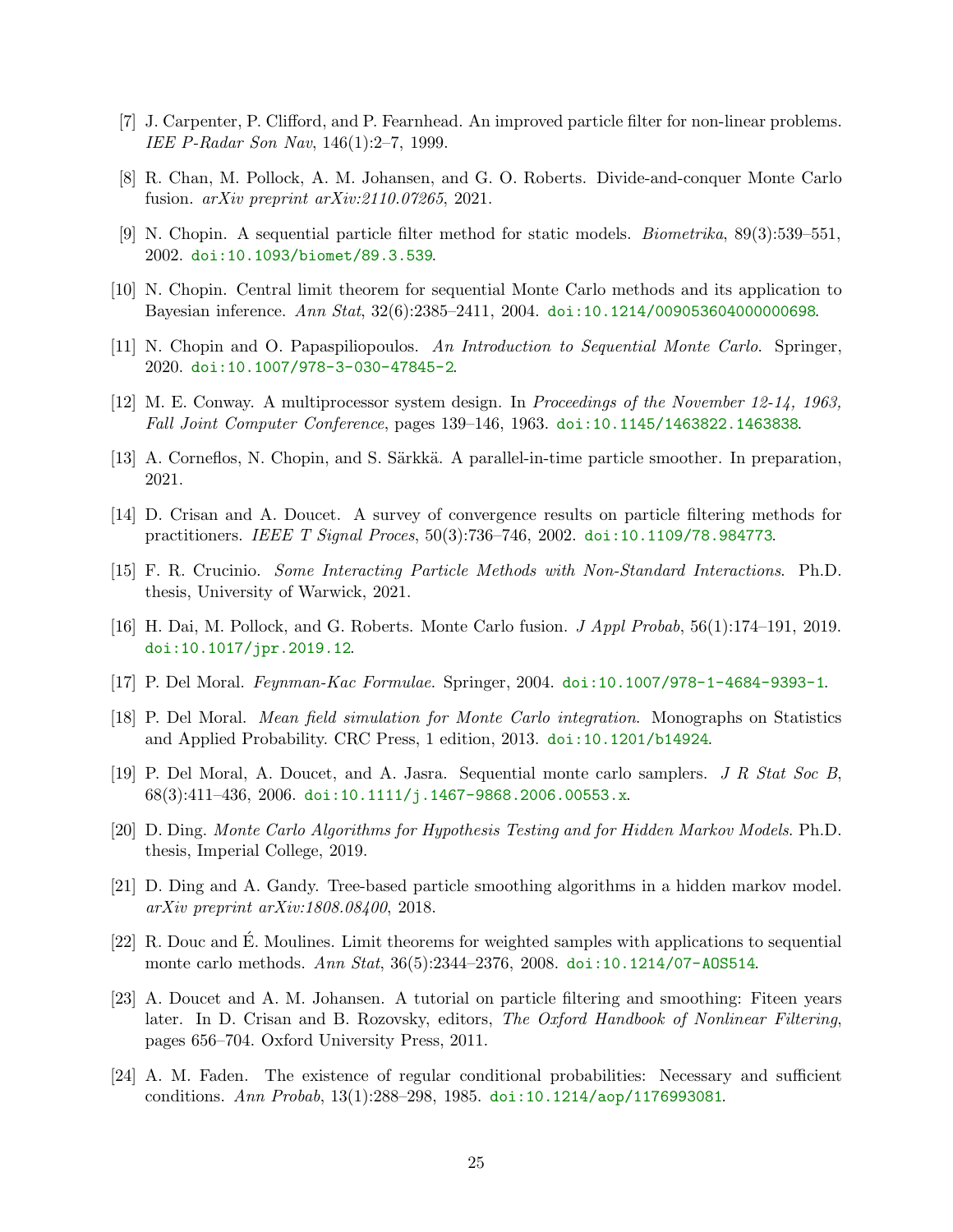- <span id="page-25-10"></span><span id="page-25-7"></span>[25] P. Fearnhead and H. R. Künsch. Particle filters and data assimilation. Annu Rev Stat Appl, 5(1):421–449, 2018. [doi:10.1146/annurev-statistics-031017-100232](http://dx.doi.org/10.1146/annurev-statistics-031017-100232).
- <span id="page-25-8"></span>[26] A. Gelman and J. Hill. Data Analysis Using Regression and Multilevel/Hierarchical Models. Cambridge University Press, 2006. [doi:10.1017/CBO9780511790942](http://dx.doi.org/10.1017/CBO9780511790942).
- <span id="page-25-16"></span>[27] M. Gerber, N. Chopin, and N. Whiteley. Negative association, ordering and convergence of resampling methods. Ann Stat, 47(4):2236–2260, 2019. [doi:10.1214/18-AOS1746](http://dx.doi.org/10.1214/18-AOS1746).
- <span id="page-25-0"></span>[28] P. Guarniero, A. M. Johansen, and A. Lee. The iterated auxiliary particle filter. J Am Stat Assoc, 112(520):1636–1647, 2017. [doi:10.1080/01621459.2016.1222291](http://dx.doi.org/10.1080/01621459.2016.1222291).
- <span id="page-25-1"></span>[29] M. Gürbüzbalaban, X. Gao, Y. Hu, and L. Zhu. Decentralized stochastic gradient langevin dynamics and hamiltonian monte carlo. J Mach Learn Res, 22(239):1–69, 2021.
- <span id="page-25-9"></span>[30] S. W. Jewell. Divide and conquer sequential Monte Carlo for phylogenetics. Master thesis, University of British Columbia, 2015.
- <span id="page-25-15"></span>[31] A. M. Johansen and A. Doucet. A note on the auxiliary particle filter. Stat Probab Lett, 78(12):1498–1504, 2008. [doi:10.1016/j.spl.2008.01.032](http://dx.doi.org/10.1016/j.spl.2008.01.032).
- <span id="page-25-6"></span>[32] O. Kallenberg. Foundations of Modern Probability. Springer, Cham, 2021. [doi:10.1007/978-3-030-61871-1](http://dx.doi.org/10.1007/978-3-030-61871-1).
- [33] N. Kantas, A. Doucet, S. S. Singh, J. Maciejowski, and N. Chopin. On Particle Methods for Parameter Estimation in State-Space Models. Stat Sci, 30(3):328–351, 2015. [doi:10.1214/14-STS511](http://dx.doi.org/10.1214/14-STS511).
- <span id="page-25-13"></span><span id="page-25-12"></span>[34] A. Kong, J.S. Liu, and W.H. Wong. Sequential imputations and bayesian missing data problems. J Am Stat Assoc, 89(425):278–288, 1994. [doi:10.1080/01621459.1994.10476469](http://dx.doi.org/10.1080/01621459.1994.10476469).
- <span id="page-25-5"></span>[35] X. Kong and W. Zheng. Design based incomplete u-statistics. Stat Sinica, 31:1593–1618, 2021. [doi:10.5705/ss.202019.0098](http://dx.doi.org/10.5705/ss.202019.0098).
- [36] V. S. Korolyuk and Y. V. Borovskich. *Theory of U-statistics*. Springer Science & Business Media, 1994.
- <span id="page-25-14"></span><span id="page-25-3"></span>[37] J. Kuntz, F. R. Crucinio, and A. M. Johansen. Product-form estimators: exploiting independence to scale up Monte Carlo. arXiv preprint arXiv:2102.11575, 2021.
- <span id="page-25-4"></span>[38] A. Lee and N. Whiteley. Variance estimation in the particle filter. Biometrika, 105(1):609–625, 2018. [doi:10.1093/biomet/asy028](http://dx.doi.org/10.1093/biomet/asy028).
- <span id="page-25-11"></span>[39] A. J. Lee. U-Statistics: Theory and Practice. CRC Press, 1990.
- [40] M. T. Lin, J. L. Zhang, Q. Cheng, and R. Chen. Independent particle filters. J Am Stat Assoc, 100(472):1412–1421, 2005. [doi:10.1198/016214505000000349](http://dx.doi.org/10.1198/016214505000000349).
- <span id="page-25-2"></span>[41] F. Lindsten, A. M. Johansen, C. A. Naesseth, B. Kirkpatrick, T. B. Schön, J. A. D. Aston, and A. Bouchard-Côté. Divide-and-Conquer with sequential Monte Carlo. J Comput Graph Stat, 26(2):445–458, 2017. [doi:10.1080/10618600.2016.1237363](http://dx.doi.org/10.1080/10618600.2016.1237363).
- <span id="page-25-17"></span>[42] J. S. Liu. Monte Carlo Strategies in Scientific Computing. Springer-Verlag New York, 2001. [doi:10.1007/978-0-387-76371-2](http://dx.doi.org/10.1007/978-0-387-76371-2).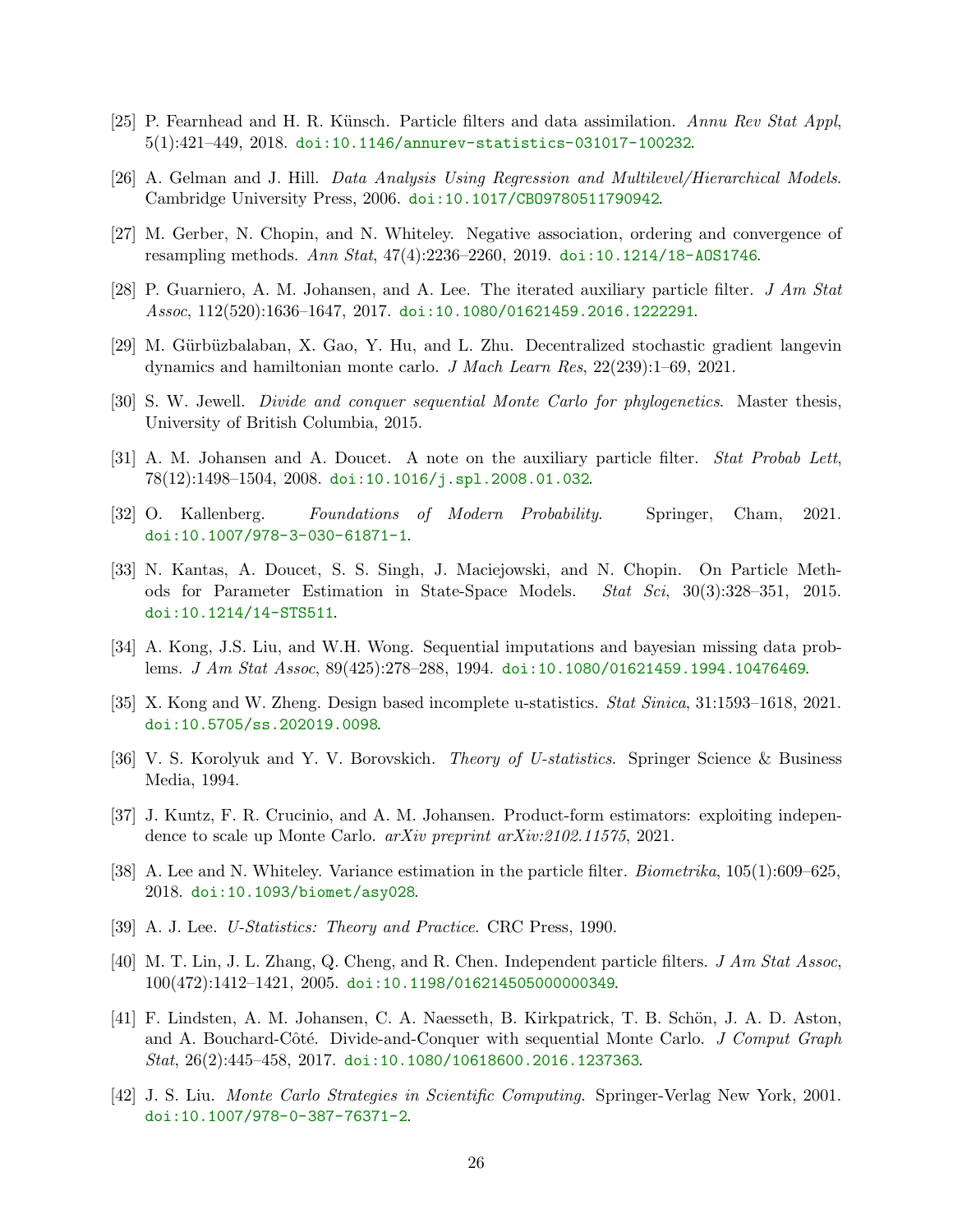- <span id="page-26-10"></span><span id="page-26-0"></span>[43] T. G. Mattson, B. Sanders, and B. Massingill. Patterns for parallel programming. Pearson Education, 2004.
- [44] J. Míguez, D. Crisan, and P. M. Djurić. On the convergence of two sequential Monte Carlo methods for maximum a posteriori sequence estimation and stochastic global optimization. Stat Comput, 23(1):91–107, 2013. [doi:10.1007/s11222-011-9294-4](http://dx.doi.org/10.1007/s11222-011-9294-4).
- <span id="page-26-12"></span><span id="page-26-1"></span>[45] S. Minsker, S. Srivastava, L. Lin, and D. B. Dunson. Scalable and robust Bayesian inference via the median posterior. In 31st Int Conf Mach Learn, volume 32, pages 1656–1664, 2014.
- <span id="page-26-2"></span>[46] R. M. Neal. Annealed importance sampling. Stat Comput, 11(2):125–139, 2001. [doi:10.1023/A:1008923215028](http://dx.doi.org/10.1023/A:1008923215028).
- <span id="page-26-11"></span>[47] W. Neiswanger, C. Wang, and E. Xing. Asymptotically Exact, Embarrassingly Parallel MCMC. In 13th Conf Uncertain Artif Intell, pages 623–632, 2014.
- <span id="page-26-14"></span>[48] J. Olsson and T. Rydén. The bootstrap particle filtering bias. Lund University, Technical Report 929081, (2004:24), 2004.
- <span id="page-26-5"></span>[49] B. Paige and F. Wood. Inference networks for sequential monte carlo in graphical models. In 33rd Int Conf Mach Learn, volume 48, pages 3040–3049, 2016.
- <span id="page-26-13"></span>[50] A. Parayil, H. Bai, J. George, and P. Gurram. Decentralized langevin dynamics for bayesian learning. Adv Neural Inf Process Syst, 33, 2020.
- <span id="page-26-6"></span>[51] M. K. Pitt and N. Shephard. Filtering via simulation: Auxiliary particle filters. J Am Stat Assoc, 94(446):590–599, 1999.
- <span id="page-26-9"></span>[52] L. J. Rendell, A. M. Johansen, A. Lee, and N. Whiteley. Global consensus Monte Carlo. J Comput Graph Stat, 30(2):249–259, 2021. [doi:10.1080/10618600.2020.1811105](http://dx.doi.org/10.1080/10618600.2020.1811105).
- <span id="page-26-3"></span>[53] S. M. Schmon, G. Deligiannidis, A. Doucet, and M. K. Pitt. Large-sample asymptotics of the pseudo-marginal method. Biometrika, 108(1):37–51, 2020. [doi:10.1093/biomet/asaa044](http://dx.doi.org/10.1093/biomet/asaa044).
- [54] S. L. Scott, A. W. Blocker, F. V. Bonassi, H. A. Chipman, E. I. George, and R. E. McCulloch. Bayes and Big Data: The Consensus Monte Carlo Algorithm. Int J Manag Sci Eng Manag, 11(2):78–88, 2016. [doi:10.1080/17509653.2016.1142191](http://dx.doi.org/10.1080/17509653.2016.1142191).
- <span id="page-26-8"></span><span id="page-26-7"></span>[55] M.-H. Tran, M. Scharth, M. K. Pitt, and R. Kohn. Importance sampling squared for Bayesian inference in latent variable models. arXiv preprint arXiv:1309.3339, 2013.
- [56] M. Vono, N. Dobigeon, and P. Chainais. Asymptotically exact data augmentation: Models, properties, and algorithms. J Comput Graph Stat, 30(2):335–348, 2021. [doi:10.1080/10618600.2020.1826954](http://dx.doi.org/10.1080/10618600.2020.1826954).
- <span id="page-26-15"></span>[57] A. J. Walker. An efficient method for generating discrete random variables with general distributions. ACM T Math Software, 3(3):253–256, 1977. [doi:10.1145/355744.355749](http://dx.doi.org/10.1145/355744.355749).
- <span id="page-26-4"></span>[58] X. Wang and D. B. Dunson. Parallelizing MCMC via Weierstrass Sampler. arXiv preprint arXiv:1312.4605, 2013.
- <span id="page-26-16"></span>[59] D.-M. Yuan and S.-J. Li. Extensions of several classical results for independent and identically distributed random variables to conditional cases. J Korea Math Soc, 52(2):431–445, 2015. [doi:10.4134/JKMS.2015.52.2.431](http://dx.doi.org/10.4134/JKMS.2015.52.2.431).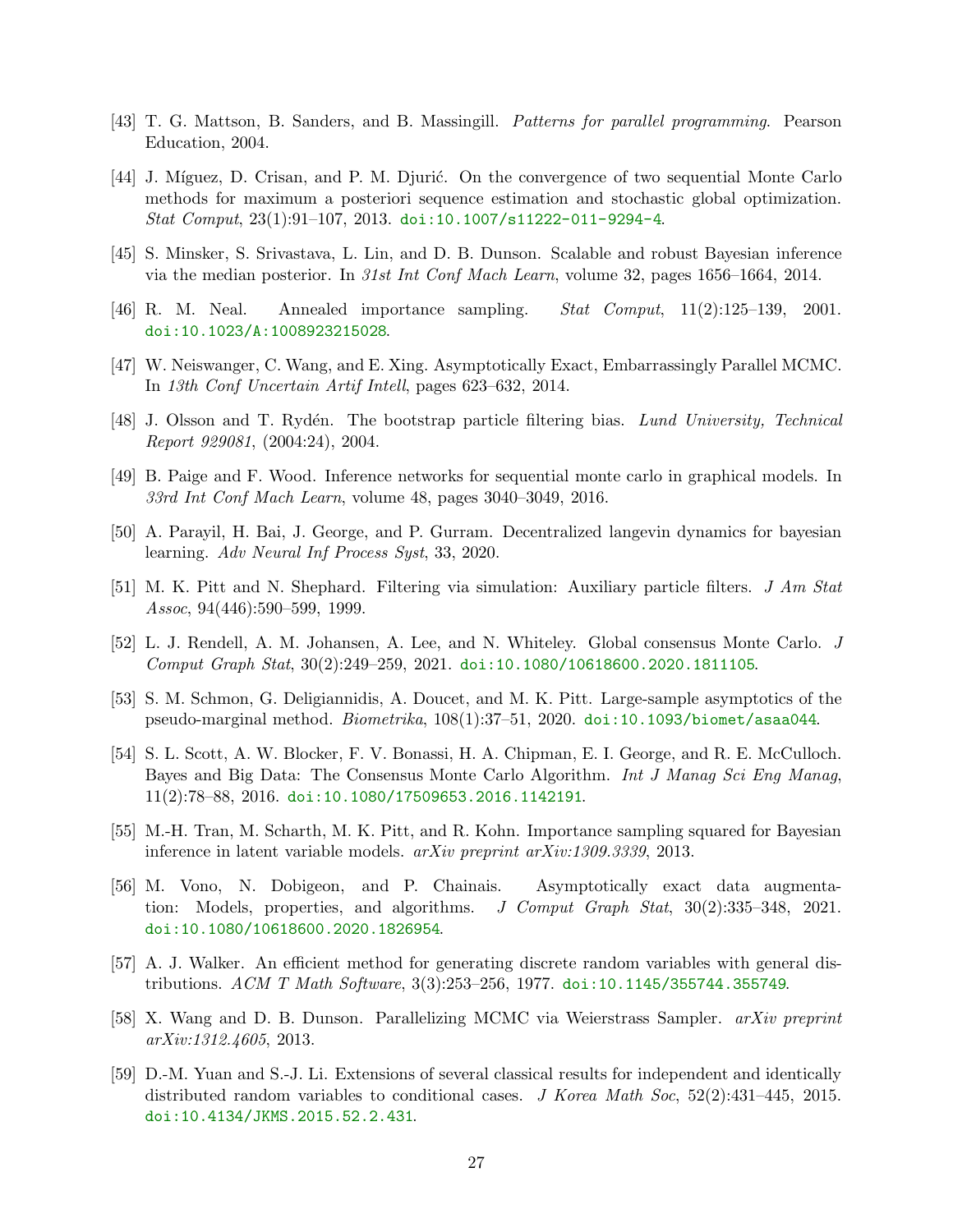# Appendices

Appendix [A](#page-27-0) contains an example illustrating several concepts discussed in Sections [3.3–](#page-12-0)[3.4.](#page-13-0) The other appendices contain the proofs of Theorems  $1-9$  $1-9$  given in the main text. In particular, Appendix [B](#page-29-0) contains notation used throughout Appendices [C–](#page-30-0)[I,](#page-52-0) Appendix [C](#page-30-0) contains the proofs for the [D](#page-35-0)aC-SMC estimators' consistency and  $L^p$  inequalities (Theorems [1,](#page-15-1) [2,](#page-15-2) and [5\)](#page-16-0), Appendix D that for the unbiasedness of the unnormalized target estimators (Theorem [3\)](#page-16-1), Appendix  $E$  that for the bias bound of the normalized target ones (Theorem [4\)](#page-16-2), Appendix  $\overline{F}$  $\overline{F}$  $\overline{F}$  that for the asymptotic normality (Theorem [6\)](#page-17-0), Appendix [G](#page-43-0) that for the product  $L^2$  inequality (Theorem [7\)](#page-18-0), Appendix [H](#page-49-0) the derivation of the locally optimal proposals and auxiliary measures (Theorem [8\)](#page-20-1), and Appendix [I](#page-52-0) the argument showing that the asymptotic variances of DaC-SMC estimators are bounded above by those of their SMC counterparts (Theorem [9\)](#page-21-0).

### <span id="page-27-0"></span>A A further example

Consider the following time-varying version of the toy hierarchical model in [\[37,](#page-25-3) Section 3.1]:

$$
Y_{t,l} \sim \mathcal{N}(X_{t,l}, 1), \quad X_{t,l} \sim \mathcal{N}(0, \theta_t), \quad \forall l \in [L], \quad \theta_t \sim f(d\theta; \theta_{t-1}), \quad \forall t \in [T], \quad \theta_0 \sim f(d\theta; 1),
$$

where  $T, L > 0$  denote integers,  $Y_{0:T,1:L} := ((Y_{t,l})_{l=1}^L)_{t=0}^T$  some observed variables,  $X_{0:T,1:L} :=$  $((X_{t,l})_{l=1}^L)_{t=0}^T$  some latent variables,  $\theta_{0:T} = (\theta_t)_{t=0}^T$  some unknown parameters, and  $f(d\theta;\eta)$  the exponential distribution with mean  $\eta$ . Suppose we observe data  $y_{0:T,1:L}$  and wish to draw inferences from the smoothing distribution proportional to

$$
\rho(d\theta_{0:T}, dx_{0:T,1:L}) := f(d\theta_0; 1) \left( \prod_{t=1}^T f(d\theta_t; \theta_{t-1}) \right) \times \left( \prod_{t=0}^T \prod_{l=1}^L \mathcal{N}(y_{t,k}; x_{t,l}, 1) \mathcal{N}(dx_{t,l}; 0, \theta_t) \right).
$$

We consider two approaches with which we could tackle this problem:

#### <span id="page-27-1"></span>A.1 The DaC-SMC approach

One way to obtain tractable approximations of the posterior  $\rho$  is to apply DaC-SMC with the following tree. Each parameter variable  $\theta_t$  has a node t assigned to it (with  $E_t = [0, \infty)$ ), each latent variable  $X_{t,l}$  has a node  $(t, l)$  assigned to it (with  $E_{t,l} = \mathbb{R}$ ), and the tree has an extra 'dummy' root node  $T + 1$  (which we introduce purely for notational convenience). The nodes assigned to  $\theta_0$  and  $X_{1:T,1:L}$  are the tree's leaves and, for each t in  $[T+1]$ , the children of t are  $t-1$ and  $(t-1,1),\ldots,(t-1,L)$ . For the auxiliary measure  $\gamma_{t-}$  associated with the node t assigned to  $\theta_t$ , we simply remove all terms in  $\rho$  that involve variables  $\theta_s$  and  $x_{s,1}, \ldots, x_{s,L}$  with  $s \geq t$ :

$$
\gamma_{(t+1)_{-}}(d\theta_{0:t}, dx_{0:t,1:L}) := f(d\theta_{0}; 1) \left( \prod_{t'=1}^{t} f(d\theta_{t'}; \theta_{t'-1}) \right) \times \left( \prod_{t'=0}^{t} \prod_{l=1}^{L} \mathcal{N}(y_{t',l}; x_{t',l}, 1) \mathcal{N}(dx_{t',l}; 0, \theta_{t'}) \right) \quad \forall t = 0, \dots, T.
$$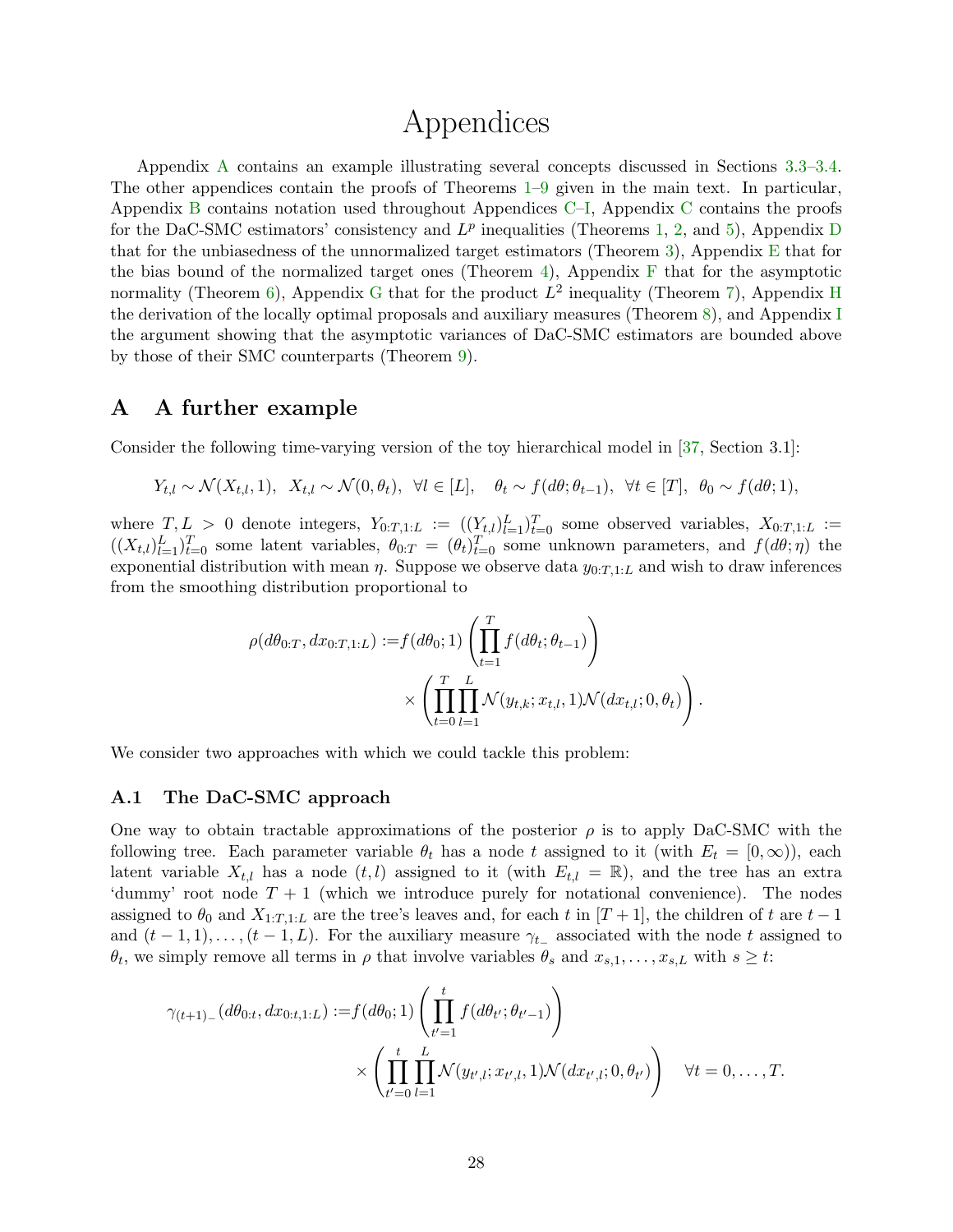(Note that  $\gamma_{(T+1)-}$  coincides with the unnormalized smoothing distribution  $\rho$ , so  $\pi_{(T+1)-}^N$  approximates the smoothing distribution.) For the proposal kernels we pick

$$
K_0(d\theta_0) := f(d\theta_0; 1), \quad K_t(\theta_{t-1}, d\theta_t) := f(d\theta_t; \theta_{t-1}) \quad \forall t = 1, \dots, T,
$$
\n(23)

$$
K_{t,k}(dx_{t,l}) := \mathcal{N}(dx_{t,l}; y_{t,l}, 1) \ \forall t = 0, \dots, T, \ l = 1, \dots, L; \tag{24}
$$

in which case

<span id="page-28-3"></span><span id="page-28-2"></span><span id="page-28-1"></span>
$$
w_{(t+1)-}(\theta_t, x_{t,1:L}) = \prod_{l=1}^{L} \mathcal{N}(x_{t,l}; 0, \theta_{t-1}) \quad \forall t = 0, ..., T.
$$

Hence, with  $g_{t,l}(\theta) := \sum_{n_l=1}^{N} \mathcal{N}(X_{t,l}^{n_l}; 0, \theta)$  and  $g_t(\theta) := \prod_{l=1}^{L} g_{t,l}(\theta)$ ,

$$
\frac{N^{L+1}}{\mathcal{Z}_{C_t}^N} \gamma_{(t+1)_-}^N = \sum_{n=1}^N \left( \prod_{l=1}^L \sum_{n_l=1}^N \mathcal{N}(X_{t,l}^{n_l}; 0, \theta_t^n) \delta_{X_{t,l}^{n_l}} \right) \delta_{(\theta_{1:t}^n, X_{1:t-1, 1:L}^n)} \n= \sum_{n=1}^N \left( \prod_{l=1}^L \sum_{n_l=1}^N \frac{\mathcal{N}(X_{t,l}^{n_l}; 0, \theta_t^n)}{g_{t,l}(\theta_t^n)} \delta_{X_{t,l}^{n_l}} \right) g_t(\theta_t^n) \delta_{(\theta_{1:t}^n, X_{1:t-1, 1:L}^n)}.
$$
\n(25)

(Note that we are omitting the N superscripts from  $\theta_t^n$  and  $X_{t,l}^n$  to simplify the notation.) Setting  $\omega_{t,l}^{n,n_l} := \frac{\mathcal{N}(X_{t,l}^{n_l};0,\theta_t^n)}{g_{t,l}(\theta_t^n)}$  $\frac{\partial X_{t,l}^{n_l};0,\theta_t^n)}{\partial t,l(\theta_t^n)}$  and  $\omega_t^n := \frac{g_t(\theta_t^n)}{\sum_{m=1}^N g_t(\theta_t^n)}$  $\frac{\sum_{m=1}^{N} g_t(\theta_t^n)}{\sum_{m=1}^{N} g_t(\theta_t^m)}$ , and normalizing, we find that

$$
\pi_{(t+1)-}^N = \sum_{n=1}^N \left( \prod_{l=1}^L \sum_{n_l=1}^N \omega_{t,l}^{n,n_l} \delta_{X_{t,l}^{n_l}} \right) \omega_t^n \delta_{(\theta_{1:t}^n, X_{1:t-1,1:L}^n)}.
$$

Hence, we are able to draw N samples from  $\pi_{(t+1)-}^N$  in  $\mathcal{O}(N^2)$  operations by:  $(a)$  evaluating  $(\omega_t^n)_{n=1}^N$ ; (b) drawing N indices  $(m_n)_{n=1}^N$  from  $(\omega_t^n \delta_n)_{n=1}^N$  using the alias method; (c) for each n and l, evaluating  $(\omega_{t,l}^{m_n,k})_{k=1}^N$ ; (d) for each n and l, drawing an index  $k_{n,l}$  from  $(\omega_t^{m_n,k}\delta_k)_{k=1}^N$ ; and (e) setting

$$
\mathbf{X}_{(t+1)_-}^n := (\theta_{1:t}^{m_n}, X_{1:t-1,1:L}^{m_n}, X_{t,1}^{k_{n,1}}, \dots, X_{t,L}^{k_{n,L}}) \quad \forall n \in [N].
$$

This process can be trivially sped up by storing and re-using the weights  $(\omega_t^{m_n,k})_{k=1}^N$  for indices  $m_n$  drawn more than once. If there are  $m_n$ s drawn many times, one may be better off computing probability and alias tables for the corresponding weights  $(\omega_t^{m_n,k})_{k=1}^N$  and using these to generate the corresponding  $k_n$ s.

#### <span id="page-28-0"></span>A.2 An alternative approach

This model has two types of direct dependencies linking its variables:  $\theta_{t+1}$  is drawn from an exponential distribution with mean  $\theta_t$  and  $X_{t,l}$  is drawn from a zero-mean Gaussian distribution with variance  $\theta_t$ . The first of these two is encoded into the kernels in  $(23,24)$  $(23,24)$ : we propose a value for  $\theta_{t+1}^n$  by sampling  $f(d\theta_{t+1}; \theta_t^n)$ . The second type, however, is not:  $X_{t,l}^n$  are drawn independently of  $\theta_t^n$  by sampling from  $\mathcal{N}(y_{t,l}, 1)$ .

To account for the second type of dependency, we could instead try drawing

$$
\theta_t^n \sim f(d\theta_t; \theta_{t-1}^n) \text{ (or } f(d\theta_0; 1) \text{ if } t = 0), \quad X_{t,1:L}^{n,m} \sim \prod_{l=1}^L \mathcal{N}\left(\frac{\theta_t^n}{1 + \theta_t^n} y_{t,l}, \frac{\theta_t^n}{1 + \theta_t^n}\right),
$$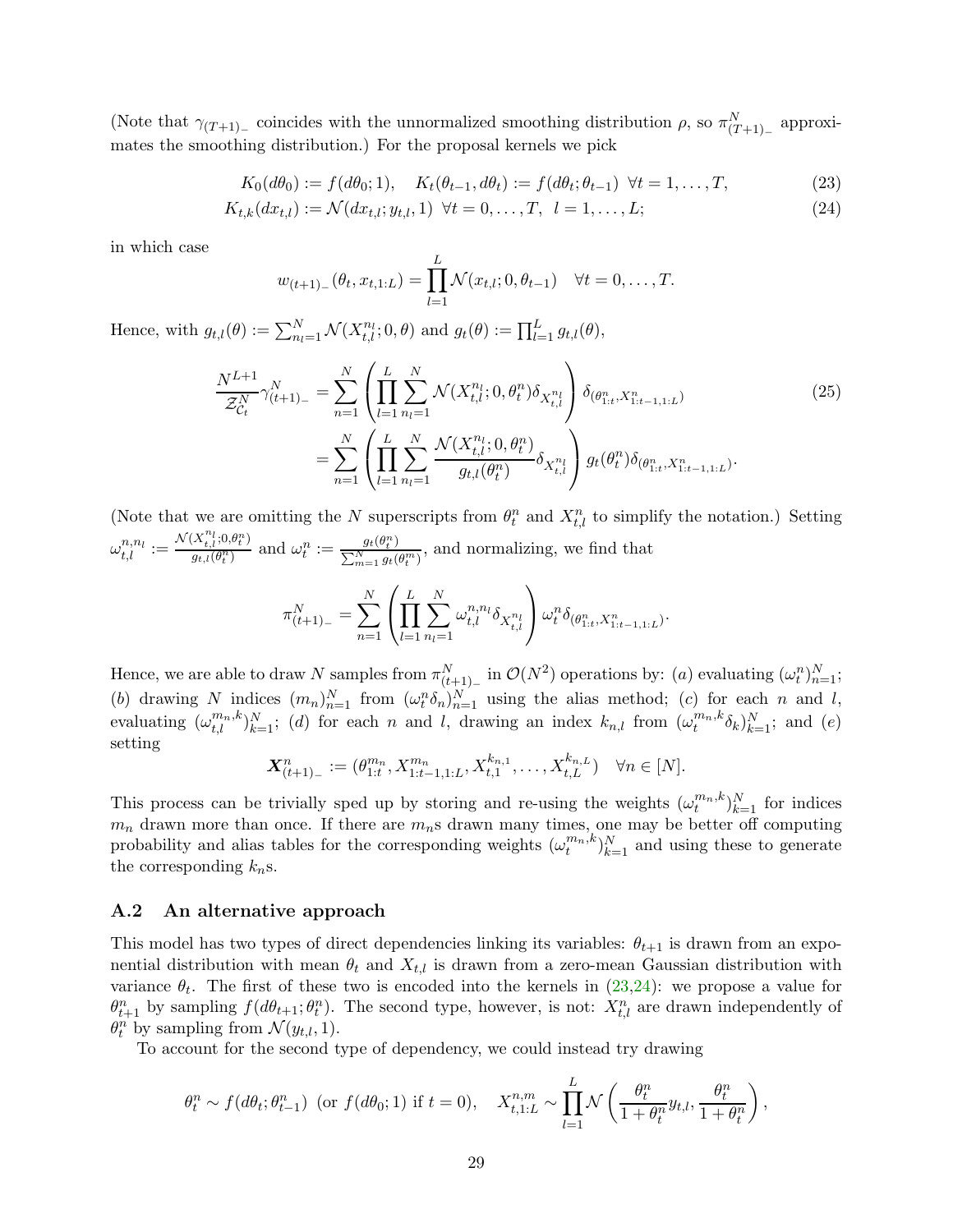for each for all n and m in [N]; resulting in a total cost of  $\mathcal{O}(N^2)$ . We would then have to replace the product-form approximation to  $\gamma_{(t+1)_-}$  in [\(25\)](#page-28-3) with the following 'partially product-form' one [\[37,](#page-25-3) Section 3.2]:

$$
\gamma_{(t+1)-}^{N} := \frac{\mathcal{Z}_t^N}{N^{L+1}} \sum_{n=1}^N \left[ \prod_{l=1}^L \sum_{n_l=1}^N \mathcal{N}(y_{t,l}; 0, 1+\theta_t^n) \delta_{X_{t,l}^{n,n_l}} \right] \delta_{(\theta_{1:t}^n, X_{1:t-1,1:L}^n)} \n= \frac{\mathcal{Z}_t^N}{N^{L+1}} \sum_{n=1}^N \left[ \prod_{l=1}^L \frac{1}{N} \sum_{n_l=1}^N \delta_{X_{t,l}^{n,n_l}} \right] g_t(\theta_t^n) \delta_{(\theta_{1:t}^n, X_{1:t-1,1:L}^n)},
$$

where  $g_t(\theta) := \prod_{l=1}^L \mathcal{N}(y_{t,l}; 0, 1+\theta)$  and  $\mathcal{Z}_t^N$  denotes the mass of the previously computed  $\gamma_{t-}^N$  (with  $\mathcal{Z}_0^N := 1$ ). Drawing N samples from the approximation's normalization,

$$
\pi_{(t+1)_-}^N := \frac{\gamma_{(t+1)_-}^N}{\mathcal{Z}_{(t+1)_-}^N} = \sum_{n=1}^N \left[ \prod_{l=1}^L \frac{1}{N} \sum_{n_l=1}^N \delta_{X_{t,l}^{n,n_l}} \right] \omega_t^n \delta_{(\theta_{1:t}^n, X_{1:t-1,1:L}^n)}
$$

where  $\omega_t^n := g_t(\theta_t^n) / \sum_{m=1}^N g_t(\theta_t^m)$ , can then be done in  $\mathcal{O}(N)$  operations by: (a) evaluating  $(\omega_t^n)_{n=1}^N$ ; (b) drawing N indices  $(m_n)_{n=1}^N$  from  $(\omega_t^n \delta_n)_{n=1}^N$  using the alias method; (c) for each n and l, drawing an index  $k_{n,l}$  from  $(N^{-1}\delta_k)_{k=1}^N$ ; and  $(d)$  setting

$$
\mathbf{X}_{(t+1)_-}^n := (\theta_{1:t}^{m_n}, X_{1:t-1,1:L}^{m_n}, X_{t-1,1}^{m_n, k_{n,1}}, \dots, X_{t-1,L}^{m_n, k_{n,L}}) \quad \forall n \in [N].
$$

### <span id="page-29-0"></span>B Important notation for the proofs

Throughout Appendices [C](#page-30-0)[–I,](#page-52-0) we employ the notation introduced in Sections [3.1–](#page-7-0)[3.2](#page-9-0) and the following:

- Unless specified otherwise,  $(\Omega, \mathcal{F}, \mathbb{P})$  denotes the underlying probability space on which all random variables introduced in Algorithm [3](#page-10-0) (including those indexed by different Ns) are jointly defined, and E denotes expectations with respect to P.
- C denotes a generic positive constant dependent on u, v, and p but not on  $\varphi$  and N that may change from one line to the next. We use this notation whenever we are interested only in the existence of such a constant and its precise value is unimportant. To not overly repeat ourselves, throughout the appendices, we often introduce  $C$  without mention (e.g. Lemma [1](#page-30-1)) below) and leave the corresponding 'there exists some  $C < \infty$  such that' or 'for some  $C < \infty$ ' statements implicit.
- Given any two subsets  $A \subseteq B \subseteq \mathbb{T}$ , a measure  $\nu$  on  $(E_A, \mathcal{E}_A)$ , and measurable function  $\psi$ on  $(E_B, \mathcal{E}_B)$ , we use  $\nu(\psi)$  to denote the measurable function on  $(E_{B\setminus A}, \mathcal{E}_{B\setminus A})$  obtained by integrating the arguments of  $\psi$  indexed by A with respect to  $\nu$ :

$$
\nu(\psi)(x_{B \setminus A}) := \int \psi(x_A, x_{B \setminus A}) \nu(dx_A) \quad \forall x_{B \setminus A} \in E_{B \setminus A},
$$

under the assumption that the integral is well-defined for all  $x_{B\setminus A}$  in  $E_{B\setminus A}$ .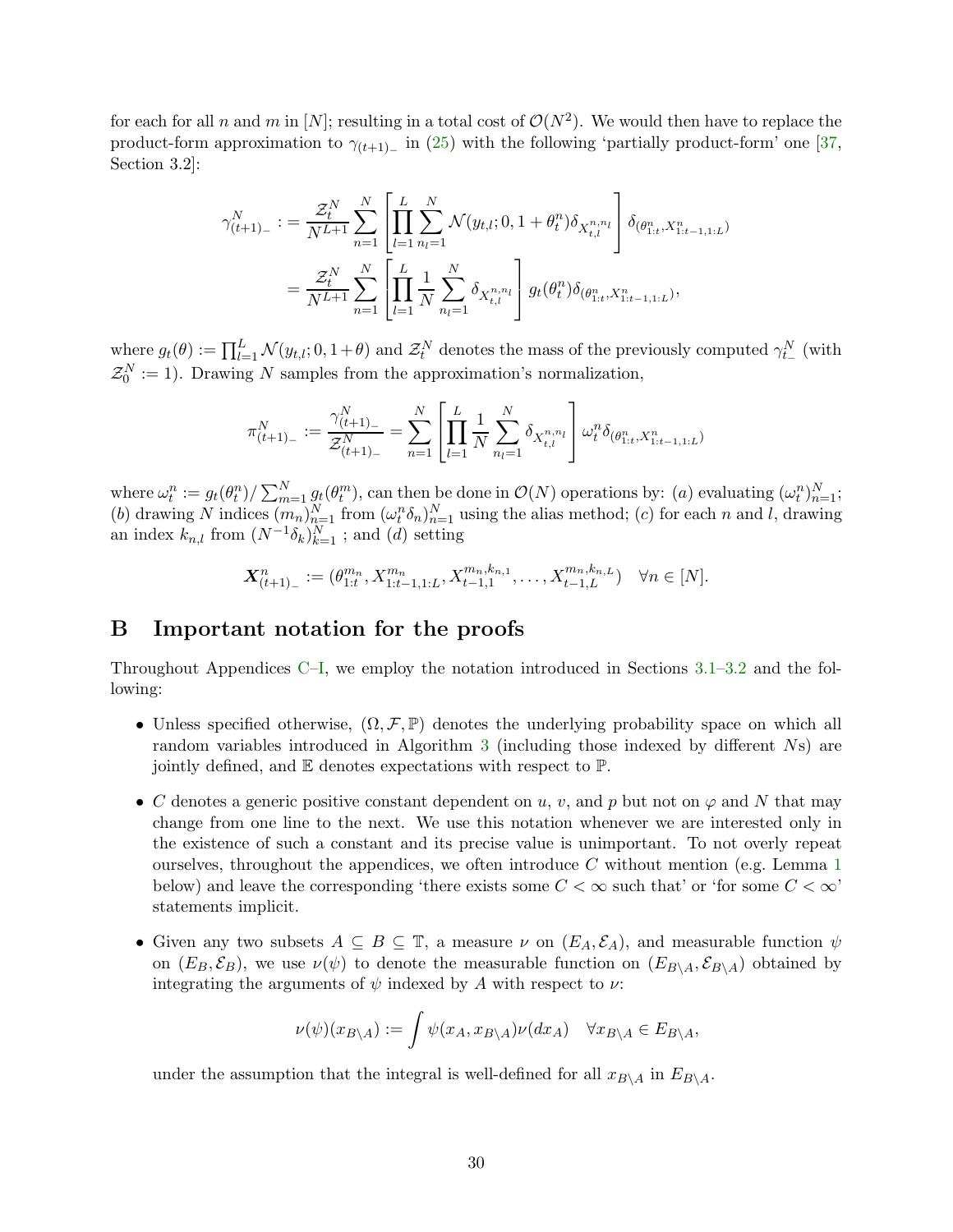• For any u in  $\mathbb{T}^{\mathscr{J}}$  and  $N > 0$ ,  $\epsilon_u^N := N^{-1} \sum_{n=1}^N \delta_{\mathbf{X}_{u_-}^{n,N}}$  denotes the empirical distribution of the resampled particles (not to be confused with  $\pi_u^N$  in [\(10\)](#page-11-2) which is empirical distribution of these particles after mutation) and  $\pi_{\mathcal{C}_u}^N := \prod_{v \in \mathcal{C}_u} \pi_v^N$  denotes the product of the particle approximations to the extended normalized auxiliary measures indexed by u's children. Additionally,  $\mathcal{F}_{\mathcal{C}_u}^N$  denotes the sigma algebra generated by the mutated particles  $(\mathbf{X}_{\mathcal{C}_u}^{n,N})$  $\binom{n,N}{u}_{n=1}^{N} :=$  $(\boldsymbol{X}_{u1}^{n,N}% )^{T}=(\boldsymbol{X}_{u1}^{n,N},\boldsymbol{X}_{u2}^{n,N}% )^{T}$  $u_1^{n,N}, \ldots, \mathbf{X}_{uc_u}^{n,N}$   $_{n=1}^N$  indexed by u's children, and that  $\mathcal{F}_{u_-}^N$  that generated by the resampled particles  $(\mathbf{X}_{u-}^{n,N})_{n=1}^N$  indexed by u.

### <span id="page-30-0"></span>C Proofs of Theorems [1,](#page-15-1) [2,](#page-15-2) and [5](#page-16-0)

Throughout this appendix, we use the notation described in Appendix [B.](#page-29-0) The aim of the appendix is to prove  $L^p$  inequalities in Theorem [5.](#page-16-0) The laws of large numbers in Theorem [1](#page-15-1) follow from the inequalities and the ensuing consequence of the Borel-Cantelli lemma:

<span id="page-30-1"></span>**Lemma 1** (e.g. [\[6,](#page-23-2) p. 17]). Let  $(Z_N)_{N=1}^{\infty}$  be a sequence of real-valued random variables. If there exists a  $p > 2$  such that

$$
\mathbb{E}\left[|Z_N|^p\right] \le \frac{C}{N^{p/2}} \quad \forall N > 0,
$$

then  $Z_N \to 0$  with probability one as  $N \to \infty$ .

The weak convergence in Theorem [2](#page-15-2) follows directly:

*Proof of Theorem [2.](#page-15-2)* Because the product of (finitely-many) Borel  $\sigma$ -algebras on Polish spaces coincides with the Borel  $\sigma$ -algebra on the product space, as the former are separable cf. [\[32,](#page-25-15) Lemma 1.2], and the latter is also Polish, this follows immediately from Theorem [1](#page-15-1) and the equivalence established in [\[5,](#page-23-4) Theorem 2.2]. See [\[53,](#page-26-9) Section S1, Theorem 1] for details in an SMC context.  $\Box$ 

To establish the  $L^p$  inequalities in Theorem [5,](#page-16-0) we first obtain such results for  $(\pi_u^N)_{u \in \mathbb{T}}$ :

<span id="page-30-3"></span>**Theorem 10** ( $L^p$  inequalities for  $(\pi_u^N)_{u \in \mathbb{T}}$ ). If Assumptions [1–](#page-11-1)[2](#page-15-3) hold, then

$$
\mathbb{E}\left[\left|\pi_u^N(\varphi)-\pi_u(\varphi)\right|^p\right]^{\frac{1}{p}} \leq \frac{C\left|\left|\varphi\right|\right|}{N^{1/2}}, \quad \forall N > 0, \ \varphi \in \mathcal{B}_b(\boldsymbol{E}_u), \ p \geq 1, \ u \in \mathbb{T}.
$$

To prove the above we follow the approach for standard SMC in [\[14\]](#page-24-10) adapted to cover the case of general p (as in, for example,  $[44]$ ). In particular, we derive an  $L^p$  inequality for the empirical distributions of the particles indexed by the tree's leaves and show that each step of the algorithm preserves this inequality. Let's start: the Marcinkiewicz-Zygmund-type inequality in [\[17,](#page-24-11) Lemma 7.3.3] shows that

<span id="page-30-2"></span>
$$
\mathbb{E}\left[\left|\pi_u^N(\varphi)-\pi_u(\varphi)\right|^m\right]^{\frac{1}{m}}\leq \frac{C\left|\left|\varphi\right|\right|}{N^{1/2}}\quad \forall N>0,\ \varphi\in\mathcal{B}_b(\boldsymbol{E}_u),
$$

for all u in  $\mathbb{T}^{\partial}$  and positive integers m. We extend the above to all  $p \geq 1$  using Jensen's inequality: if  $m$  is the smallest integer no smaller than  $p$ , then

$$
\mathbb{E}\left[\left|\pi_u^N(\varphi) - \pi_u(\varphi)\right|^p\right]^{\frac{1}{p}} = \mathbb{E}\left[\left(\left|\pi_u^N(\varphi) - \pi_u(\varphi)\right|^m\right)^{\frac{p}{m}}\right]^{\frac{1}{p}} \le \mathbb{E}\left[\left|\pi_u^N(\varphi) - \pi_u(\varphi)\right|^m\right]^{\frac{1}{m}}
$$
  

$$
\le \frac{C\left||\varphi||}{N^{1/2}} \quad \forall N > 0, \ \varphi \in \mathcal{B}_b(\mathbf{E}_u). \tag{26}
$$

Taking the product of  $\pi_v^N$  over all children v of a node u preserves [\(26\)](#page-30-2):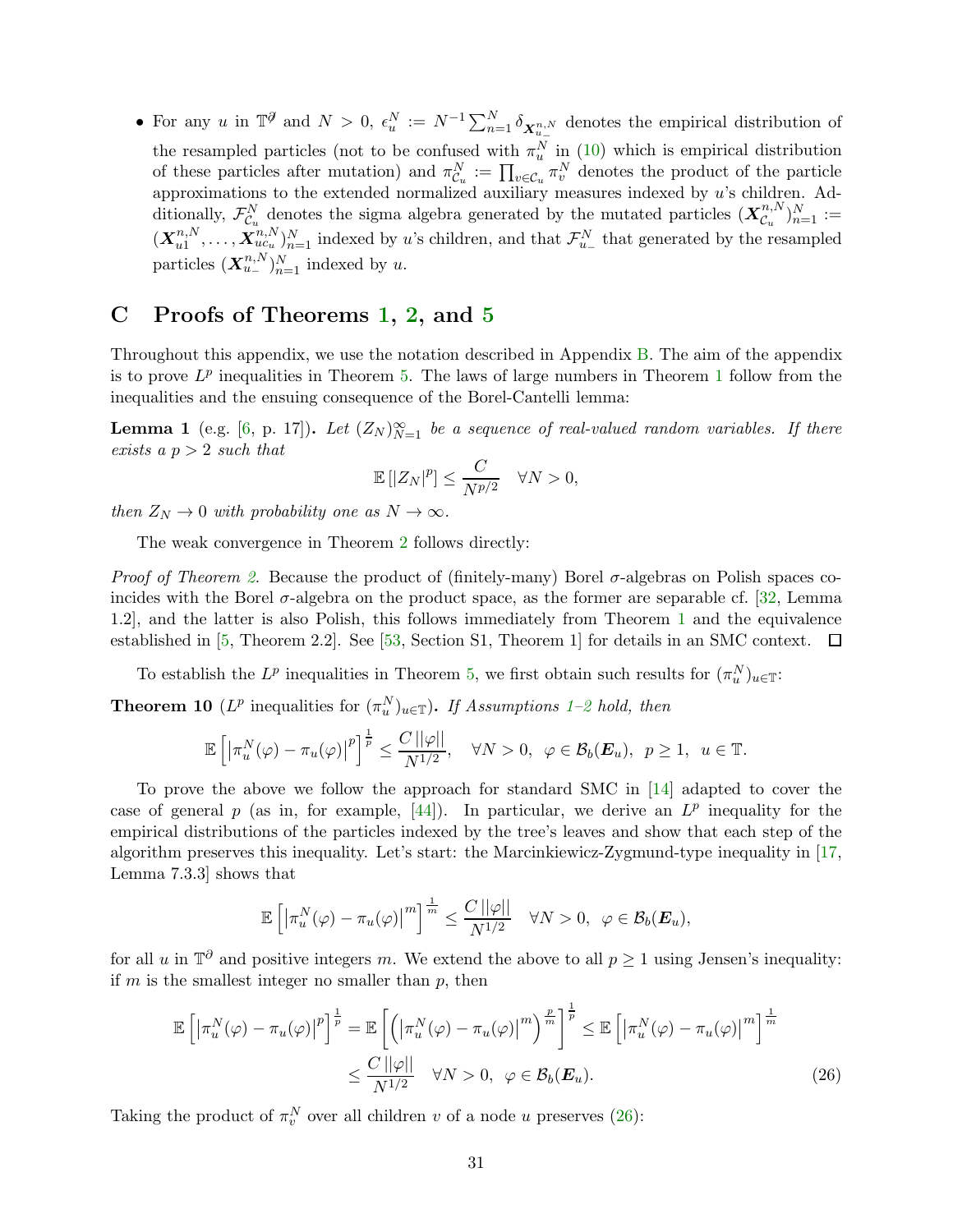<span id="page-31-4"></span>**Lemma 2** (Product step). If, in addition to Assumptions [1](#page-11-1)[–2,](#page-15-3) [\(26\)](#page-30-2) is satisfied for each child v (i.e. it holds with v replacing u therein) of a node u in  $\mathbb{T}^{\mathcal{J}}$  and some  $p \geq 1$ , then

<span id="page-31-5"></span>
$$
\mathbb{E}\left[\left|\pi_{\mathcal{C}_u}^N(\varphi)-\pi_{\mathcal{C}_u}(\varphi)\right|^p\right]^{\frac{1}{p}} \le \frac{C\left|\left|\varphi\right|\right|}{N^{1/2}} \quad \forall N > 0, \ \ \varphi \in \mathcal{B}_b(\boldsymbol{E}_{\mathcal{C}_u}).\tag{27}
$$

The key to proving the above is following lemma giving an  $L^p$  inequality for products of independent random probability measures satisfying their own individual  $L^p$  inequalities:

<span id="page-31-0"></span>**Lemma 3.** Suppose that  $(\eta_1^N)_{N=1}^{\infty}$  and  $(\eta_2^N)_{N=1}^{\infty}$  are independent sequences of random probability measures defined on some common probability triplet  $(\Omega, \mathcal{F}, \mathbb{P})$ , respectively taking values in some measurable spaces  $(S_1, S_1)$  and  $(S_2, S_2)$ , and satisfying

<span id="page-31-1"></span>
$$
\mathbb{E}\left[\left|\eta_k^N(\varphi)-\eta_k(\varphi)\right|^p\right]^{\frac{1}{p}} \le \frac{C\left||\varphi||\right|}{N^{1/2}} \quad \forall N > 0, \quad \varphi \in \mathcal{B}_b(S_k), \quad k \in \{1, 2\},\tag{28}
$$

for some  $p \geq 1$ , with limits  $\eta_1$  and  $\eta_2$  that are also probability measures. Then,

<span id="page-31-3"></span>
$$
\mathbb{E}\left[\left|\left(\eta_1^N \times \eta_2^N\right)(\varphi) - \left(\eta_1 \times \eta_2\right)(\varphi)\right|^p\right]^{\frac{1}{p}} \le \frac{C\left|\left|\varphi\right|\right|}{N^{1/2}} \quad \forall N > 0, \ \varphi \in \mathcal{B}_b(S_1 \times S_2). \tag{29}
$$

*Proof.* Fix any  $N > 0$  and  $\varphi$  in  $\mathcal{B}_b(S_1 \times S_2)$  and note that

<span id="page-31-6"></span>
$$
\eta_1^N \times \eta_2^N(\varphi) - \eta_1 \times \eta_2(\varphi) = (\eta_1^N - \eta_1) \times (\eta_2^N - \eta_2)(\varphi) + (\eta_1^N - \eta_1) \times \eta_2(\varphi) + \eta_1 \times (\eta_2^N - \eta_2)(\varphi).
$$
\n(30)

Hence, Minkowski's inequality implies that

$$
\mathbb{E}\left[\left|\eta_1^N \times \eta_2^N(\varphi) - \eta_1 \times \eta_2(\varphi)\right|^p\right]^{\frac{1}{p}} \leq \mathbb{E}\left[\left|\left(\eta_1^N - \eta_1\right) \times \left(\eta_2^N - \eta_2\right)(\varphi)\right|^p\right]^{\frac{1}{p}} + \mathbb{E}\left[\left|\eta_1^N(\eta_2(\varphi)) - \eta_1(\eta_2(\varphi))\right|^p\right]^{\frac{1}{p}} + \mathbb{E}\left[\left|\eta_2^N(\eta_1(\varphi)) - \eta_2(\eta_1(\varphi))\right|^p\right]^{\frac{1}{p}}.
$$
\n(31)

Because  $\eta_1$  and  $\eta_2$  are probability measures,  $\eta_1(\varphi)$  and  $\eta_2(\varphi)$  are bounded above by  $||\varphi||$ . For this reason, the  $L^p$  inequalities in  $(28)$  imply that

<span id="page-31-2"></span>
$$
\mathbb{E}\left[\left|\eta_1^N(\eta_2(\varphi)) - \eta_1(\eta_2(\varphi))\right|^p\right]^{\frac{1}{p}} \le \frac{C\left|\left|\eta_2(\varphi)\right|\right|}{N^{1/2}} \le \frac{C\left|\left|\varphi\right|\right|}{N^{1/2}},\tag{32}
$$

$$
\mathbb{E}\left[\left|\eta_2^N(\eta_1(\varphi)) - \eta_2(\eta_1(\varphi))\right|^p\right]^{\frac{1}{p}} \le \frac{C\left|\left|\eta_1(\varphi)\right|\right|}{N^{1/2}} \le \frac{C\left|\left|\varphi\right|\right|}{N^{1/2}}.
$$
\n(33)

To control the remaining term in [\(31\)](#page-31-2), let  $\mathcal{F}_2$  denote the  $\sigma$ -algebra generated by the  $\eta_2^N$ s. For each  $\omega$  in  $\Omega$ ,  $x_1 \mapsto \int \varphi(x_1, x_2) \eta_2^N(\omega, dx_2) - \eta_2(\varphi)(x_1)$  is a bounded function on  $S_1$ . Hence, [\(28\)](#page-31-1) and the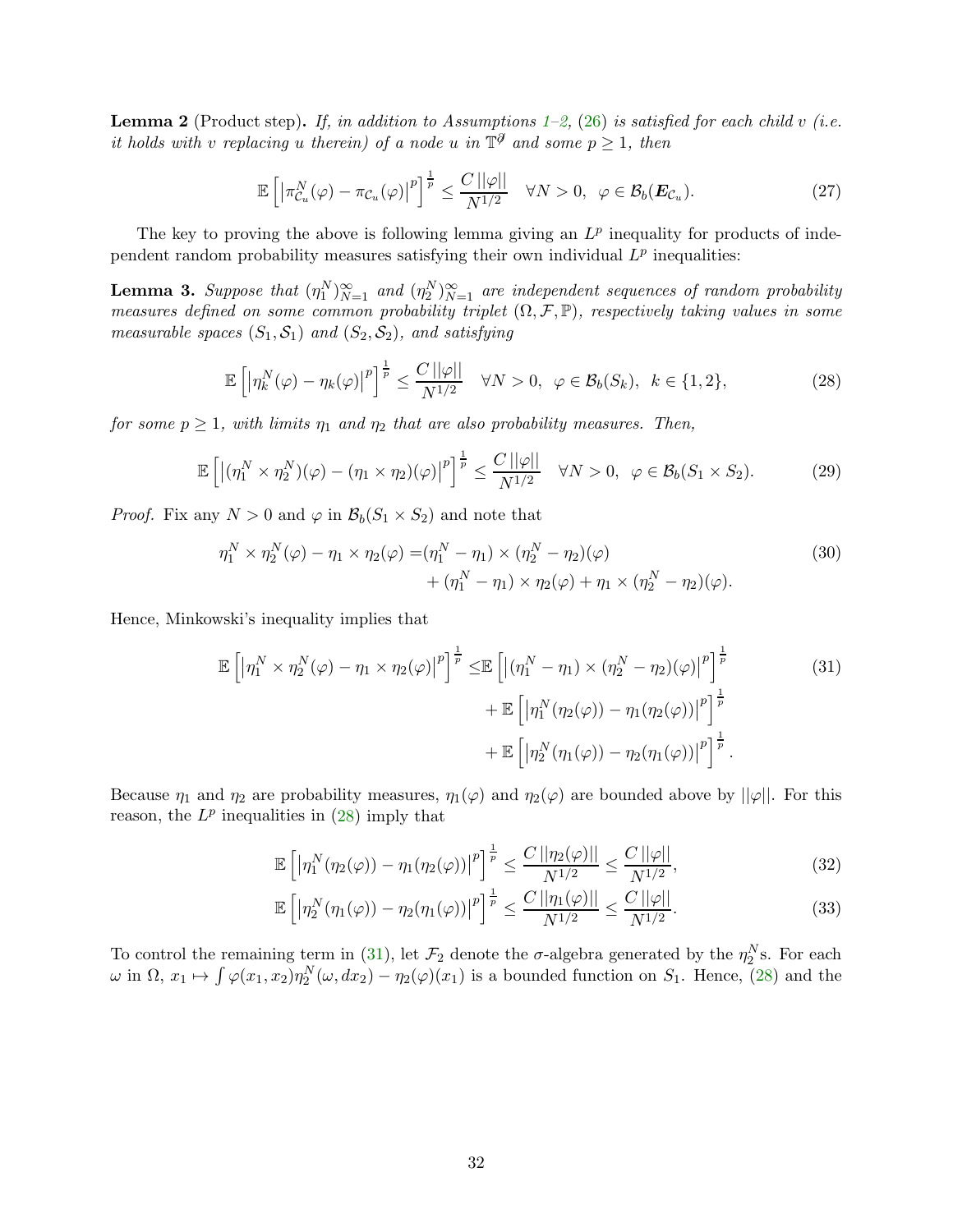independence of  $(\eta_1^N)_{N=1}^{\infty}$  and  $(\eta_2^N)_{N=1}^{\infty}$  imply that

<span id="page-32-0"></span>
$$
\mathbb{E}\left[\left|\left(\eta_1^N - \eta_1\right) \times \left(\eta_2^N - \eta_2\right)(\varphi)\right|^p\right]^{\frac{1}{p}}\n= \mathbb{E}\left[\left|\eta_1^N \left(\eta_2^N(\varphi) - \eta_2(\varphi)\right) - \eta_1(\eta_2^N(\varphi) - \eta_2(\varphi))\right|^p\right]^{\frac{1}{p}}\n= \mathbb{E}\left[\mathbb{E}\left[\left|\eta_1^N \left(\eta_2^N(\varphi) - \eta_2(\varphi)\right) - \eta_1(\eta_2^N(\varphi) - \eta_2(\varphi))\right|^p|\mathcal{F}_2\right]\right]^{\frac{1}{p}}\n\leq \frac{C \mathbb{E}\left[\left|\left|\eta_2^N(\varphi) - \eta_2(\varphi)\right|\right|^p\right]^{\frac{1}{p}}}{N^{1/2}} \leq \frac{C \mathbb{E}\left[\left(\left|\left|\eta_2^N(\varphi)\right|\right| + \left|\left|\eta_2(\varphi)\right|\right|\right)^p\right]^{\frac{1}{p}}}{N^{1/2}}\n\leq \frac{C \mathbb{E}\left[\left(2 \max\{\left|\eta_2^N(\varphi)\right|\right|, \left|\left|\eta_2(\varphi)\right|\right|\}\right)^p{\frac{1}{p}}}{N^{1/2}} \leq \frac{2C \left|\left|\varphi\right|\right|}{N^{1/2}}.
$$
\n(34)

Putting  $(31-34)$  $(31-34)$  together, we obtain the  $L^p$  inequality  $(29)$  for the product.

*Proof of Lemma [2.](#page-31-4)* Because  $(\pi_{u_1}^N)_{N=1}^{\infty}, \ldots, (\pi_{uc_u}^N)_{N=1}^{\infty}$  are independent sequences of probability measures by construction, so are  $(\pi_{u[k]}^N)_{N=1}^{\infty}$  and  $(\pi_{u(k+1)}^N)_{N=1}^{\infty}$  for all  $k < c_u$ , where  $u[k] := \{u_1, \ldots, u_k\}$ denotes the set containing the first k children of u and  $\pi_{u[k]}^N := \prod_{v \in u[k]} \pi_v^N$  the corresponding product of  $\pi_v^N$ s. Hence, starting from the premise and repeatedly applying Lemma [3,](#page-31-0) we obtain the  $L^p$ inequality for  $\pi_{u[c_u]}^N = \pi_{\mathcal{C}_u}^N$ .  $\Box$ 

Emulating the approach of [\[14,](#page-24-10) Lemma 4] and [\[44,](#page-26-10) Lemma 1], we find that the correction step also respects the inequality:

<span id="page-32-3"></span>**Lemma 4** (Correction step). If, in addition to Assumptions [1–](#page-11-1)[2,](#page-15-3) [\(27\)](#page-31-5) is satisfied for some u in  $\mathbb{T}^{\hat{\theta}}$ and  $p \geq 1$ , then

<span id="page-32-1"></span>
$$
\mathbb{E}\left[\left|\pi_{u_-}^N(\varphi)-\pi_{u_-}(\varphi)\right|^p\right]^{\frac{1}{p}} \leq \frac{C\left||\varphi||\right|}{N^{1/2}} \quad \forall N > 0, \ \ \varphi \in \mathcal{B}_b(\boldsymbol{E}_{\mathcal{C}_u}).\tag{35}
$$

*Proof.* Fix any  $p \ge 1$ ,  $N > 0$ , and  $\varphi$  in  $\mathcal{B}_b(E_{\mathcal{C}_u})$ . Recall the definitions in Section [3.2:](#page-9-0)

$$
\gamma_{u_-}^N(dx_{\mathcal{C}_u})=w_{u_-}(x_{\mathcal{C}_u})\gamma_{\mathcal{C}_u}^N(dx_{\mathcal{C}_u}), \quad \gamma_{\mathcal{C}_u}^N(dx_{\mathcal{C}_u})=\mathcal{Z}_{\mathcal{C}_u}^N\pi_{\mathcal{C}_u}^N(dx_{\mathcal{C}_u}).
$$

It follows that

$$
\pi_{u_-}^N(\varphi) = \frac{\gamma_{u_-}^N(\varphi)}{\gamma_{u_-}^N(\boldsymbol{E}_{\mathcal{C}_u})} = \frac{\gamma_{\mathcal{C}_u}^N(w_{u_-}\varphi)}{\gamma_{\mathcal{C}_u}^N(w_{u_-})} = \frac{\pi_{\mathcal{C}_u}^N(w_{u_-}\varphi)}{\pi_{\mathcal{C}_u}^N(w_{u_-})}.
$$

Because  $w_{u-} = d\gamma_{u-}/d\gamma_{\mathcal{C}_u}$ , we similarly have that

<span id="page-32-2"></span>
$$
\pi_{u_-}(\varphi) = \frac{\gamma_{u_-}(\varphi)}{\gamma_{u_-}(\boldsymbol{E}_{\mathcal{C}_u})} = \frac{\gamma_{\mathcal{C}_u}(w_{u_-}\varphi)}{\gamma_{\mathcal{C}_u}(w_{u_-})} = \frac{\pi_{\mathcal{C}_u}(w_{u_-}\varphi)}{\pi_{\mathcal{C}_u}(w_{u_-})}.
$$

Hence,

$$
\left|\pi_{u_-}^N(\varphi) - \pi_{u_-}(\varphi)\right| \le \left|\pi_{u_-}^N(\varphi) - \frac{\pi_{C_u}^N(w_{u_-}\varphi)}{\pi_{C_u}(w_{u_-})}\right| + \left|\frac{\pi_{C_u}^N(w_{u_-}\varphi)}{\pi_{C_u}(w_{u_-})} - \frac{\pi_{C_u}(w_{u_-}\varphi)}{\pi_{C_u}(w_{u_-})}\right|.
$$
(36)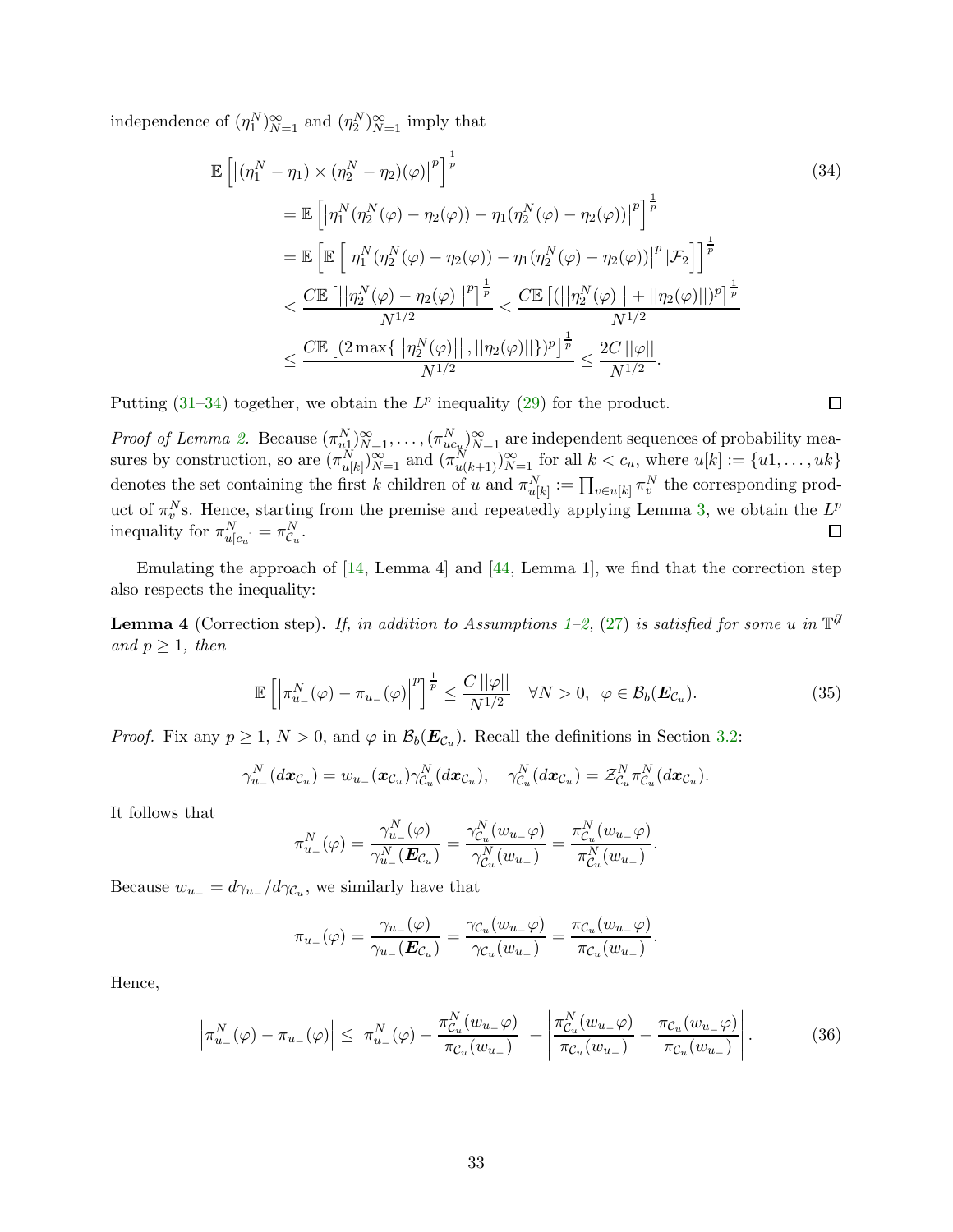To control the first term on the right-hand side, we use

<span id="page-33-0"></span>
$$
\left| \pi_{u_{-}}^{N}(\varphi) - \frac{\pi_{C_{u}}^{N}(w_{u_{-}}\varphi)}{\pi_{C_{u}}(w_{u_{-}})} \right| \leq \frac{\left| \pi_{u_{-}}^{N}(\varphi) \right| \left| \pi_{C_{u}}(w_{u_{-}}) - \pi_{C_{u}}^{N}(w_{u_{-}}) \right|}{\pi_{C_{u}}(w_{u_{-}})} \leq \frac{||\varphi|| \left| \pi_{C_{u}}(w_{u_{-}}) - \pi_{C_{u}}^{N}(w_{u_{-}}) \right|}{\pi_{C_{u}}(w_{u_{-}})}.
$$
\n(37)

Because,  $\pi_{\mathcal{C}_u}(w_{u_-}) = \mathcal{Z}_{\mathcal{C}_u}^{-1}$  $\overline{\mathcal{C}_u}^1\gamma\mathcal{C}_u(w_{u_-})\;=\; \mathcal{Z}_{\mathcal{C}_u}^{-1}$  $\overline{\mathcal{C}}_u^{-1}\gamma_{u_-}(\boldsymbol{E}_{\mathcal{C}_u})\;=\;\mathcal{Z}_{\mathcal{C}_u}^{-1}$  $\mathcal{Z}_u^{-1}\mathcal{Z}_u$ , the desired  $L^p$  inequality [\(35\)](#page-32-1) follows from [\(27,](#page-31-5)[36,](#page-32-2)[37\)](#page-33-0) and Minkowski's inequality:

$$
\mathbb{E}\left[\left|\pi_{u_{-}}^{N}(\varphi)-\pi_{u_{-}}(\varphi)\right|^{p}\right]^{\frac{1}{p}}\n\leq\frac{||\varphi||\mathbb{E}\left[\left|\pi_{\mathcal{C}_{u}}(w_{u_{-}})-\pi_{\mathcal{C}_{u}}^{N}(w_{u_{-}})\right|^{p}\right]^{\frac{1}{p}}+\mathbb{E}\left[\left|\pi_{\mathcal{C}_{u}}(w_{u_{-}}\varphi)-\pi_{\mathcal{C}_{u}}^{N}(w_{u_{-}}\varphi)\right|^{p}\right]^{\frac{1}{p}}}{\pi_{\mathcal{C}_{u}}(w_{u_{-}})}\n\leq\frac{C\left|\left|\varphi\right|\right|\left|\left|w_{u_{-}}\right|\right|+C\left|\left|w_{u_{-}}\varphi\right|\right|}{N^{1/2}\pi_{\mathcal{C}_{u}}(w_{u_{-}})}\leq\left(\frac{2C\mathcal{Z}_{\mathcal{C}_{u}}\left|\left|w_{u_{-}}\right|\right|}{\mathcal{Z}_{u}}\right)\frac{||\varphi||}{N^{1/2}}.
$$

To show that the resampling step also preserves  $L^p$  inequalities, we tweak [\[14,](#page-24-10) Lemma 5] (recall that  $\epsilon_u^N := N^{-1} \sum_{n=1}^N \delta_{\mathbf{X}_{u-}^{n,N}}$  denotes the resampled particles' empirical distribution):

<span id="page-33-1"></span>**Lemma 5** (Resampling step). If, in addition to Assumptions [1](#page-11-1)[–2,](#page-15-3) the inequality [\(35\)](#page-32-1) is satisfied for some u in  $\mathbb{T}^{\partial}$  and  $p \geq 1$ , then

<span id="page-33-3"></span>
$$
\mathbb{E}\left[\left|\epsilon_{u}^{N}(\varphi)-\pi_{u_{-}}(\varphi)\right|^{p}\right]^{\frac{1}{p}} \leq \frac{C\left|\left|\varphi\right|\right|}{N^{1/2}} \quad \forall N > 0, \ \varphi \in \mathcal{B}_{b}(\boldsymbol{E}_{\mathcal{C}_{u}}). \tag{38}
$$

Key to proving the above is the following conditional Marcinkiewicz-Zygmund inequality:

<span id="page-33-2"></span>**Lemma 6** (e.g. [\[59,](#page-26-16) Theorem 3.3]). Let  $Y_1, \ldots, Y_N$  denote bounded real-valued random variables on a probability space  $(\Omega, \mathcal{F}, \mathbb{P})$  that are independent when conditioned on some sigma algebra  $\mathcal{G} \subseteq \mathcal{F}$ and satisfy  $\mathbb{E}[Y_n|\mathcal{G}] = 0$  almost surely for all n in  $[N]$ . For any given  $p \geq 1$ , there exists a constant C independent of  $Y_1, \ldots, Y_N$  and N such that

$$
\mathbb{E}\left[\left|\sum_{n=1}^N Y_n\right|^p\middle| \mathcal{G}\right] \leq C \mathbb{E}\left[\left(\sum_{n=1}^N Y_n^2\right)^{\frac{p}{2}}\middle| \mathcal{G}\right] \quad \text{almost surely.}
$$

Lemma [5'](#page-33-1)s proof is now straightforward:

*Proof of Lemma [5.](#page-33-1)* Fix any  $p \ge 1$ ,  $N > 0$ , and  $\varphi$  in  $\mathcal{B}_b(E_{\mathcal{C}_u})$ . Conditioning on  $\mathcal{F}_{\mathcal{C}_u}^N$  (the sigma algebra generated by the mutated particles indexed by u's children), we have that

$$
\mathbb{E}\left[\varphi(\boldsymbol{X}_{u_-}^{n,N})|\mathcal{F}_{\mathcal{C}_u}^N\right] = \pi_{u_-}^N(\varphi) \text{ almost surely, for all } n \leq N.
$$

Hence, applying Lemma [6](#page-33-2) with  $\mathcal{G} := \mathcal{F}_{\mathcal{C}_u}^N$  and  $Y_n := N^{-1}[\varphi(\mathbf{X}_{u-}^{n,N}) - \pi_{u-}^N(\varphi)]$ , the tower rule, and the bound  $Y_n^2 \leq 4N^{-2} ||\varphi||^2$ , we obtain

$$
\mathbb{E}\left[\left|\epsilon_u^N(\varphi) - \pi_{u_-}^N(\varphi)\right|^p\right]^{\frac{1}{p}} \le \frac{C\left||\varphi\right||}{N^{1/2}}.\tag{39}
$$

<span id="page-33-4"></span> $\Box$ 

Inequality [\(38\)](#page-33-3) then follows from the above, Minkowski's inequality, and [\(35\)](#page-32-1).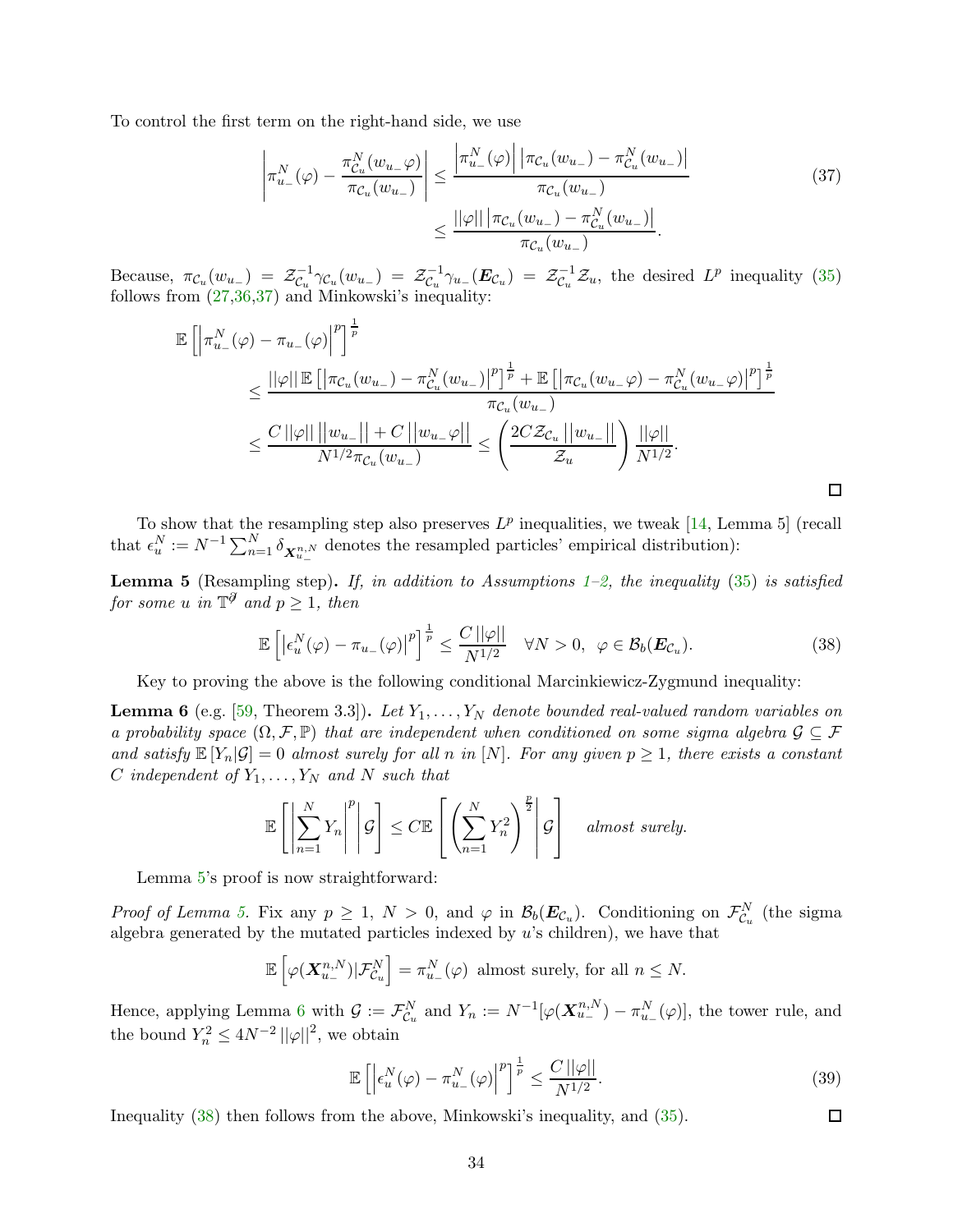For the mutation step, we adapt [\[14,](#page-24-10) Lemma 3]:

<span id="page-34-2"></span>**Lemma 7** (Mutation step). If, in addition to Assumptions [1–](#page-11-1)[2,](#page-15-3) [\(38\)](#page-33-3) is satisfied for some u in  $\mathbb{T}^{\hat{\theta}}$ and  $p \geq 1$ , then [\(26\)](#page-30-2) is also satisfied for the same u and p.

*Proof.* Fix any  $p \ge 1$ ,  $N > 0$ , and  $\varphi$  in  $\mathcal{B}_b(E_{\mathcal{C}_u})$ . Minkowski's inequality implies that

$$
\mathbb{E}\left[\left|\pi_u^N(\varphi) - \pi_u(\varphi)\right|^p\right]^{\frac{1}{p}} \leq \mathbb{E}\left[\left|\pi_u^N(\varphi) - \nu_u^N(\varphi)\right|^p\right]^{\frac{1}{p}} + \mathbb{E}\left[\left|\nu_u^N(\varphi) - \pi_u(\varphi)\right|^p\right]^{\frac{1}{p}},\tag{40}
$$

where  $\nu_u^N := \epsilon_u^N \otimes K_u$ . Because  $\pi_u = \pi_{u_-} \otimes K_u$  and  $||K_u\varphi|| \le ||\varphi||$  as  $K_u$  is a Markov kernel, [\(38\)](#page-33-3) implies that

$$
\mathbb{E}\left[\left|\nu_u^N(\varphi) - \pi_u(\varphi)\right|^p\right]^{\frac{1}{p}} \le \frac{C\left|\left|K_u\varphi\right|\right|}{N^{1/2}} \le \frac{C\left|\left|\varphi\right|\right|}{N^{1/2}}.\tag{41}
$$

To control the other term in [\(40\)](#page-34-0), we condition on  $\mathcal{F}_{u_-}^N$  (the sigma algebra generated by the resampled particles indexed by  $u$ ) and obtain

$$
\mathbb{E}\left[\varphi(\mathbf{X}_{u}^{n,N})|\mathcal{F}_{u-}^{N}\right] = (K_{u}\varphi)(\mathbf{X}_{u-}^{n,N}) \quad \forall n \leq N.
$$

Hence, applying Lemma [6](#page-33-2) similarly as for [\(39\)](#page-33-4), only this time with  $\mathcal{G} := \mathcal{F}_{u-}^N$  and  $Y_n := N^{-1}[\varphi(\mathbf{X}_u^{n,N}) (K_u\varphi)(\mathbf{X}_{u-}^{n,N})]$ , we find that

$$
\mathbb{E}\left[\left|\pi_u^N(\varphi) - \nu_u^N(\varphi)\right|^p\right]^{\frac{1}{p}} \le \frac{C\left|\varphi\right|}{N^{1/2}}.\tag{42}
$$

Combining [\(40](#page-34-0)[–42\)](#page-34-1) completes the proof.

Proof of Theorem [10.](#page-30-3) The theorem follows by repeatedly applying Lemmas [2,](#page-31-4) [4,](#page-32-3) [5,](#page-33-1) and [7,](#page-34-2) starting from [\(26\)](#page-30-2). П

Proof of Theorem [5.](#page-16-0) Suppose that we are able to argue that

$$
\mathbb{E}\left[\left|\mathcal{Z}_u^N - \mathcal{Z}_u\right|^p\right]^{\frac{1}{p}} \le \frac{C}{N^{1/2}} \quad \forall N > 0,\tag{43}
$$

for all u in T and  $p \geq 1$ . Because, for all  $\varphi$  in  $\mathcal{B}_b(E_u)$ ,

$$
\left|\gamma_u^N(\varphi) - \gamma_u(\varphi)\right| = \left|\mathcal{Z}_u^N \pi_u^N(\varphi) - \mathcal{Z}_u \pi_u(\varphi)\right|
$$
  
\n
$$
\leq \left|\pi_u^N(\varphi)\right| \left|\mathcal{Z}_u^N - \mathcal{Z}_u\right| + \mathcal{Z}_u \left|\pi_u^N(\varphi) - \pi_u(\varphi)\right|
$$
  
\n
$$
\leq ||\varphi|| \left|\mathcal{Z}_u^N - \mathcal{Z}_u\right| + \mathcal{Z}_u \left|\pi_u^N(\varphi) - \pi_u(\varphi)\right|
$$

we would then obtain an  $L^p$  inequality for  $\gamma_u^N$  from that for  $\pi_u^N$  (Theorem [10\)](#page-30-3). Given that

$$
\rho_u^N(dx_u) = w_u(\pmb{x}_u)\gamma_u^N(dx_u), \quad Z_u^N = \gamma_u^N(w_u), \quad \mu_u^N(dx_u) = \frac{w_u(\pmb{x}_u)\gamma_u^N(dx_u)}{Z_u^N},
$$

and similarly for  $\gamma_u$ ,  $\rho_u$ ,  $Z_u$ , and  $\mu_u$ , the inequalities in Theorem [5](#page-16-0) would then follow using arguments of the type in Lemma [4'](#page-32-3)s proof.

Fix any  $p \ge 1$  and  $N > 0$ . In the case of a leaf u, [\(43\)](#page-34-3) is trivially satisfied because  $\mathcal{Z}_u^N = \mathcal{Z}_u = 1$ by definition. Suppose, instead, that u is not a leaf and that the  $L^p$  inequality holds for each of

<span id="page-34-3"></span><span id="page-34-1"></span><span id="page-34-0"></span>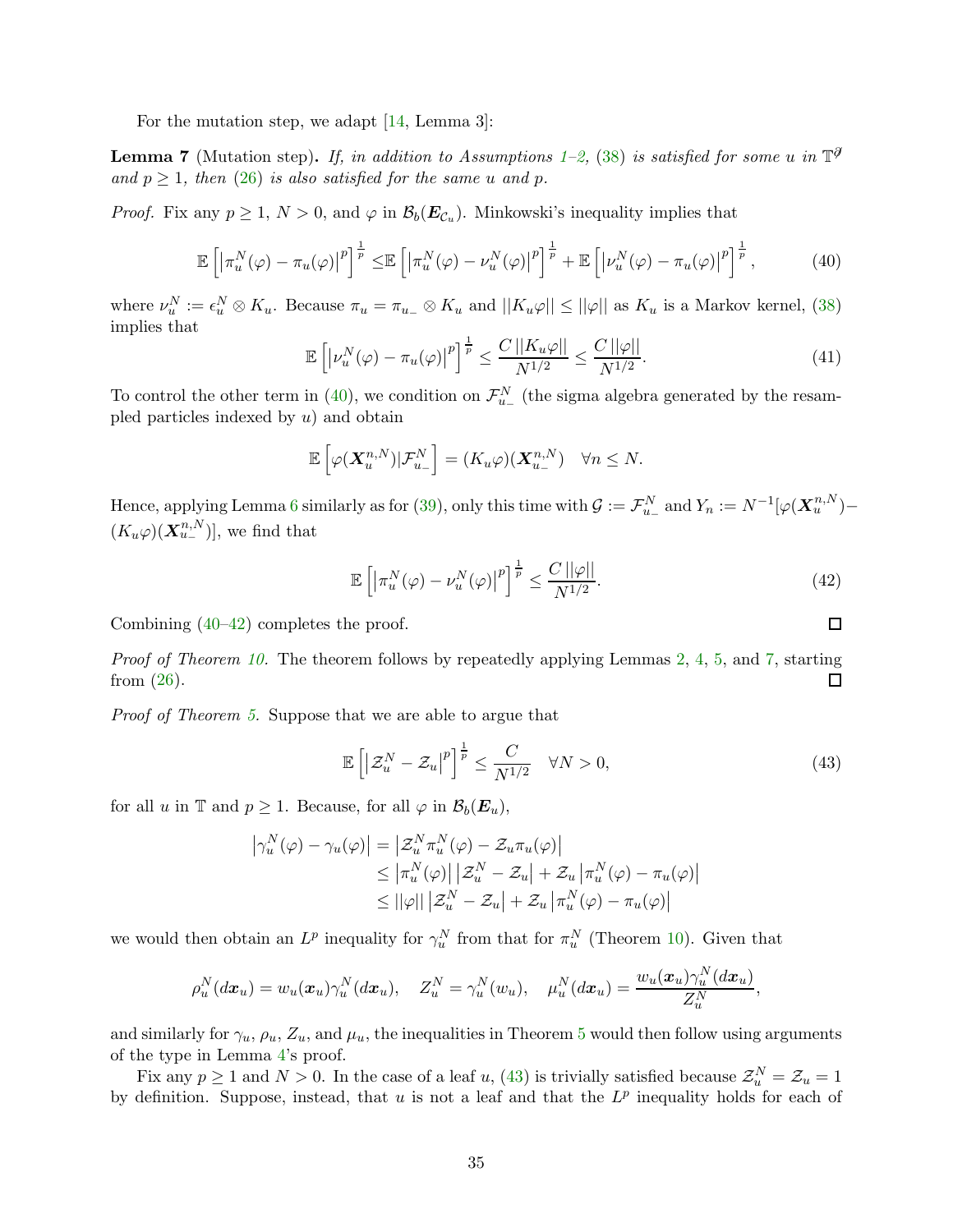its children (i.e. [\(43\)](#page-34-3) holds with v replacing u therein, for each v in  $\mathcal{C}_u$ ). Because  $\mathcal{Z}_{u1}^N, \ldots, \mathcal{Z}_{uc_u}^N$  are independent by definition, and using the following multinomial expansion

$$
\mathcal{Z}_{\mathcal{C}_u}^N = \prod_{v \in \mathcal{C}_u} \mathcal{Z}_v^N = \prod_{v \in \mathcal{C}_u} [(\mathcal{Z}_v^N - \mathcal{Z}_v) + \mathcal{Z}_v] = \sum_{A \subseteq \mathcal{C}_u} \left( \prod_{v \in A} (\mathcal{Z}_v^N - \mathcal{Z}_v) \right) \mathcal{Z}_{\mathcal{C}_u}^A
$$

where  $\mathcal{Z}_{\mathcal{C}_u}^{\mathcal{A}}$  $\mathcal{Z}_{\mathcal{C}_u}^{\mathcal{A}} := \mathcal{Z}_{\mathcal{C}_u \setminus A}$ , Minkowski's inequality implies that

$$
\mathbb{E}\left[\left|\mathcal{Z}_{\mathcal{C}_u}^N - \mathcal{Z}_{\mathcal{C}_u}\right|^p\right]^{\frac{1}{p}} \leq \sum_{\emptyset \neq A \subseteq \mathcal{C}_u} \mathbb{E}\left[\left|\prod_{v \in A}(\mathcal{Z}_v^N - \mathcal{Z}_v)\right|^p\right]^{\frac{1}{p}} \mathcal{Z}_{\mathcal{C}_u}^A
$$

$$
= \sum_{\emptyset \neq A \subseteq \mathcal{C}_u} \mathcal{Z}_{\mathcal{C}_u}^A \prod_{v \in A} \mathbb{E}\left[\left|\mathcal{Z}_v^N - \mathcal{Z}_v\right|^p\right]^{\frac{1}{p}} \leq \frac{\sum_{\emptyset \neq A \subseteq \mathcal{C}_u} \mathcal{Z}_{\mathcal{C}_u}^A C}{N^{1/2}}.
$$

Given the above and

$$
\begin{split} \left| \mathcal{Z}_{u}^{N} - \mathcal{Z}_{u} \right| &= \left| \mathcal{Z}_{C_{u}}^{N} \pi_{C_{u}}^{N}(w_{u_{-}}) - \mathcal{Z}_{C_{u}} \pi_{C_{u}}(w_{u_{-}}) \right| \\ &\leq \left| \pi_{C_{u}}^{N}(w_{u_{-}}) \right| \left| \mathcal{Z}_{C_{u}}^{N} - \mathcal{Z}_{C_{u}} \right| + \mathcal{Z}_{C_{u}} \left| \pi_{C_{u}}^{N}(w_{u_{-}}) - \pi_{C_{u}}(w_{u_{-}}) \right| \\ &\leq \left| \left| w_{u_{-}} \right| \right| \left| \mathcal{Z}_{C_{u}}^{N} - \mathcal{Z}_{C_{u}} \right| + \mathcal{Z}_{C_{u}} \left| \pi_{C_{u}}^{N}(w_{u_{-}}) - \pi_{C_{u}}(w_{u_{-}}) \right|, \end{split}
$$

[\(43\)](#page-34-3) follows from the  $L^p$  inequality for  $\pi_{\mathcal{C}_u}^N$  in [\(27\)](#page-31-5) (obtained in the proof of Theorem [10\)](#page-30-3) and Minkowski's inequality. Hence, starting from the nodes whose children are leaves and working our way inductively up the tree, we obtain  $(43)$  for all u in T.  $\Box$ 

## <span id="page-35-0"></span>D Proof of Theorem [3](#page-16-1)

Throughout this appendix, we use the notation described in Appendix [B.](#page-29-0) Because  $\rho_u^N(\varphi) = \gamma_u^N(w_u\varphi)$ and  $w_u$  is bounded (Assumption [2\)](#page-15-3), we need only show that  $\gamma_u^N$  is unbiased. That is, for all u in T,

<span id="page-35-1"></span>
$$
\mathbb{E}\left[\gamma_u^N(\varphi)\right] = \gamma_u(\varphi) \quad \forall N > 0, \ \varphi \in \mathcal{B}_b(\boldsymbol{E}_u). \tag{44}
$$

If u is a leaf, the above holds trivially. For any other u, note that  $\mathbf{X}_{u}^{n,N}$ , by definition, has law  $\pi_{u_-}^N \otimes K_u$  when conditioned on  $\mathcal{F}_{\mathcal{C}_u}^N$ . Because  $\mathcal{Z}_u^N$  is  $\mathcal{F}_{\mathcal{C}_u}^N$ -measurable, it follows that

$$
\mathbb{E}\left[\gamma_u^N(\varphi)\right] = \frac{1}{N} \sum_{n=1}^N \mathbb{E}\left[\mathcal{Z}_u^N \varphi(\boldsymbol{X}_u^{n,N})\right] = \frac{1}{N} \sum_{n=1}^N \mathbb{E}\left[\mathbb{E}\left[\mathcal{Z}_u^N \varphi(\boldsymbol{X}_u^{n,N}) | \mathcal{F}_{C_u}^N\right]\right]
$$

$$
= \frac{1}{N} \sum_{n=1}^N \mathbb{E}\left[\mathcal{Z}_u^N \mathbb{E}\left[\varphi(\boldsymbol{X}_u^{n,N}) | \mathcal{F}_{C_u}^N\right]\right] = \frac{1}{N} \sum_{n=1}^N \mathbb{E}\left[\mathcal{Z}_u^N \pi_{u_{-}}^N(K_u \varphi)\right] = \mathbb{E}\left[\gamma_{u_{-}}^N(K_u \varphi)\right]
$$

for all  $N > 0$  and  $\varphi$  and  $\mathcal{B}_b(E_u)$ . For this reason, and because  $\gamma_u = \gamma_{u-} \otimes K_u$ , we need only show that  $\gamma_{u-}^{N}(\varphi)$  is unbiased to argue [\(44\)](#page-35-1). We achieve this by extending the straightforward arguments used in [\[11,](#page-24-6) Section 16.4.1] to establish the analogous result for SMC:

Theorem 11. For any u in  $\mathbb{T}^{\partial}$ ,

<span id="page-35-2"></span>
$$
\mathbb{E}\left[\gamma_{u_{-}}^{N}(\varphi)\right] = \gamma_{u_{-}}(\varphi) \quad \forall N > 0, \ \varphi \in \mathcal{B}_{b}(\boldsymbol{E}_{\mathcal{C}_{u}}). \tag{45}
$$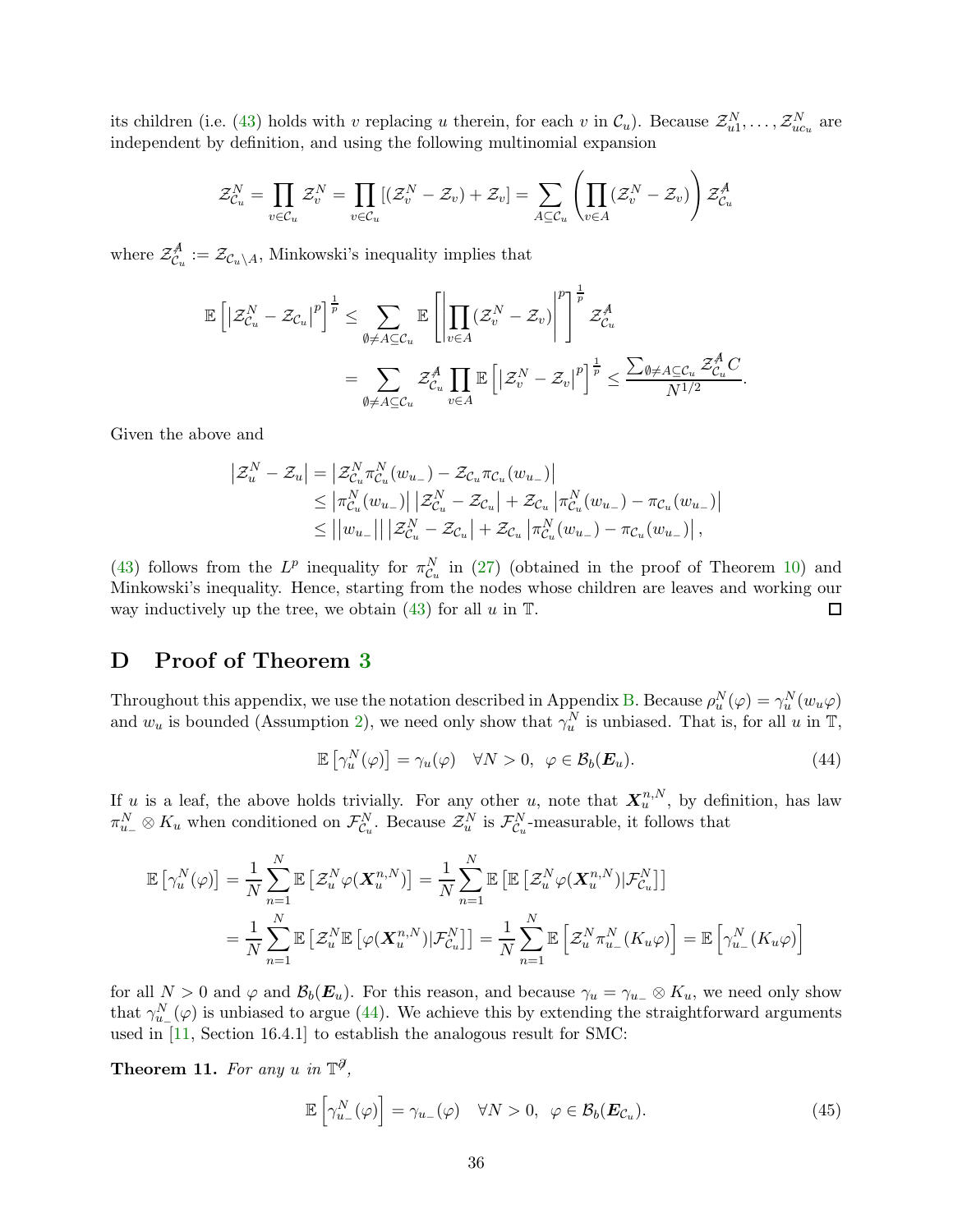Proof. We argue the result inductively, starting from the nodes whose children are leaves and recursively moving our way up the tree. For the base case (u's children are leaves), note that the independence of  $(X_{u1}^{n,N})$  $\{u_1^{(n,N)}\}_{n=1}^N, \ldots, (\boldsymbol{X}_{uc_u}^{n,N})_{n=1}^N$  and the fact that  $\boldsymbol{X}_v^{1,N}, \ldots, \boldsymbol{X}_v^{N,N} \sim K_v$  for each v in  $\mathcal{C}_u$  imply that

$$
\mathbb{E}\left[\gamma_{u_{-}}^{N}(\varphi)\right] = \frac{1}{N^{c_{u}}}\sum_{n\in[N]^{c_{u}}} \mathbb{E}\left[w_{u_{-}}(\boldsymbol{X}_{\mathcal{C}_{u}}^{n,N})\varphi(\boldsymbol{X}_{\mathcal{C}_{u}}^{n,N})\right] = \frac{1}{N^{c_{u}}}\sum_{n\in[N]^{c_{u}}} \left(\prod_{v\in\mathcal{C}_{u}} K_{v}\right)(w_{u_{-}}\varphi)
$$

$$
= \left(\prod_{v\in\mathcal{C}_{u}} K_{v}\right)(w_{u_{-}}\varphi) = \gamma_{\mathcal{C}_{u}}(w_{u_{-}}\varphi) = \gamma_{u_{-}}(\varphi) \quad \forall N > 0, \ \varphi \in \mathcal{B}_{b}(\boldsymbol{E}_{\mathcal{C}_{u}}).
$$

For the inductive step, suppose instead that  $(45)$  holds for each of u's non-leaf children:

<span id="page-36-1"></span>
$$
\mathbb{E}\left[\gamma_{v_{-}}^{N}(\varphi)\right] = \gamma_{v_{-}}(\varphi), \quad \forall N > 0, \ \varphi \in \mathcal{B}_{b}(\boldsymbol{E}_{\mathcal{C}_{v}}), \ \ v \in \mathcal{C}_{u}^{\partial}.
$$
\n
$$
(46)
$$

We need to show that [\(45\)](#page-35-2) also holds for u itself. To do so, note that  $(X_{u1}^{n,N})$  $\{u^{(n,N)}_{u=1},\ldots, (\bm{X}^{n,N}_{uc_u})_{n=1}^N\}$ are independent and that, for each v in  $\mathcal{C}_u^{\partial}, \mathbf{X}_v^{1,N}, \ldots, \mathbf{X}_v^{N,N}$  have law  $\pi_{v_-}^N \otimes K_v$  conditioned on  $\mathcal{F}_{\mathcal{C}_v}^N$ . Hence,

$$
\mathbb{E}\left[\gamma_{u_{-}}^{N}(\varphi)\right] = \frac{1}{N^{c_{u}}}\sum_{n\in[N]^{c_{u}}} \mathbb{E}\left[\mathcal{Z}_{\mathcal{C}_{u}}^{N}w_{u_{-}}(\mathbf{X}_{\mathcal{C}_{u}}^{n,N})\varphi(X_{\mathcal{C}_{u}}^{n,N})\right]
$$
\n
$$
= \frac{1}{N^{c_{u}}}\sum_{n\in[N]^{c_{u}}} \mathbb{E}\left[\mathbb{E}\left[\left(\prod_{v\in\mathcal{C}_{u}}\mathcal{Z}_{v}^{N}\right)w_{u_{-}}(\mathbf{X}_{\mathcal{C}_{u}}^{n,N})\varphi(X_{\mathcal{C}_{u}}^{n,N})\right)\bigvee_{v\in\mathcal{C}_{u}^{\partial}}\mathcal{F}_{\mathcal{C}_{v}}^{N}\right]\right]
$$
\n
$$
= \frac{1}{N^{c_{u}}}\sum_{n\in[N]^{c_{u}}} \mathbb{E}\left[\prod_{v\in\mathcal{C}_{u}^{\partial}}\mathcal{Z}_{v}^{N}\mathbb{E}\left[w_{u_{-}}(\mathbf{X}_{\mathcal{C}_{u}}^{n,N})\varphi(X_{\mathcal{C}_{u}}^{n,N})\right)\bigvee_{v\in\mathcal{C}_{u}^{\partial}}\mathcal{F}_{\mathcal{C}_{v}}^{N}\right]\right]
$$
\n
$$
= \frac{1}{N^{c_{u}}}\sum_{n\in[N]^{c_{u}}} \mathbb{E}\left[\prod_{v\in\mathcal{C}_{u}^{\partial}}\mathcal{Z}_{v}^{N}\left(\prod_{v\in\mathcal{C}_{u}^{\partial}}\pi_{v_{-}}^{N}\otimes K_{v}\right)\left(\left(\prod_{v\in\mathcal{C}_{u}^{\partial}}K_{v}\right)(w_{u_{-}}\varphi)\right)\right]
$$
\n
$$
= \mathbb{E}\left[\left(\prod_{v\in\mathcal{C}_{u}^{\partial}}\gamma_{v_{-}}^{N}\right)(K_{\mathcal{C}_{u}}[w_{u_{-}}\varphi])\right] = \mathbb{E}\left[\left(\prod_{v\in\mathcal{C}_{u}^{\partial}}\gamma_{v_{-}}\right)(K_{\mathcal{C}_{u}}[w_{u_{-}}\varphi])\right]
$$
\n
$$
= \gamma_{\mathcal{C}_{u}}(w_{u_{-}}\varphi) = \gamma_{u_{-}}
$$

where the third-to-last equality follows from applying  $(46)$  and the tower rule, and  $K_{\mathcal{C}_u}$  denotes the kernel defined by

<span id="page-36-2"></span>
$$
K_{\mathcal{C}_u}(\boldsymbol{x}_{\mathcal{C}_{u_-}},dx_{\mathcal{C}_u}):=\left(\prod_{v\in\mathcal{C}_u^{\partial}}K_v(dx_v)\right)\left(\prod_{v\in\mathcal{C}_u^{\partial}}K_v(\boldsymbol{x}_{\mathcal{C}_v},dx_v)\right) \quad \forall \boldsymbol{x}_{\mathcal{C}_{u_-}}\in\prod_{v\in\mathcal{C}_u^{\partial}}\boldsymbol{E}_{\mathcal{C}_v}.\tag{47}
$$

# <span id="page-36-0"></span>E Proof of Theorem [4](#page-16-2)

Throughout this appendix, we use the notation described in Appendix [B.](#page-29-0) By definition,

$$
\mu_u^N(\varphi) = \frac{\rho_u^N(\varphi)}{\rho_u^N(E_u)} = \frac{\gamma_u^N(w_u\varphi)}{\gamma_u^N(w_u)} = \frac{\pi_u^N(w_u\varphi)}{\pi_u^N(w_u)}, \quad \mu_u(\varphi) = \frac{\rho_u(\varphi)}{\rho_u(E_u)} = \frac{\gamma_u(w_u\varphi)}{\gamma_u(w_u)} = \frac{\pi_u(w_u\varphi)}{\pi_u(w_u)},
$$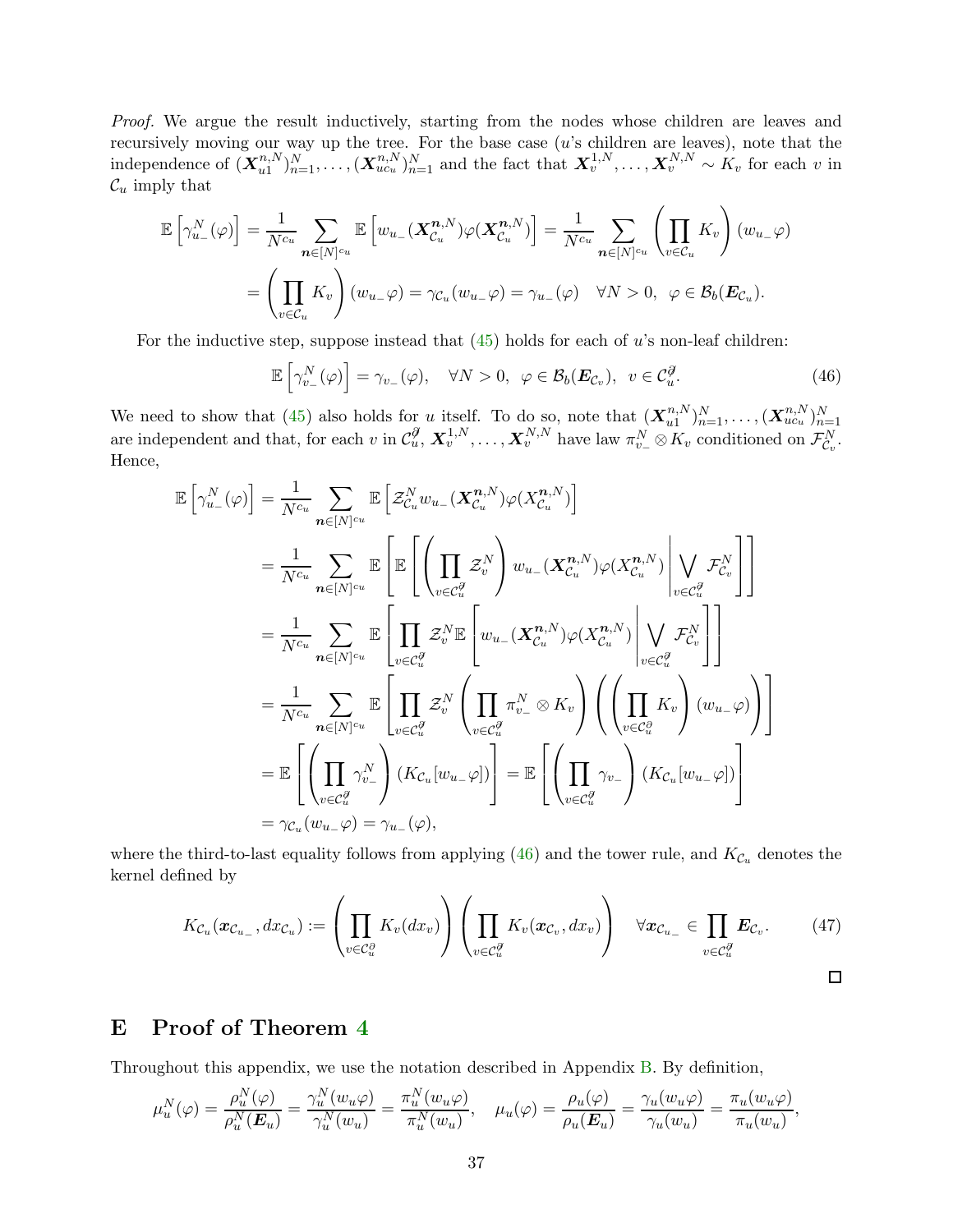for all  $\varphi$  in  $\mathcal{B}_b(E_u)$  and u in  $\mathbb{T}$ . For this reason, and because  $w_u$  is bounded above and below by theorem's premise, the bias bounds for  $(\mu_u^N)_{u \in \mathbb{T}}$  in Theorem [4](#page-16-2) follow using standard arguments (see [\[42,](#page-25-17) p. 35] or [\(55–](#page-38-0)[60\)](#page-39-0) below) from those for  $(\pi_u^N)_{u \in \mathbb{T}}$  in Theorem [12](#page-37-1) below.

<span id="page-37-1"></span>**Theorem 1[2](#page-15-3)** (Bias estimates for  $(\pi_u^N)_{u \in \mathbb{T}}$ ). If Assumptions [1–](#page-11-1)2 hold, the weight functions are bounded below (i.e. for every u in  $\mathbb{T}^{\mathcal{J}}$ ,  $w_{u_{-}} \geq \beta_u$  for some constant  $\beta_u > 0$ ), then for all u in  $\mathbb{T}$ ,

<span id="page-37-6"></span>
$$
\left| \mathbb{E} \left[ \pi_u^N(\varphi) \right] - \pi_u(\varphi) \right| \le \frac{C \, ||\varphi||}{N} \quad \forall N > 0, \ \varphi \in \mathcal{B}_b(\boldsymbol{E}_u). \tag{48}
$$

To argue the above, we follow an approach similar to the one we took in Appendix [C](#page-30-0) for the  $L^p$ inequalities: we show that the bias bound holds for the leaves, prove that each step of algorithm preserves the bound, and inductively work our way up the tree. To this end, we require Lemma [8,](#page-37-0) our main innovation in this appendix, showing that the product operation respects bias bounds.

<span id="page-37-0"></span>**Lemma 8.** Suppose that  $(\eta_1^N)_{N=1}^{\infty}$  and  $(\eta_2^N)_{N=1}^{\infty}$  are independent sequences of random probability measures defined on some common probability triplet  $(\Omega, \mathcal{F}, \mathbb{P})$ , respectively taking values in some measurable spaces  $(S_1, S_1)$  and  $(S_2, S_2)$ , and satisfying bias estimates:

<span id="page-37-2"></span>
$$
\left|\mathbb{E}\left[\eta_k^N(\varphi_k)\right] - \eta_k(\varphi_k)\right| \le \frac{C\left|\varphi_k\right|}{N} \quad \forall N > 0, \ \varphi_k \in \mathcal{B}_b(S_k), \ k \in \{1, 2\},\tag{49}
$$

with limits  $\eta_1$  and  $\eta_2$  that are also probability measures. The sequence of products  $(\eta_1^N \times \eta_2^N)_{N=1}^{\infty}$ also satisfies a bias estimate:

<span id="page-37-5"></span>
$$
\left| \mathbb{E} \left[ (\eta_1^N \times \eta_2^N)(\varphi) \right] - (\eta_1 \times \eta_2)(\varphi) \right| \le \frac{C \left| \left| \varphi \right| \right|}{N} \quad \forall N > 0, \ \varphi \in \mathcal{B}_b(S_1 \times S_2). \tag{50}
$$

*Proof of Lemma [8.](#page-37-0)* Fix any  $\varphi$  in  $\mathcal{B}_b(S_1 \times S_2)$  and  $N > 0$ , and recall the decomposition in [\(30\)](#page-31-6). Because  $\eta_1, \eta_2$  are probability measures,  $||\eta_1(\varphi)||$  and  $||\eta_2(\varphi)||$  are both bounded above by  $||\varphi||$  and we can apply the bias estimates in [\(49\)](#page-37-2) to control the expected value of the rightmost two terms in [\(30\)](#page-31-6):

<span id="page-37-3"></span>
$$
\left|\mathbb{E}\left[\eta_1^N(\eta_2(\varphi))\right] - \eta_1(\eta_2(\varphi))\right| \le \frac{C\left|\eta_2(\varphi)\right|}{N} \le \frac{C\left|\varphi\right|}{N},\tag{51}
$$

<span id="page-37-4"></span>
$$
\left|\mathbb{E}\left[\eta_2^N(\eta_1(\varphi))\right] - \eta_2(\eta_1(\varphi))\right| \le \frac{C\left|\eta_1(\varphi)\right|}{N} \le \frac{C\left|\varphi\right|}{N}.\tag{52}
$$

To control the expected value of the remaining term in the right-hand side of  $(30)$ , let  $\mathcal{F}_2$  denote the σ-algebra generated by the  $η_2^N$ s. Because, for each ω in Ω,  $x_1 \mapsto \int \varphi(x_1, x_2) \eta_2^N(\omega, dx_2) - \eta_2(\varphi)(x_1)$ is a bounded function on  $S_1$ , [\(49\)](#page-37-2) and the independence of  $(\eta_1^N)_{N=1}^{\infty}$  and  $(\eta_2^N)_{N=1}^{\infty}$  imply that

$$
\begin{aligned} \left| \mathbb{E} \left[ (\eta_1^N - \eta_1) \times (\eta_2^N - \eta_2)(\varphi) \right] \right| \\ &= \left| \mathbb{E} \left[ \eta_1^N (\eta_2^N(\varphi) - \eta_2(\varphi)) - \eta_1(\eta_2^N(\varphi) - \eta_2(\varphi)) \right] \right| \\ &= \left| \mathbb{E} \left[ \mathbb{E} \left[ \eta_1^N (\eta_2^N(\varphi) - \eta_2(\varphi)) - \eta_1(\eta_2^N(\varphi) - \eta_2(\varphi)) \right] \mathcal{F}_2 \right] \right| \\ &\leq \mathbb{E} \left[ \left| \mathbb{E} \left[ \eta_1^N (\eta_2^N(\varphi) - \eta_2(\varphi)) - \eta_1(\eta_2^N(\varphi) - \eta_2(\varphi)) \right] \mathcal{F}_2 \right] \right| \\ &\leq \frac{C \mathbb{E} \left[ \left| \eta_2^N(\varphi) - \eta_2(\varphi) \right| \right] \left| \right|}{N} \leq \frac{2C \left| |\varphi| \right|}{N} .\end{aligned}
$$

Putting the above and [\(51](#page-37-3)[,52\)](#page-37-4) together, we obtain the bias estimate for the product in [\(50\)](#page-37-5).  $\Box$ 

Armed with Lemma [8,](#page-37-0) the remainder of Theorem [12'](#page-37-1)s proof follows the approach of [\[48\]](#page-26-11):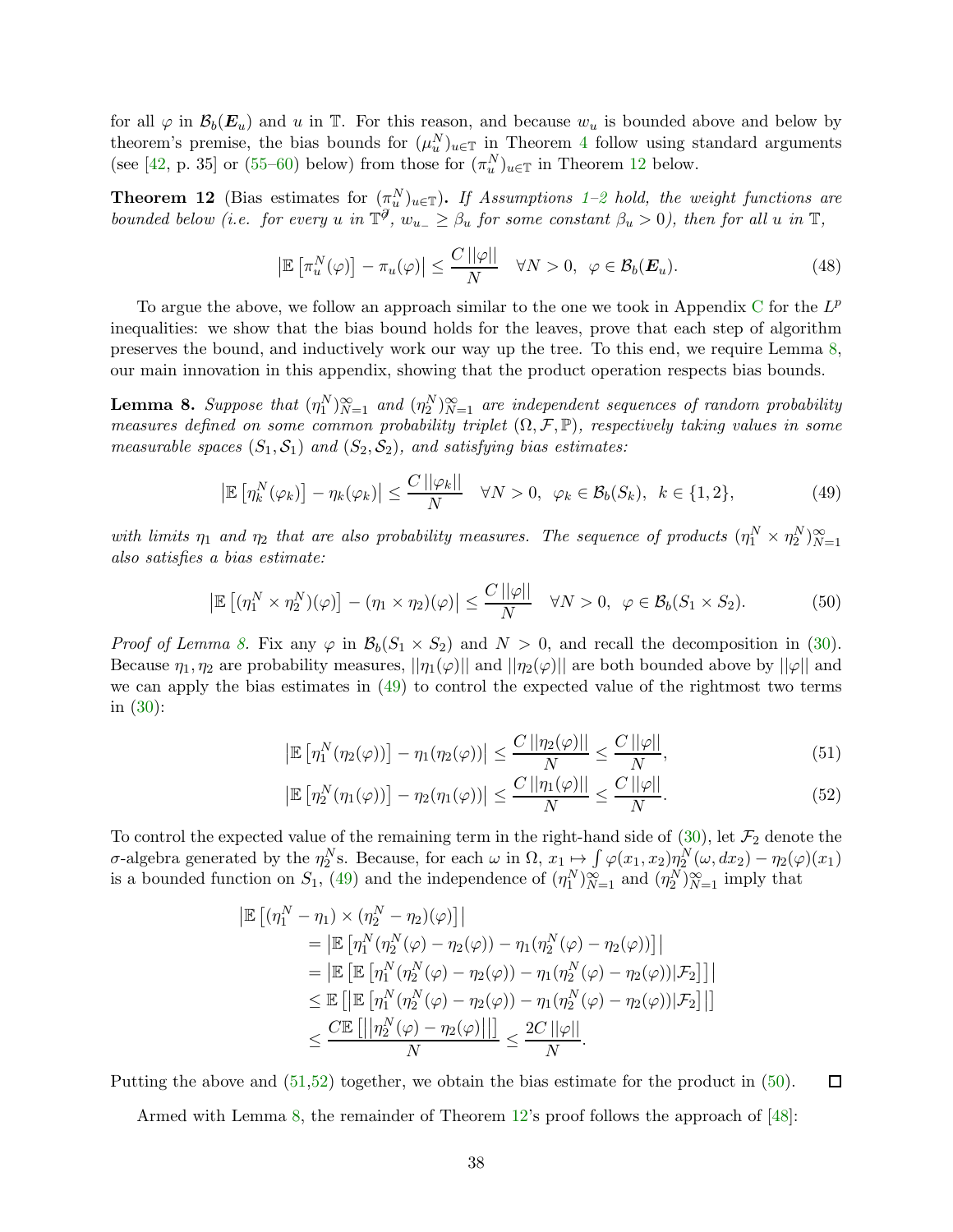*Proof of Theorem [12.](#page-37-1)* In the case of a leaf u, the bound  $(48)$  holds trivially:

$$
\mathbb{E}\left[\pi_u^N(\varphi)\right] = \frac{1}{N} \sum_{n=1}^N \mathbb{E}\left[\varphi(\boldsymbol{X}_u^{n,N})\right] = K_u(\varphi) = \pi_u(\varphi) \quad \forall \varphi \in \mathcal{B}_b(\boldsymbol{E}_u),\tag{53}
$$

because  $\mathcal{Z}_u^N = 1$  by definition and  $\mathbf{X}_u^{1,N}, \ldots, \mathbf{X}_u^{N,N}$  are drawn directly from  $K_u$ .

For all other nodes, we argue the result inductively, starting from those whose children are leaves and recursively moving our way up the tree. For the base case  $(u)$ 's children are leaves), note that  $(\pi_{u1}^N)_{N=1}^{\infty}, \ldots, (\pi_{uc_u}^N)_{N=1}^{\infty}$  are independent sequences of probability measures by construction; consequently, for any  $k < c_u$ ,  $(\pi_{u[k]}^N)_{N=1}^{\infty}$  and  $(\pi_{u(k+1)}^N)_{N=1}^{\infty}$  are also independent sequences (where  $u[k] := \{u_1, \ldots, uk\}$  and  $\pi_{u[k]}^N := \prod_{v \in u[k]} \pi_v^N$ . For this reason, and because the bound [\(48\)](#page-37-6) holds for all of u's children, repeated applications of Lemma [8](#page-37-0) yield

$$
\left| \mathbb{E} \left[ \pi_{\mathcal{C}_u}^N(\varphi) \right] - \pi_{\mathcal{C}_u}(\varphi) \right| \leq \frac{C \left| |\varphi| \right|}{N} \quad \forall N > 0, \ \varphi \in \mathcal{B}_b(\boldsymbol{E}_{\mathcal{C}_u}). \tag{54}
$$

To proceed, fix any  $\varphi$  in  $\mathcal{B}_b(E_{\mathcal{C}_u})$  and  $N > 0$ . As shown at the start of Lemma [4'](#page-32-3)s proof,

<span id="page-38-3"></span><span id="page-38-1"></span><span id="page-38-0"></span>
$$
\pi_{u_-}(\varphi) = \frac{\pi_{\mathcal{C}_u}(w_{u_-}\varphi)}{\pi_{\mathcal{C}_u}(w_{u_-})}, \quad \pi_{u_-}^N(\varphi) = \frac{\pi_{\mathcal{C}_u}^N(w_{u_-}\varphi)}{\pi_{\mathcal{C}_u}^N(w_{u_-})}.
$$

Hence, applying the triangle inequality, we find that

$$
\left| \mathbb{E} \left[ \pi_{u_-}^N(\varphi) \right] - \pi_{u_-}(\varphi) \right| \le \left| \mathbb{E} \left[ \frac{\pi_{C_u}^N(w_{u_-}\varphi)}{\pi_{C_u}^N(w_{u_-})} \right] - \frac{\mathbb{E} \left[ \pi_{C_u}^N(w_{u_-}\varphi) \right]}{\mathbb{E} \left[ \pi_{C_u}^N(w_{u_-}) \right]} \right|
$$
\n
$$
+ \left| \frac{\mathbb{E} \left[ \pi_{C_u}^N(w_{u_-}\varphi) \right]}{\mathbb{E} \left[ \pi_{C_u}^N(w_{u_-}) \right]} - \frac{\pi_{C_u}(w_{u_-}\varphi)}{\pi_{C_u}(w_{u_-})} \right|.
$$
\n(55)

To control the first term, we apply a bivariate Taylor expansion with Lagrange remainder of  $(y_1, y_2) \mapsto y_1/y_2$  at  $(\mathbb{E}\left[\pi_{\mathcal{C}_u}^N(w_{u_-}\varphi)\right], \mathbb{E}\left[\pi_{\mathcal{C}_u}^N(w_{u_-})\right])$  and obtain

$$
\frac{\pi_{\mathcal{C}_u}^N(w_{u_-}\varphi)}{\pi_{\mathcal{C}_u}^N(w_{u_-})} = \frac{\mathbb{E}\left[\pi_{\mathcal{C}_u}^N(w_{u_-}\varphi)\right]}{\mathbb{E}\left[\pi_{\mathcal{C}_u}^N(w_{u_-})\right]} + \frac{\pi_{\mathcal{C}_u}^N(w_{u_-}\varphi) - \mathbb{E}\left[\pi_{\mathcal{C}_u}^N(w_{u_-}\varphi)\right]}{\mathbb{E}\left[\pi_{\mathcal{C}_u}^N(w_{u_-})\right]} - \frac{\mathbb{E}\left[\pi_{\mathcal{C}_u}^N(w_{u_-}\varphi)\right]}{\mathbb{E}\left[\pi_{\mathcal{C}_u}^N(w_{u_-})\right]^2} \left(\pi_{\mathcal{C}_u}^N(w_{u_-}) - \mathbb{E}\left[\pi_{\mathcal{C}_u}^N(w_{u_-})\right]\right) + R^N,
$$
\n(56)

where

$$
R^N := \frac{\theta_1}{\theta_2^3} \left( \pi_{C_u}^N(w_{u_-}) - \mathbb{E} \left[ \pi_{C_u}^N(w_{u_-}) \right] \right)^2
$$
  

$$
- \frac{1}{\theta_2^2} \left( \pi_{C_u}^N(w_{u_-}) - \mathbb{E} \left[ \pi_{C_u}^N(w_{u_-}) \right] \right) \left( \pi_{C_u}^N(w_{u_-} \varphi) - \mathbb{E} \left[ \pi_{C_u}^N(w_{u_-} \varphi) \right] \right),
$$

for some random point  $(\theta_1, \theta_2)$  on the line segment joining  $(\pi_{\mathcal{C}_u}^N(w_{u_-}\varphi), \pi_{\mathcal{C}_u}^N(w_{u_-}))$  and  $(\mathbb{E}[\pi_{\mathcal{C}_u}^N(w_{u_-}\varphi)]$ ,  $\mathbb{E}\left[\pi_{\mathcal{C}_u}^N(w_{u-})\right]$ ). Taking expectations of [\(56\)](#page-38-1), we find that

<span id="page-38-2"></span>
$$
\left| \mathbb{E} \left[ \frac{\pi_{C_u}^N(w_{u_-} \varphi)}{\pi_{C_u}^N(w_{u_-})} \right] - \frac{\mathbb{E} \left[ \pi_{C_u}^N(w_{u_-} \varphi) \right]}{\mathbb{E} \left[ \pi_{C_u}^N(w_{u_-}) \right]} \right| \leq \mathbb{E} \left[ \left| \frac{\theta_1}{\theta_2^3} \left( \pi_{C_u}^N(w_{u_-}) - \mathbb{E} \left[ \pi_{C_u}^N(w_{u_-}) \right] \right)^2 \right| \right] \tag{57}
$$
  
+ 
$$
\mathbb{E} \left[ \left| \frac{1}{\theta_2^2} \left( \pi_{C_u}^N(w_{u_-}) - \mathbb{E} \left[ \pi_{C_u}^N(w_{u_-}) \right] \right) \left( \pi_{C_u}^N(w_{u_-} \varphi) - \mathbb{E} \left[ \pi_{C_u}^N(w_{u_-} \varphi) \right] \right) \right| \right].
$$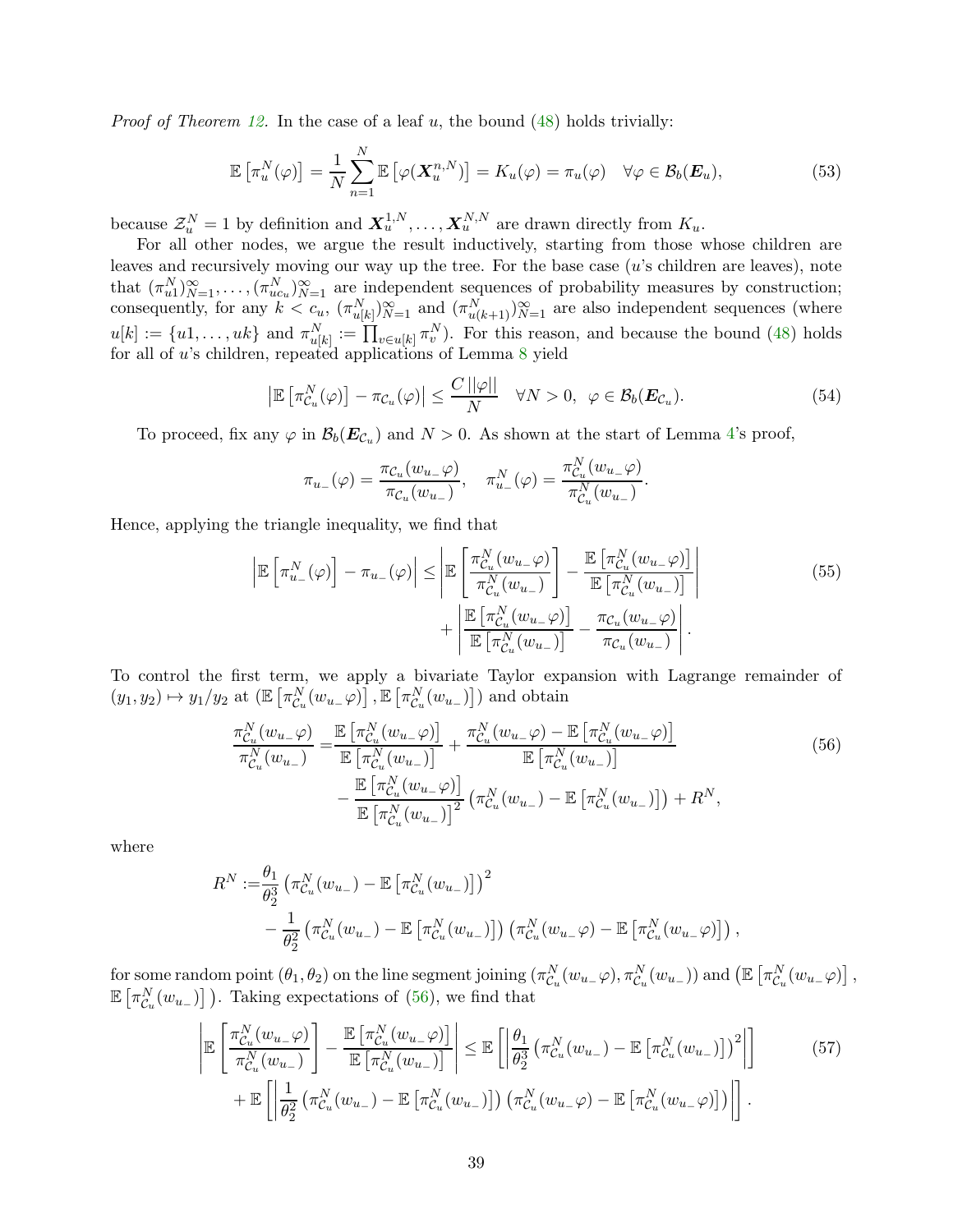As we will show in Lemma [9](#page-39-1) below, for all non-negative integers satisfying  $l + k \geq 1$ ,

<span id="page-39-2"></span>
$$
\mathbb{E}\left[\left|\pi_{\mathcal{C}_u}^M(\psi_1) - \mathbb{E}\left[\pi_{\mathcal{C}_u}^M(\psi_1)\right]\right|^l \left|\pi_{\mathcal{C}_u}^M(\psi_2) - \mathbb{E}\left[\pi_{\mathcal{C}_u}^M(\psi_2)\right]\right|^k\right] \le \frac{C\left|\left|\psi_1\right|\right|^l \left|\left|\psi_2\right|\right|^k}{M^{(l+k)/2}}\tag{58}
$$

for all  $M > 0$  and  $\psi_1, \psi_2$  in  $\mathcal{B}_b(E_{\mathcal{C}_u})$ . Given our assumption that  $w_{u_-}$  is bounded below by some constant  $\beta > 0$ , we have that

$$
\theta_2 \geq \min \{ \pi_{\mathcal{C}_u}^N(w_{u_-}), \mathbb{E}\left[\pi_{\mathcal{C}_u}^N(w_{u_-})\right] \} \geq \min \{ \beta \pi_{\mathcal{C}_u}^N(\boldsymbol{E}_{\mathcal{C}_u}), \mathbb{E}\left[\beta \pi_{\mathcal{C}_u}^N(\boldsymbol{E}_{\mathcal{C}_u})\right] \} = \beta.
$$

Similarly,  $\theta_1 \leq ||w_{u-}|| ||\varphi||$  and it follows from [\(57](#page-38-2)[,58\)](#page-39-2) that

$$
\left| \mathbb{E}\left[\frac{\pi_{\mathcal{C}_u}^N(w_{u_-}\varphi)}{\pi_{\mathcal{C}_u}^N(w_{u_-})}\right] - \frac{\mathbb{E}\left[\pi_{\mathcal{C}_u}^N(w_{u_-}\varphi)\right]}{\mathbb{E}\left[\pi_{\mathcal{C}_u}^N(w_{u_-})\right]} \right| \leq \left(\frac{||w_{u_-}||^3||\varphi||}{\beta^3} + \frac{||w_{u_-}||^2||\varphi||}{\beta^2}\right)\frac{C}{N}.\tag{59}
$$

To deal with the second term in [\(55\)](#page-38-0), we apply the triangle inequality:

$$
\begin{split}\n&\left|\frac{\mathbb{E}\left[\pi_{C_u}^N(w_{u_-}\varphi)\right]}{\mathbb{E}\left[\pi_{C_u}^N(w_{u_-})\right]} - \frac{\pi_{C_u}(w_{u_-}\varphi)}{\pi_{C_u}(w_{u_-})}\right| \\
&\leq \frac{\left|\mathbb{E}\left[\pi_{C_u}^N(w_{u_-}\varphi)\right] - \pi_{C_u}(w_{u_-}\varphi)\right|}{\mathbb{E}\left[\pi_{C_u}^N(w_{u_-})\right]} + \frac{\left|\pi_{C_u}(w_{u_-}\varphi)\right| \left|\pi_{C_u}(w_{u_-}) - \mathbb{E}\left[\pi_{C_u}^N(w_{u_-})\right]\right|}{\pi_{C_u}(w_{u_-})\mathbb{E}\left[\pi_{C_u}^N(w_{u_-})\right]} \\
&\leq \frac{\left|\mathbb{E}\left[\pi_{C_u}^N(w_{u_-}\varphi)\right] - \pi_{C_u}(w_{u_-}\varphi)\right|}{\beta} + \frac{||\varphi||}{\beta} \left|\pi_{C_u}(w_{u_-}) - \mathbb{E}\left[\pi_{C_u}^N(w_{u_-})\right]\right|, \n\end{split}
$$

where, in the final inequality, we used  $|\pi_{\mathcal{C}_u}(w_{u-}\varphi)/\pi_{\mathcal{C}_u}(w_{u-})| = |\pi_{u-}(\varphi)| \leq ||\varphi||$ . Applying the bias estimate for  $\pi_{\mathcal{C}_u}^N$  in [\(54\)](#page-38-3), we then find that

<span id="page-39-3"></span>
$$
\left|\frac{\mathbb{E}\left[\pi_{\mathcal{C}_u}^N(w_{u_-}\varphi)\right]}{\mathbb{E}\left[\pi_{\mathcal{C}_u}^N(w_{u_-})\right]}-\frac{\pi_{\mathcal{C}_u}(w_{u_-}\varphi)}{\pi_{\mathcal{C}_u}(w_{u_-})}\right|\leq \frac{2||w_{u_-}||\,||\varphi||\,C}{\beta N}.
$$

Combining the above with [\(55](#page-38-0)[,59\)](#page-39-3), we obtain a bias bound for  $\pi_{u-}^N$ :

<span id="page-39-0"></span>
$$
\left| \mathbb{E} \left[ \pi_{u_-}^N(\varphi) \right] - \pi_{u_-}(\varphi) \right| \le \frac{C \, ||\varphi||}{N} \quad \forall N > 0, \ \varphi \in \mathcal{B}_b(\boldsymbol{E}_{\mathcal{C}_u}). \tag{60}
$$

Lastly, given that  $X_u^{1,N}, \ldots, X_u^{N,N}$  have law  $\pi_{u_-}^N \otimes K_v$  when conditioned on  $\mathcal{F}_{\mathcal{C}_u}^N$ ,

$$
\mathbb{E}\left[\pi_u^N(\varphi)\right] = \frac{1}{N} \sum_{n=1}^N \mathbb{E}\left[\varphi(\boldsymbol{X}_u^{n,N})\right] = \frac{1}{N} \sum_{n=1}^N \mathbb{E}\left[\mathbb{E}\left[\varphi(\boldsymbol{X}_u^{n,N})|\mathcal{F}_{C_u}^N\right]\right] = \mathbb{E}\left[\pi_{u_-}^N(K_u\varphi)\right]
$$

for all  $N > 0$  and  $\varphi$  in  $\mathcal{B}_b(E_u)$ . Because  $\pi_u = \pi_{u} \otimes K_u$ , the desired bias estimate [\(48\)](#page-37-6) for  $\pi_u^N$ follows from that for  $\pi_{u_{-}}^{N}$  in [\(60\)](#page-39-0) for all non-leaf nodes u whose children are leaves.

For the inductive step, take any non-leaf node  $u$ , assume that the bound  $(48)$  holds for all of its non-leaf children, and repeat the exact same argument given above for the base case. □

We have one loose end left to tie up:

<span id="page-39-1"></span>**Lemma 9.** If Assumptions [1](#page-11-1)[-2](#page-15-3) are satisfied and l, k are non-negative integers satisfying  $l + k \geq 1$ , then [\(58\)](#page-39-2) holds for all  $M > 0$  and  $\psi_1, \psi_2$  in  $\mathcal{B}_b(\boldsymbol{E}_{\mathcal{C}_u})$ .

*Proof.* Given the  $L^p$  inequality for  $\pi_{\mathcal{C}_u}^N$  in [\(27\)](#page-31-5) (obtained in the proof of Theorem [10\)](#page-30-3), this proof consists of applying Jensen's inequality and the Cauchy-Schwarz inequality as was done in the proof of [\[48,](#page-26-11) Lemma 2.2]. □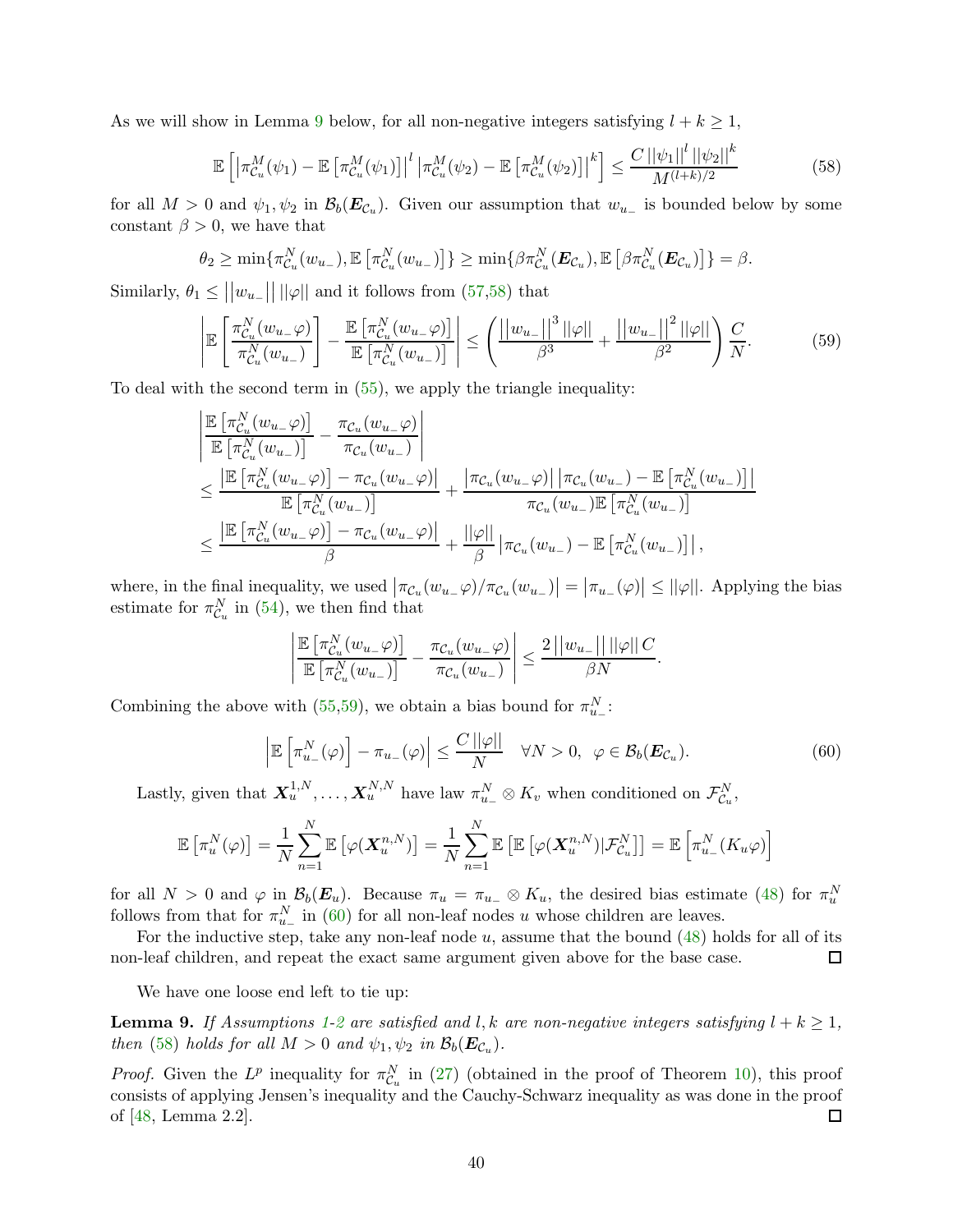### <span id="page-40-0"></span>F Proof of Theorem [6](#page-17-0)

Throughout this appendix, we use the notation described in Appendix [B.](#page-29-0) The aim of the appendix is to establish the CLTs in Theorem [6.](#page-17-0) The meat of the matter entails deriving a CLT for the estimator  $\gamma_u^N$  of the extended auxiliary measure  $\gamma_u$ :

<span id="page-40-1"></span>**Theorem 13** (CLT for the unnormalized flow). If Assumptions [1–](#page-11-1)[2](#page-15-3) hold and u lies in  $\mathbb{T}$ ,

$$
N^{1/2}(\gamma_u^N(\varphi) - \gamma_u(\varphi)) \Rightarrow \mathcal{N}(0, \sigma_{\gamma_u}^2(\varphi)) \text{ as } N \to \infty, \quad \forall \varphi \in \mathcal{B}_b(\boldsymbol{E}_{\mathcal{C}_u})
$$

where  $\sigma_{\gamma_u}^2(\varphi) := \sum_{v \in \mathbb{T}_u} \pi_v([\mathcal{Z}_v \Gamma_{v,u} \varphi - \gamma_u(\varphi)]^2).$ 

Theorem [6](#page-17-0) follows from Theorem [13](#page-40-1) using standard arguments:

Proof of Theorem [6.](#page-17-0) Fix any u in  $\mathbb{T}$  and  $\varphi$  in  $\mathcal{B}_b(\mathbf{E}_u)$ . Because  $\rho_u^N(\varphi) = \gamma_u^N(w_u\varphi)$ , the CLT for  $\rho_u^N$ follows immediately from that for  $\gamma_u^N$  and

$$
\sigma_{\gamma_u}^2(w_u\varphi) = \sum_{v \in \mathbb{T}_u} \pi_v([\mathcal{Z}_v \Gamma_{v,u} [w_u \varphi] - \gamma_u(w_u \varphi)]^2) = \sum_{v \in \mathbb{T}_u} \pi_v([\mathcal{Z}_v \Gamma_{v,u} [w_u \varphi] - \rho_u(\varphi)]^2).
$$

For  $\mu_u^N(\varphi)$  note that, just as in the standard SMC case [\[17,](#page-24-11) Section 9.4.2],

<span id="page-40-2"></span>
$$
\mu_u^N(\varphi) - \mu_u(\varphi) = \mu_u^N(\varphi) - \mu_u(\varphi) = \frac{Z_u}{Z_u^N} \rho_u^N \left( \frac{\varphi - \mu_u(\varphi)}{Z_u} \right). \tag{61}
$$

 $\Box$ 

Theorem [1](#page-15-1) tells us that  $Z_u^N$  converges almost surely to  $Z_u$  as N tends to infinity. Moreover,

$$
\rho_u\left(\frac{\varphi-\mu_u(\varphi)}{Z_u}\right)=\mu_u(\varphi-\mu_u(\varphi))=0.
$$

Hence, we obtain the CLT for  $\mu_u^N$  applying Slutsky's theorem to [\(61\)](#page-40-2):

$$
N^{1/2}(\mu_u^N(\varphi) - \mu_u(\varphi)) \Rightarrow \mathcal{N}(0, \sigma_{\rho_u}^2(Z_u^{-1}[\varphi - \mu_u(\varphi)])) \text{ as } N \to \infty.
$$

To complete the proof, note that

$$
\sigma_{Z_u}^2 = \sigma_{\rho_u}^2(1) = \sum_{v \in \mathbb{T}_u} \pi_v([\mathcal{Z}_v \Gamma_{v,u} w_u - Z_u]^2).
$$

But, for any v in  $\mathbb{T}_u$  and  $\psi$  in  $\mathcal{B}_b(\boldsymbol{E}_v)$ ,

$$
\pi_v(\mathcal{Z}_v \Gamma_{v,u} w_u \psi) = \gamma_v(\Gamma_{v,u} w_u \psi) = \gamma_u(w_u \psi) = \rho_u(\psi) = Z_u \mu_u(\psi) = Z_u \mu_u(\psi).
$$

In other words,  $\mathcal{Z}_v \Gamma_{v,u} w_u = Z_u d\mu_u^v / d\pi_v$  and [\(18\)](#page-17-2) follows.

For the proof of Theorem [13,](#page-40-1) we adapt the approach taken in [\[17,](#page-24-11) Chapter 9] to establish the analogous result for standard SMC. In particular, we first show that the *local errors*,  $\pi_v^N - \pi_{v_-}^N \otimes K_v$ , are  $\mathcal{O}(N^{-1/2})$ , asymptotically normal, and independent (Lemma [10\)](#page-41-0). Next, we break down the global error  $\gamma_u^N - \gamma_u$  into a sum of the local errors and their products, both 'propagated up the tree' via  $(\Gamma_{v,u})_{v \in \mathbb{T}_u}$  (Lemma [11](#page-42-0) and [\(72\)](#page-43-1)). Using the  $L^2$  product inequality in Lemma [7,](#page-18-0) we show that the products are  $o(N^{-1/2})$  and, hence, vanish in the rescaled limit. An application of the continuous mapping theorem then completes the proof. Let's begin: emulating [\[18,](#page-24-12) Theorem 10.6.1]'s proof (or, similarly, those of [\[17,](#page-24-11) Theorem 9.31; Corollary 9.3.1]), we obtain the following: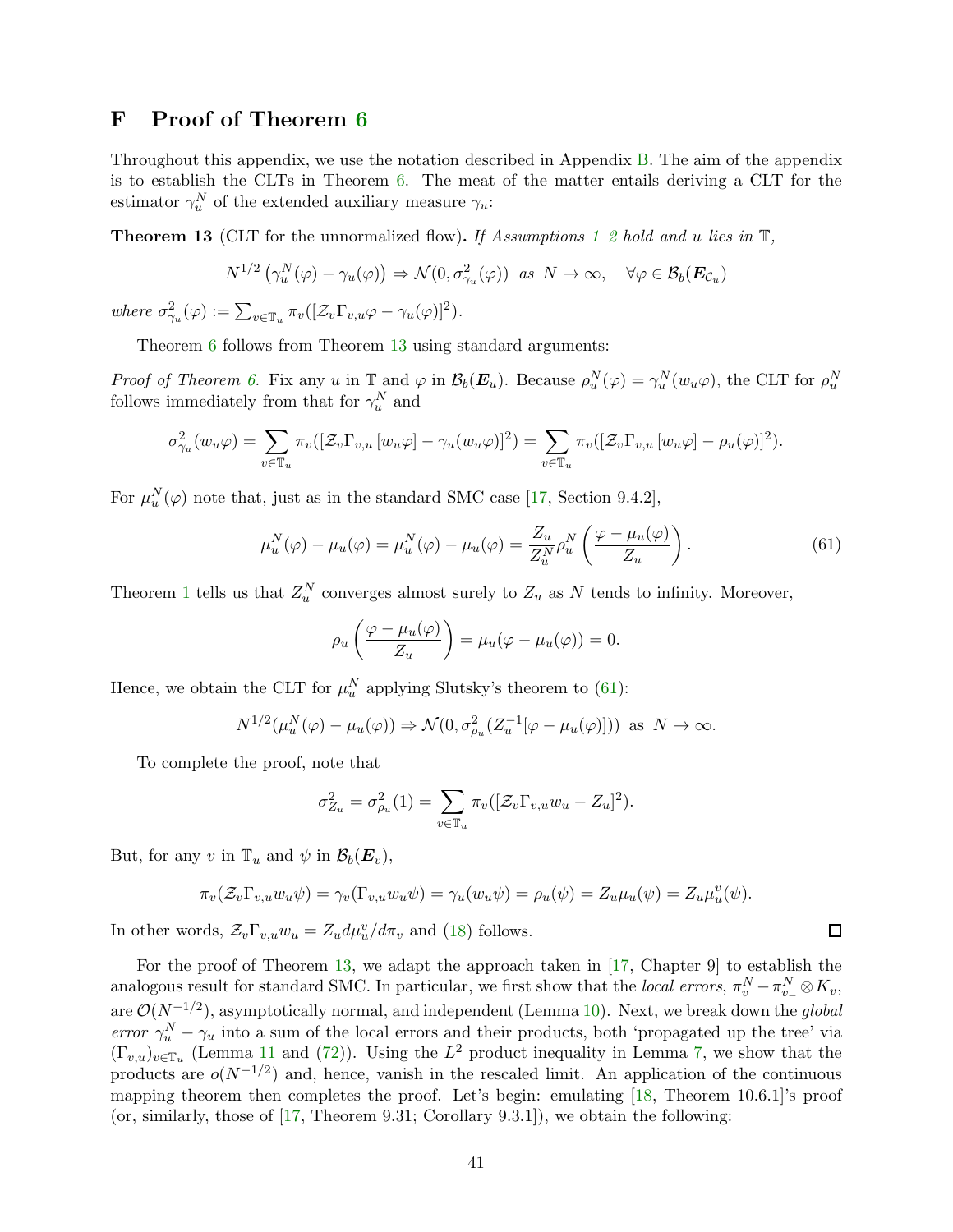<span id="page-41-0"></span>**Lemma 10.** Fix any u in  $\mathbb T$  and a collection  $(\varphi_v)_{v \in \mathbb T_u}$  with  $\varphi_v$  belonging to  $\mathcal B_b(E_v)$  for each v in  $\mathbb{T}_u$ . Let

<span id="page-41-1"></span>
$$
V_v^N(\varphi_v) := \begin{cases} N^{1/2}(\pi_v^N(\varphi_v) - K_v(\varphi_v)) & \text{if } v \text{ is a leaf} \\ N^{1/2}(\pi_v^N(\varphi_v) - \pi_{v_-}^N(K_v\varphi_v)) & \text{otherwise} \end{cases} \quad \forall N > 0, \ v \in \mathbb{T}_u, \tag{62}
$$

Under Assumptions [1](#page-11-1)[–2,](#page-15-3) the collection  $(V_v^N(\varphi_v))_{v \in \mathbb{T}_u}$  converges weakly as  $N \to \infty$  to a collection  $(V_v(\varphi_v))_{v\in\mathbb{T}_u}$  of independent zero mean random variables with Gaussian laws:

<span id="page-41-5"></span>
$$
V_v(\varphi_v) \sim \mathcal{N}\left(0, \pi_v([\varphi_v - \pi_v(\varphi_v)]^2)\right) \quad \forall v \in \mathbb{T}_u.
$$
\n
$$
(63)
$$

*Proof.* Because  $(K_v)_{v \in \mathbb{T}_u}$  are Markov kernels, Lemma [1](#page-30-1) and the  $L^p$  inequality for  $\pi_{v_-}^N$  in [\(35\)](#page-32-1) (obtained in the proof of Theorem [10\)](#page-30-3) imply that

$$
\lim_{N \to \infty} \pi_{v_-}^N(K_v \psi) = \pi_{v_-}(K_v \psi) = \pi_v(\psi) \quad \text{almost surely}, \quad \forall \psi \in \mathcal{B}_b(\boldsymbol{E}_v), \ v \in \mathbb{T}_u^{\mathcal{J}}.
$$

Armed with the above, this proof is entirely analogous to that of [\[18,](#page-24-12) Theorem 10.6.1], we only need to tweak the definition of the  $U_k^N(\varphi)$ s therein. In order to do this, we define a bijection  $b = (b_1, b_2)$  from the one-dimensional index set  $\{1, 2, \ldots, N | \mathbb{T}_u| \}$  to the two-dimensional index set  $\mathbb{T}_u \times \{1, 2, ..., N\}$  that 'preserves  $\mathbb{T}_u$ 's structure' in the sense that:

$$
b^{-1}(v',n') \le b^{-1}(v,n) \quad \forall v' \in \mathbb{T}_v, \ \ n', n \le N, \ \ v \in \mathbb{T}_u.
$$

That is,  $(\mathbf{X}_{h_1(s)}^{b_2(s),N})$  $b_1(s)$   $b_2(s)$ ,  $N$   $\big)$ <sub>s=1</sub> contains all particles sub-indexed by descendants of  $b_1(r)$  and no particles sub-indexed by ancestors of  $b_1(r)$ . This mapping imposes an order on the contributions of the local errors, allowing us to introduce the following sequence of martingale increments (defined with respect to an appropriate filtration):

$$
U_k^N(\varphi) := \frac{1}{N^{1/2}} \left[ \varphi_{b_1(k)}(\mathbf{X}_{b_1(k)}^{b_2(k),N}) - \pi_{b_1(k)}^N(K_{b_1(k)}\varphi_{b_1(k)})) \right];
$$

and  $[18,$  Theorem 10.6.1 s proof applies as is.

To obtain the aforementioned local error decomposition for  $\gamma_u^N - \gamma_u$ , it is easiest to first derive an analogous result for  $\gamma_{\mathcal{C}_u}^N - \gamma_{\mathcal{C}_u}$ . In particular, we express  $\gamma_{\mathcal{C}_u}^N - \gamma_{\mathcal{C}_u}$  in terms of the local errors and an  $\mathcal{O}(N^{-1})$  remainder term that is a linear combination of their products. When doing so, we find it convenient to introduce the kernel  $\Upsilon_{v,u} : E_{\mathcal{C}_v} \times \mathcal{E}_{\mathcal{C}_u} \to [0,\infty)$  mapping  $\gamma_{\mathcal{C}_v}$  to  $\gamma_{\mathcal{C}_u}$  (i.e.  $\gamma_{\mathcal{C}_v}(\Upsilon_{v,u}\varphi) = \gamma_{\mathcal{C}_u}(\varphi)$  for all  $\varphi$  in  $\mathcal{B}_b(\boldsymbol{E}_{\mathcal{C}_u}))$ :  $\Upsilon_{u,u}(\boldsymbol{x}_{\mathcal{C}_u}, d\boldsymbol{y}_{\mathcal{C}_u}) = \delta_{\boldsymbol{x}_{\mathcal{C}_u}}(d\boldsymbol{y}_{\mathcal{C}_u})$  and

$$
\Upsilon_{r,u}(\boldsymbol{x}_{\mathcal{C}_r},d\boldsymbol{y}_{\mathcal{C}_u})=\delta_{\boldsymbol{x}_{\mathcal{C}_r}}(d\boldsymbol{y}_{\mathcal{C}_r})w_{v_-}(\boldsymbol{y}_{\mathcal{C}_r})K_v(\boldsymbol{y}_{\mathcal{C}_r},d\boldsymbol{y}_r)\Gamma_{r,v}(\boldsymbol{y}_r,d\boldsymbol{y}_v)\gamma_{\mathcal{C}_u}^{\psi}(d\boldsymbol{x}_{\mathcal{C}_u}^{\psi})
$$
(64)

<span id="page-41-4"></span><span id="page-41-3"></span><span id="page-41-2"></span> $\Box$ 

for all  $r \neq u$  in  $\mathbb{T}_u^{\mathcal{J}}$ , where v denotes the child of u that is an ancestor of r (with  $v = r$  if r itself is a child of u) and  $\Gamma_{r,v}$  is as in [\(15–](#page-16-3)[17\)](#page-16-4). It is straightforward to check that

$$
\Upsilon_{r,u}\varphi = \Upsilon_{r,v}\Upsilon_{v,u}\varphi \quad \forall \varphi \in \mathcal{B}_b(\boldsymbol{E}_u), \ r \in \mathbb{T}_v^{\partial}, \ v \in \mathbb{T}_u^{\partial}, \ u \in \mathbb{T}^{\partial}, \tag{65}
$$

$$
\Gamma_{r,u}\varphi = \gamma_{\mathcal{C}_v}^{\mathcal{V}}(\Upsilon_{v,u}[w_{u-}K_u\varphi]) \quad \forall \varphi \in \mathcal{B}_b(\boldsymbol{E}_u), \ r \in \mathcal{C}_v, \ v \in \mathbb{T}_u^{\mathcal{J}}, \ u \in \mathbb{T}^{\mathcal{J}}, \tag{66}
$$

two properties that will be of use in the following proofs.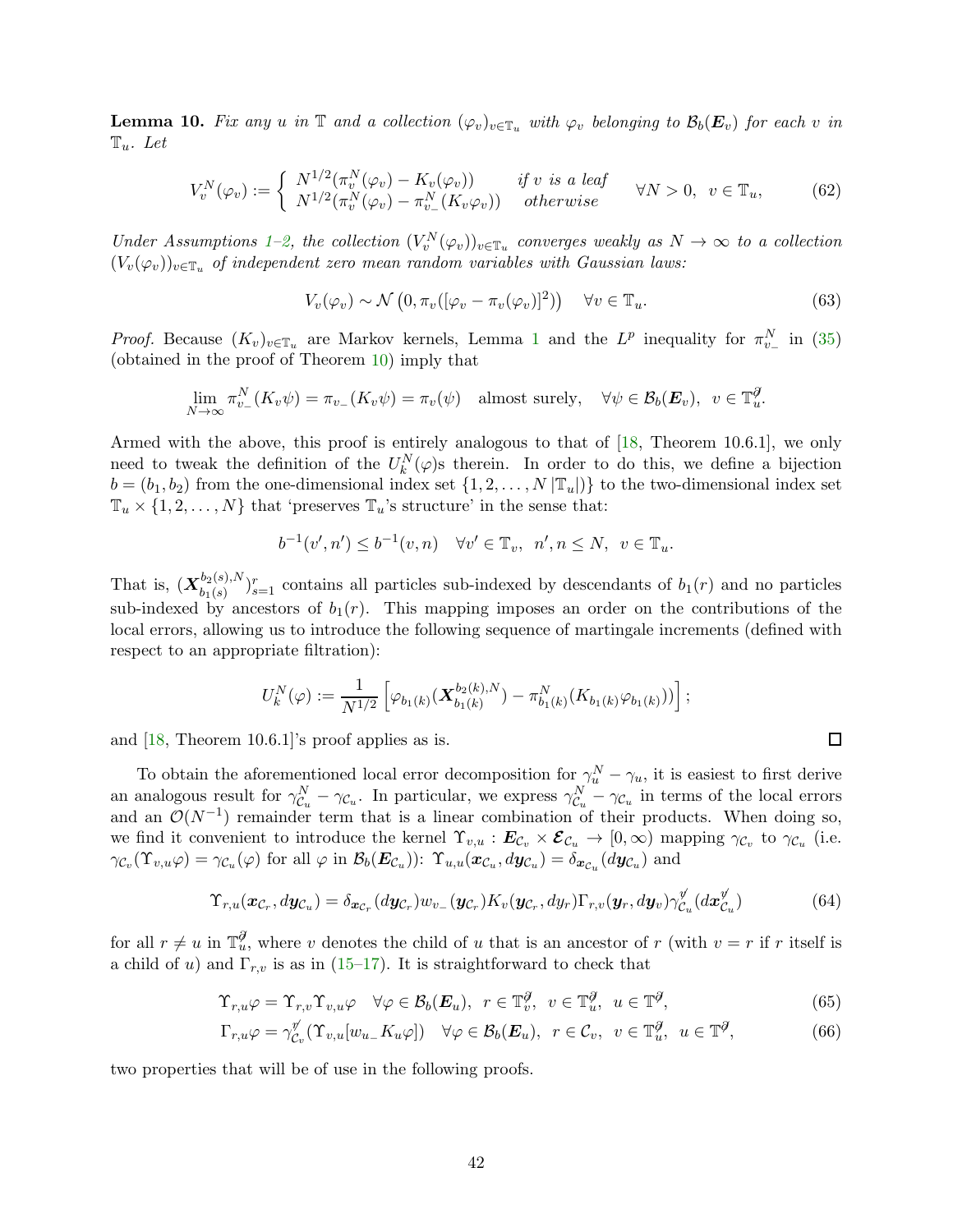<span id="page-42-0"></span>**Lemma [1](#page-11-1)1.** If Assumptions 1[–2](#page-15-3) hold, u lies in  $\mathbb{T}^{\partial}$ , and  $\varphi$  in  $\mathcal{B}_b(E_{\mathcal{C}_u})$ , then

$$
\gamma_{\mathcal{C}_u}^N(\varphi) - \gamma_{\mathcal{C}_u}(\varphi) = \frac{1}{N^{1/2}} \sum_{v \in \mathbb{T}_u^{\mathcal{G}}} \sum_{r \in \mathcal{C}_v} \mathcal{Z}_r^N V_r^N(\gamma_{\mathcal{C}_v}^{\mathcal{V}}(\Upsilon_{v,u}\varphi)) + R_u^N(\varphi), \tag{67}
$$

where  $(V_v^N(\Upsilon_{v,u}\varphi))_{v\in\mathbb{T}_u^d}$  is as in [\(62\)](#page-41-1) and  $R_u^N(\varphi)$  satisfies  $N^{1/2}R_u^N(\varphi) \Rightarrow 0$  as  $N \to \infty$ .

*Proof.* Fix any u in  $\mathbb{T}^{\mathcal{J}}$  and  $\varphi$  in  $\mathcal{B}_b(E_{\mathcal{C}_u})$ . Note that, similarly to [\(75\)](#page-44-0),

<span id="page-42-2"></span><span id="page-42-1"></span>
$$
\gamma_{\mathcal{C}_u}^N - \gamma_{\mathcal{C}_u} = \prod_{v \in \mathcal{C}_u} [\gamma_v^N - \gamma_v + \gamma_v] - \gamma_{\mathcal{C}_u} = \sum_{\emptyset \neq A \subseteq \mathcal{C}_u} \Delta_A^N \times \gamma_{\mathcal{C}_u}^A,\tag{68}
$$

where  $\Delta_A^N := \prod_{v \in A} (\gamma_v^N - \gamma_v)$  and  $\gamma_{\mathcal{C}_v}^A$  $\mathcal{C}_u^{\mathcal{A}} := \gamma_{\mathcal{C}_u \setminus A}$  for all subsets A of  $\mathcal{C}_u$ . The same arguments as those in  $(76)$ , only with the inequality in  $(73)$  replaced by that in Theorem [7,](#page-18-0) show that

$$
\mathbb{E}\left[\Delta_A^N(\gamma_{\mathcal{C}_u}^A(\varphi))^2\right]^{\frac{1}{2}} \leq N^{-1}C\left|\left|\gamma_{\mathcal{C}_u}^A(\varphi)\right|\right| \leq N^{-1}C\mathcal{Z}_{\mathcal{C}_u}^A\left|\left|\varphi\right|\right|
$$

if  $|A| > 1$ . Markov's inequality, then implies that

$$
\mathbb{P}\left(\left\{\left|\Delta_A^N(\gamma_{\mathcal{C}_u}^{\mathcal{A}}(\varphi))\right| \geq \varepsilon\right\}\right) \leq \varepsilon^{-2} \mathbb{E}\left[\Delta_A^N(\gamma_{\mathcal{C}_u}^{\mathcal{A}}(\varphi))^2\right] \leq (\varepsilon N)^{-2} C \mathcal{Z}_{\mathcal{C}_u}^{\mathcal{A}}\left|\left|\varphi\right|\right| \quad \forall \varepsilon > 0;
$$

from which it follows that

<span id="page-42-4"></span><span id="page-42-3"></span>
$$
N^{1/2} \Delta_A^N(\gamma_{\mathcal{C}_u}^A(\varphi)) \Rightarrow 0 \text{ as } N \to \infty \quad \forall A \subseteq \mathcal{C}_u : |A| > 1. \tag{69}
$$

We now focus on the case  $|A|=1$  where A is a singleton  $\{v\}$ . Comparing with [\(64\)](#page-41-2),

$$
\gamma_v^N(\gamma_{\mathcal{C}_u}^{\mathcal{Y}}(\varphi)) = \mathcal{Z}_v^N \pi_v^N(\gamma_{\mathcal{C}_u}^{\mathcal{Y}}(\varphi)) = N^{-1/2} \mathcal{Z}_v^N V_v^N(\gamma_{\mathcal{C}_u}^{\mathcal{Y}}(\varphi)) + \mathcal{Z}_v^N \pi_{v_-}^N (K_v \gamma_{\mathcal{C}_u}^{\mathcal{Y}}(\varphi))
$$
  
\n
$$
= N^{-1/2} \mathcal{Z}_v^N V_v^N(\gamma_{\mathcal{C}_u}^{\mathcal{Y}}(\varphi)) + \gamma_{v_-}^N (K_v \gamma_{\mathcal{C}_u}^{\mathcal{Y}}(\varphi))
$$
  
\n
$$
= N^{-1/2} \mathcal{Z}_v^N V_v^N(\gamma_{\mathcal{C}_u}^{\mathcal{Y}}(\varphi)) + \gamma_{\mathcal{C}_v}^N (\Upsilon_{v,u} \varphi),
$$
  
\n
$$
\gamma_v(\gamma_{\mathcal{C}_u}^{\mathcal{Y}}(\varphi)) = \gamma_{v_-} (K_v \gamma_{\mathcal{C}_u}^{\mathcal{Y}}(\varphi)) = \gamma_{\mathcal{C}_v} (\Upsilon_{v,u} \varphi),
$$

for all non-leaf children  $v$  of  $u$ . For these reasons,

$$
(\Delta_v^N \times \gamma_{\mathcal{C}_u}^{\mathcal{V}})(\varphi) = \frac{\mathcal{Z}_v^N V_v^N(\gamma_{\mathcal{C}_u}^{\mathcal{V}}(\varphi))}{N^{1/2}} \quad \forall v \in \mathcal{C}_u^{\partial} \tag{70}
$$

$$
\begin{split} (\Delta_v^N \times \gamma_{\mathcal{C}_u}^{\psi})(\varphi) &= \gamma_v^N(\gamma_{\mathcal{C}_u}^{\psi}(\varphi)) - \gamma_v(\gamma_{\mathcal{C}_u}^{\psi}(\varphi)) \\ &= \mathcal{Z}_v^N V_v^N(\gamma_{\mathcal{C}_u}^{\psi}(\varphi))N^{-1/2} + \gamma_{\mathcal{C}_v}^N(\Upsilon_{v,u}\varphi) - \gamma_{\mathcal{C}_v}(\Upsilon_{v,u}\varphi) \quad \forall v \in \mathcal{C}_u^{\mathcal{J}}. \end{split} \tag{71}
$$

If all of u's children are leaves, then [\(67\)](#page-42-1) follows by setting  $R_u^N(\varphi) := \sum_{A \subseteq \mathcal{C}_u : |A| > 1} (\Delta_A^N \times \gamma_{\mathcal{C}_u}^A)$  $\binom{A}{\mathcal{C}_u}(\varphi)$ and combining  $(68-70)$  $(68-70)$ . For all other u, we argue the claim inductively: suppose that, for each non-leaf child v of u and  $\psi$  in  $\mathcal{B}_b(\mathbf{E}_{\mathcal{C}_v})$ , [\(67\)](#page-42-1) (with  $\psi$  replacing  $\varphi$ ) holds for some  $R_v^N(\psi)$  satisfying  $N^{1/2}R_v^N(\psi) \Rightarrow 0$  as  $N \to \infty$ . Given [\(65\)](#page-41-3), we can re-write [\(71\)](#page-42-4) as

$$
N^{1/2}(\Delta_v^N \times \gamma_{\mathcal{C}_u}^{\mathcal{V}})(\varphi)
$$
  
=  $\mathcal{Z}_v^N V_v^N(\gamma_{\mathcal{C}_u}^{\mathcal{V}}(\varphi)) + \sum_{v' \in \mathbb{T}_v^{\mathcal{V}}} \sum_{r \in \mathcal{C}_{v'}} \mathcal{Z}_r^N V_r^N(\gamma_{\mathcal{C}_{v'}}^{\mathcal{V}}(\Upsilon_{v',u}\varphi)) + N^{1/2} R_v^N(\Upsilon_{v,u}\varphi) \quad \forall v \in \mathcal{C}_u^{\mathcal{Y}}.$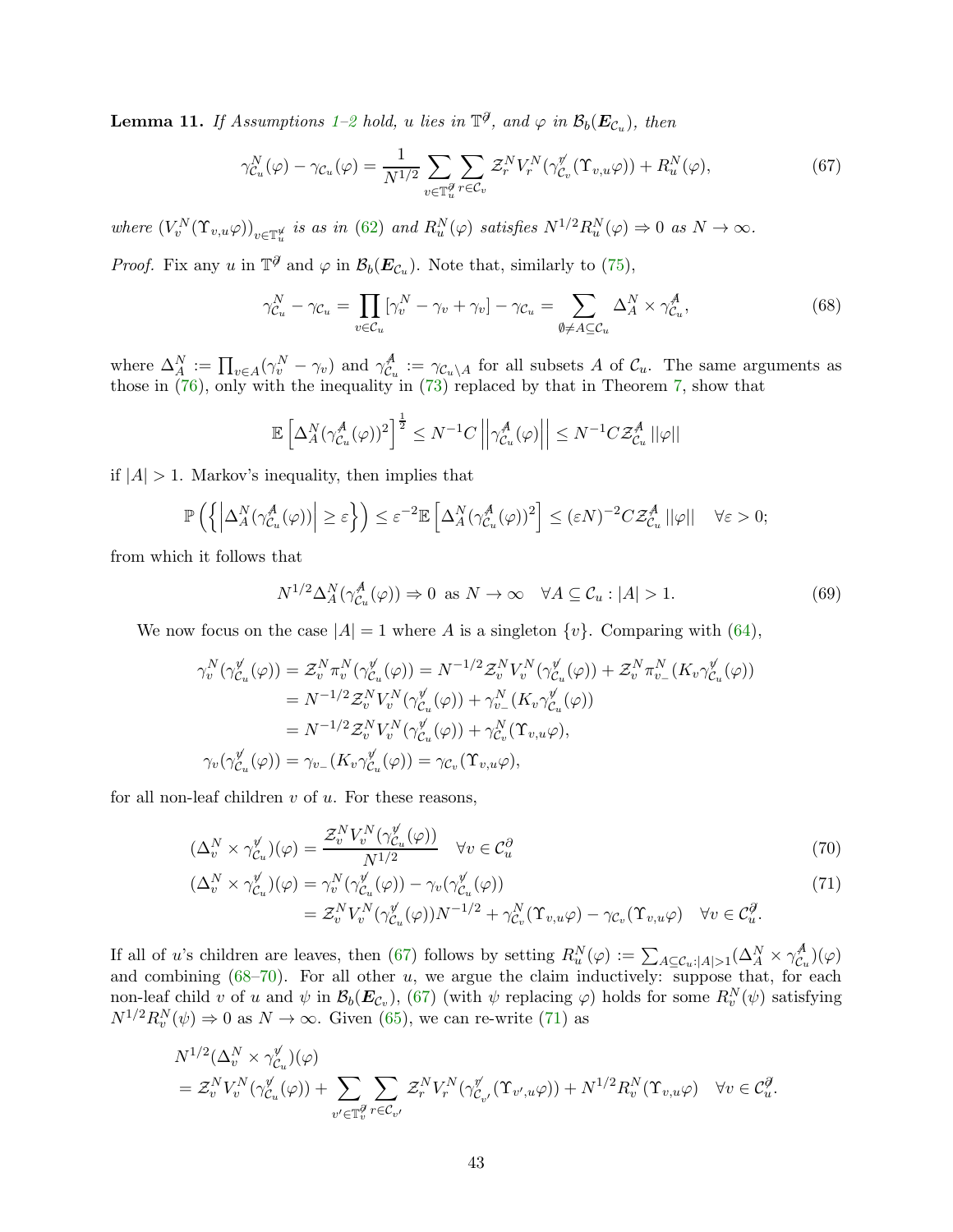Because  $\mathbb{T}_u^{\mathcal{J}} = \{u\} \bigcup_{v \in \mathcal{C}_u} \mathbb{T}_v^{\mathcal{J}}$ , we obtain [\(67\)](#page-42-1) by combining the above with [\(68](#page-42-2)[–70\)](#page-42-3) and setting

$$
R_u^N(\varphi) := \sum_{v \in \mathcal{C}_u^{\mathcal{G}}} R_v^N(\Upsilon_{v,u}\varphi) + \sum_{A \subseteq \mathcal{C}_u : |A| > 1} (\Delta_A^N \times \gamma_{\mathcal{C}_u}^A)(\varphi).
$$

Theorem [13](#page-40-1) follows from Lemmas  $10-11$  $10-11$  and the continuous mapping theorem:

Proof of Theorem [13.](#page-40-1) If u is a leaf, then the CLT reduces to that for i.i.d. sequences. For any other u, fix  $\varphi$  in  $\mathcal{B}_b(E_u)$  and note that, by definition,

$$
\gamma_u^N(\varphi) - \gamma_u(\varphi) = \gamma_u^N(\varphi) - \gamma_{u_-}^N(K_u\varphi) + \gamma_{u_-}^N(K_u\varphi) - \gamma_{u_-}(K_u\varphi)
$$
  
=  $N^{-1/2}\mathcal{Z}_u^N V_u(\varphi) + \gamma_{\mathcal{C}_u}^N(w_{u_-}K_u\varphi) - \gamma_{\mathcal{C}_u}(w_{u_-}K_u\varphi).$  (72)

Using Lemma [11](#page-42-0) and [\(66\)](#page-41-4), we then find that

$$
N^{1/2}(\gamma_u^N(\varphi) - \gamma_u(\varphi)) = f((\mathcal{Z}_v^N)_{v \in \mathbb{T}_u}, (V_v^N(\varphi_v))_{v \in \mathbb{T}_u}, N^{1/2} R_u^N(w_{u-}K_u\varphi))
$$

where  $\varphi_v$  denotes  $\Gamma_{v,u}\varphi$  and

$$
f(\mathbf{z}, \boldsymbol{\nu}, R) := \sum_{v \in \mathbb{T}_u} z_v \nu_v + R \quad \forall \mathbf{z}, \boldsymbol{\nu} \in \mathbb{R}^{|\mathbb{T}_u|}, \ R \in \mathbb{R}.
$$

The  $L^p$  inequalities for  $(\mathcal{Z}_{v}^N)_{v \in \mathbb{T}_u}$  together with Lemma [1](#page-30-1) imply that  $(\mathcal{Z}_{v}^N)_{v \in \mathbb{T}_u}$  converges almost surely to  $(\mathcal{Z}_v)_{v \in \mathbb{T}_u}$  as N tends to infinity. Moreover, Lemmas [10](#page-41-0)[–11](#page-42-0) show that  $N^{1/2}R_u^N(w_{u-}K_u\varphi)$ converges weakly to zero and  $(V_v^N(\varphi_v))_{v \in \mathbb{T}_u}$  converges to the family  $(V_v(\varphi_v))_{v \in \mathbb{T}_u}$  of independent Gaussian random variables in [\(63\)](#page-41-5). For these reasons, the continuous mapping theorem tells us that

$$
N^{1/2}(\gamma_u^N(\varphi) - \gamma_u(\varphi)) \Rightarrow \sum_{v \in \mathbb{T}_u} \mathcal{Z}_v V_v(\varphi_v) = \sum_{v \in \mathbb{T}_u} \mathcal{Z}_v V_v(\Gamma_{v,u}\varphi) \text{ as } N \to \infty.
$$

The right-hand side is a sum of zero mean independent Gaussian random variables and, so, also a zero mean Gaussian random with variance

$$
\operatorname{Var}\left(\sum_{v\in\mathbb{T}_u} \mathcal{Z}_v V_v(\Gamma_{v,u}\varphi)\right) = \sum_{v\in\mathbb{T}_u} \mathcal{Z}_v^2 \operatorname{Var}(V_v(\Gamma_{v,u}\varphi)) = \sum_{v\in\mathbb{T}_u} \mathcal{Z}_v^2 \pi_v([\Gamma_{v,u}\varphi - \pi_v(\Gamma_{v,u}\varphi)]^2)
$$
  
= 
$$
\sum_{v\in\mathbb{T}_u} \pi_v([\mathcal{Z}_v\Gamma_{v,u}\varphi - \gamma_v(\Gamma_{v,u}\varphi)]^2)
$$
  
= 
$$
\sum_{v\in\mathbb{T}_u} \pi_v([\mathcal{Z}_v\Gamma_{v,u}\varphi - \gamma_u(\varphi)]^2).
$$

 $\Box$ 

### <span id="page-43-0"></span>G Proof of the Theorem [7](#page-18-0)

Throughout this appendix, we use the notation described in Appendix [B.](#page-29-0) The aim of the appendix is to prove the product  $L^2$  inequality for DaC-SMC in Theorem [7.](#page-18-0) Similarly to the argument for the  $L^p$  inequality in Appendix [C,](#page-30-0) we prove the above by obtaining a product  $L^2$  inequality for the empirical distributions of the particles indexed by the tree's leaves and showing that each step of

<span id="page-43-1"></span>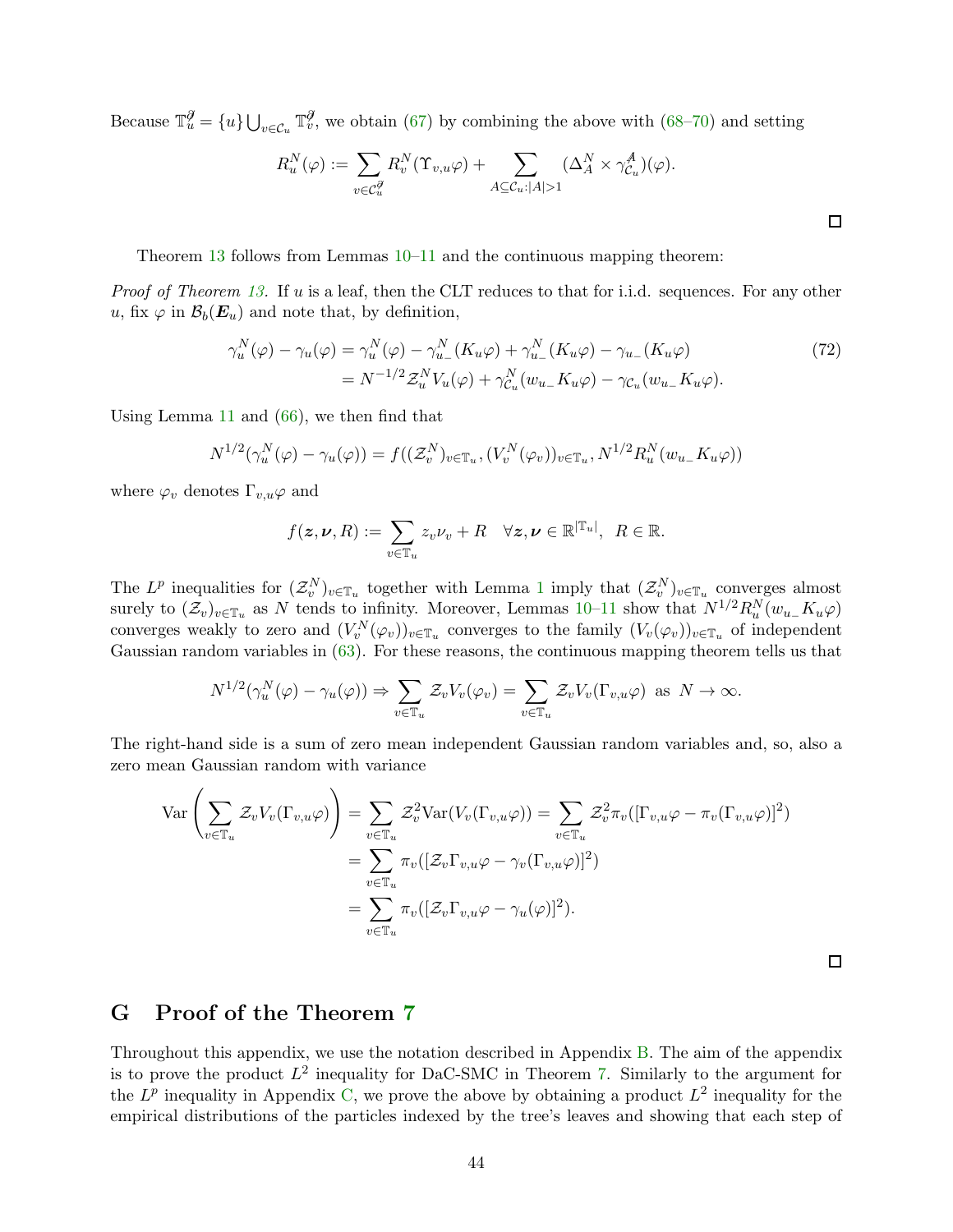the algorithm preserves this inequality. To start, note that, if u and v are leaves, then  $[37, \text{Lemma } 1]$ implies that

<span id="page-44-2"></span>
$$
\mathbb{E}\left[ (\pi_u^N - \pi_u) \times (\pi_v^N - \pi_v)(\varphi)^2 \right]^{\frac{1}{2}} \le \frac{C\left\| \varphi \right\|}{N} \quad \forall N > 0, \ \varphi \in \mathcal{B}_b(\boldsymbol{E}_u \times \boldsymbol{E}_v). \tag{73}
$$

Taking the products of  $\pi_{u'}^N$  and  $\pi_{v'}^N$  over all children u' and v' of nodes u and v to obtain  $\pi_{\mathcal{C}_u}^N$  and  $\pi_{\mathcal{C}_v}^N$  preserves [\(73\)](#page-44-2):

**Lemma 12** (Product step). If, in addition to Assumptions 1-[2,](#page-15-3) [\(73\)](#page-44-2) is satisfied for each child  $u'$ and  $v'$  (i.e. it holds with  $u'$  and  $v'$  replacing u and v therein) of two non-leaf nodes u and v that lying separate branches (i.e.  $u \notin \mathbb{T}_v$  and  $v \notin \mathbb{T}_u$ ), then

<span id="page-44-3"></span>
$$
\mathbb{E}\left[ (\pi_{\mathcal{C}_u}^N - \pi_{\mathcal{C}_u}) \times (\pi_{\mathcal{C}_v}^N - \pi_{\mathcal{C}_u})(\varphi)^2 \right]^{\frac{1}{2}} \le \frac{C\left\| \varphi \right\|}{N} \quad \forall N > 0, \ \varphi \in \mathcal{B}_b(\boldsymbol{E}_{\mathcal{C}_u} \times \boldsymbol{E}_{\mathcal{C}_v}). \tag{74}
$$

*Proof.* Fix any  $N > 0$  and  $\varphi$  in  $\mathcal{B}_b(E_{\mathcal{C}_u} \times E_{\mathcal{C}_v})$ . Using a multinomial expansion as in the proof of Theorem [10,](#page-30-3) we have that

$$
\pi_{\mathcal{C}_u}^N = \prod_{r \in \mathcal{C}_u} [\pi_r^N - \pi_r + \pi_r] = \sum_{A \subseteq \mathcal{C}_u} \Delta_A^N \times \pi_{\mathcal{C}_u}^A, \qquad \pi_{\mathcal{C}_v}^N = \dots = \sum_{A \subseteq \mathcal{C}_v} \Delta_A^N \times \pi_{\mathcal{C}_v}^A,
$$

where  $\Delta_A^N := \prod_{r \in A} (\pi_r^N - \pi_r)$  and  $\pi_A^B$  $A^{\mathcal{B}}:=\pi_{A\setminus B}$  for all  $B\subseteq A\subseteq \mathbb{T}$ . Hence,

<span id="page-44-0"></span>
$$
\pi_{\mathcal{C}_u}^N - \pi_{\mathcal{C}_u} = \sum_{\emptyset \neq A \subseteq \mathcal{C}_u} \Delta_A^N \times \pi_{\mathcal{C}_u}^A, \qquad \pi_{\mathcal{C}_v}^N - \pi_{\mathcal{C}_u} = \sum_{\emptyset \neq A \subseteq \mathcal{C}_v} \Delta_A^N \times \pi_{\mathcal{C}_v}^A,
$$
(75)

and it follows that

$$
(\pi_{\mathcal{C}_u}^N - \pi_{\mathcal{C}_u}) \times (\pi_{\mathcal{C}_v}^N - \pi_{\mathcal{C}_v})(\varphi) = \sum_{\emptyset \neq A \subseteq \mathcal{C}_u} \sum_{\emptyset \neq B \subseteq \mathcal{C}_v} \Delta_{A \cup B}^N(\pi_{\mathcal{C}_u \cup \mathcal{C}_v}^{A \cup B}(\varphi)).
$$

Given Minkowski's inequality, we need only to show that

$$
\mathbb{E}\left[\Delta_{A\cup B}^N(\pi_{C_u\cup C_v}^{A\cup B}(\varphi))^2\right]^{\frac{1}{2}}\leq \frac{C\left|\left|\varphi\right|\right|}{N} \quad \forall N>0, \ \ \emptyset\neq A\subseteq C_u, \ \ \emptyset\neq B\subseteq C_v.
$$

To do so, pick any nodes  $u', v'$  respectively in any two subsets  $A, B$  of  $\mathcal{C}_u, \mathcal{C}_v$ , and note that

<span id="page-44-1"></span>
$$
\mathbb{E}\left[\Delta_{A\cup B}^N(\pi_{C_u\cup C_v}^{A\cup B}(\varphi))^2\right]^{\frac{1}{2}} = \mathbb{E}\left[(\pi_{u'}^N-\pi_{u'})\times(\pi_{v'}^N-\pi_{v'})(\psi)^2\right]^{\frac{1}{2}},
$$

where  $\psi := \Delta_{A\cup B\setminus\{u',v'\}}^N(\pi_{\mathcal{C}_u\cup\mathcal{C}_v}^{A\cup B}(\varphi)).$  Because u and v lie on separate branches, and particles indexed by distinct nodes in  $\mathcal{C}_u$  (or  $\mathcal{C}_v$ ) are independent,  $(\mathbf{X}_r^{n,N})_{n=1}^N$  and  $(\mathbf{X}_{r'}^{n,N})_{r'=1}^N$  $\binom{n,N}{r'}_{n=1}^N$  are independent collections of particles for all r and r' in  $A \cup B$  satisfying  $r \neq r'$ . Hence,  $\pi_{u'}^N$  and  $\pi_{v'}^N$  are independent of the sigma algebra G generated by  $((\mathbf{X}_r^{n,N})_{n=1}^N)_{r \in A \cup B \setminus \{u',v'\}}$  and the desired inequality follows from our assumption that  $(73)$  holds for u' and v':

$$
\mathbb{E}\left[\Delta_{A\cup B}^{N}(\pi_{C_{u}\cup C_{v}}^{A\cup B}(\varphi))^{2}\right]^{\frac{1}{2}} = \mathbb{E}\left[\mathbb{E}\left[(\pi_{u'}^{N}-\pi_{u'})\times(\pi_{v'}^{N}-\pi_{v'})(\psi)^{2}|\mathcal{G}|\right]^{\frac{1}{2}}\leq \frac{C\mathbb{E}\left[||\psi||^{2}\right]^{\frac{1}{2}}}{N} \leq \frac{C2^{(|A|+|B|-2)/2}\left|\left|\pi_{C_{u}\cup C_{v}}^{A\cup B}(\varphi)\right|\right|}{N} \leq \frac{C2^{(|A|+|B|-2)/2}\left|\left|\varphi\right|\right|}{N}.
$$
\n(76)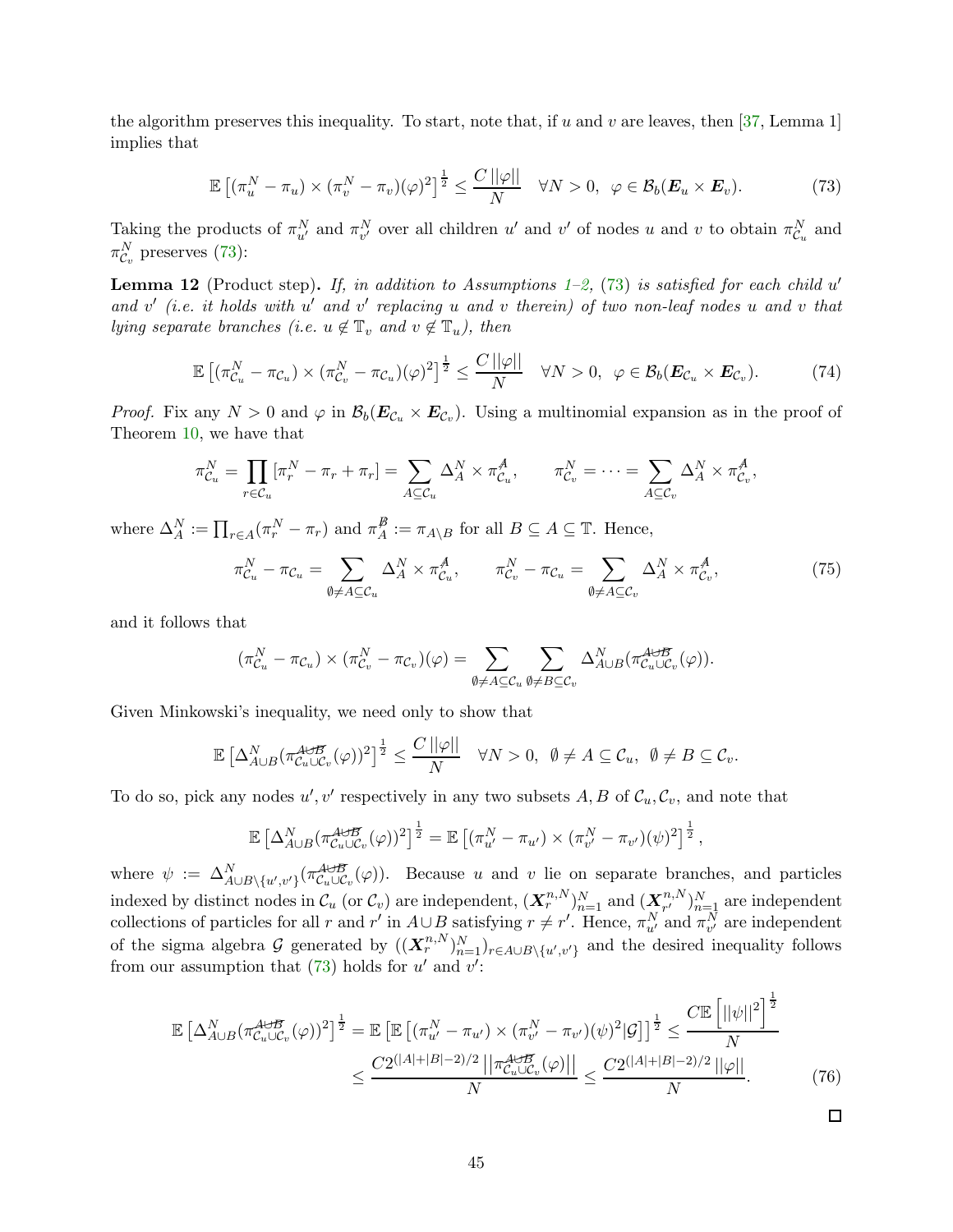The correction step also preserves these inequalities:

<span id="page-45-2"></span>**Lemma [1](#page-11-1)3** (Correction step). If, in addition to Assumptions 1[–2,](#page-15-3) [\(74\)](#page-44-3) is satisfied for some non-leaf nodes u and v lying in separate branches (i.e.  $u \notin \mathbb{T}_v$  and  $v \notin \mathbb{T}_u$ ), then

<span id="page-45-1"></span>
$$
\mathbb{E}\left[\left(\pi_{u_-}^N-\pi_{u_-}\right)\times\left(\pi_{v_-}^N-\pi_{v_-}\right)(\varphi)^2\right]^{\frac{1}{2}}\leq\frac{C\left|\varphi\right|!}{N}\quad\forall N>0,\ \varphi\in\mathcal{B}_b(\boldsymbol{E}_{\mathcal{C}_u}\times\boldsymbol{E}_{\mathcal{C}_v}).\tag{77}
$$

*Proof.* Fix any  $N > 0$  and  $\varphi$  in  $\mathcal{B}_b(\mathbf{E}_{\mathcal{C}_u} \times \mathbf{E}_{\mathcal{C}_v})$ , and let

$$
\varrho_r^N(dx_{\mathcal{C}_r}) := w_{r_-}(\boldsymbol{x}_{\mathcal{C}_r}) \pi_{\mathcal{C}_r}^N(dx_{\mathcal{C}_r}), \quad \varrho_r(dx_{\mathcal{C}_r}) := w_{r_-}(\boldsymbol{x}_{\mathcal{C}_r}) \pi_{\mathcal{C}_r}(dx_{\mathcal{C}_r}), \quad \forall r = v, u.
$$

Because  $\pi_{u_-}^N = \varrho_u^N / \pi_{\mathcal{C}_u}^N(w_{u_-})$  and  $\pi_{u_-} = \varrho_u / \pi_{\mathcal{C}_u}(w_{u_-}),$ 

<span id="page-45-0"></span>
$$
\pi_{u_-}^N - \pi_{u_-} = \pi_{u_-}^N - \frac{\varrho_u}{\pi_{\mathcal{C}_u}(w_{u_-})} = \frac{\varrho_u^N - \varrho_u - (\pi_{\mathcal{C}_u}^N(w_{u_-}) - \pi_{\mathcal{C}_u}(w_{u_-}))\pi_{u_-}^N}{\pi_{\mathcal{C}_u}(w_{u_-})},
$$

and similarly for v. Hence,

$$
\pi_{\mathcal{C}_u}(w_{u_-})\pi_{\mathcal{C}_v}(w_{v_-})(\pi_{u_-}^N - \pi_{u_-}) \times (\pi_{v_-}^N - \pi_{v_-})(\varphi)
$$
\n
$$
= (\varrho_u^N - \varrho_u) \times (\varrho_v^N - \varrho_v)(\varphi)
$$
\n
$$
- (\pi_{\mathcal{C}_v}^N(w_{v_-}) - \pi_{\mathcal{C}_v}(w_{v_-}))(\varrho_u^N - \varrho_u)(\pi_{v_-}^N(\varphi))
$$
\n
$$
- (\pi_{\mathcal{C}_u}^N(w_{u_-}) - \pi_{\mathcal{C}_u}(w_{u_-}))(\varrho_v^N - \varrho_v)(\pi_{u_-}^N(\varphi))
$$
\n
$$
+ (\pi_{\mathcal{C}_u}^N(w_{u_-}) - \pi_{\mathcal{C}_u}(w_{u_-}))(\pi_{\mathcal{C}_v}^N(w_{v_-}) - \pi_{\mathcal{C}_v}(w_{v_-}))(\pi_{u_-}^N \times \pi_{v_-}^N)(\varphi).
$$
\n(78)

Because  $\varrho_u^N(\varphi) = \pi_{\mathcal{C}_u}^N(w_{u-}\varphi), \varrho_u(\varphi) = \pi_{\mathcal{C}_u}(w_{u-}\varphi)$ , and similarly for  $v$ , [\(74\)](#page-44-3) implies that

$$
\mathbb{E}\left[\left|(\varrho_{u}^{N}-\varrho_{u})\times(\varrho_{v}^{N}-\varrho_{v})^{2}\right|\right]^{\frac{1}{2}}=\mathbb{E}\left[\left|(\pi_{C_{u}}^{N}-\pi_{C_{u}})\times(\pi_{C_{v}}^{N}-\pi_{C_{v}})(w_{u_{-}}w_{v_{-}}\varphi)^{2}\right|\right]^{\frac{1}{2}}\qquad(79)
$$
\n
$$
\leq \frac{C\left|\left|w_{u_{-}}w_{v_{-}}\varphi\right|\right|}{N} \leq \frac{C\left|\left|w_{u_{-}}\right|\right|\left|\left|w_{v_{-}}\right|\right|\left|\left|\varphi\right|\right|}{N}.
$$

Next, because u and v lie in different branches,  $\mathcal{F}_{\mathcal{C}_u}^N$  and  $\mathcal{F}_{\mathcal{C}_v}^N$  are independent. By definition,  $\pi_{\mathcal{C}_u}^N(w_{u_{-}})$  is  $\mathcal{F}_{\mathcal{C}_u}^N$ -measurable and  $\pi_{\mathcal{C}_v}^N(w_{u_{-}})$  is  $\mathcal{F}_{\mathcal{C}_v}^N$ -measurable. Hence, the  $L^p$  inequalities for  $\pi_{\mathcal{C}_u}^N$ and  $\pi_{\mathcal{C}_v}^N$  in [\(27\)](#page-31-5) (obtained in the proof of Theorem [10\)](#page-30-3) imply that

$$
\mathbb{E}\left[ (\pi_{C_v}^N(w_{v-}) - \pi_{C_v}(w_{v-}))^2 (\varrho_u^N - \varrho_u) (\pi_{v-}^N(\varphi))^2 \right]^{\frac{1}{2}} \n= \mathbb{E}\left[ (\pi_{C_v}^N(w_{v-}) - \pi_{C_v}(w_{v-}))^2 \mathbb{E}\left[ (\varrho_u^N - \varrho_u) (\pi_{v-}^N(\varphi))^2 | \mathcal{F}_v^N \right] \right]^{\frac{1}{2}} \n\leq \mathbb{E}\left[ (\pi_{C_v}^N(w_{v-}) - \pi_{C_v}(w_{v-}))^2 \frac{C^2}{N} \left| \left| w_{u-} \pi_{v-}^N(\varphi) \right| \right|^2 \right]^{\frac{1}{2}} \n\leq \frac{C \left| \left| w_{u-} \right| \right| ||\varphi||}{N^{1/2}} \mathbb{E}\left[ (\pi_{C_v}^N(w_{v-}) - \pi_{C_v}(w_{v-}))^2 \right]^{\frac{1}{2}} \n\leq \frac{C \left| \left| w_{u-} \right| \right| ||w_{v-}|| ||\varphi||}{N}.
$$
\n(80)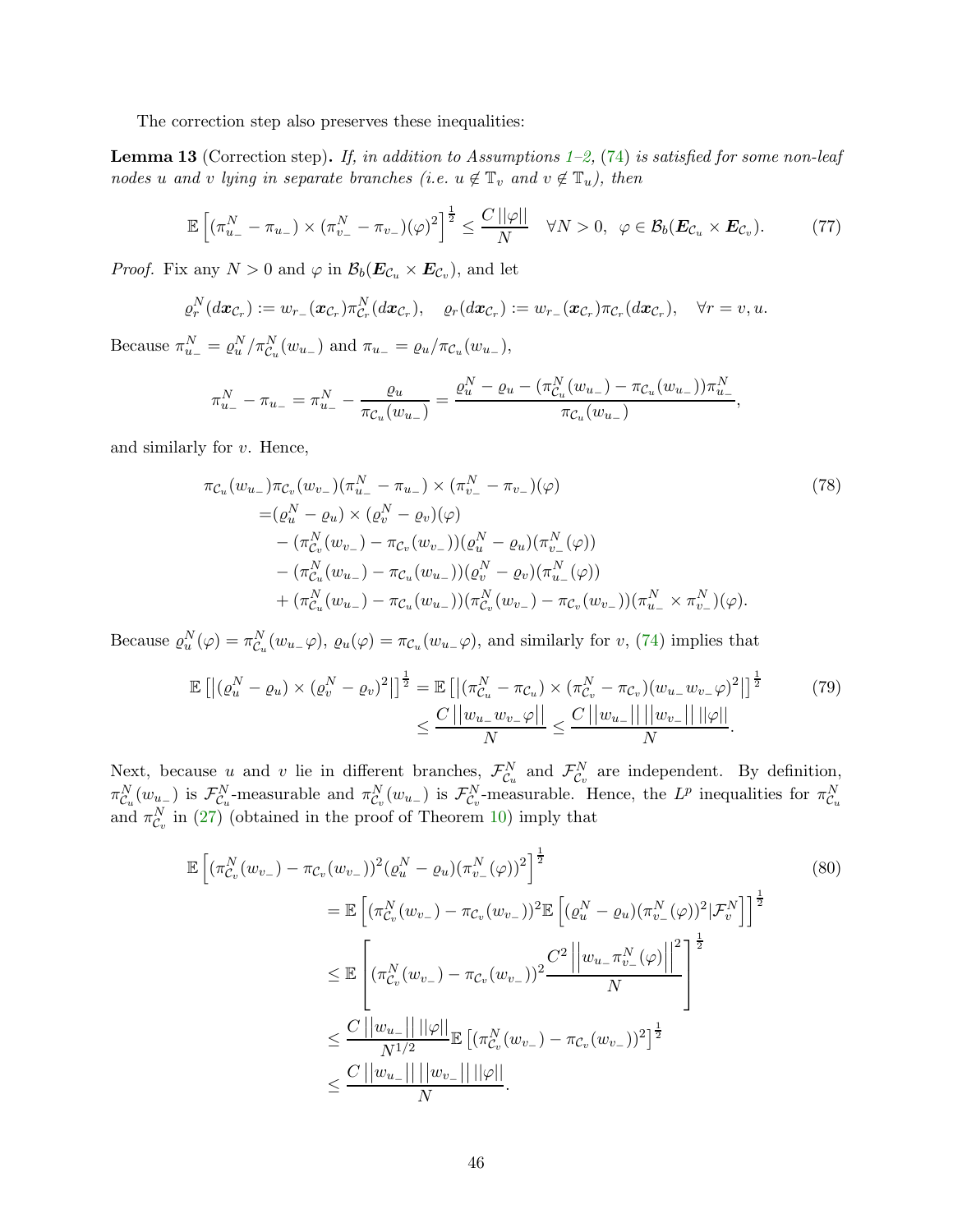Similarly, we find that

$$
\mathbb{E}\left[ (\pi_{\mathcal{C}_u}^N(w_{u-}) - \pi_{\mathcal{C}_u}(w_{u-}))^2 (\varrho_v^N - \varrho_v) (\pi_{u-}^N(\varphi))^2 \right]^{\frac{1}{2}} \le \frac{C||w_{v-}|| \, ||w_{u-}|| \, ||\varphi||}{N},\tag{81}
$$

$$
\mathbb{E}\left[\left(\pi_{\mathcal{C}_u}^N(w_{u_-}) - \pi_{\mathcal{C}_u}(w_{u_-})\right)^2 \left(\pi_{\mathcal{C}_v}^N(w_{v_-}) - \pi_{\mathcal{C}_v}(w_{v_-})\right)^2 \left(\pi_{u_-}^N \times \pi_{v_-}^N\right) (\varphi)^2\right]^{\frac{1}{2}}\n\n\leq \mathbb{E}\left[\left(\pi_{\mathcal{C}_u}^N(w_{u_-}) - \pi_{\mathcal{C}_u}(w_{u_-})\right)^2\right]^{\frac{1}{2}} \mathbb{E}\left[\left(\pi_{\mathcal{C}_v}^N(w_{v_-}) - \pi_{\mathcal{C}_v}(w_{v_-})\right)^2\right]^{\frac{1}{2}} ||\varphi||\n\n\leq \frac{C||w_{u_-}|| ||w_{v_-}|| ||\varphi||}{N}
$$
\n(82)

<span id="page-46-0"></span>口

Combining [\(78](#page-45-0)[–82\)](#page-46-0) and applying Minkowski's inequality then completes the proof.

For the resampling step, we adapt the proof of [\[37,](#page-25-3) Lemma 1] (here, recall that  $\epsilon_u^N := N^{-1} \sum_{n=1}^N \delta_{\mathbf{X}_{u_-}^{n,N}}$ denotes the empirical distribution of the resampled particles):

<span id="page-46-3"></span>**Lemma 14** (Resampling step). If, in addition to Assumptions [1–](#page-11-1)[2,](#page-15-3) [\(77\)](#page-45-1) is satisfied for some nonleaf nodes u and v lying in separate branches (i.e.  $u \notin \mathbb{T}_v$  and  $v \notin \mathbb{T}_u$ ), then

<span id="page-46-2"></span>
$$
\mathbb{E}\left[ \left( \epsilon_u^N - \pi_{u_{-}} \right) \times \left( \epsilon_v^N - \pi_{v_{-}} \right) (\varphi)^2 \right]^{\frac{1}{2}} \le \frac{C \left| \varphi \right|}{N} \quad \forall N > 0, \ \varphi \in \mathcal{B}_b(\boldsymbol{E}_{\mathcal{C}_u} \times \boldsymbol{E}_v). \tag{83}
$$

*Proof.* Fix any  $N > 0$  and  $\varphi$  in  $\mathcal{B}_b(E_{\mathcal{C}_u} \times E_v)$ . Note that

$$
S_N := N^2(\epsilon_u^N - \pi_{u_-}) \times (\epsilon_v^N - \pi_{v_-})(\varphi) = \sum_{i=1}^N \sum_{j=1}^N \psi(\mathbf{X}_{u_-}^{i,N}, \mathbf{X}_{v_-}^{j,N}),
$$

where  $\psi := \varphi - \pi_{v-}(\varphi) - \pi_{u-}(\varphi) + (\pi_{u-} \times \pi_{v-})(\varphi)$ . In other words,

$$
S_N = \sum_{i=1}^N \sum_{j=1}^N Y_{i,j}^N \quad \text{where} \quad Y_{i,j}^N := \psi(\mathbf{X}_{u_-}^{i,N}, \mathbf{X}_{v_-}^{j,N}) \quad \forall i, j \le N.
$$

Conditioned on  $\mathcal{G} := \mathcal{F}_{\mathcal{C}_u}^N \vee \mathcal{F}_{\mathcal{C}_v}^N$ , the resampled particles  $\mathbf{X}_{u_-}^{1,N}, \ldots, \mathbf{X}_{u_-}^{N,N}, \ \mathbf{X}_{v_-}^{1,N}, \ldots, \mathbf{X}_{v_-}^{N,N}$  are independent with

$$
\mathbf{X}_{u_-}^{n,N} \sim \pi_{u_-}^N, \quad \mathbf{X}_{v_-}^{n,N} \sim \pi_{v_-}^N, \quad \forall n \le N.
$$

We proceed by cases:

•  $(i_1 \neq i_2 \text{ and } j_1 \neq j_2)$ . With probability one,

$$
\mathbb{E}\left[Y_{i_1,j_1}^N Y_{i_2,j_2}^N|\mathcal{G}\right] = \mathbb{E}\left[\psi(\mathbf{X}_{u_-}^{i_1,N}, \mathbf{X}_{v_-}^{j_1,N})\psi(\mathbf{X}_{u_-}^{i_2,N}, \mathbf{X}_{v_-}^{j_2,N})|\mathcal{G}\right]
$$
  
\n
$$
= \mathbb{E}\left[\psi(\mathbf{X}_{u_-}^{i_1,N}, \mathbf{X}_{v_-}^{j_1,N})|\mathcal{G}\right] \mathbb{E}\left[\psi(\mathbf{X}_{u_-}^{i_2,N}, \mathbf{X}_{v_-}^{j_2,N})|\mathcal{G}\right]
$$
  
\n
$$
= \pi_{u_-}^N \times \pi_{v_-}^N(\psi)^2.
$$

But  $\psi$ 's definition implies that  $\pi_{u-}(\psi) = \pi_{v-}(\psi) = 0$  and  $||\psi|| \leq 4||\varphi||$ . Hence, by [\(77\)](#page-45-1),

<span id="page-46-1"></span>
$$
\mathbb{E}\left[Y_{i_1,j_1}^N Y_{i_2,j_2}^N\right] \le \frac{C^2 \, ||\psi||^2}{N^2} \le \frac{16C^2 \, ||\varphi||^2}{N^2} \quad \text{if } i_1 \ne i_2, \ \ j_1 \ne j_2. \tag{84}
$$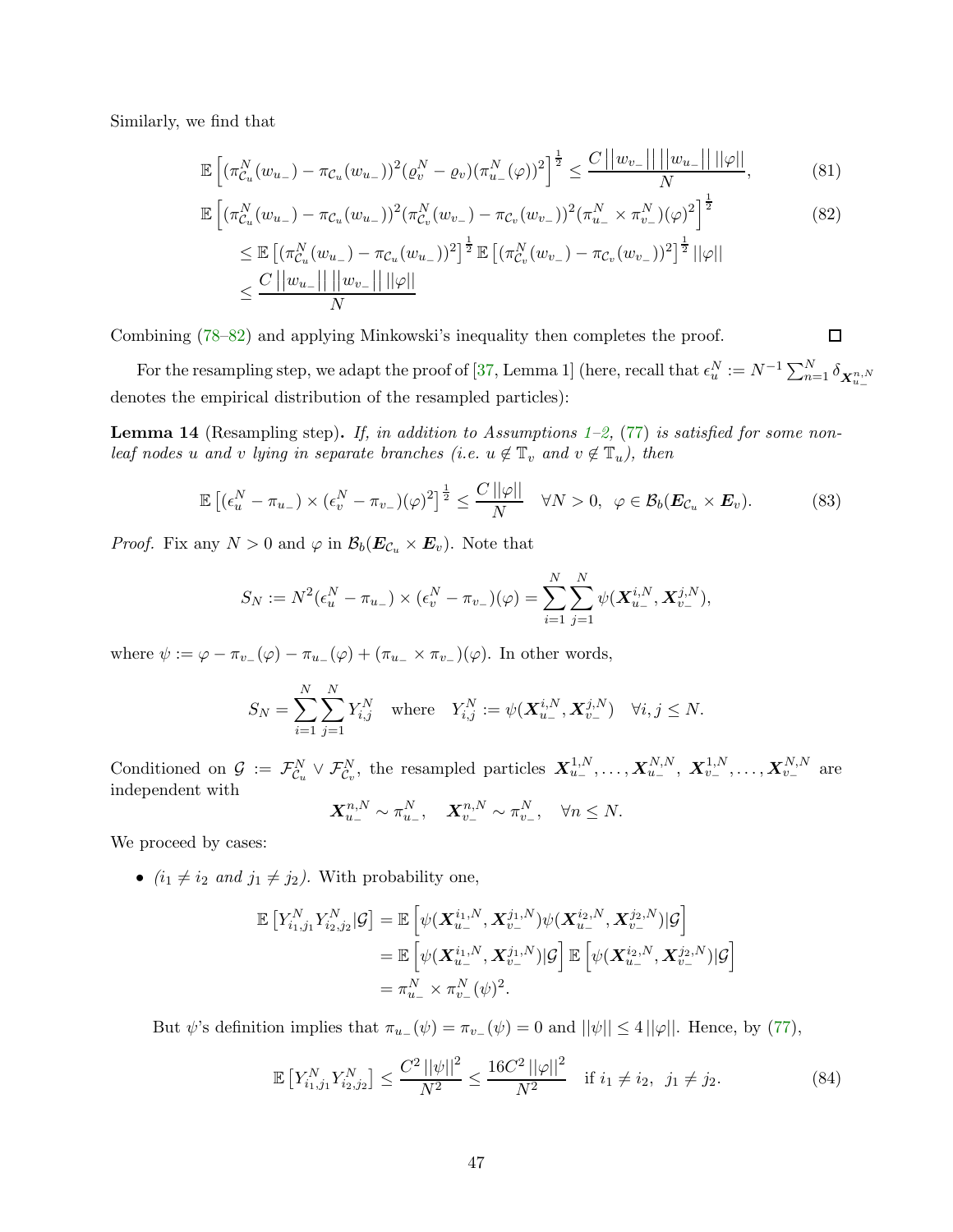•  $(i_1 \neq i_2 \text{ and } j_1 = j_2)$ . Let  $\mathcal{G}_{j_1} := \mathcal{G} \vee \sigma(\mathbf{X}_{v_-}^{j_1, N})$  so that

$$
\mathbb{E}\left[Y_{i_1,j_1}^N Y_{i_2,j_2}^N|\mathcal{G}_{j_1}\right] = \pi_{u_-}^N(\psi)(\mathbf{X}_{v_-}^{j_1,N})^2 \text{ almost surely.}
$$

Because  $\pi_{u-1}(\psi) = 0$  by definition, independence and the  $L^p$  inequality for  $\pi_{u-}^N$  in [\(35\)](#page-32-1) (obtained in the proof of Theorem [10\)](#page-30-3) then imply that

<span id="page-47-0"></span>
$$
\mathbb{E}\left[Y_{i_1,j_1}^N Y_{i_2,j_2}^N\right] \le \frac{C^2 \, ||\psi||^2}{N} \le \frac{16C^2 \, ||\varphi||^2}{N} \quad \text{if } i_1 \ne i_2, \ \ j_1 = j_2. \tag{85}
$$

•  $(i_1 = i_2 \text{ and } j_1 \neq j_2)$ . Similarly,

<span id="page-47-1"></span>
$$
\mathbb{E}\left[Y_{i_1,j_1}^N Y_{i_2,j_2}^N\right] \le \frac{C^2 \left|\left|\psi\right|\right|^2}{N} \le \frac{16C^2 \left|\left|\varphi\right|\right|^2}{N} \quad \text{if } i_1 = i_2, \ \ j_1 \ne j_2. \tag{86}
$$

•  $(i_1 = i_2 \text{ and } j_1 = j_2)$ . Clearly,

<span id="page-47-2"></span>
$$
\mathbb{E}\left[Y_{i_1,j_1}^N Y_{i_2,j_2}^N\right] \le ||\psi||^2 \le 16||\varphi||^2 \quad \text{if } i_1 = i_2, \ \ j_1 = j_2. \tag{87}
$$

In the sum

<span id="page-47-3"></span>
$$
\mathbb{E}\left[S_N^2\right] = \sum_{i_1=1}^N \sum_{j_1=1}^N \sum_{i_2=1}^N \sum_{j_2=1}^N \mathbb{E}\left[Y_{i_1,j_1}^N Y_{i_2,j_2}^N\right],
$$

there are  $N^2(N-1)^2$  terms of the type in  $(84)$ ,  $2N^2(N-1)$  of the type in  $(85,86)$  $(85,86)$ , and  $N^2$  of the type in [\(87\)](#page-47-2). Hence, [\(84](#page-46-1)[–87\)](#page-47-2) imply that  $\mathbb{E}\left[S_N^2\right] \leq N^2 C ||\varphi||^2$  and the result follows.

Similarly for the mutation step:

<span id="page-47-4"></span>**Lemma [1](#page-11-1)5** (Mutation step). If, in addition to Assumptions 1[–2,](#page-15-3) u and v lie in separate branches (i.e.  $u \notin \mathbb{T}_v$  and  $v \notin \mathbb{T}_u$ ) and either (a) neither u or v is a leaf and [\(83\)](#page-46-2) holds or (b) u or v is a leaf, then [\(73\)](#page-44-2) also holds for u and v.

*Proof.* For the sake of brevity, we focus on the case that neither u or v is a leaf and skip the analogous, albeit simpler, case that one of the two is a leaf. Fix any  $N > 0$  and  $\varphi$  in  $\mathcal{B}_b(E_u \times E_v)$ , and note that

$$
(\pi_u^N - \pi_u) \times (\pi_v^N - \pi_v)(\varphi) = (\pi_u^N - \nu_u^N + \nu_u^N - \pi_u) \times (\pi_v^N - \nu_v^N + \nu_v^N - \pi_v)(\varphi)
$$
  

$$
= (\pi_u^N - \nu_u^N) \times (\pi_v^N - \nu_v^N)(\varphi) + (\pi_u^N - \nu_u^N) \times (\nu_v^N - \pi_v)(\varphi)
$$
  

$$
+ (\nu_u^N - \pi_u) \times (\pi_v^N - \nu_v^N)(\varphi) + (\nu_u^N - \pi_u) \times (\nu_v^N - \pi_v)(\varphi),
$$
 (88)

where  $\nu_u^N := \epsilon_u^N \otimes K_u$  and  $\nu_v^N := \epsilon_v^N \otimes K_v$ . Because  $K_u$  and  $K_v$  are Markov kernels, the inequality [\(83\)](#page-46-2) bounds the fourth term in [\(88\)](#page-47-3):

$$
\mathbb{E}\left[ (\nu_u^N - \pi_u) \times (\nu_v^N - \pi_v)(\varphi)^2 \right]^{\frac{1}{2}} = \mathbb{E}\left[ (\epsilon_u^N - \pi_{u_{-}}) \times (\epsilon_v^N - \pi_{v_{-}}) (K_u K_v \varphi)^2 \right]^{\frac{1}{2}} \qquad (89)
$$

$$
\leq \frac{C \left| |K_u K_v \varphi| \right|}{N} \leq \frac{C \left| |\varphi| \right|}{N}.
$$

To control the other three terms in [\(88\)](#page-47-3), we emulate the approach in Lemma [14'](#page-46-3)s proof. For the first term, we set

$$
S_N := N^2(\pi_u^N - \nu_u^N) \times (\pi_v^N - \nu_v^N)(\varphi) = \sum_{i=1}^N \sum_{j=1}^N Y_{i,j}^N,
$$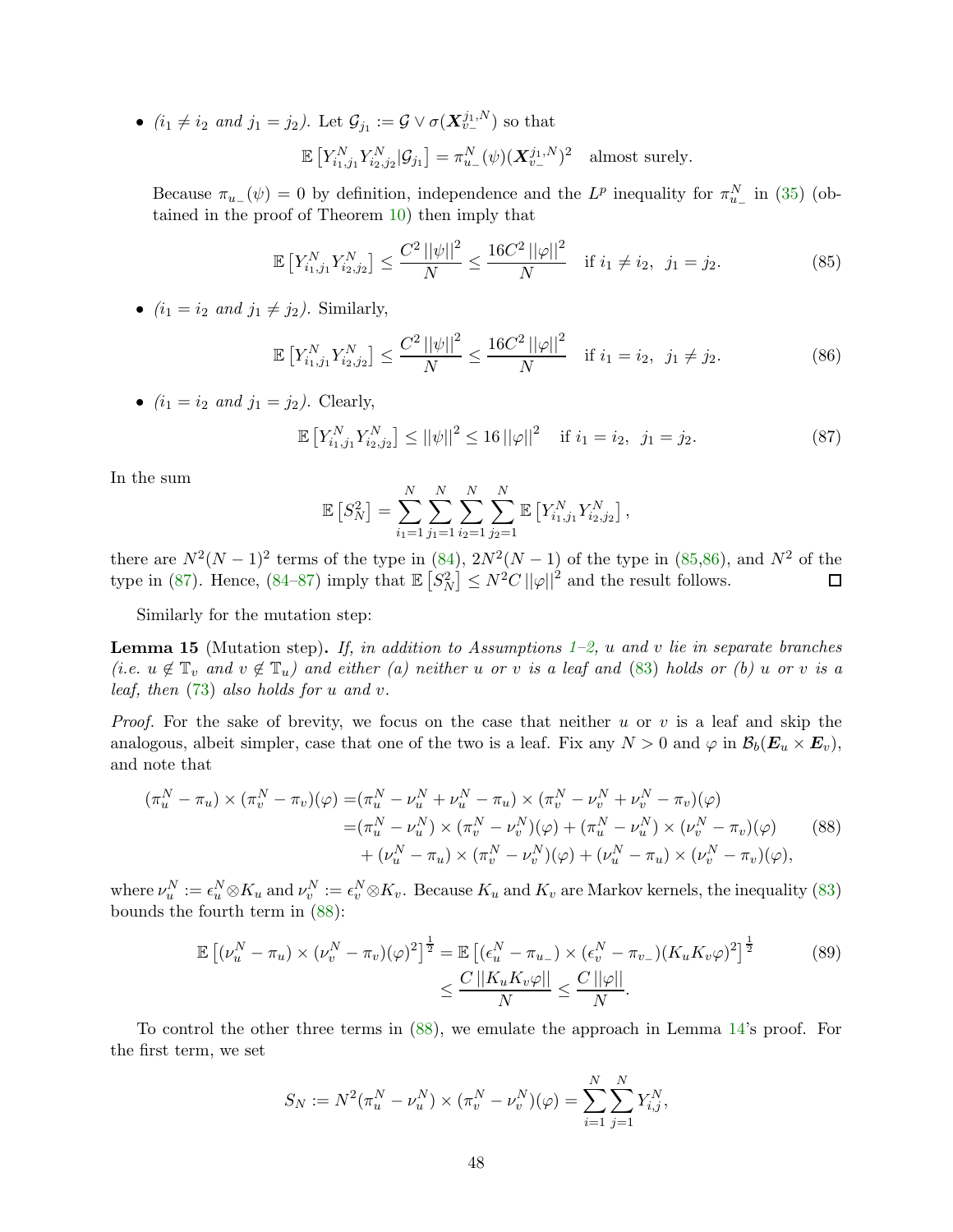where  $Y_{i,j}^N := \psi(\mathbf{X}_u^{i,N}, \mathbf{X}_v^{j,N})$  with  $\psi := \varphi - K_v\varphi - K_u\varphi + K_uK_v\varphi$ . Suppose that  $i_1 \neq i_2$  and set  $\mathcal{G} := \sigma(\mathbf{X}_{v}^{j_1,N}, \mathbf{X}_{v}^{j_2,N}) \vee \mathcal{F}_{u}^{N}$ . Because u and v lie in different branches,  $\mathbf{X}_{v}^{j_1,N}$  and  $\mathbf{X}_{v}^{j_2,N}$ are independent of  $\mathcal{F}_{u_-}^N$ . Moreover, conditioned on  $\mathcal{F}_{u_-}^N$ ,  $X_u^{i_1,N}$  and  $X_u^{i_2,N}$  are independent with respective laws  $K_u(\mathbf{X}_{u-}^{i_1,N},\cdot)$  and  $K_u(\mathbf{X}_{u-}^{i_2,N},\cdot)$ . For these reasons,

$$
\mathbb{E}\left[Y_{i_1,j_1}^N Y_{i_2,j_2}^N|\mathcal{G}\right] = \mathbb{E}\left[\psi(\boldsymbol{X}_u^{i_1,N}, \boldsymbol{X}_v^{j_1,N})\psi(\boldsymbol{X}_u^{i_2,N}, \boldsymbol{X}_v^{j_2,N})|\mathcal{G}\right]
$$
  
\n
$$
= \mathbb{E}\left[\psi(\boldsymbol{X}_u^{i_1,N}, \boldsymbol{X}_v^{j_1,N})|\mathcal{G}\right] \mathbb{E}\left[\psi(\boldsymbol{X}_u^{i_2,N}, \boldsymbol{X}_v^{j_2,N})|\mathcal{G}\right]
$$
  
\n
$$
= (K_u\psi)(\boldsymbol{X}_{u-}^{i_1,N}, \boldsymbol{X}_v^{j_1,N})(K_u\psi)(\boldsymbol{X}_{u-}^{i_2,N}, \boldsymbol{X}_v^{j_2,N}) \text{ almost surely.}
$$

But  $\psi$ 's definition implies that  $K_u \psi = 0$  and we have that  $\mathbb{E}\left[Y_{i_1,j_1}^N Y_{i_2,j_2}^N\right] = 0$  if  $i_1 \neq i_2$ . The same argument shows that this is also the case if  $j_1 \neq j_2$ , and it follows that

$$
\mathbb{E}\left[S_N^2\right] = \sum_{i_1=1}^N \sum_{j_1=1}^N \sum_{i_2=1}^N \sum_{j_2=1}^N \mathbb{E}\left[Y_{i_1,j_1}^N Y_{i_2,j_2}^N\right] = \sum_{i=1}^N \sum_{j=1}^N \mathbb{E}\left[(Y_{i,j}^N)^2\right] \le N^2 \|\psi\|^2.
$$

Because  $K_u$  and  $K_v$  are Markov kernels,  $||\psi|| \leq 4 ||\varphi||$  and, so,

<span id="page-48-2"></span>
$$
\mathbb{E}\left[ (\pi_u^N - \nu_u^N) \times (\pi_v^N - \nu_v^N) (\varphi)^2 \right]^{\frac{1}{2}} = \frac{\mathbb{E}\left[ S_N^2 \right]^{\frac{1}{2}}}{N^2} \le \frac{4 \, ||\varphi||}{N}.
$$
\n(90)

For the remaining two terms in [\(88\)](#page-47-3), set

$$
S_N := N^2(\pi_u^N - \nu_u^N) \times (\nu_v^N - \pi_v)(\varphi) = \sum_{i=1}^N \sum_{j=1}^N Y_{i,j}^N,
$$

where  $Y_{i,j}^N := \psi(\mathbf{X}_u^{i,N}, \mathbf{X}_{v-}^{j,N})$  with  $\psi := K_v\varphi - \pi_{v-}(K_v\varphi) - K_uK_v\varphi + K_u\pi_{v-}(K_v\varphi)$ . We proceed by cases:

•  $(i_1 \neq i_2)$ . Because u and v lie in separate branches, conditional on  $\mathcal{G} := \mathcal{F}_{u_-}^N \vee \mathcal{F}_{v_-}^N$ ,  $X_u^{i_1,N}$  and  $X_u^{i_2,N}$ are independent with respective laws  $K_u(\mathbf{X}_{u-}^{i_1,N},\cdot)$  and  $K_u(\mathbf{X}_{u-}^{i_2,N},\cdot)$ . For this reason,

$$
\mathbb{E}\left[Y_{i_1,j_1}^N Y_{i_2,j_2}^N|\mathcal{G}\right] = \mathbb{E}\left[\psi(\boldsymbol{X}_u^{i_1,N}, \boldsymbol{X}_{v_-}^{j_1,N})\psi(\boldsymbol{X}_u^{i_2,N}, \boldsymbol{X}_{v_-}^{j_2,N})|\mathcal{G}\right]
$$
  
\n
$$
= \mathbb{E}\left[\psi(\boldsymbol{X}_u^{i_1,N}, \boldsymbol{X}_{v_-}^{j_1,N})|\mathcal{G}\right] \mathbb{E}\left[\psi(\boldsymbol{X}_u^{i_2,N}, \boldsymbol{X}_{v_-}^{j_2,N})|\mathcal{G}\right]
$$
  
\n
$$
= (K_u\psi)(\boldsymbol{X}_{u_-}^{i_1,N}, \boldsymbol{X}_{v_-}^{j_1,N})(K_u\psi)(\boldsymbol{X}_{u_-}^{i_2,N}, \boldsymbol{X}_{v_-}^{j_2,N}) \text{ almost surely.}
$$

But  $\psi$ 's definition implies that  $K_u \psi = 0$  and so

<span id="page-48-1"></span><span id="page-48-0"></span>
$$
\mathbb{E}\left[Y_{i_1,j_1}^N Y_{i_2,j_2}^N\right] = 0 \quad \text{if } i_1 \neq i_2. \tag{91}
$$

•  $(i_1 = i_2 \text{ and } j_1 \neq j_2)$ . If  $\mathcal{G} := \sigma(\mathbf{X}_u^{i_1,N}) \vee \mathcal{F}_{\mathcal{C}_v}^N$ , then

$$
\mathbb{E}\left[Y_{i_1,j_1}^N Y_{i_2,j_2}^N | \mathcal{G}\right] = \mathbb{E}\left[\psi(\boldsymbol{X}_u^{i_1,N},\boldsymbol{X}_{v_-}^{j_1,N})\psi(\boldsymbol{X}_u^{i_1,N},\boldsymbol{X}_{v_-}^{j_2,N}) | \mathcal{G}\right] \n= \mathbb{E}\left[\psi(\boldsymbol{X}_u^{i_1,N},\boldsymbol{X}_{v_-}^{j_1,N}) | \mathcal{G}\right] \mathbb{E}\left[\psi(\boldsymbol{X}_u^{i_1,N},\boldsymbol{X}_{v_-}^{j_2,N}) | \mathcal{G}\right] \n= \pi_{v_-}^N(\psi)(\boldsymbol{X}_u^{i_1,N})^2 \quad \text{almost surely.}
$$

But, by definition,  $\pi_{v-}(\psi) = 0$  and the  $L^p$  inequality for  $\pi_{u-}^N$  in Theorem [5](#page-16-0) shows that

$$
\mathbb{E}\left[Y_{i_1,j_1}^N Y_{i_2,j_2}^N\right] \le \frac{16C^2 \left|\left|\varphi\right|\right|^2}{N} \quad \text{if } i_1 = i_2, \ \ j_1 \ne j_2. \tag{92}
$$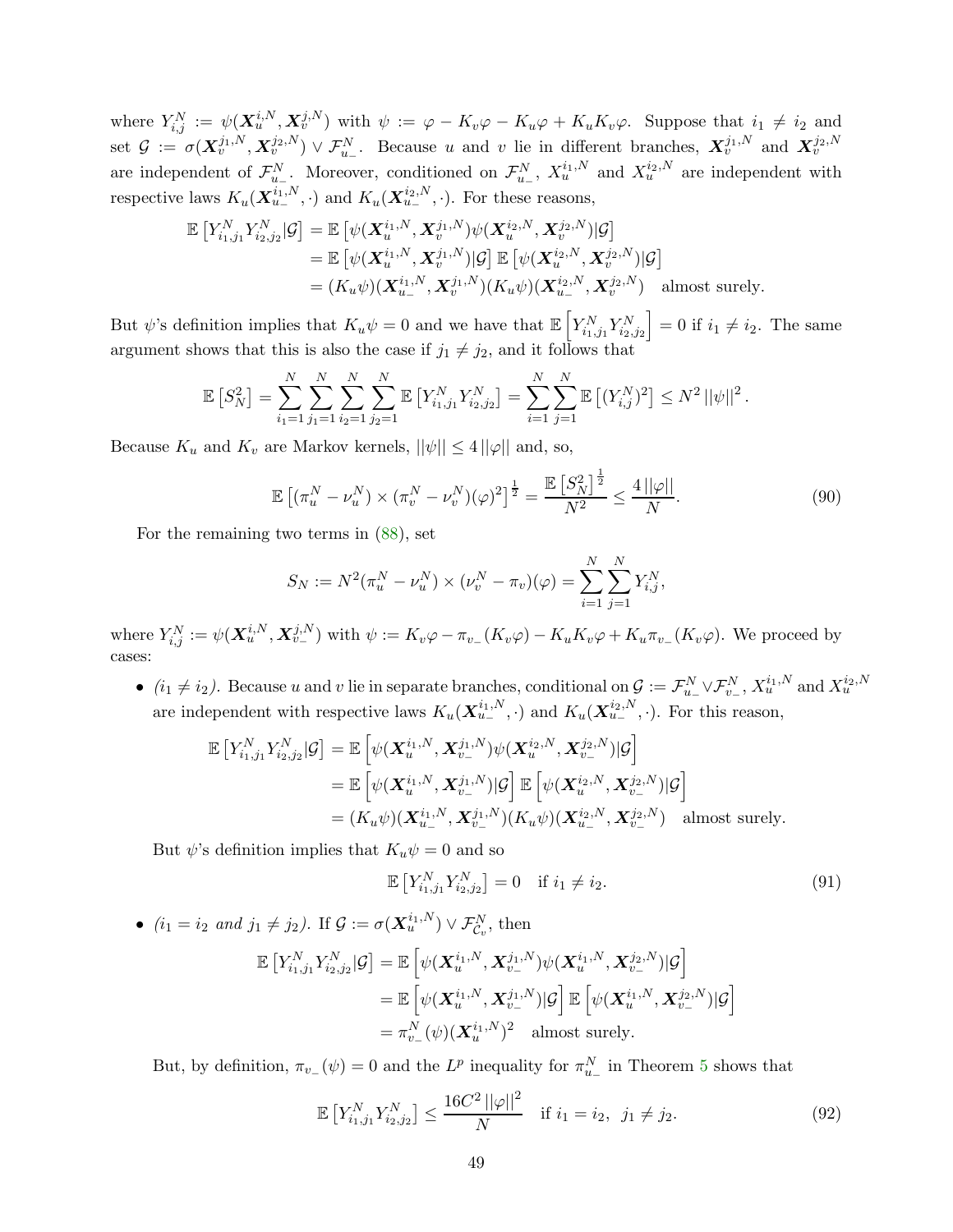•  $(i_1 = i_2 \text{ and } j_1 = j_2)$ . Clearly,

<span id="page-49-1"></span>
$$
\mathbb{E}\left[Y_{i_1,j_1}^N Y_{i_2,j_2}^N\right] \le ||\psi||^2 \le 16\,||\varphi||^2 \quad \text{if } i_1 = i_2, \ \ j_1 = j_2. \tag{93}
$$

In the sum

$$
\mathbb{E}\left[S_N^2\right] = \sum_{i_1=1}^N \sum_{j_1=1}^N \sum_{i_2=1}^N \sum_{j_2=1}^N \mathbb{E}\left[Y_{i_1,j_1}^N Y_{i_2,j_2}^N\right],
$$

there are  $N^2(N-1)$  terms of the type in [\(92\)](#page-48-0) and  $N^2$  of that in [\(93\)](#page-49-1). Hence, [\(91–](#page-48-1)[93\)](#page-49-1) imply that  $\mathbb{E}\left[S_N^2\right] \leq N^2C^2 ||\varphi||^2$  and we find that

$$
\mathbb{E}\left[ (\pi_u^N - \nu_u^N) \times (\nu_v^N - \pi_v)(\varphi)^2 \right]^{\frac{1}{2}} \leq \frac{C\left\| \varphi \right\|}{N}.
$$

For the same reasons, we also have that

$$
\mathbb{E}\left[ (\nu_u^N - \pi_u) \times (\pi_v^N - \nu_v^N)(\varphi)^2 \right]^{\frac{1}{2}} \le \frac{C\left| |\varphi| \right|}{N}.
$$

Combining [\(88](#page-47-3)[–90\)](#page-48-2), the above, and Minkowski's inequality, completes the proof.

Proof of Theorem [7.](#page-18-0) Repeatedly applying Lemmas [13](#page-45-2)[–15](#page-47-4) starting from [\(73\)](#page-44-2), we find that, for any u and v lying in separate branches (i.e.  $u \notin \mathbb{T}_v$  and  $v \notin \mathbb{T}_u$ ),

<span id="page-49-2"></span>
$$
\mathbb{E}\left[ (\pi_u^N - \pi_u) \times (\pi_v^N - \pi_v)(\varphi)^2 \right]^{\frac{1}{2}} \le \frac{C\left\| \varphi \right\|}{N} \quad \forall N > 0, \ \varphi \in \mathcal{B}_b(\boldsymbol{E}_u \times \boldsymbol{E}_v).
$$
 (94)

The remainder of this proof is quite similar to that of Lemma [13](#page-45-2) and we only sketch it:

$$
(\gamma_u^N - \gamma_u) \times (\gamma_v^N - \gamma_v)(\varphi)
$$
  
\n
$$
= (\gamma_u^N - \mathcal{Z}_u \pi_u^N + \mathcal{Z}_u \pi_u^N - \gamma_u) \times (\gamma_v^N - \mathcal{Z}_v \pi_v^N + \mathcal{Z}_v \pi_v^N - \gamma_v)(\varphi)
$$
  
\n
$$
= (\mathcal{Z}_u^N - \mathcal{Z}_u)(\mathcal{Z}_v^N - \mathcal{Z}_v) \pi_u^N \times \pi_v^N(\varphi)
$$
  
\n
$$
- (\mathcal{Z}_u^N - \mathcal{Z}_u) \mathcal{Z}_v(\pi_v^N - \pi_v)(\pi_u^N(\varphi))
$$
  
\n
$$
- (\mathcal{Z}_v^N - \mathcal{Z}_v) \mathcal{Z}_u(\pi_u^N - \pi_u)(\pi_v^N(\varphi))
$$
  
\n
$$
+ \mathcal{Z}_u \mathcal{Z}_v(\pi_u^N - \pi_u) \times (\pi_v^N - \pi_v)(\varphi) \quad \forall N > 0, \quad \varphi \in \mathcal{B}_b(\mathbf{E}_u \times \mathbf{E}_v).
$$

To control the  $L^2$  norm of the fourth term, use  $(94)$ . For the first three, use independence, the  $L^p$  inequalities for  $\pi_u^N$  and  $\pi_v^N$  in Theorem [10,](#page-30-3) and those for  $\mathcal{Z}_u^N$  and  $\mathcal{Z}_v^N$  in [\(43\)](#page-34-3). Then, apply Minkowski's inequality.  $\Box$ 

# <span id="page-49-0"></span>H Proof of Theorem [8](#page-20-1)

Throughout this appendix, we use the notation described in Appendix [B.](#page-29-0) The aim of the appendix is to prove [\(19](#page-20-3)[–21\)](#page-20-4) in Theorem [8.](#page-20-1) Before we do so, we take a moment to verify that all of the terms in the theorem's statement are well-defined. First off, note that  $\omega_u(K_u)$  therein is well-defined, and can be chosen to be positive everywhere, because, by  $\mathcal{S}'$ 's definition and Assumption [1,](#page-11-1)

$$
\rho_u \sim \gamma_{u_-} \otimes K_u \sim \gamma_{\mathcal{C}_u} \otimes K_u \sim \rho_{\mathcal{C}_u} \otimes K_u \quad \forall (\gamma_{u_-}, K_u) \in \mathcal{S}.
$$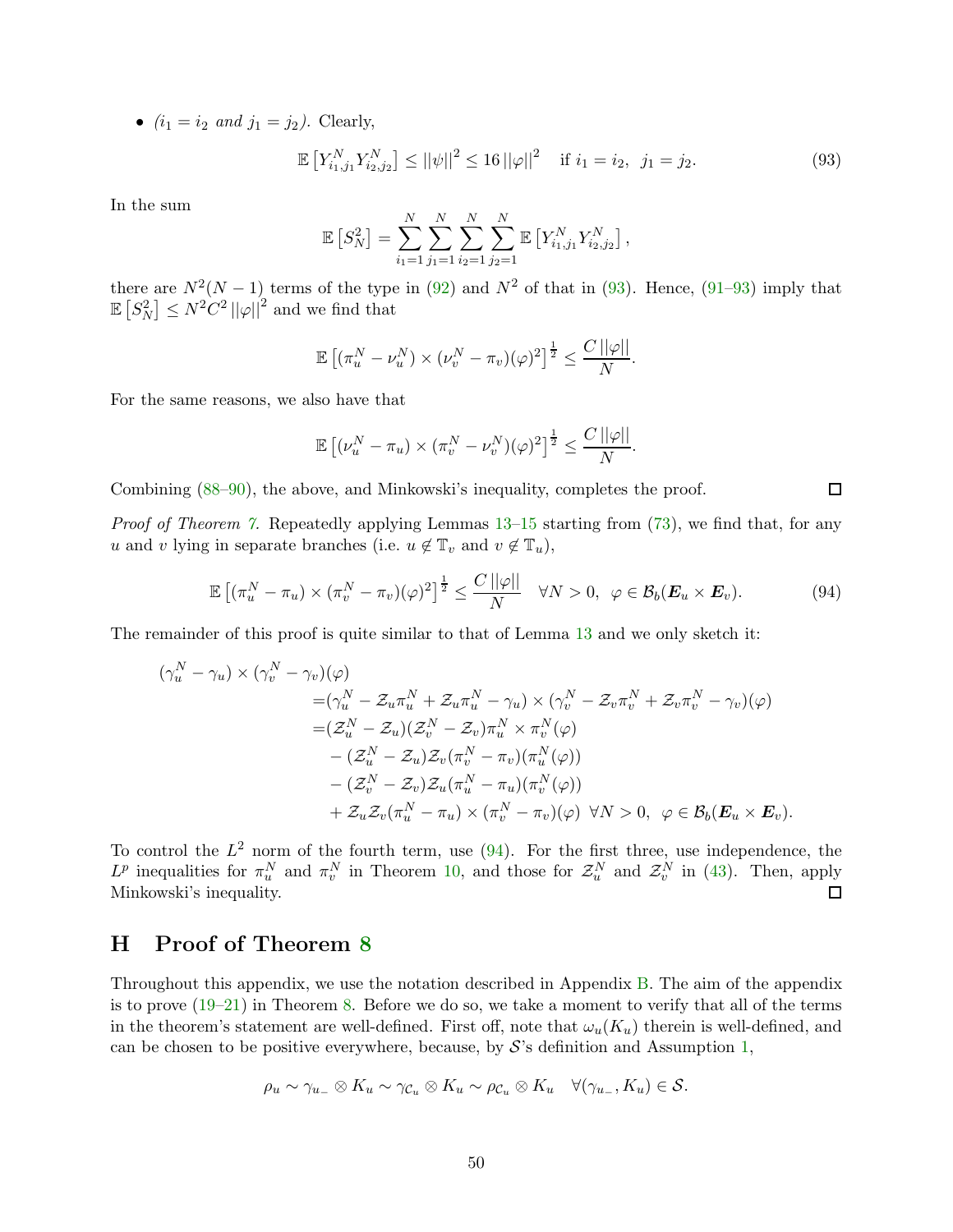The above further implies that  $C\sqrt{K_u\omega_u^2}\rho_{\mathcal{C}_u} \sim \rho_{\mathcal{C}_u}$ . Hence, if  $(\gamma_{u_-}, K_u)$  belongs to  $\mathcal{S},$ 

$$
C\sqrt{K_u\omega_u^2}\rho_{\mathcal{C}_u}\otimes K_u \sim \rho_{\mathcal{C}_u}\otimes K_u \sim \gamma_{\mathcal{C}_u}\otimes K_u \otimes \gamma_{u_-}\otimes K_u \sim \rho_u,
$$
  

$$
\gamma_{u_-}\otimes K_u \sim \rho_u \sim \mu_u \sim \rho_u^{u_-}\otimes M_u \Rightarrow \gamma_{u_-} \sim \mu_u^{u_-} \Rightarrow \gamma_{u_-}\otimes M_u \sim \mu_u^{u_-}\otimes M_u = \mu_u \sim \rho_u.
$$

In other words, both  $(C\sqrt{K_u\omega_u^2}\rho_{\mathcal{C}_u}, K_u)$  and  $(\gamma_{u_-}, M_u)$  belong to S whenever  $(\gamma_{u_-}, K_u)$  does and all terms in the statement are well-defined.

To prove  $(19-21)$ , we need only argue  $(19-20)$  as  $(21)$  follows immediately:

$$
f(\gamma_{u_-}, K_u) \ge f(\gamma_{u_-}, M_u) \ge f(\sqrt{M_u \omega_u (M_u)^2} \rho_{\mathcal{C}_u}, M_u) \quad \forall (\gamma_{u_-}, K_u) \in \mathcal{S},
$$

and, given that  $\rho_u = Z_u \mu_u = Z_u \mu_u^{u^-} \otimes M_u = \rho_u^{u^-} \otimes M_u$ ,

$$
\omega_u(K_u) = \frac{d\rho_u}{d\rho_{\mathcal{C}_u} \otimes K_u} = \frac{d\rho_u^{u-} \otimes M_u}{d\rho_{\mathcal{C}_u} \otimes K_u} = \frac{d\rho_u^{u-} dM_u}{d\rho_{\mathcal{C}_u} dK_u}
$$

$$
\Rightarrow K_u \omega_u(K_u)^2 = \left(\frac{d\rho_u^{u-}}{d\rho_{\mathcal{C}_u}}\right)^2 K_u \left[\frac{dM_u}{dK_u}\right]^2 \Rightarrow \sqrt{K_u \omega_u^2(M_u)} \rho_{\mathcal{C}_u} = \frac{d\rho_u^{u-}}{d\rho_{\mathcal{C}_u}} \rho_{\mathcal{C}_u} = \rho_u^{u-}.\tag{95}
$$

To argue [\(19](#page-20-3)[–20\)](#page-20-5), we express  $Z_u^{N}$ 's variance as

<span id="page-50-4"></span><span id="page-50-3"></span><span id="page-50-0"></span>
$$
\text{Var}(Z_u^N) = A + \mathbb{E}\left[Bg(X_{\mathcal{C}_u}^N, \gamma_{u_-}, K_u)\right]
$$
\n(96)

where A is a constant and B is a random variable, neither dependent on  $(\gamma_{u-}, K_u)$ ,  $\mathbf{X}_{\mathcal{C}_u}^N :=$  $(X_{\mathcal{C}_{\cdot\cdot}}^{\boldsymbol{n},N}% (\mathcal{C}_{\cdot\cdot})\cap P_{\mathcal{C}_{\cdot\cdot}}^{\mathcal{C}_{\cdot\cdot}}(\mathcal{C}_{\cdot\cdot})\cap P_{\mathcal{C}_{\cdot\cdot}}^{\mathcal{C}_{\cdot\cdot}}).$  $\mathcal{L}_{\mathcal{C}_u}^{(n,N)}\big|_{n\in[N]^{cu}}$ , and g is a real-valued function on  $\mathbf{E}_{\mathcal{C}_u}^{N^{cu}} \times \mathcal{S}$ . We will then show that

$$
g(\boldsymbol{x}_{\mathcal{C}_u}^N, \gamma_{u_-}, K_u) \ge g(\boldsymbol{x}_{\mathcal{C}_u}^N, \sqrt{K_u \omega_u (K_u)^2} \rho_{\mathcal{C}_u}, K_u) \quad \forall \boldsymbol{x}_{\mathcal{C}_u}^N \in \boldsymbol{E}_{\mathcal{C}_u}^{N^{cu}},\tag{97}
$$

$$
g(\boldsymbol{x}_{\mathcal{C}_u}^N, \gamma_{u_-}, K_u) \ge g(\boldsymbol{x}_{\mathcal{C}_u}^N, \gamma_{u_-}, M_u) \quad \forall \boldsymbol{x}_{\mathcal{C}_u}^N \in \boldsymbol{E}_{\mathcal{C}_u}^{N^{c_u}},
$$
\n(98)

for all  $(\gamma_{u-}, K_u)$  in S. Given [\(96\)](#page-50-0), [\(19](#page-20-3)[–20\)](#page-20-5) then follow from the above.

To carry out these steps, we'll need several identities that we collect here:

$$
\gamma_{u_-}([K_u w_u]\varphi) = \gamma_{u_-}(K_u[w_u\varphi]) = \gamma_u(w_u\varphi) = \rho_u(\varphi) = \rho_u^u(\varphi) \quad \forall \varphi \in \mathcal{B}(\mathbf{E}_{\mathcal{C}_u}),
$$

where  $\rho_u^{u-}$  denotes the  $E_{\mathcal{C}_u}$ -marginal of  $\rho_u$ , from which it follows that that

<span id="page-50-2"></span><span id="page-50-1"></span>
$$
K_u w_u = \frac{d\rho_u^{u-}}{d\gamma_{u-}}
$$
  
\n
$$
\Rightarrow w_{u-} K_u w_u = \frac{d\gamma_{u-}}{d\gamma_{u}} \frac{d\rho_u^{u-}}{d\gamma_{u-}} = \frac{d\rho_u^{u-}}{d\gamma_{u}}
$$
  
\n
$$
w_u = \frac{d\rho_u}{d\gamma_u} = \frac{d\rho_{c_u} \otimes K_u}{d\gamma_u} \frac{d\rho_u}{d\rho_{c_u} \otimes K_u} = \frac{d\rho_{c_u} \otimes K_u}{d\gamma_{u-} \otimes K_u} \omega_u(K_u)
$$
  
\n
$$
= \frac{d\rho_{c_u}}{d\gamma_{u-}} \omega_u(K_u)
$$
  
\n
$$
\Rightarrow w_{u-} K_u w_u^2 = \frac{d\gamma_{u-}}{d\gamma_{c_u}} \left(\frac{d\rho_{c_u}}{d\gamma_{u-}}\right)^2 K_u \omega_u(K_u)^2 = \frac{d\rho_{c_u}}{d\gamma_{c_u}} \frac{d\rho_{c_u}}{d\gamma_{u-}} K_u \omega_u(K_u)^2
$$
  
\n
$$
= \frac{w_{c_u}^2}{w_{u-}} K_u \omega_u(K_u)^2, \text{ where } w_{c_u} := \frac{d\rho_{c_u}}{d\gamma_{c_u}}.
$$
\n(100)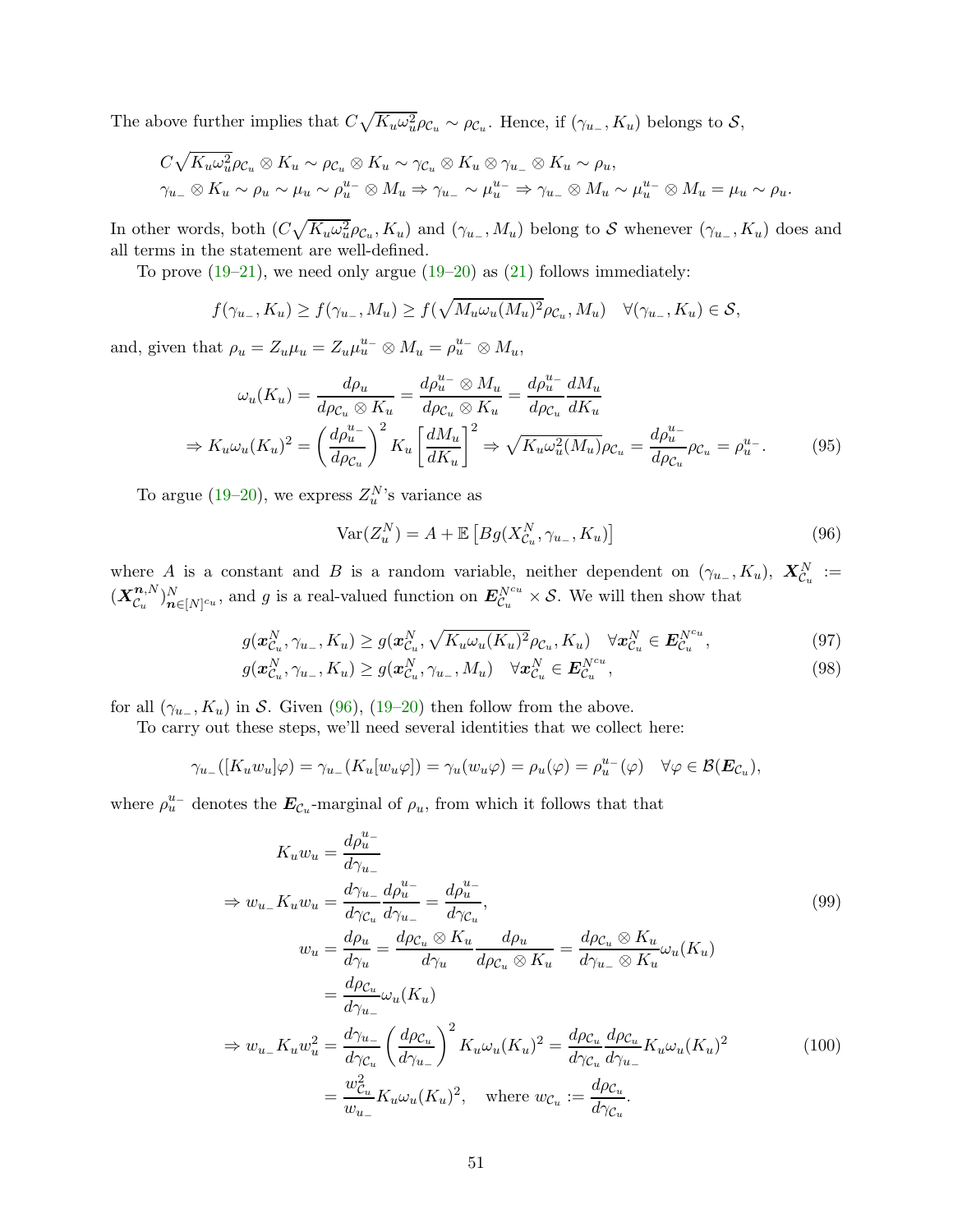Let's start in earnest: by the law of total variance,

<span id="page-51-0"></span>
$$
\text{Var}(Z_u^N) = \text{Var}(\mathbb{E}\left[Z_u^N|\mathcal{F}_{\mathcal{C}_u}^N\right]) + \mathbb{E}\left[\text{Var}(Z_u^N|\mathcal{F}_{\mathcal{C}_u}^N)\right].\tag{101}
$$

Using [\(99\)](#page-50-1), we find that

$$
\mathbb{E}\left[Z_u^N|\mathcal{F}_{\mathcal{C}_u}^N\right] = \frac{\mathcal{Z}_u^N}{N} \sum_{n=1}^N \mathbb{E}\left[w_u(\boldsymbol{X}_u^{n,N})|\mathcal{F}_{\mathcal{C}_u}^N\right] = \mathcal{Z}_u^N \pi_{u_-}^N(K_u w_u) = \gamma_{u_-}^N(K_u w_u) \n= \frac{\mathcal{Z}_{\mathcal{C}_u}^N}{N^{c_u}} \sum_{n \in [N]^{c_u}} w_{u_-}(\boldsymbol{X}_{\mathcal{C}_u}^{n,N})(K_u w_u)(\boldsymbol{X}_{\mathcal{C}_u}^{n,N}) = \frac{\mathcal{Z}_{\mathcal{C}_u}^N}{N^{c_u}} \sum_{n \in [N]^{c_u}} \frac{d\rho_u^{u_-}}{d\gamma_{\mathcal{C}_u}}(\boldsymbol{X}_{\mathcal{C}_u}^{n,N}).
$$

It follows that the first term in [\(101\)](#page-51-0) does not depend on  $(\gamma_{u-}, K_u)$  and we absorb it into A in [\(96\)](#page-50-0). Similarly,

$$
\begin{split} \text{Var}(Z_u^N | \mathcal{F}_{\mathcal{C}_u}^N) &= \text{Var}(\gamma_u^N(w_u) | \mathcal{F}_{\mathcal{C}_u}^N) = [N^{-1} \mathcal{Z}_u^N]^2 \sum_{n=1}^N \text{Var}(w_u(\boldsymbol{X}_u^{n,N}) | \mathcal{F}_{\mathcal{C}_u}^N) \\ &= N^{-1} [\mathcal{Z}_u^N]^2 [\pi_{u_-}^N(K_u w_u^2) - \pi_{u_-}^N (K_u w_u)^2] \\ &= N^{-1} \mathcal{Z}_u^N \gamma_{u_-}^N(K_u w_u^2) - N^{-1} \gamma_{u_-}^N (K_u w_u)^2 \quad \text{a.s.}, \end{split}
$$

and, using again [\(99\)](#page-50-1), we obtain

$$
\gamma_{u_{-}}^{N}(K_{u}w_{u})=\frac{\mathcal{Z}_{\mathcal{C}_{u}}^{N}}{N^{c_{u}}}\sum_{n\in[N]^{c_{u}}}w_{u_{-}}(\mathbf{X}_{\mathcal{C}_{u}}^{n,N})(K_{u}w_{u})(\mathbf{X}_{\mathcal{C}_{u}}^{n,N})=\frac{\mathcal{Z}_{\mathcal{C}_{u}}^{N}}{N^{c_{u}}}\sum_{n\in[N]^{c_{u}}} \frac{d\rho_{u}^{u_{-}}}{d\gamma_{\mathcal{C}_{u}}}(\mathbf{X}_{\mathcal{C}_{u}}^{n,N}),
$$

another term that does not depend on  $(\gamma_{u_{-}}, K_u)$  and that we absorb into A in [\(96\)](#page-50-0). Next,

$$
\frac{\mathcal{Z}_{u}^{N}}{N} \gamma_{u_{-}}^{N}(K_{u} w_{u}^{2}) = \frac{[\mathcal{Z}_{\mathcal{C}_{u}}^{N}]^{2}}{N^{2c_{u}+1}} \left( \sum_{m \in [N]^{c_{u}}} w_{u_{-}}(\mathbf{X}_{\mathcal{C}_{u}}^{m,N}) \right) \sum_{n \in [N]^{c_{u}}} w_{u_{-}}(\mathbf{X}_{\mathcal{C}_{u}}^{n,N})(K_{u} w_{u}^{2})(\mathbf{X}_{\mathcal{C}_{u}}^{n,N}),
$$

and [\(96\)](#page-50-0) follows with A as above,  $B := N^{-1}[\mathcal{Z}_{\mathcal{C}_u}^N]^2$ , and

$$
g(\mathbf{x}_{\mathcal{C}_u}^N, \gamma_{u_-}, K_u) := \frac{1}{N^{2c_u}} \left( \sum_{\mathbf{m} \in [N]^{c_u}} w_{u_-}(\mathbf{x}_{\mathcal{C}_u}^{\mathbf{m}, N}) \right) \sum_{\mathbf{n} \in [N]^{c_u}} w_{u_-}(\mathbf{x}_{\mathcal{C}_u}^{\mathbf{n}}) (K_u w_u^2) (\mathbf{x}_{\mathcal{C}_u}^{\mathbf{n}})
$$
  

$$
= \frac{1}{N^{2c_u}} \sum_{\mathbf{n} \in [N]^{c_u}} \frac{w_{\mathcal{C}_u}(\mathbf{x}_{\mathcal{C}_u}^{\mathbf{n}})^2}{\bar{w}_{u_-}(\mathbf{x}_{\mathcal{C}_u}^{\mathbf{n}})} (K_u \omega_u (K_u)^2) (\mathbf{x}_{\mathcal{C}_u}^{\mathbf{n}, N}), \qquad (102)
$$

where  $\bar{w}_{u_-}(\mathbf{\mathbf{x}}_{\mathcal{C}_1}^n)$  $\binom{n}{u}_u := \frac{w^n_{u_-}(x_{\mathcal{C}_u}^{n,N})}{\sum_{\boldsymbol{m}\in[N]\in u}w_{u_-}(n)}$  $\frac{p_{u_-}\left(r_{-u}\right)}{\sum_{m\in[N]^cu}w_{u_-}(x_{\mathcal{C}_u}^m)}$  and the second equality follows from [\(100\)](#page-50-2). Because Jensen's inequality implies that

<span id="page-51-1"></span>
$$
K_u \left[ \frac{dM_u}{dK_u} \right]^2 \ge \left[ K_u \frac{dM_u}{dK_u} \right]^2 = 1 = M_u \left[ \frac{dM_u}{dM_u} \right]^2,
$$

[\(95\)](#page-50-3) implies that  $K_u \omega_u (K_u)^2$  bounded below by  $M_u \omega_u (M_u)^2$ , and [\(98\)](#page-50-4) follows from [\(102\)](#page-51-1). Lastly, note that the only terms in [\(102\)](#page-51-1) that depend on  $\gamma_{u-}$  are  $(\bar{w}_{u-})\alpha_{\mathcal{C}_i}^n$  $\binom{n}{\mathcal{C}_u}\substack{n\in[N]^{c_u}}$ . Treating these as free variables and using a Lagrange multiplier like in [\[4,](#page-23-5) p.153] to minimize [\(102\)](#page-51-1) subject to the  $\text{constraint}\; \sum_{\bm{n}\in [N]^{c_u}} \bar{w}_{u_-}(\bm{x}^{\bm{n}}_{\mathcal{C}_i})$  $\binom{n}{c_u} = 1$ ', we obtain [\(98\)](#page-50-4).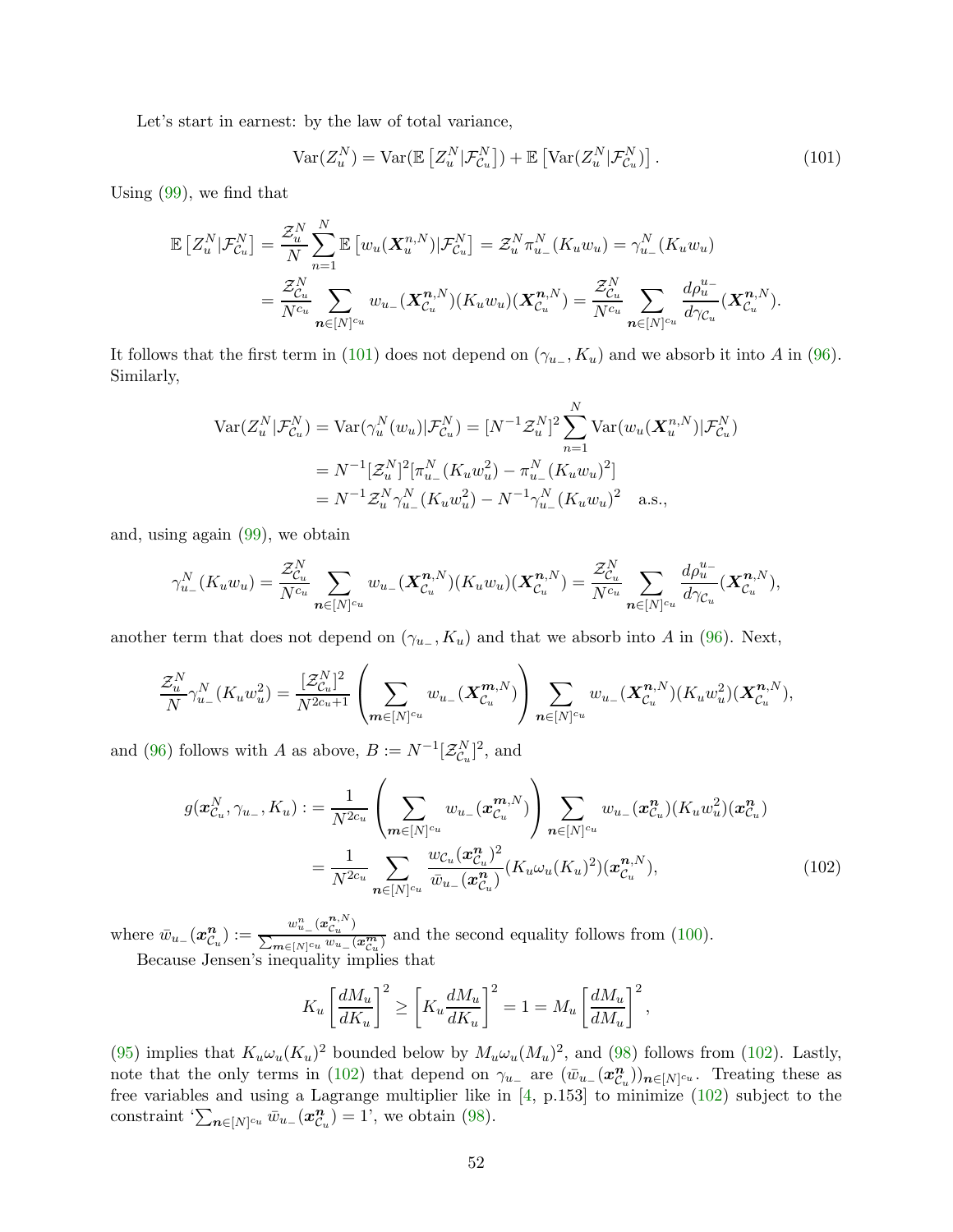### <span id="page-52-0"></span>I Proof of Theorem [9](#page-21-0)

As shown in the proof of Theorem [6](#page-17-0) in Appendix [F,](#page-40-0) for all  $\varphi$  in  $\mathcal{B}_b(E_r)$ ,

$$
\sigma_{\rho_{\mathfrak{r}}}^2(\varphi) = \sigma_{\gamma_{\mathfrak{r}}}^2(w_{\mathfrak{r}}\varphi), \quad \sigma_{\mu_{\mathfrak{r}}}^2(\varphi) = \sigma_{\gamma_{\mathfrak{r}}}^2(w_{\mathfrak{r}}Z_{\mathfrak{r}}^{-1}[\varphi - \mu_{\mathfrak{r}}(\varphi)]),
$$

where  $\sigma_{\gamma_{\mathfrak{r}}}^2(\varphi)$  denotes the asymptotic variance of  $\gamma_{\mathfrak{r}}^N(\varphi)$  (cf. Theorem [13\)](#page-40-1). Because, as explained in the main text, Algorithm [3](#page-10-0) reduces to Algorithm [2](#page-6-0) if we replace  $\mathbb T$  with  $\mathbb L$ , the same equations hold if we replace  $(\sigma_{\mu_{\mathfrak{r}}}^2, \sigma_{\rho_{\mathfrak{r}}}^2, \sigma_{\gamma_{\mathfrak{r}}}^2)$  with  $(\sigma_{\mu_{\mathfrak{r}}}^2, smc, \sigma_{\rho_{\mathfrak{r}},smc}^2, \sigma_{\gamma_{\mathfrak{r}},smc}^2)$  where, for any  $\varphi$  in  $\mathcal{B}_b(\mathbf{E}_{\mathfrak{r}})$ ,  $\sigma_{\gamma_{\mathfrak{r}},smc}^2(\varphi)$ denotes the asymptotic variance of  $\gamma_{\mathfrak{r}}^N(\varphi)$  using L instead of T. For these reasons, we only need to show that  $\sigma_{\gamma_{\mathfrak{r}}}^2(\varphi) \leq \sigma_{\gamma_{\mathfrak{r}},smc}^2(\varphi)$  for all  $\varphi$  in  $\mathcal{B}_b(\mathbf{E}_{\mathfrak{r}})$ .

Because we obtain  $\mathbb L$  by repeatedly lumping the children of  $\mathbb T$ 's nodes, it suffices to show that this lumping does not lower the asymptotic variance. Proposition [1](#page-53-0) below shows that lumping of the children of a node u only affects the terms in the asymptotic variance sums corresponding to those children, and it follows that

<span id="page-52-1"></span>
$$
\sigma_{\gamma_{\mathsf{t}},L}^2(\varphi) - \sigma_{\gamma_{\mathsf{t}}}^2(\varphi) = \pi_{\mathcal{C}_u}([\mathcal{Z}_{\mathcal{C}_u} w_{u_-} K_u \Gamma_{u,\mathsf{t}} \varphi - \gamma_{\mathsf{t}}(\varphi)]^2) - \sum_{v \in \mathcal{C}_u} \pi_v([\mathcal{Z}_v \Gamma_{v,\mathsf{t}} \varphi - \gamma_{\mathsf{t}}(\varphi)]^2),\tag{103}
$$

where  $\sigma_{\gamma_{\mathfrak{r}},L}^2(\varphi)$  denotes the asymptotic variance of the estimator for  $\gamma_{\mathfrak{r}}(\varphi)$  obtained after lumping u's children together. But,

$$
\gamma_{\mathfrak{r}}(\varphi) = \gamma_u(\Gamma_{u,\mathfrak{r}}\varphi) = \gamma_{u_-}(K_u\Gamma_{u,\mathfrak{r}}\varphi) = \gamma_{\mathcal{C}_u}(w_{u_-}K_u\Gamma_{u,\mathfrak{r}}\varphi) = \mathcal{Z}_{\mathcal{C}_u}\pi_{\mathcal{C}_u}(w_{u_-}K_u\Gamma_{u,\mathfrak{r}}\varphi),
$$
  

$$
\mathcal{Z}_v\Gamma_{v,\mathfrak{r}}\varphi = \mathcal{Z}_v\Gamma_{v,u}\Gamma_{u,\mathfrak{r}}\varphi = \mathcal{Z}_v\gamma_{\mathcal{C}_u}^{\psi}(w_{u_-}K_u\Gamma_{u,\mathfrak{r}}\varphi) = \mathcal{Z}_{\mathcal{C}_u}\pi_{\mathcal{C}_u}^{\psi}(w_{u_-}K_u\Gamma_{u,\mathfrak{r}}\varphi) \quad \forall v \in \mathcal{C}_u;
$$

and it follows that

$$
\mathcal{Z}_{\mathcal{C}_u}^{-2}[\sigma_{\gamma_{\mathfrak{r}},L}^2(\varphi)-\sigma_{\gamma_{\mathfrak{r}}}^2(\varphi)] = \pi_{\mathcal{C}_u}([\phi-\pi_{\mathcal{C}_u}(\phi)]^2) - \sum_{v \in \mathcal{C}_u} \pi_v(\pi_{\mathcal{C}_u}^{\psi}(\phi-\pi_v(\phi))^2),
$$

where  $\phi := w_{u-} K_u \Gamma_{u,\mathfrak{r}} \varphi$ . However,

$$
\pi_{u1}(\pi_{\mathcal{C}_u}^{\mathcal{U}1}(\phi - \pi_{u1}(\phi))^2) = \pi_{u1}(\pi_{u2}(\psi - \pi_{u1}(\psi))^2),
$$
  

$$
\pi_{u2}(\pi_{\mathcal{C}_u}^{\mathcal{U}2}(\phi - \pi_{u2}(\phi))^2) = \pi_{u2}(\pi_{u1}(\psi - \pi_{u2}(\psi))^2),
$$

where  $\psi := \pi_{u[3:c_u]}(\phi)$  and  $v[3:c_u] := \{u3, \ldots, uc_u\}$ . Jensen's inequality implies that

$$
\pi_{u2}(\pi_{u1}(\psi - \pi_{u2}(\psi))^2) \leq \pi_{u2}(\pi_{u1}([\psi - \pi_{u2}(\psi)]^2)),
$$

and it follows that

$$
\pi_{u1}(\pi_{\mathcal{C}_u}^{\psi1}(\phi - \pi_{u1}(\phi))^2) + \pi_{u2}(\pi_{\mathcal{C}_u}^{\psi2}(\phi - \pi_{u2}(\phi))^2)
$$
  
\n
$$
\leq \pi_{u1}(\pi_{u2}(\psi - \pi_{u1}(\psi))^2) + \pi_{u2}(\pi_{u1}([\psi - \pi_{u2}(\psi)]^2))
$$
  
\n
$$
= \pi_{u1}([\pi_{u2}(\psi) - \pi_{u[2]}(\psi)]^2) + \pi_{u1}(\pi_{u2}([\psi - \pi_{u2}(\psi)]^2))
$$
  
\n
$$
= \pi_{u1}(\pi_{u2}(\psi)^2) - \pi_{u[2]}(\psi)^2 + \pi_{u1}(\pi_{u2}(\psi^2) - \pi_{u2}(\psi)^2)
$$
  
\n
$$
= \pi_{u[2]}(\psi^2) - \pi_{u[2]}(\psi)^2 = \pi_{u[2]}([\psi - \pi_{u[2]}(\psi)]^2).
$$

Setting now  $\psi := \pi_{u[4:c_u]}(\phi)$ , we have that

$$
\sum_{k=1}^{2} \pi_{uk} (\pi_{\mathcal{C}_u}^{\mathcal{U}k} (\phi - \pi_{uk}(\phi))^2) \leq \pi_{u[2]} (\pi_{u3}(\psi - \pi_{u[2]}(\psi))^2),
$$
  

$$
\pi_{u3} (\pi_{\mathcal{C}_u}^{\mathcal{U}3} (\phi - \pi_{u3}(\phi))^2) = \pi_{u3} (\pi_{u[2]}(\psi - \pi_{u3}(\psi))^2).
$$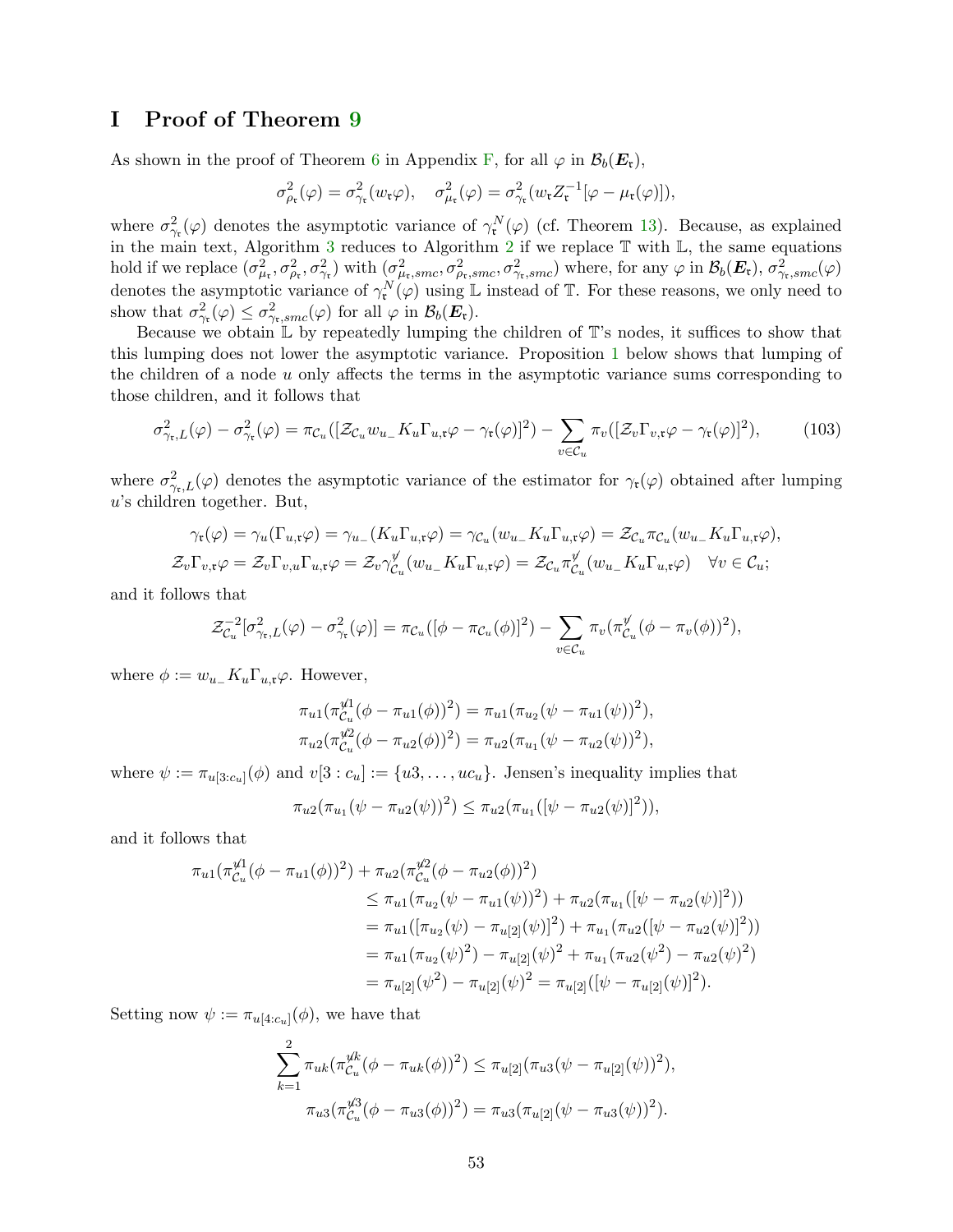Hence, applying Jensen's inequality again, we obtain

$$
\sum_{k=1}^{3} \pi_{uk} (\pi_{\mathcal{C}_u}^{\mathcal{U}_k} (\phi - \pi_{uk}(\phi))^2) \leq \pi_{u[3]}([\psi - \pi_{u[3]}(\psi)]^2).
$$

Iterating this argument gives us the desired bound:

$$
\sum_{v \in \mathcal{C}_u} \pi_v(\pi_{\mathcal{C}_u}^{\psi}(\phi - \pi_v(\phi))^2) = \sum_{k=1}^{c_u} \pi_{uk}(\pi_{\mathcal{C}_u}^{\psi(k}(\phi - \pi_{uk}(\phi))^2) \le \pi_{u[K]}(\pi_{\emptyset}(\phi - \pi_{u[K]}(\phi))^2)
$$
  
=  $\pi_{\mathcal{C}_u}([\phi - \pi_{\mathcal{C}_u}(\phi)]^2).$ 

We have one loose end to tie off: proving [\(103\)](#page-52-1).

<span id="page-53-0"></span>**Proposition [1](#page-11-1).** If Assumptions 1[–2](#page-15-3) are satisfied, then [\(103\)](#page-52-1) holds for all  $\varphi$  in  $\mathcal{B}_b(\mathbf{E}_\mathfrak{r})$ .

*Proof.* Fix any  $\varphi$  in  $\mathcal{B}_b(E_r)$ . By its definition in Theorem [13,](#page-40-1)

$$
\sigma_{\gamma_{\mathfrak{r}}}^{2}(\varphi) = \sum_{v \in \mathcal{C}_{u}} \pi_{v}([\mathcal{Z}_{v} \Gamma_{v, \mathfrak{r}} \varphi - \gamma_{\mathfrak{r}}(\varphi)]^{2}) + \sum_{v \in \mathbb{T} \setminus \mathcal{C}_{u}} \pi_{v}([\mathcal{Z}_{v} \Gamma_{v, \mathfrak{r}} \varphi - \gamma_{\mathfrak{r}}(\varphi)]^{2})
$$
(104)

where we have singled out the terms corresponding to  $u$ 's children. Because the lumping only affects the terms indexed by  $u$ 's children, we have that

$$
\sigma_{\gamma_{\mathfrak{r}},L}^{2}(\varphi) = \pi_{\mathcal{C}_{u}}([\mathcal{Z}_{\mathcal{C}_{u}}\Gamma_{\mathcal{C}_{u},\mathfrak{r}}^{L}\varphi - \gamma_{\mathfrak{r}}(\varphi)]^{2}) + \sum_{v \in \mathbb{T} \setminus \mathcal{C}_{u}} \pi_{v}([\mathcal{Z}_{v}\Gamma_{v,\mathfrak{r}}^{L}\varphi - \gamma_{\mathfrak{r}}(\varphi)]^{2}), \tag{105}
$$

where  $\Gamma_{v,\mathfrak{r}}^L$  denotes the kernel defined analogously to  $\Gamma_{v,\mathfrak{r}}$  in [\(15–](#page-16-3)[17\)](#page-16-4) except that u's children have been lumped together into a single node which, with an abuse of notation, we denote  $\mathcal{C}_u$  (with  $\gamma_{\mathcal{C}_{u-}}$ and  $K_{\mathcal{C}_u}$  correspondingly set to  $\prod_{v \in \mathcal{C}_u} \gamma_{v_-}$  and  $\prod_{v \in \mathcal{C}_u} K_v$ , cf. [\(47\)](#page-36-2) for the latter). Given [\(104](#page-53-1)[,105\)](#page-53-2), we need only show that

<span id="page-53-1"></span>
$$
\Gamma_{r,\mathfrak{x}}^{L} \varphi = \Gamma_{r,\mathfrak{x}} \varphi \quad \forall r \notin \mathcal{C}_{u}, \quad \Gamma_{\mathcal{C}_{u},\mathfrak{x}}^{L} \varphi = w_{u} K_{u} \Gamma_{u,\mathfrak{x}} \varphi.
$$
\n(106)

However, the lumping leaves  $(\pi_{v-})_{v \notin \mathcal{C}_u}$  and  $(K_v)_{v \notin \mathcal{C}_u}$  unchanged, and so, [\(16\)](#page-16-5) implies that

<span id="page-53-2"></span>
$$
\Gamma_{s,r}^L = \Gamma_{s,r} \quad \forall s \in \mathcal{C}_r, \ \ r \in \mathbb{T} \setminus (\{u\} \cup \mathcal{C}_u).
$$

Hence, if a is an ancestor of u ( $a \in \mathbb{T}$  s.t.  $u \in \mathbb{T}_a$ ), r a grandchild of  $u$  ( $r \in \cup_{v \in C_u} C_v$ ), and s a descendant of  $r$  ( $s \in \mathbb{T}_r$ ), it follows from [\(17\)](#page-16-4) that

<span id="page-53-4"></span><span id="page-53-3"></span>
$$
\Gamma_{u,r}^L = \Gamma_{u,r}, \quad \Gamma_{a,\mathfrak{r}}^L = \Gamma_{a,\mathfrak{r}}.\tag{107}
$$

By definition  $\Gamma_{\mathcal{C}_u, u}^L = w_{u_-} K_u$  and the rightmost equation in [\(106\)](#page-53-3) follows from that in [\(107\)](#page-53-4):

$$
\Gamma^L_{\mathcal{C}_u,\mathfrak{r}}\varphi = \Gamma^L_{\mathcal{C}_u,u}\Gamma^L_{u,\mathfrak{r}}\varphi = w_{u_-}K_u\Gamma_{u,\mathfrak{r}}\varphi.
$$

Moreover, for any grandchild r of u with parent  $v$   $(v \in C_u$  and  $r \in C_v$ ,

$$
\Gamma_{r,C_u}^L \varphi = \gamma_{\cup_{v' \in C_u} C_{v'}}^{\psi'} (w_{C_{u-}} K_{C_{u}} \varphi) = \gamma_{C_v}^{\psi'} \left( w_{v_-} \left( \prod_{v' \in C_u^{\psi}} \gamma_{C_{v'}} \right) \left( \left[ \prod_{v' \in C_u^{\psi}} w_{v'_-} \right] K_{C_u} \varphi \right) \right)
$$
  

$$
= \gamma_{C_v}^{\psi'} \left( w_{v_-} K_v \left( \prod_{v' \in C_u^{\psi}} \gamma_{v'_-} \otimes K_{v'} \right) (\varphi) \right) = \gamma_{C_v}^{\psi'} (w_{v_-} K_v \gamma_{C_u^{\psi}} (\varphi)).
$$